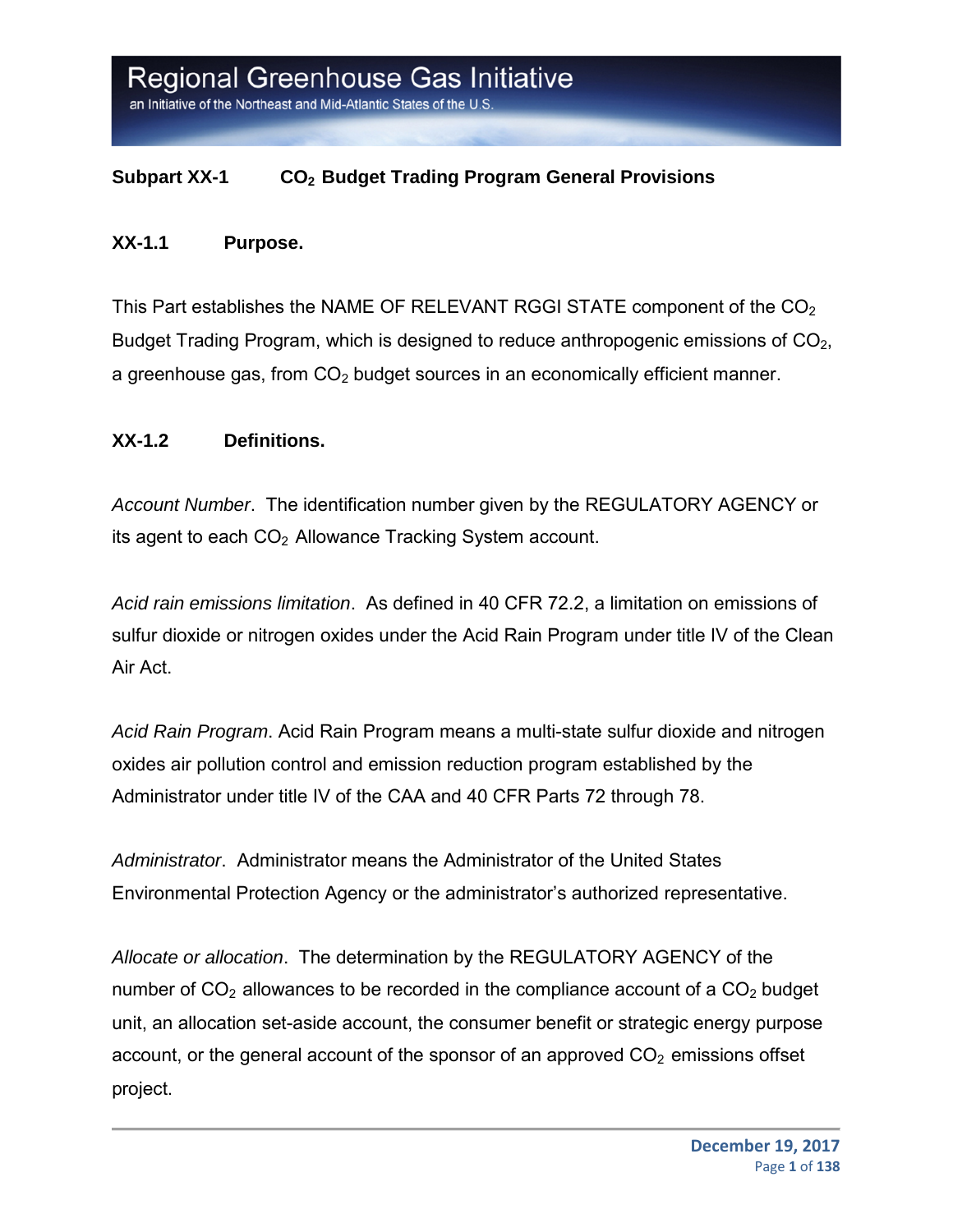an Initiative of the Northeast and Mid-Atlantic States of the U.S

**[The reference to the consumer benefit or strategic energy purpose account illustrates how this account could be labeled and does not necessarily represent what an individual RGGI State will propose.]** 

*Allocation year*. A calendar year for which the REGULATORY AGENCY allocates or awards  $CO<sub>2</sub>$  allowances pursuant to Subparts XX-5 and XX-10. The allocation year of each  $CO<sub>2</sub>$  allowance is reflected in the unique identification number given to the allowance pursuant to subdivision XX-6.4(c).

*Allowance auction or auction.* An auction in which the REGULATORY AGENCY or its agent offers  $CO<sub>2</sub>$  allowances for sale.

*Attribute*. A characteristic associated with electricity generated using a particular renewable fuel, such as its generation date, facility geographic location, unit vintage, emissions output, fuel, state program eligibility, or other characteristic that can be identified, accounted for, and tracked.

*Attribute credit*. An attribute credit represents the attributes related to one megawatthour of electricity generation.

*Automated Data Acquisition and Handling System (DAHS).* That component of the continuous emissions monitoring system, or other emissions monitoring system approved for use under Subpart XX-8, designed to interpret and convert individual output signals from pollutant concentration monitors, flow monitors, diluent gas monitors, and other component parts of the monitoring system to produce a continuous record of the measured parameters in the measurement units required by Subpart XX-8. Award. The determination by the REGULATORY AGENCY of the number of CO<sub>2</sub> offset allowances to be recorded in the general account of a project sponsor pursuant to XX-10.7. Award is a type of allocation.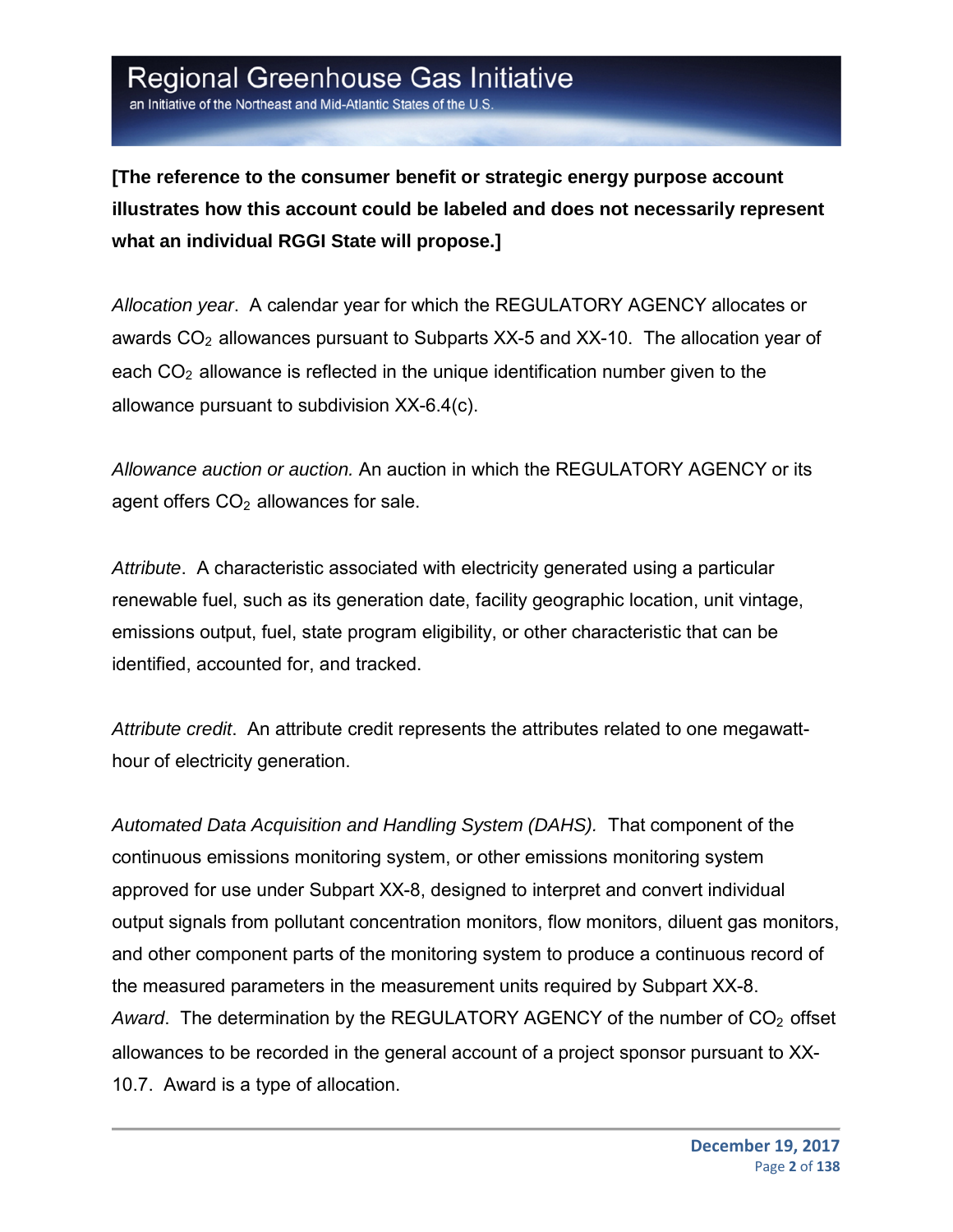an Initiative of the Northeast and Mid-Atlantic States of the U.S

*Billing Meter*. To qualify as a billing meter, the measurement device must be used to measure electric or thermal output for commercial billing under a contract. The facility selling the electric or thermal output must have different owners from the owners of the party purchasing the electric or thermal output.

*Boiler.* An enclosed fossil or other fuel-fired combustion device used to produce heat and to transfer heat to recirculating water, steam, or other medium.

*CO2 allowance*. A limited authorization by the REGULATORY AGENCY or a participating state under the  $CO<sub>2</sub>$  Budget Trading Program to emit up to one ton of  $CO<sub>2</sub>$ , subject to all applicable limitations contained in this Part.

*CO2 allowance deduction or deduct CO2 allowances*. The permanent withdrawal of CO2 allowances by the REGULATORY AGENCY or its agent from a  $CO<sub>2</sub>$  Allowance Tracking System compliance account to account for the number of tons of  $CO<sub>2</sub>$  emitted from a CO2 budget source for a control period or an interim control period, determined in accordance with Subpart XX-8, or for the forfeit or retirement of  $CO<sub>2</sub>$  allowances as provided by this Part.

 $CO<sub>2</sub>$  *allowances held or hold*  $CO<sub>2</sub>$  *allowances*. The  $CO<sub>2</sub>$  allowances recorded by the REGULATORY AGENCY or its agent, or submitted to the REGULATORY AGENCY or its agent for recordation, in accordance with Subparts  $XX-6$  and  $XX-7$ , in a  $CO<sub>2</sub>$ Allowance Tracking System account.

*CO2 Allowance Tracking System (COATS)*. A system by which the REGULATORY AGENCY or its agent records allocations, deductions, and transfers of  $CO<sub>2</sub>$  allowances under the  $CO<sub>2</sub>$  Budget Trading Program. The tracking system may also be used to track  $CO<sub>2</sub>$  emissions offset projects,  $CO<sub>2</sub>$  allowance prices and emissions from affected sources.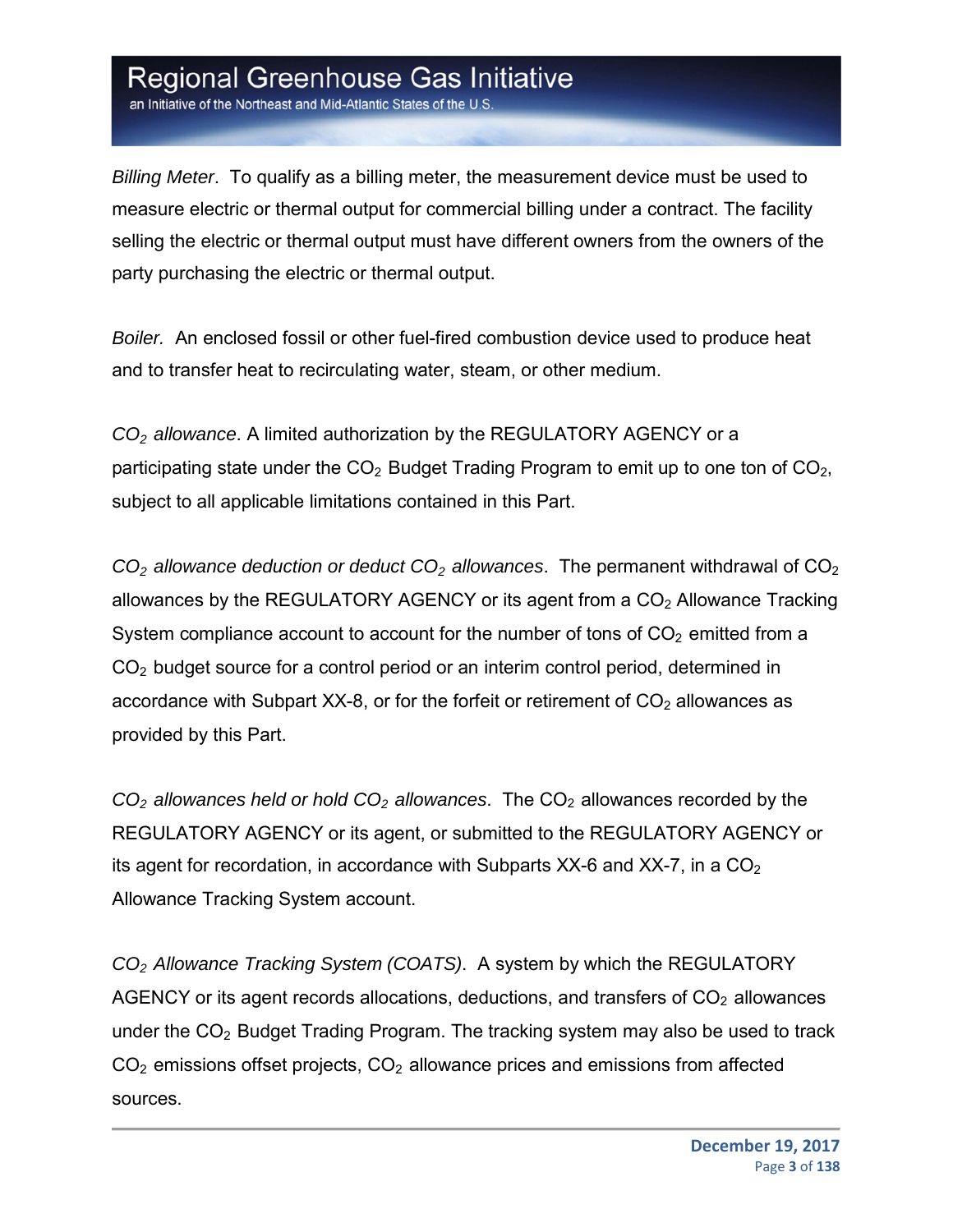an Initiative of the Northeast and Mid-Atlantic States of the U.S.

*CO2 Allowance Tracking System account*. An account in the CO2 Allowance Tracking System established by the REGULATORY AGENCY or its agent for purposes of recording the allocation, holding, transferring, or deducting of  $CO<sub>2</sub>$  allowances.

*CO2 allowance transfer deadline*. Midnight of the March 1 occurring after the end of the relevant control period and each relevant interim control period or, if that March 1 is not a business day, midnight of the first business day thereafter and is the deadline by which  $CO<sub>2</sub>$  allowances must be submitted for recordation in a  $CO<sub>2</sub>$  budget source's compliance account in order for the source to meet the  $CO<sub>2</sub>$  requirements of XX-1.5(c) for the control period and each interim control period immediately preceding such deadline.

*CO2 authorized account representative*. For a CO2 budget source and each CO2 budget unit at the source, the natural person who is authorized by the owners and operators of the source and all  $CO<sub>2</sub>$  budget units at the source, in accordance with Subpart XX-2, to represent and legally bind each owner and operator in matters pertaining to the  $CO<sub>2</sub>$  Budget Trading Program or, for a general account, the natural person who is authorized, under Subpart XX-6, to transfer or otherwise dispose of  $CO<sub>2</sub>$ allowances held in the general account. If the  $CO<sub>2</sub>$  budget source is also subject to the Acid Rain Program, CSAPR NO<sub>x</sub> Annual Trading Program, CSAPR NO<sub>x</sub> Ozone Season Trading Program, CSAPR SO2 Group 1 Trading Program or CSAPR SO2 Group 2 Trading Program then, for a  $CO<sub>2</sub>$  Budget Trading Program compliance account, this natural person shall be the same person as the CAIR designated representative as defined in the respective program.

*CO2 authorized alternate account representative*. For a CO2 budget source and each  $CO<sub>2</sub>$  budget unit at the source, the alternate natural person who is authorized by the owners and operators of the source and all  $CO<sub>2</sub>$  budget units at the source, in accordance with Subpart XX-2, to represent and legally bind each owner and operator in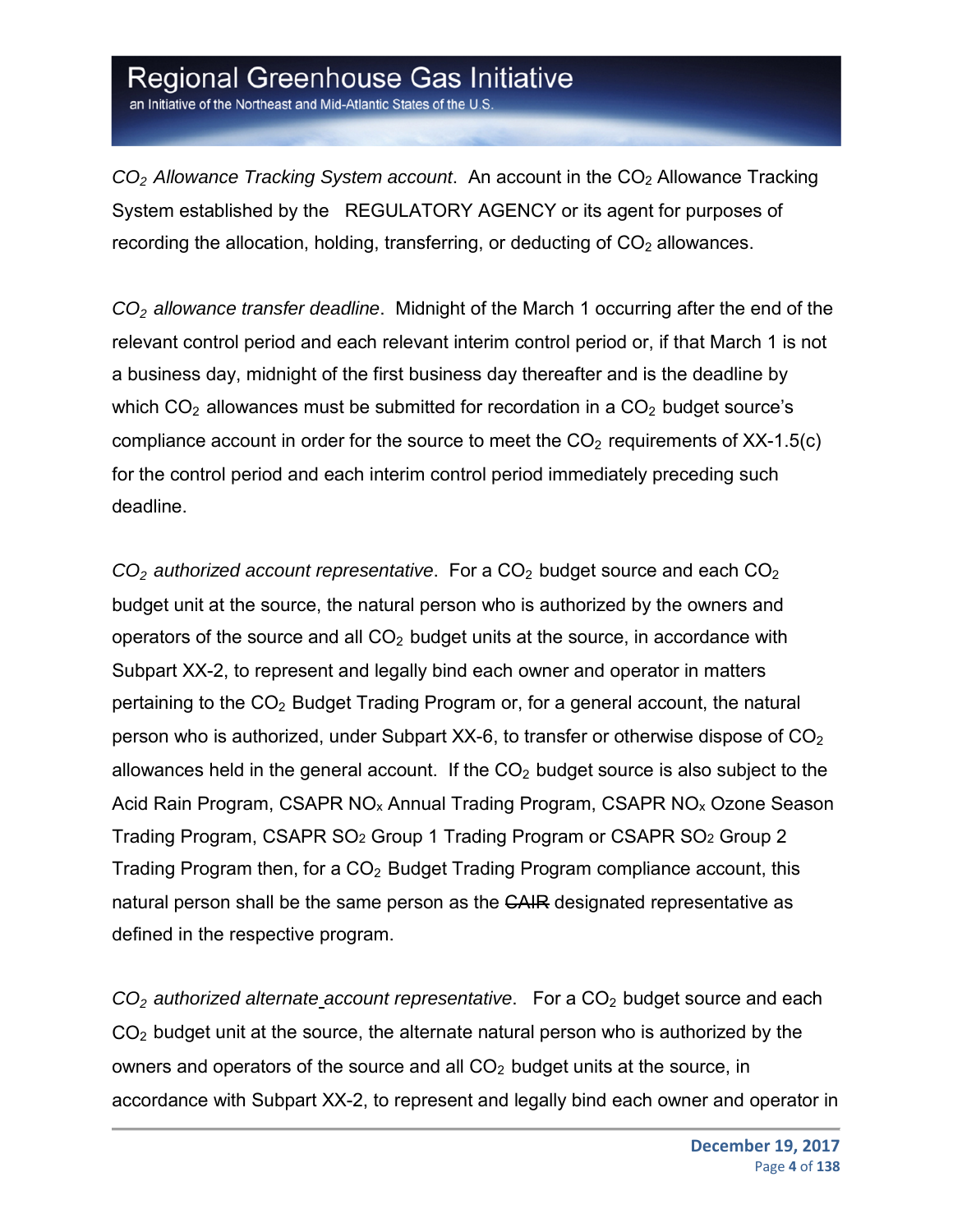an Initiative of the Northeast and Mid-Atlantic States of the U.S.

matters pertaining to the  $CO<sub>2</sub>$  Budget Trading Program or, for a general account, the alternate natural person who is authorized, under Subpart XX-6, to transfer or otherwise dispose of  $CO<sub>2</sub>$  allowances held in the general account. If the  $CO<sub>2</sub>$  budget source is also subject to the Acid Rain Program, CSAPR NOx Annual Trading Program, CSAPR NOx Ozone Season Trading Program, CSAPR SO2 Group 1 Trading Program or CSAPR  $SO<sub>2</sub>$  Group 2 Trading Program then, for a  $CO<sub>2</sub>$  Budget Trading Program compliance account, this alternate natural person shall be the same person as the alternate designated representative as defined in the respective program.

*CO2 budget emissions limitation*. For a CO2 budget source, the tonnage equivalent, in  $CO<sub>2</sub>$  emissions in a control period or an interim control period, of the  $CO<sub>2</sub>$  allowances available for compliance deduction for the source for a control period or an interim control period.

*CO2 budget permit*. The portion of the legally binding permit issued by the REGULATORY AGENCY pursuant to [Insert Reference to State's Permitting Regulation(s)] to a  $CO<sub>2</sub>$  budget source or  $CO<sub>2</sub>$  budget unit which specifies the  $CO<sub>2</sub>$ Budget Trading Program requirements applicable to the CO<sub>2</sub> budget source, to each  $CO<sub>2</sub>$  budget unit at the  $CO<sub>2</sub>$  budget source, and to the owners and operators and the  $CO<sub>2</sub>$  authorized account representative of the  $CO<sub>2</sub>$  budget source and each  $CO<sub>2</sub>$  budget unit.

*CO2 budget source.* A source that includes one or more CO2 budget units.

*CO<sub>2</sub> Budget Trading Program.* A multi-state CO<sub>2</sub> air pollution control and emissions reduction program established pursuant to this Part and corresponding regulations in other states as a means of reducing emissions of  $CO<sub>2</sub>$  from  $CO<sub>2</sub>$  budget sources.

*CO2 budget unit*. A unit that is subject to the CO2 Budget Trading Program requirements under section XX-1.4.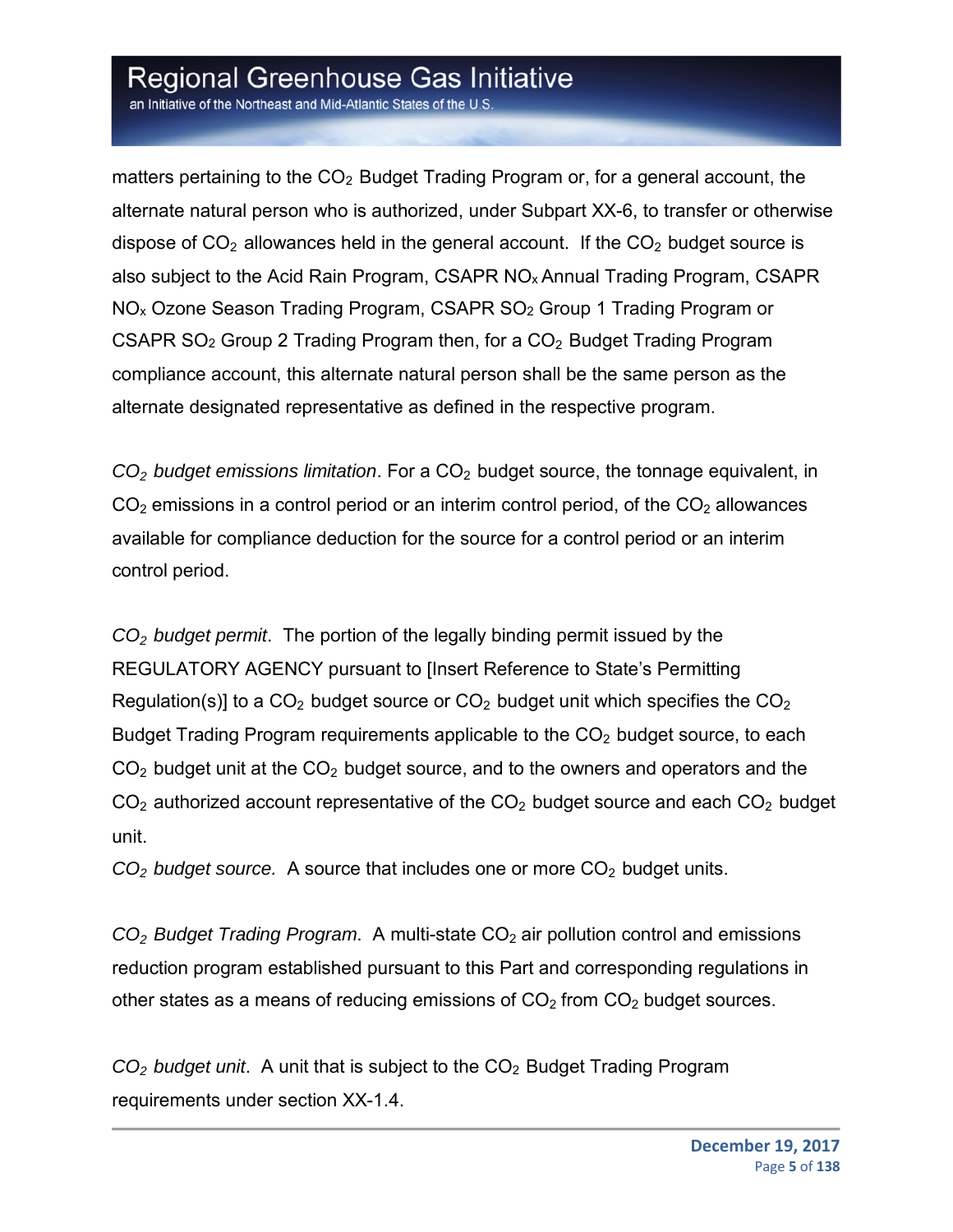an Initiative of the Northeast and Mid-Atlantic States of the U.S.

*CO2 cost containment reserve allowance or CO2 CCR allowance.* A CO2 allowance that is offered for sale at an auction by the REGULATORY AGENCY for the purpose of containing the cost of  $CO<sub>2</sub>$  Allowances.  $CO<sub>2</sub>$  CCR allowances offered for sale at an auction are separate from and additional to  $CO<sub>2</sub>$  allowances allocated from the NAME OF RELEVANT RGGI STATE CO<sub>2</sub> Budget Trading Program base and adjusted budgets.  $CO<sub>2</sub> CCR$  allowances are subject to all applicable limitations contained in this Part.

*CO2 cost containment reserve trigger price, or CCR trigger price*. The CCR trigger price is the minimum price at which  $CO<sub>2</sub> CCR$  allowances are offered for sale by the REGULATORY AGENCY or its agent at an auction. The CCR trigger price shall be  $$10.00$  per CO<sub>2</sub> allowance in calendar year 2017. Each calendar year thereafter through 2020, the CCR trigger price shall be 1.025 multiplied by the CCR trigger price from the previous calendar year, rounded to the nearest whole cent. The CCR trigger price in calendar year 2021 shall be \$13.00. Each calendar year thereafter, the CCR trigger price shall be 1.07 multiplied by the CCR trigger price from the previous calendar year, rounded to the nearest whole cent, as shown in Table 1 below.

| Table 1. CO <sub>2</sub> CCR Trigger Price |         |         |         |         |         |         |         |         |         |         |         |         |
|--------------------------------------------|---------|---------|---------|---------|---------|---------|---------|---------|---------|---------|---------|---------|
| 2018                                       | 2019    | 2020    | 2021    | 2022    | 2023    | 2024    | 2025    | 2026    | 2027    | 2028    | 2029    | 2030    |
| \$10.25                                    | \$10.51 | \$10.77 | \$13.00 | \$13.91 | \$14.88 | \$15.92 | \$17.03 | \$18.22 | \$19.50 | \$20.87 | \$22.33 | \$23.89 |

*CO2 emissions containment reserve allowance or CO2 ECR allowance.* A CO2 allowance that is withheld from sale at an auction by the REGULATORY AGENCY for the purpose of additional emission reduction in the event of lower than anticipated emission reduction costs.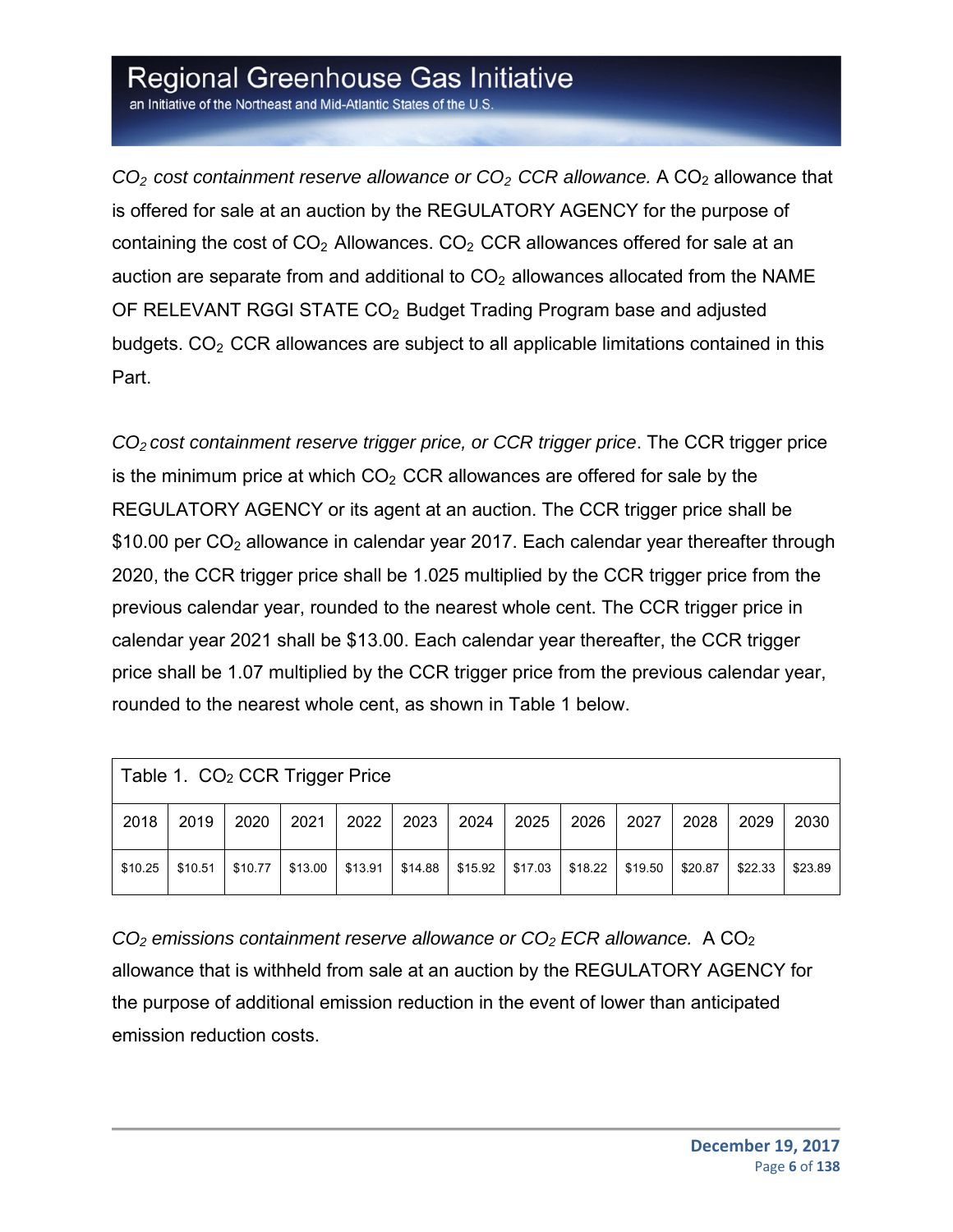an Initiative of the Northeast and Mid-Atlantic States of the U.S

*CO2 emissions containment reserve trigger price, or ECR trigger price*. The ECR trigger price is the price below which  $CO<sub>2</sub>$  allowances will be withheld from sale by the REGULATORY AGENCY or its agent at an auction. The ECR trigger price in calendar year 2021 shall be \$6.00. Each calendar year thereafter, the ECR trigger price shall be 1.07 multiplied by the ECR trigger price from the previous calendar year, rounded to the nearest whole cent, as shown in Table 2.

| Table 2. CO <sub>2</sub> ECR Trigger Price |        |        |        |        |        |        |        |         |         |  |  |
|--------------------------------------------|--------|--------|--------|--------|--------|--------|--------|---------|---------|--|--|
| 2021                                       | 2022   | 2023   | 2024   | 2025   | 2026   | 2027   | 2028   | 2029    | 2030    |  |  |
| \$6.00                                     | \$6.42 | \$6.87 | \$7.35 | \$7.86 | \$8.41 | \$9.00 | \$9.63 | \$10.30 | \$11.02 |  |  |

*CO2 equivalent*. The quantity of a given greenhouse gas multiplied by its global warming potential (GWP).

 $CO<sub>2</sub>$  *offset allowance*. A  $CO<sub>2</sub>$  allowance that is awarded to the sponsor of a  $CO<sub>2</sub>$ emissions offset project pursuant to section XX-10.7 and is subject to the relevant compliance deduction limitations of section XX-6.5(a)(3).

*Combined cycle system*. A system comprised of one or more combustion turbines, heat recovery steam generators, and steam turbines configured to improve overall efficiency of electricity generation or steam production.

### **[This definition of CHP unit illustrates how this could be defined and does not necessarily represent what an individual RGGI State will propose]**

*Combined heat and power unit or CHP unit, (also known as "cogeneration")*. An electric generating unit that uses a steam-generating unit or stationary combustion turbine to simultaneously produce both electric (or mechanical) and useful thermal output from the same primary energy facility.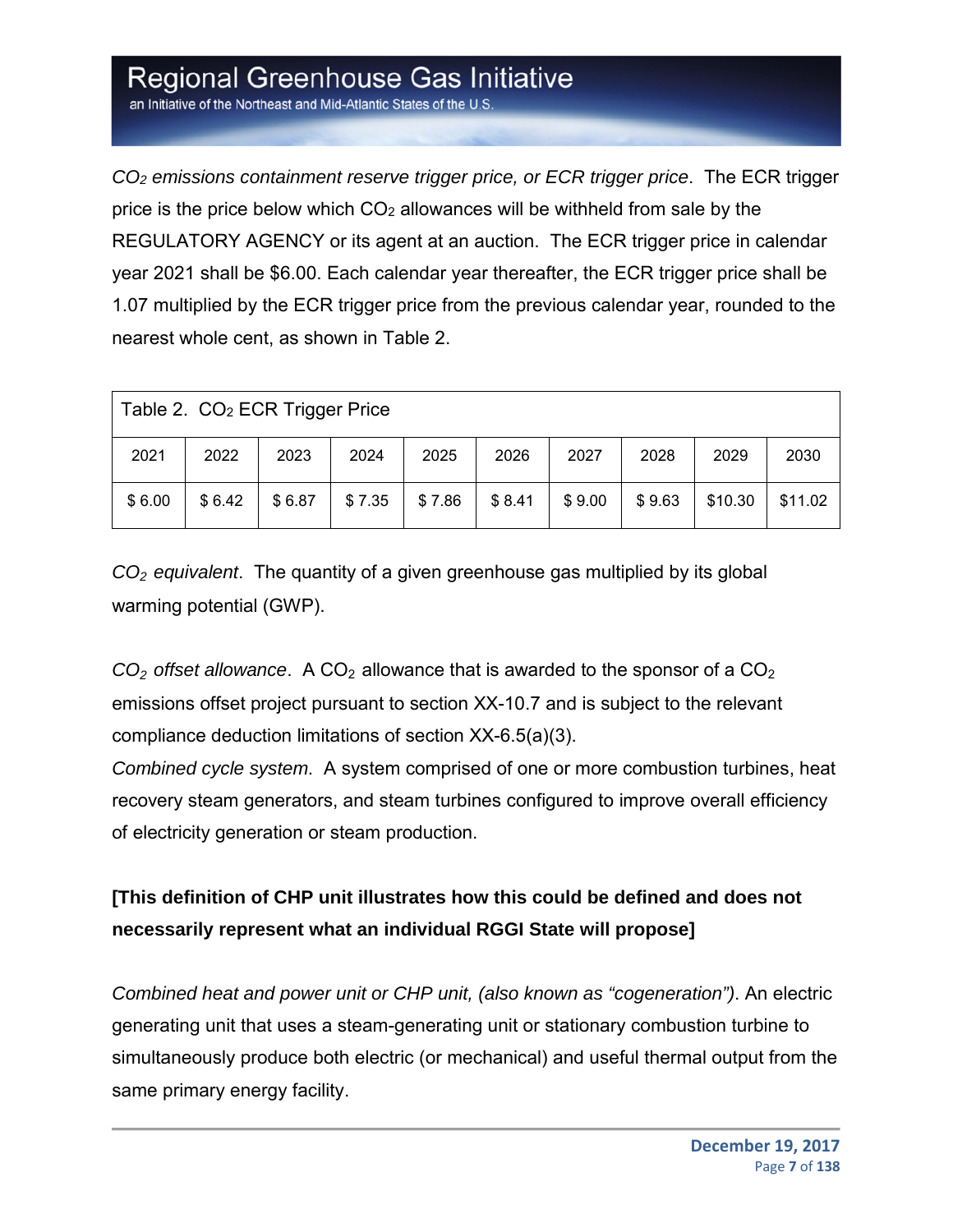an Initiative of the Northeast and Mid-Atlantic States of the U.S.

*Combustion turbine*. An enclosed fossil or other fuel-fired device that is comprised of a compressor (if applicable), a combustor, and a turbine, and in which the flue gas resulting from the combustion of fuel in the combustor passes through the turbine, rotating the turbine.

*Commence commercial operation*. With regard to a unit that serves a generator, to have begun to produce steam, gas, or other heated medium used to generate electricity for sale or use, including test generation. For a unit that is a  $CO<sub>2</sub>$  budget unit under section XX-1.4 on the date the unit commences commercial operation, such date shall remain the unit's date of commencement of commercial operation even if the unit is subsequently modified, reconstructed, or repowered. For a unit that is not a  $CO<sub>2</sub>$  budget unit under section XX-1.4 on the date the unit commences commercial operation, the date the unit becomes a  $CO<sub>2</sub>$  budget unit under section XX-1.4 shall be the unit's date of commencement of commercial operation.

*Commence operation*. To begin any mechanical, chemical, or electronic process, including, with regard to a unit, start-up of a unit's combustion chamber. For a unit that is a  $CO<sub>2</sub>$  budget unit under section XX-1.4 on the date of commencement of operation, such date shall remain the unit's date of commencement of operation even if the unit is subsequently modified, reconstructed, or repowered. For a unit that is not a  $CO<sub>2</sub>$  budget unit under section XX-1.4 on the date of commencement of operation, the date the unit becomes a  $CO<sub>2</sub>$  budget unit under section XX-1.4 shall be the unit's date of commencement of operation.

C*ompliance account*. A CO2 Allowance Tracking System account, established by the REGULATORY AGENCY or its agent for a  $CO<sub>2</sub>$  budget source under Subpart XX-6, in which are held  $CO<sub>2</sub>$  allowances available for use by the source for a control period and each interim control period for the purpose of meeting the  $CO<sub>2</sub>$  requirements of XX-1.5(c).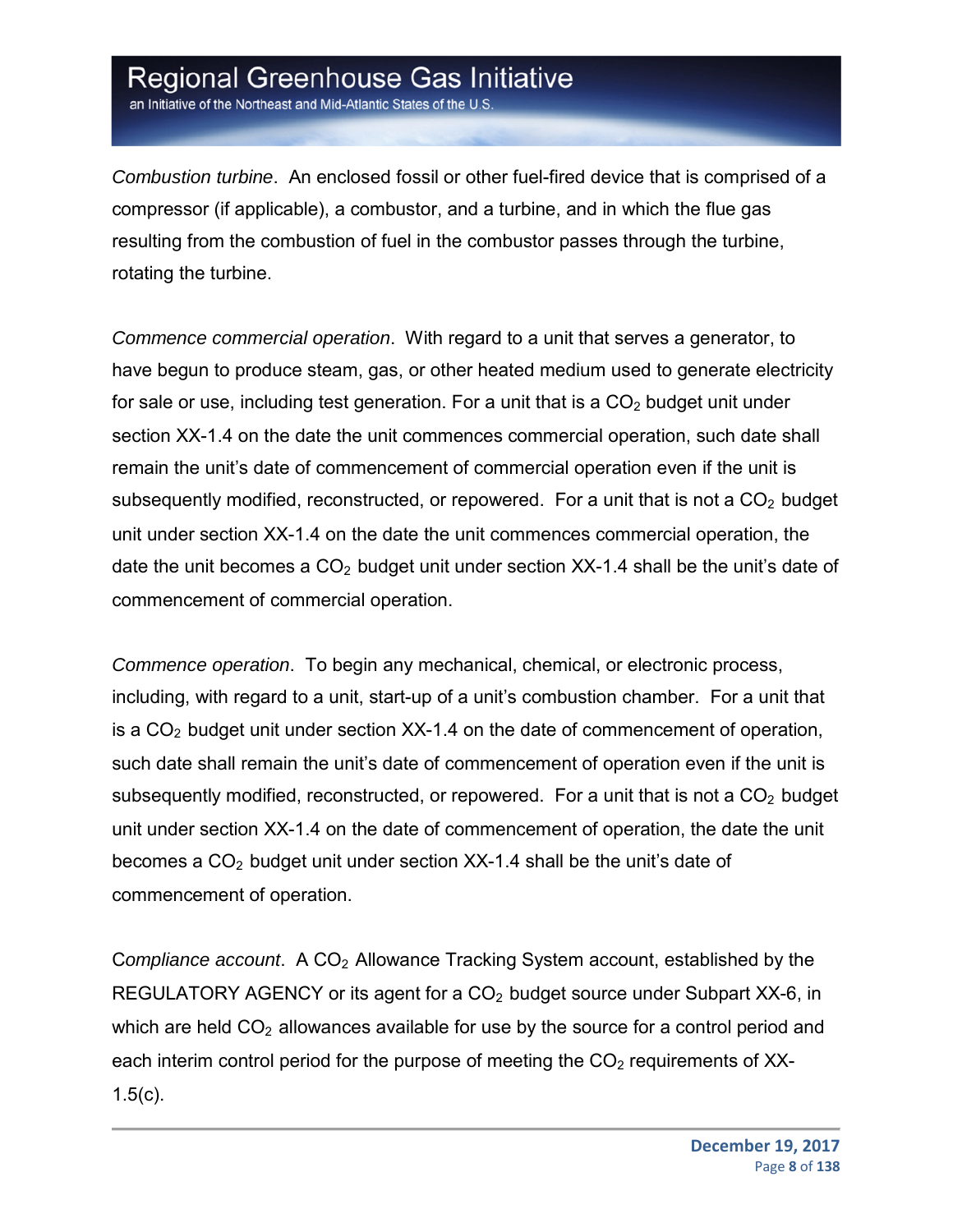**[This definition for the consumer benefit or strategic energy purpose account illustrates how this account could be defined and does not necessarily represent what an individual RGGI State will propose.]**

*Consumer benefit or strategic energy purpose account*. A general account established by the Regulatory Agency or its agent from which allowances will be sold or distributed in order to provide funds to encourage and foster the following: promotion of energy efficiency measures, direct mitigation of electricity ratepayer impacts attributable to the implementation of the  $CO<sub>2</sub>$  Budget Trading Program, promotion of renewable or noncarbon-emitting energy technologies, stimulation or reward of investment in the development of innovative carbon emissions abatement technologies with significant carbon reduction potential, and/or the administration of NAME OF RELEVANT RGGI STATE component of the  $CO<sub>2</sub>$  Budget Trading Program.

*Continuous Emissions Monitoring System (CEMS).* The equipment required under Subpart XX-8 to sample, analyze, measure, and provide, by means of readings recorded at least once every 15 minutes (using an automated DAHS), a permanent record of stack gas volumetric flow rate, stack gas moisture content, and oxygen or carbon dioxide concentration (as applicable), in a manner consistent with 40 CFR Part 75 and Subpart XX-8. The following systems are types of continuous emissions monitoring systems required under Subpart XX-8.

- (1) A flow monitoring system, consisting of a stack flow rate monitor and an automated data acquisition and handling system and providing a permanent, continuous record of stack gas volumetric flow rate, in standard cubic feet per hour (scfh);
- (2) A nitrogen oxides emissions rate (or  $NO<sub>X</sub>$ -diluent) monitoring system, consisting of a  $NO<sub>x</sub>$  pollutant concentration monitor, a diluent gas ( $CO<sub>2</sub>$  or  $O<sub>2</sub>$ ) monitor, and an automated data acquisition and handling system and providing a permanent, continuous record of  $NO<sub>x</sub>$  concentration, in parts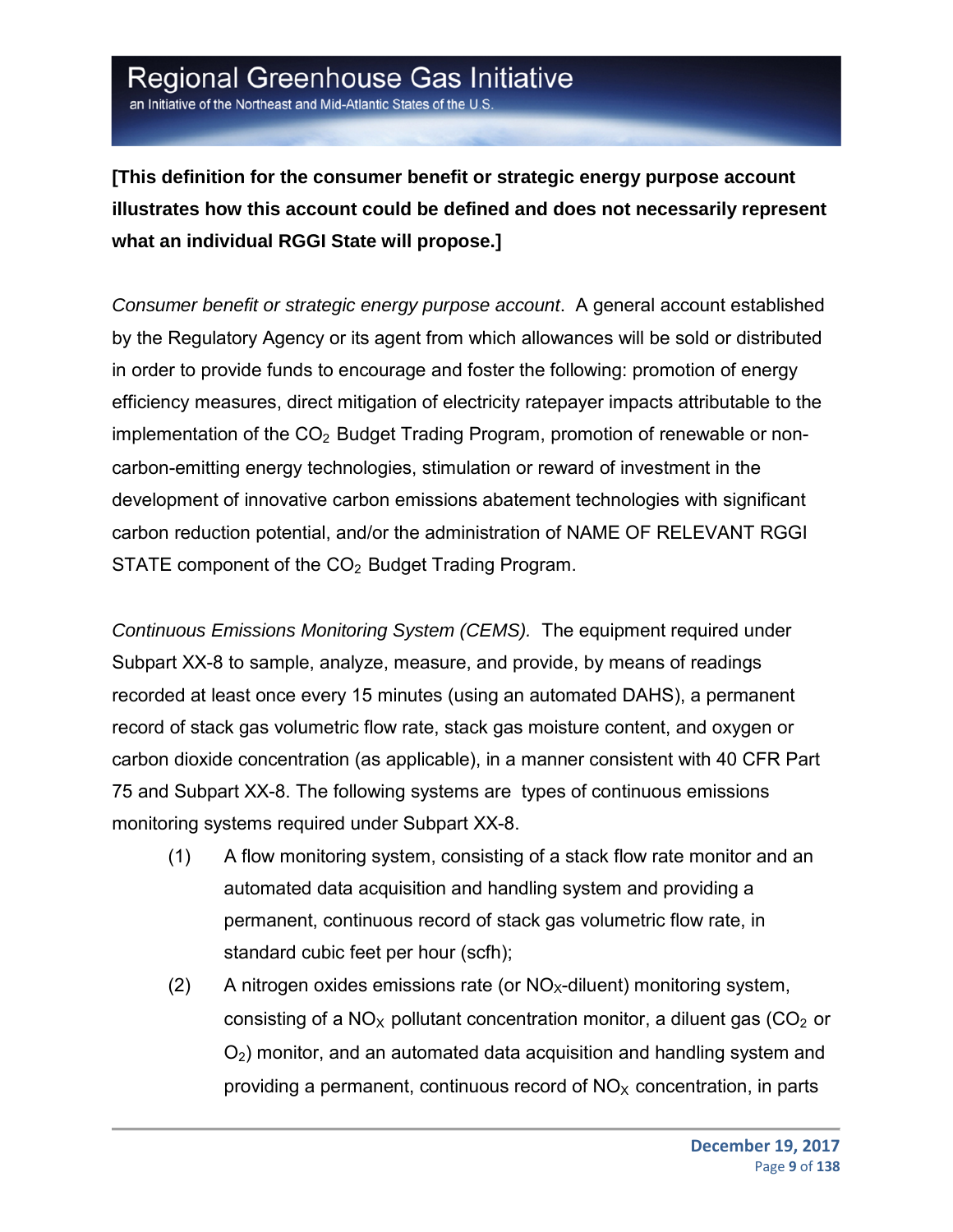per million (ppm), diluent gas concentration, in percent  $CO<sub>2</sub>$  or  $O<sub>2</sub>$ ; and  $NO<sub>X</sub>$  emissions rate, in pounds per million British thermal units (Ib/MMBtu);

- (3) A moisture monitoring system, as defined in 40 CFR 75.11(b)(2) and providing a permanent, continuous record of the stack gas moisture content, in percent  $H_2O$ ;
- (4) A carbon dioxide monitoring system, consisting of a  $CO<sub>2</sub>$  pollutant concentration monitor (or an oxygen monitor plus suitable mathematical equations from which the  $CO<sub>2</sub>$  concentration is derived) and an automated data acquisition and handling system and providing a permanent, continuous record of  $CO<sub>2</sub>$  emissions, in percent  $CO<sub>2</sub>$ ; and
- (5) An oxygen monitoring system, consisting of an  $O<sub>2</sub>$  concentration monitor and an automated data acquisition and handling system and providing a permanent, continuous record of  $O_2$ , in percent  $O_2$ .

*Control period*. The control period is a three-calendar-year time period.

The first control period is from January 1, 2009 to December 31, 2011, inclusive. Each subsequent sequential three-calendar-year period is a separate control period. The first two calendar years of each control period are each defined as an interim control period, beginning on January 1, 2015.

*Cross State Air Pollution Rule (CSAPR) NOX Annual Trading Program.* A multi-state  $NO<sub>X</sub>$  air pollution control and emission reduction program established in accordance with subpart AAAAA of 40 CFR Part 97 and 40 CFR 52.38(a) (including such a program that is revised in a SIP revision approved by the Administrator under 40 CFR 52.38(a)(3) or (4) or that is established in a SIP revision approved by the Administrator under 40 CFR 52.38(a)(5)), as a means of mitigating interstate transport of fine particulates and NO*X*.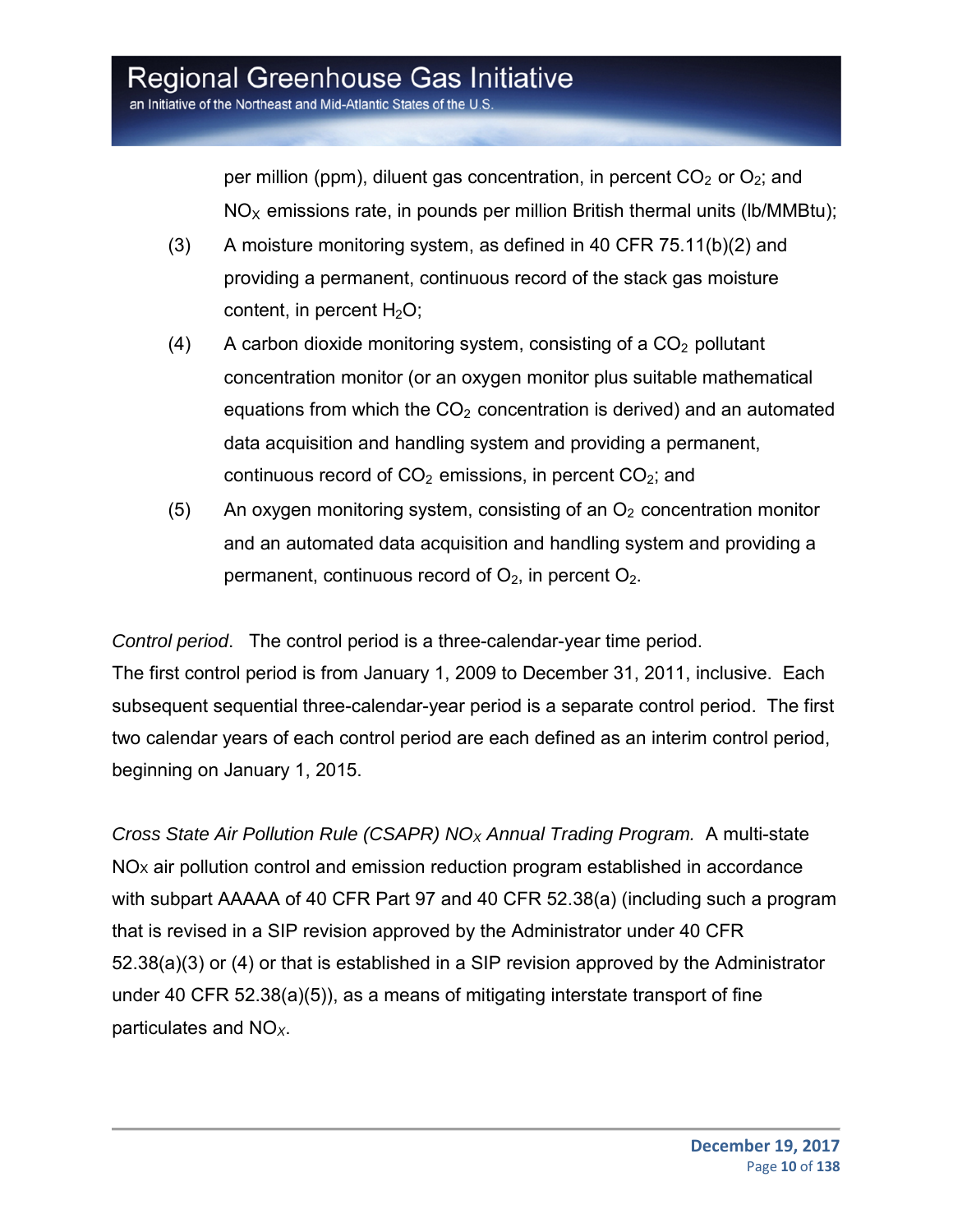an Initiative of the Northeast and Mid-Atlantic States of the U.S.

*Cross State Air Pollution Rule (CSAPR) NOX Ozone Season Trading Program.* A multistate NO*X* air pollution control and emission reduction program established in accordance with subpart BBBBB of 40 CFR Part 97 and 40 CFR 52.38(b) (including such a program that is revised in a SIP revision approved by the Administrator under 40 CFR 52.38(b)(3) or (4) or that is established in a SIP revision approved by the Administrator under 40 CFR 52.38(b)(5)), as a means of mitigating interstate transport of ozone and NOX.

*Cross State Air Pollution Rule (CSAPR) SO2 Group 1 Trading Program*. A multi-state SO*2* air pollution control and emission reduction program established in accordance with subpart CCCCC of 40 CFR Part 97 and 40 CFR 52.39(a), (b), (d) through (f), (j), and (k) (including such a program that is revised in a SIP revision approved by the Administrator under 40 CFR 52.39(d) or (e) or that is established in a SIP revision approved by the Administrator under 40 CFR 52.39(f)), as a means of mitigating interstate transport of fine particulates and SO*2*.

*Cross State Air Pollution Rule (CSAPR) SO2 Group 2 Trading Program.* A multi-state SO*2* air pollution control and emission reduction program established in accordance with subpart DDDDD of 40 CFR Part 97 and 40 CFR 52.39(a), (c), and (g) through (k) of this chapter (including such a program that is revised in a SIP revision approved by the Administrator under 40 CFR 52.39(g) or (h) of this chapter or that is established in a SIP revision approved by the Administrator under 40 CFR 52.39(i) of this chapter), as a means of mitigating interstate transport of fine particulates and SO*2*.

*Eligible biomass*. Eligible biomass includes sustainably harvested woody and herbaceous fuel sources that are available on a renewable or recurring basis (excluding old-growth timber), including dedicated energy crops and trees, agricultural food and feed crop residues, aquatic plants, unadulterated wood and wood residues, animal wastes, other clean organic wastes not mixed with other solid wastes, biogas, and other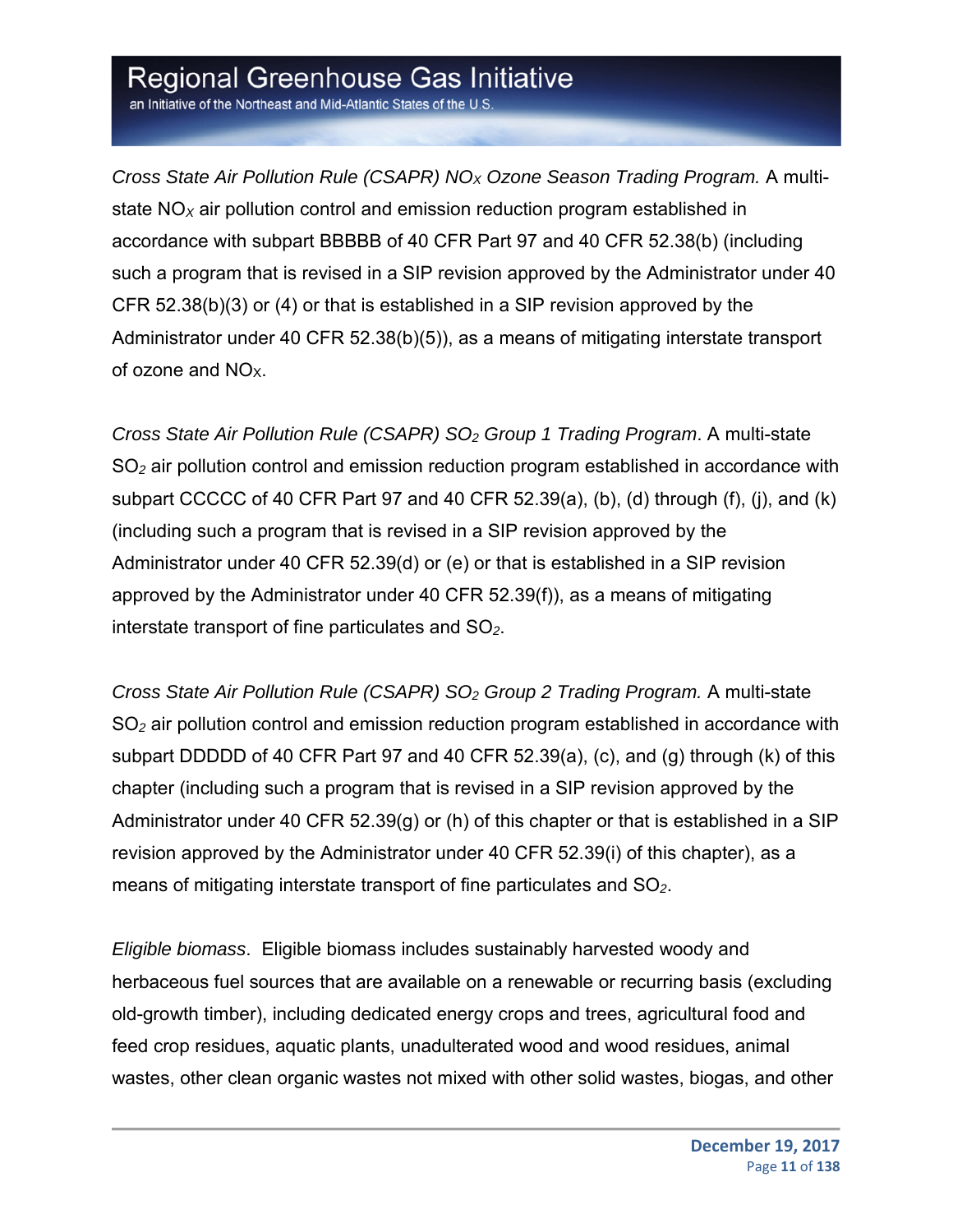an Initiative of the Northeast and Mid-Atlantic States of the U.S.

neat liquid biofuels derived from such fuel sources. Sustainably harvested will be determined by the REGULATORY AGENCY.

*Excess emissions.* Any tonnage of CO<sub>2</sub> emitted by a CO<sub>2</sub> budget source during a control period that exceeds the  $CO<sub>2</sub>$  budget emissions limitation for the source.

*Excess interim emissions.* Any tonnage of CO<sub>2</sub> emitted by a CO<sub>2</sub> budget source during an interim control period multiplied by 0.50 that exceeds the  $CO<sub>2</sub>$  budget emissions limitation for the source.

*First control period adjustment for banked allowances.* An adjustment applied to the NAME OF RELEVANT RGGI STATE  $CO<sub>2</sub>$  Budget Trading Program base budget for allocation years 2014 through 2020 to address the surplus allocation year 2009, 2010, and 2011 allowances held in general and compliance accounts, including compliance accounts established pursuant to the  $CO<sub>2</sub>$  Budget Trading Program, but not including accounts opened by participating states.

*Fossil fuel.* Natural gas, petroleum, coal, or any form of solid, liquid, or gaseous fuel derived from such material.

#### *Fossil fuel-fired*.

- (1) With regard to a unit that commenced operation prior to January 1, 2005, the combustion of fossil fuel, alone or in combination with any other fuel, where the fossil fuel combusted comprises, or is projected to comprise, more than 50 percent of the annual heat input on a Btu basis during any year.
- (2) With regard to a unit that commenced or commences operation on or after January 1, 2005, the combustion of fossil fuel, alone or in combination with any other fuel, where the fossil fuel combusted comprises, or is projected to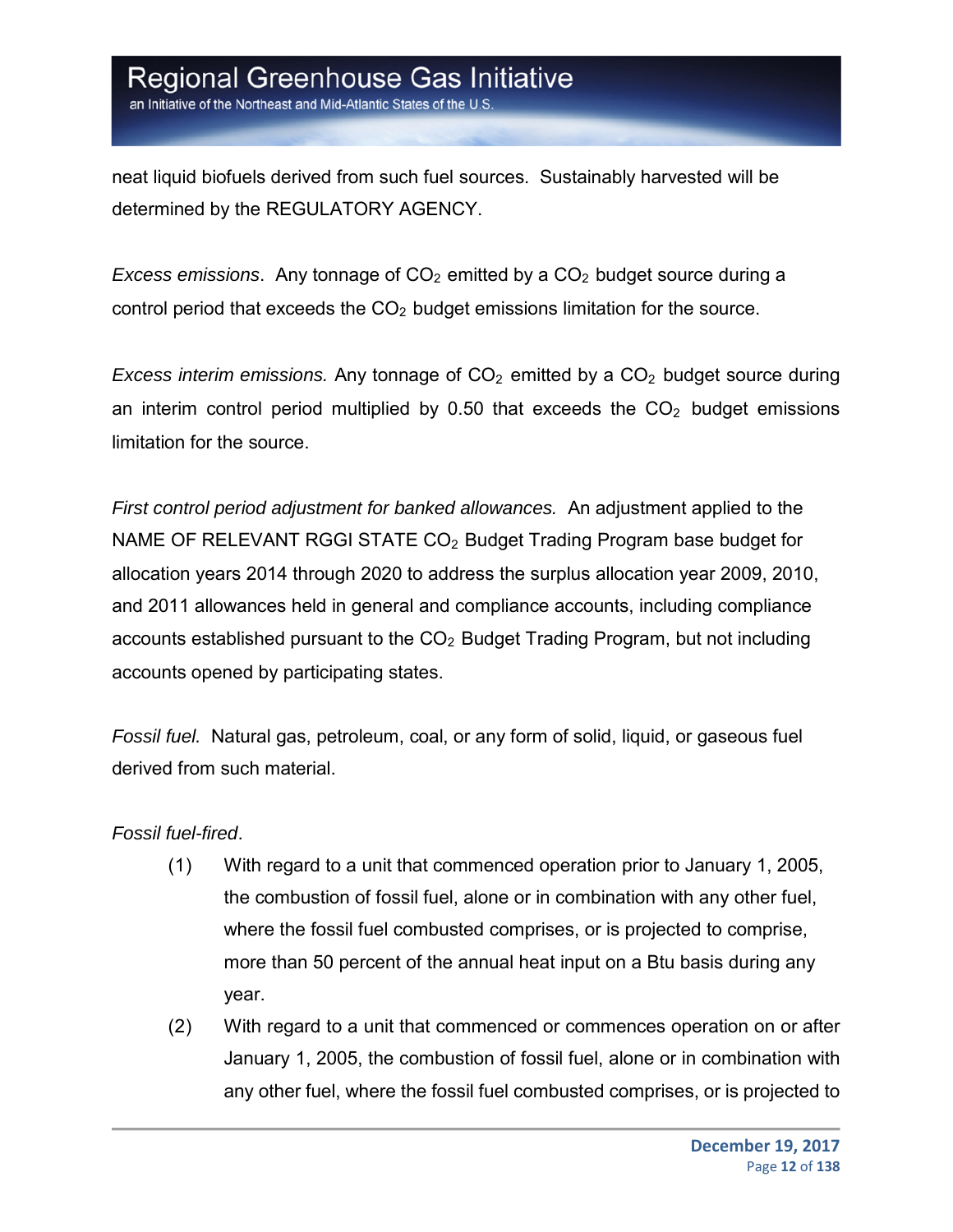comprise, more than 5 percent of the annual heat input on a Btu basis during any year.

General account. A CO<sub>2</sub> Allowance Tracking System account, established under Subpart XX-6, that is not a compliance account.

*Global Warming Potential (GWP).* A measure of the radiative efficiency (heat-absorbing ability) of a particular gas relative to that of carbon dioxide  $(CO<sub>2</sub>)$  after taking into account the decay rate of each gas (the amount removed from the atmosphere over a given number of years) relative to that of  $CO<sub>2</sub>$ . Global warming potentials used in this Part are consistent with the values used in the Intergovernmental Panel on Climate Change, Fifth Assessment Report.

*Gross generation*. The electrical output (in MWe) at the terminals of the generator.

*Interim control period*. An interim control period is a one-calendar-year time period, during each of the first and second calendar years of each three year control period. The first interim control period starts on January 1, 2015 and ends on December 31, 2015, inclusive. The second interim control period starts on January 1, 2016 and ends on December 31, 2016, inclusive. Each successive three year control period will have two interim control periods, comprised of each of the first two calendar years of that control period.

*Life-of-the-unit contractual arrangement*. A unit participation power sales agreement under which a customer reserves, or is entitled to receive, a specified amount or percentage of nameplate capacity and/or associated energy from any specified unit pursuant to a contract:

- (1) For the life of the unit;
- (2) For a cumulative term of no less than 30 years, including contracts that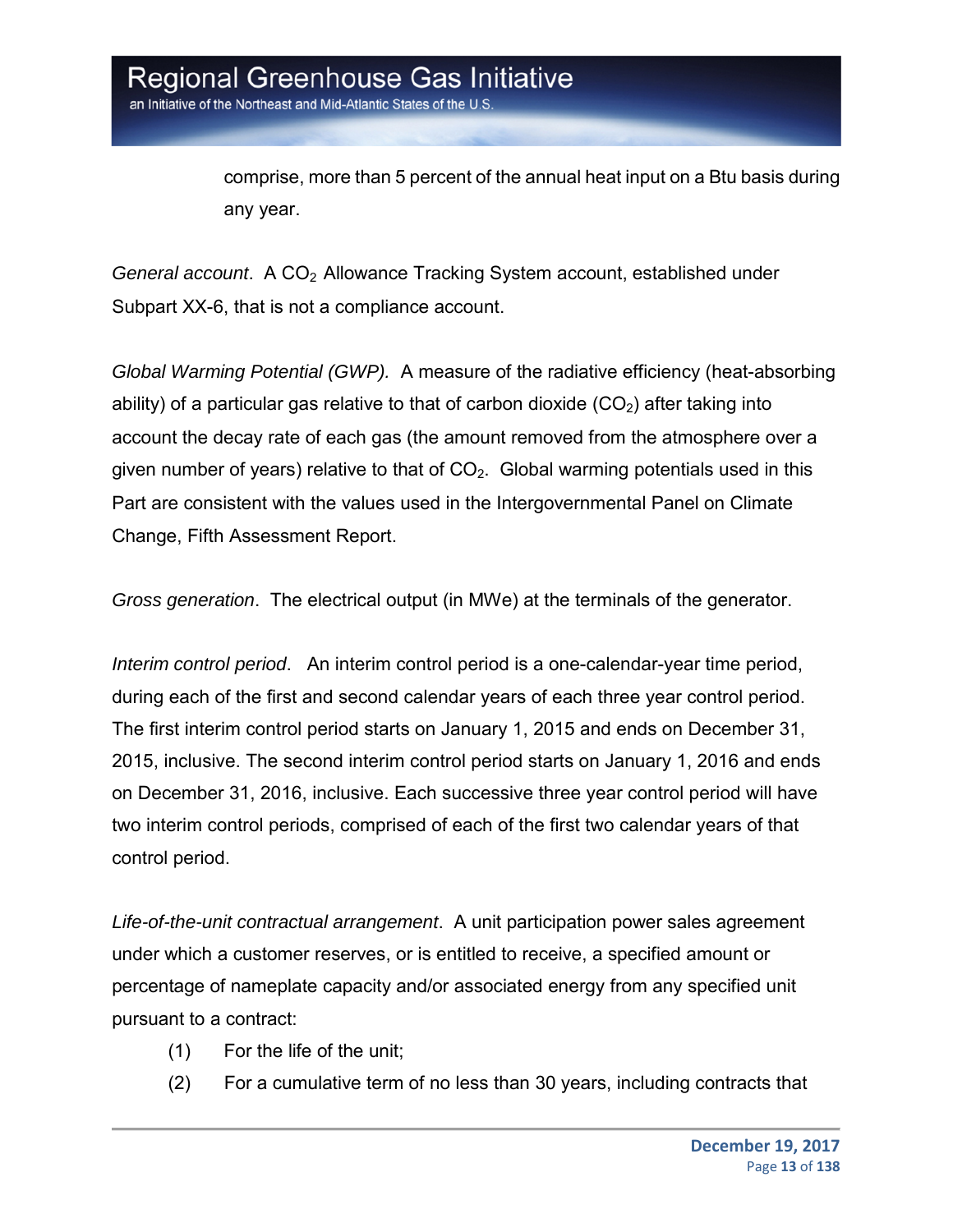an Initiative of the Northeast and Mid-Atlantic States of the U.S.

permit an election for early termination; or

(3) For a period equal to or greater than 25 years or 70 percent of the economic useful life of the unit determined as of the time the unit is built, with option rights to purchase or release some portion of the nameplate capacity and associated energy generated by the unit at the end of the period.

*Maximum potential hourly heat input*. An hourly heat input used for reporting purposes when a unit lacks certified monitors to report heat input. If the unit intends to use appendix D of 40 CFR Part 75 to report heat input, this value should be calculated, in accordance with 40 CFR Part 75, using the maximum fuel flow rate and the maximum gross calorific value. If the unit intends to use a flow monitor and a diluent gas monitor, this value should be reported, in accordance with 40 CFR Part 75, using the maximum potential flow rate and either the maximum carbon dioxide concentration (in percent  $CO<sub>2</sub>$ ) or the minimum oxygen concentration (in percent  $O<sub>2</sub>$ ).

*Minimum reserve price*. The minimum reserve price in calendar year 2014 shall be \$2.00. Each calendar year thereafter, the minimum reserve price shall be 1.025 multiplied by the minimum reserve price from the previous calendar year, rounded to the nearest whole cent.

*Monitoring system.* Any monitoring system that meets the requirements of Subpart XX-8, including a continuous emissions monitoring system, an excepted monitoring system, or an alternative monitoring system.

*NAME OF RELEVANT RGGI STATE CO2 Budget Trading Program adjusted budget.*  The NAME OF RELEVANT RGGI STATE CO<sub>2</sub> Budget Trading Program adjusted budget is determined in accordance with section 5.3 and is the annual amount of  $CO<sub>2</sub>$ tons available in NAME OF RELEVANT RGGI STATE for allocation in a given allocation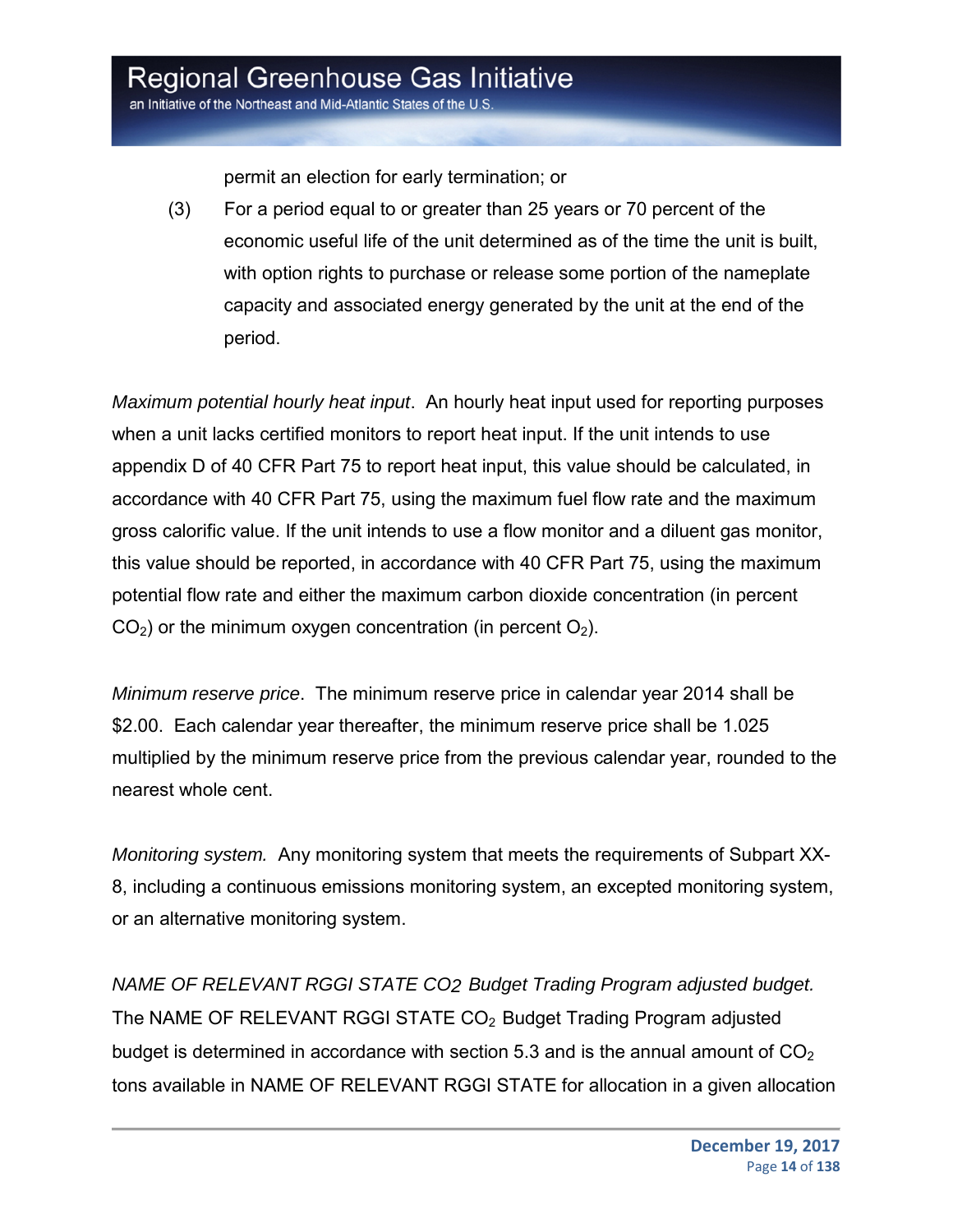an Initiative of the Northeast and Mid-Atlantic States of the U.S.

year, in accordance with the  $CO<sub>2</sub>$  Budget Trading Program.  $CO<sub>2</sub>$  offset allowances allocated to project sponsors and  $CO<sub>2</sub> CCR$  allowances offered for sale at an auction are separate from and additional to  $CO<sub>2</sub>$  allowances allocated from the NAME OF RELEVANT RGGI STATE CO<sub>2</sub> Budget Trading Program adjusted budget.

*NAME OF RELEVANT RGGI STATE CO2 Budget Trading Program Base Budget.* The NAME OF RELEVANT RGGI STATE CO<sub>2</sub> Budget Trading Program base budget is specified in section 5.1.  $CO<sub>2</sub>$  offset allowances allocated to project sponsors and  $CO<sub>2</sub>$ CCR allowances offered for sale at an auction are separate from and additional to  $CO<sub>2</sub>$ allowances allocated from the NAME OF RELEVANT RGGI STATE  $CO<sub>2</sub>$  Budget Trading Program Base Budget.

*Nameplate capacity*. The maximum electrical output (in MWe) that a generator can sustain over a specified period of time when not restricted by seasonal or other deratings as measured in accordance with the United States Department of Energy standards.

### **[This definition for Net-Electric Output illustrates how this could be defined and does not necessarily represent what an individual RGGI State will propose.]**

*Net-electric output.* The amount of gross generation the generator(s) produce (including, but not limited to, output from steam turbine(s), combustion turbine(s), and gas expander(s)), as measured at the generator terminals, less the electricity used to operate the plant (i.e., auxiliary loads); such uses include fuel handling equipment, pumps, fans, pollution control equipment, other electricity needs, and transformer losses as measured at the transmission side of the step up transformer (e.g., the point of sale).

*Non-CO2 budget unit*. A unit that does not meet the applicability criteria of Section XX-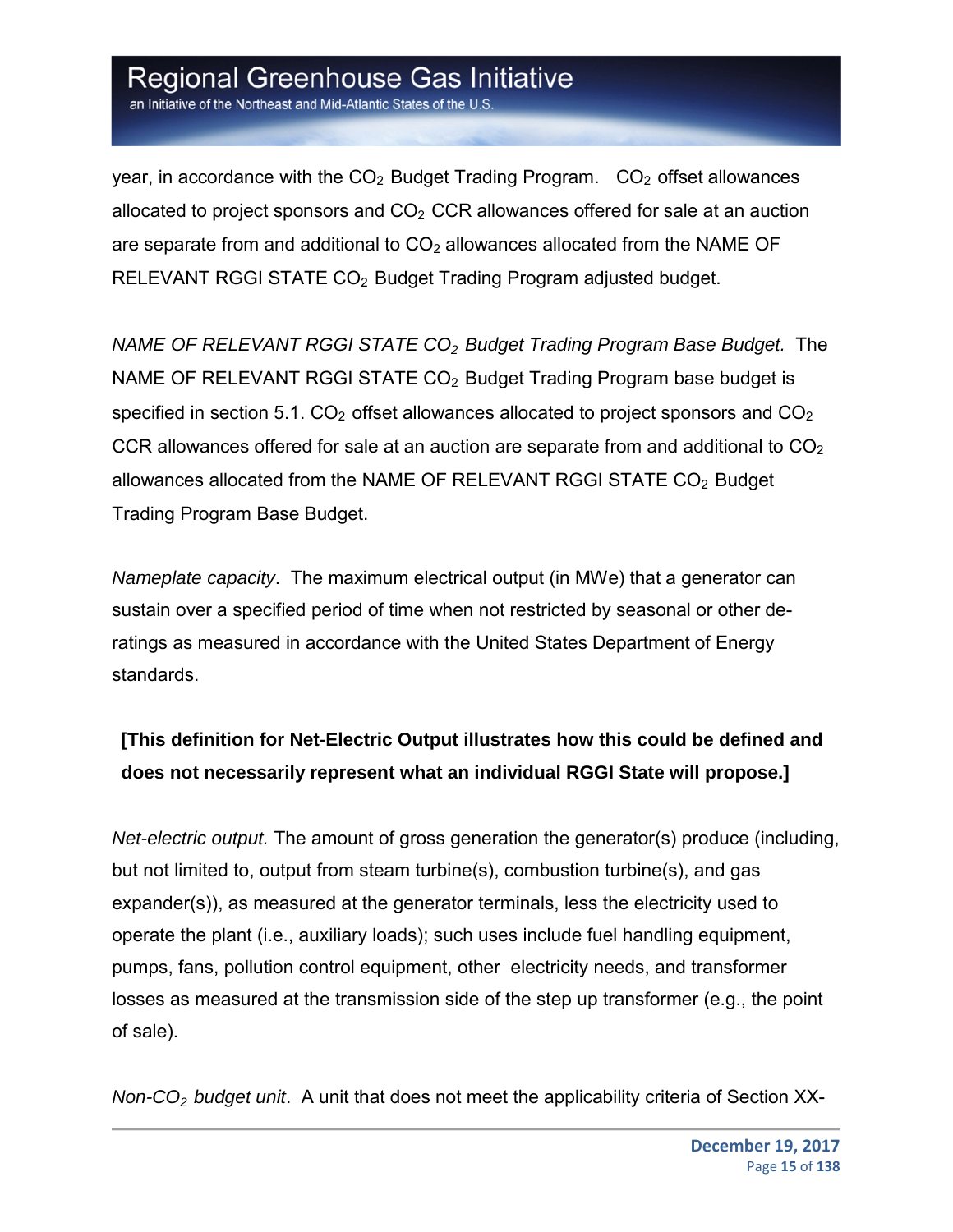1.4 of this Part.

*Operator.* Any person who operates, controls, or supervises a CO<sub>2</sub> budget unit or a CO<sub>2</sub> budget source and shall include, but not be limited to, any holding company, utility system, or plant manager of such a unit or source.

*Owner*. Any of the following persons:

- (1) Any holder of any portion of the legal or equitable title in a  $CO<sub>2</sub>$  budget unit; or
- (2) Any holder of a leasehold interest in a  $CO<sub>2</sub>$  budget unit, other than a passive lessor, or a person who has an equitable interest through such lessor, whose rental payments are not based, either directly or indirectly, upon the revenues or income from the  $CO<sub>2</sub>$  budget unit; or Any purchaser of power from a  $CO<sub>2</sub>$  budget unit under a life-of-the-unit contractual arrangement in which the purchaser controls the dispatch of the unit; or
- (3) With respect to any general account, any person who has an ownership interest with respect to the  $CO<sub>2</sub>$  allowances held in the general account and who is subject to the binding agreement for the  $CO<sub>2</sub>$  authorized account representative to represent that person's ownership interest with respect to the  $CO<sub>2</sub>$  allowances.

*Participating state*. A state that has established a corresponding regulation as part of the  $CO<sub>2</sub>$  Budget Trading Program.

*Receive* or *receipt of*. When referring to the REGULATORY AGENCY or its agent, to come into possession of a document, information, or correspondence (whether sent in writing or by authorized electronic transmission), as indicated in an official correspondence log, or by a notation made on the document, information, or correspondence, by the REGULATORY AGENCY or its agent in the regular course of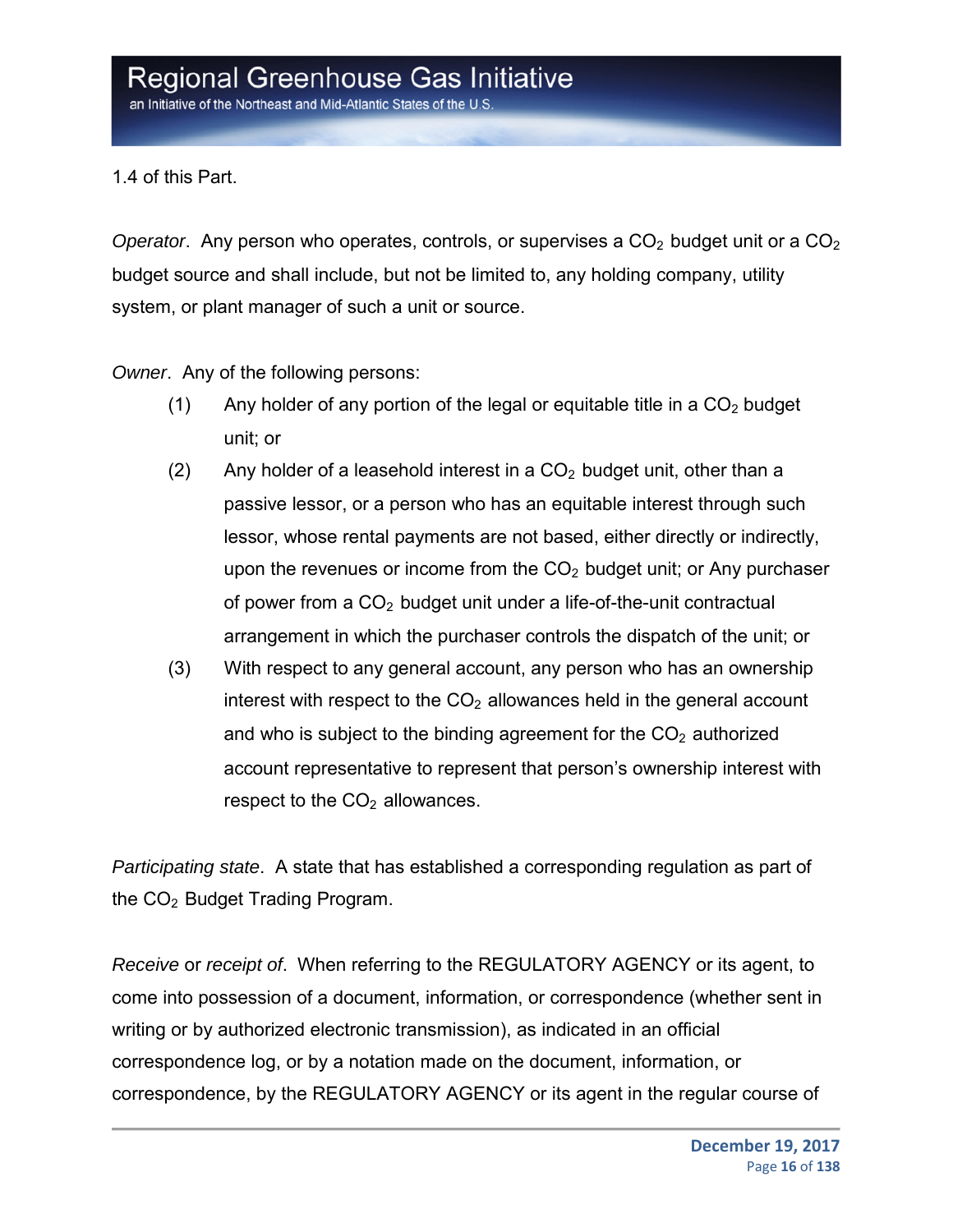business.

*Recordation, record,* or *recorded.* With regard to CO<sub>2</sub> allowances, the movement of CO<sub>2</sub> allowances by the REGULATORY AGENCY or its agent from one  $CO<sub>2</sub>$  Allowance Tracking System account to another, for purposes of allocation, transfer, or deduction.

*Reserve Price.* The minimum acceptable price for each CO<sub>2</sub> allowance in a specific auction. The reserve price at an auction is either the minimum reserve price or the CCR trigger price, as specified in Subpart XX-9.

*Second control period adjustment for banked allowances.* An adjustment applied to the NAME OF RELEVANT RGGI STATE  $CO<sub>2</sub>$  Budget Trading Program base budget for allocation years 2015 through 2020 to address the allocation year 2012 and 2013 allowances held in general and compliance accounts, including compliance accounts established pursuant to the  $CO<sub>2</sub>$  Budget Trading Program, but not including accounts opened by participating states, that are in addition to the aggregate quantity of 2012 and 2013 emissions from all  $CO<sub>2</sub>$  budget sources in all of the participating states.

*Serial number.* When referring to CO<sub>2</sub> allowances, the unique identification number assigned to each  $CO<sub>2</sub>$  allowance by the REGULATORY AGENCY or its agent under section XX-6.4(c).

*Source*. Any governmental, institutional, commercial, or industrial structure, installation, plant, building, or facility that emits or has the potential to emit any air pollutant. A source, including a source with multiple units, shall be considered a single facility.

*State*. A State, the District of Columbia, the Commonwealth of Puerto Rico, the Virgin Islands, Guam, and American Samoa and includes the Commonwealth of the Northern Mariana Islands.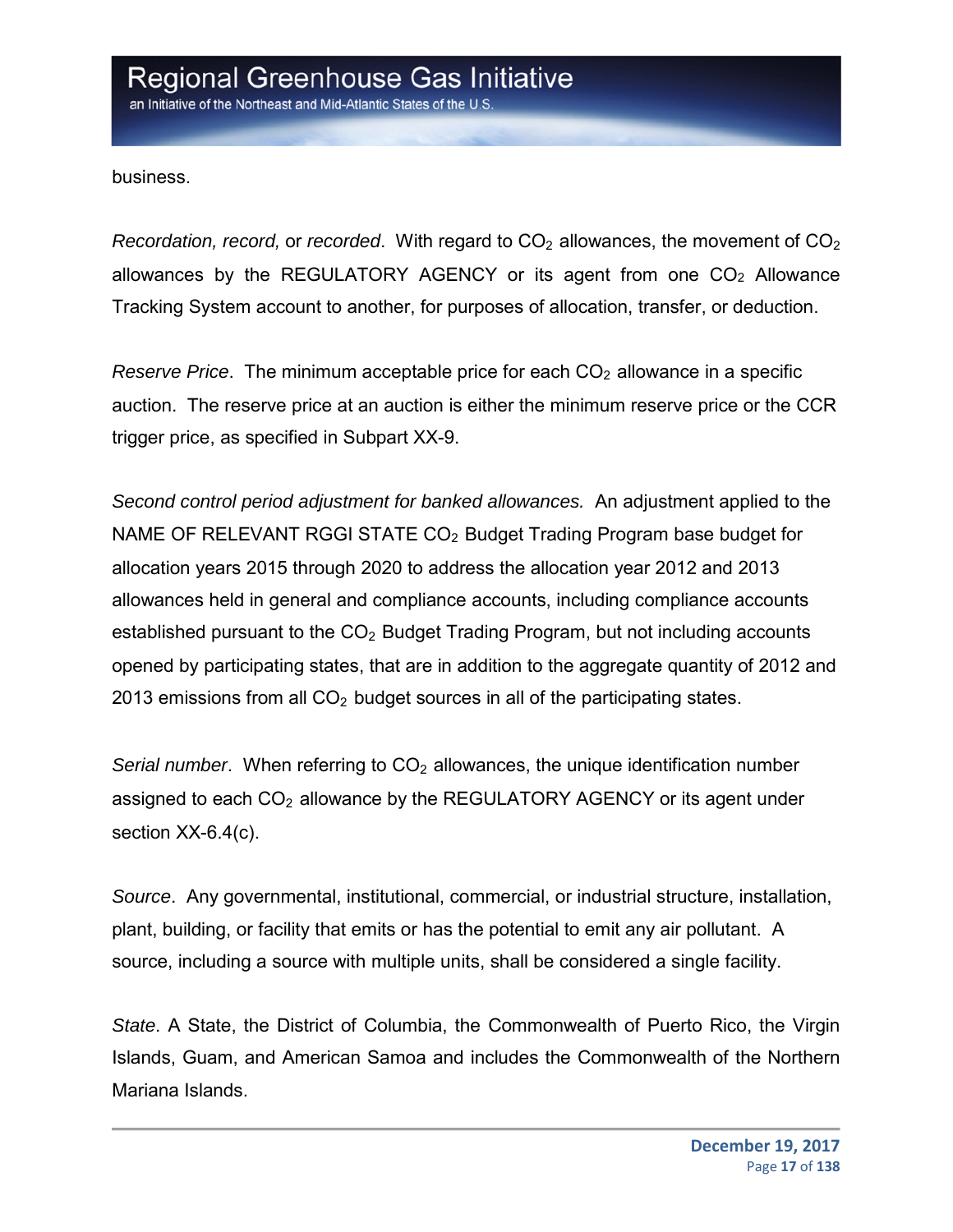an Initiative of the Northeast and Mid-Atlantic States of the U.S

*Submit* or *serve*. To send or transmit a document, information, or correspondence to the person specified in accordance with the applicable regulation:

- (1) In person;
- (2) By United States Postal Service; or
- (3) By other means of dispatch or transmission and delivery; or
- (4) Compliance with any "submission," "service," or "mailing" deadline shall be determined by the date of dispatch, transmission, or mailing and not the date of receipt.

*Third adjustment for banked allowances.* An adjustment applied to the NAME OF RELEVANT RGGI STATE CO<sub>2</sub> Budget Trading Program base budget for allocation years 2021 through 2025 to address allowances held in general and compliance accounts, including compliance accounts established pursuant to the  $CO<sub>2</sub>$  Budget Trading Program, but not including accounts opened by participating states, that are in addition to the aggregate quantity of emissions from all  $CO<sub>2</sub>$  budget sources in all of the participating states at the end of the fourth control period in 2020 and as reflected in the CO2 Allowance Tracking System on March 17, 2021.

*Ton* or *tonnage.* Any "short ton", or 2,000 pounds. For the purpose of determining compliance with the  $CO<sub>2</sub>$  requirements of XX-1.5(c), total tons for a control period and each interim control period shall be calculated as the sum of all recorded hourly emissions (or the tonnage equivalent of the recorded hourly emissions rates) in accordance with Subpart XX-8, with any remaining fraction of a ton equal to or greater than 0.50 ton deemed to equal one ton and any fraction of a ton less than 0.50 ton deemed to equal zero tons. A short ton is equal to 0.9072 metric tons.

*Undistributed CO<sub>2</sub> allowances.* CO<sub>2</sub> allowances originally allocated to a set aside account as pursuant to XX-5.3 that were not distributed.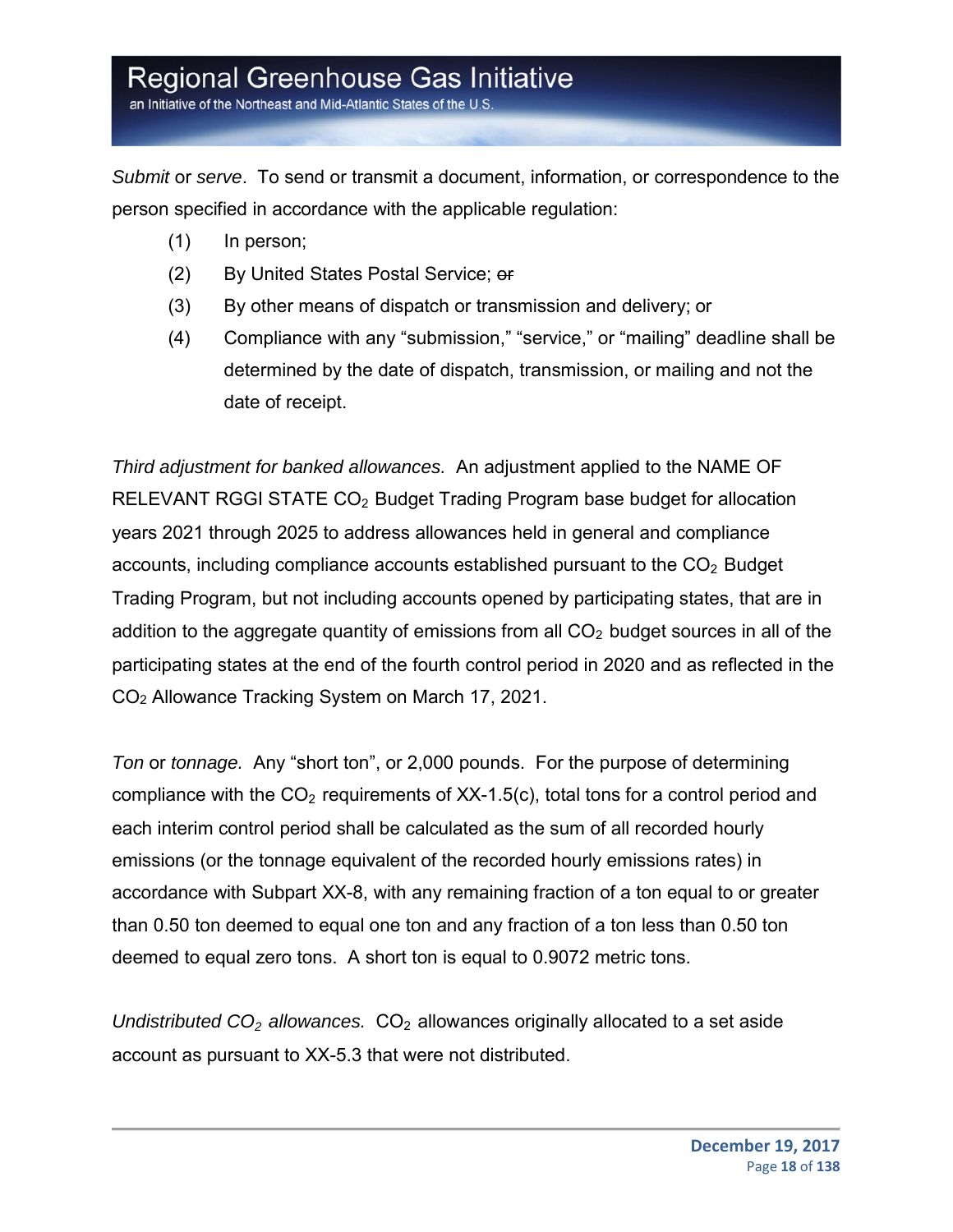an Initiative of the Northeast and Mid-Atlantic States of the U.S

*Unit*. A fossil fuel-fired stationary boiler, combustion turbine, or combined cycle system.

*Unit operating day*. A calendar day in which a unit combusts any fuel.

*Unsold CO<sub>2</sub> allowances.* CO<sub>2</sub> allowances that have been made available for sale in an auction conducted by the REGULATORY AGENCY or its agent, but not sold.

*Voluntary renewable energy purchase*. A purchase of electricity from renewable energy generation or renewable energy attribute credits by a retail electricity customer on a voluntary basis. Renewable energy includes electricity generated from biomass, wind, solar thermal, photovoltaic, geothermal, hydroelectric facilities certified by the Low Impact Hydropower Institute, wave and tidal action, and fuel cells powered by renewable fuels. The renewable energy generation or renewable energy attribute credits related to such purchases may not be used by the generator or purchaser to meet any regulatory mandate, such as a renewable portfolio standard.

**[The above subdivision is an optional definition that complements the optional voluntary renewable energy market set-aside provision at XX-5.3(d).]** 

#### **XX-1.3 Measurements, abbreviations and acronyms.**

Measurements, abbreviations, and acronyms used in this Part are defined as follows:

- $(1)$  CO<sub>2</sub>: carbon dioxide.
- (2) hr: hour.
- (3) lb: pounds.
- (4) MMBtu: one million British thermal units
- (5) MW: megawatt
- (6) MWe: megawatt electrical.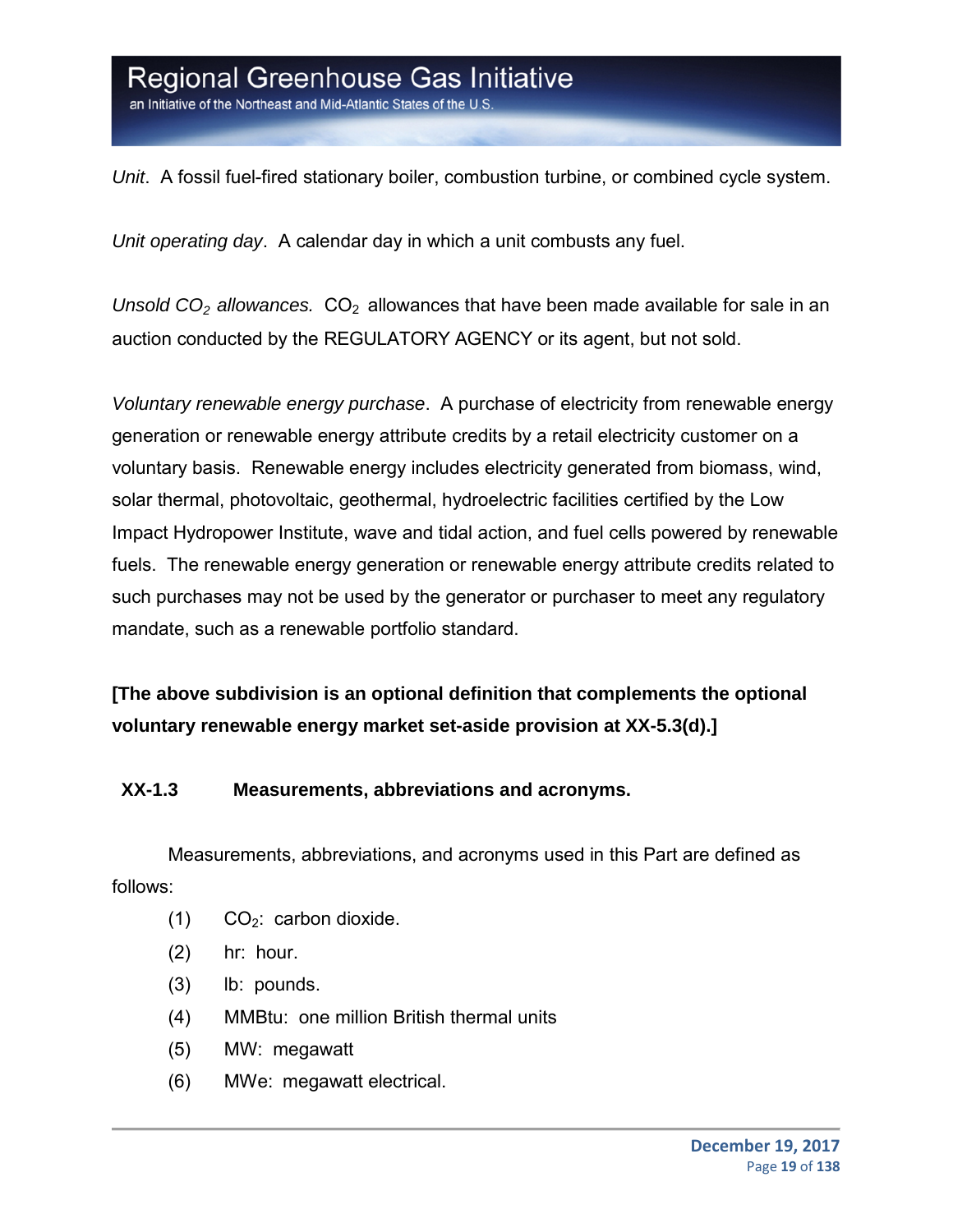(7) MWh: megawatt hours

#### **XX-1.4 Applicability.**

(a) *Units.* Any unit that, at any time on or after January 1, 2005, serves an electricity generator with a nameplate capacity equal to or greater than 25 MWe shall be a  $CO<sub>2</sub>$ budget unit, and any source that includes one or more such units shall be a  $CO<sub>2</sub>$  budget source, subject to the requirements of this Part.

**[The following subdivision is optional. The text of this subdivision illustrates how a participating state might provide for an exemption for units with electrical output to the electric grid restricted by permit conditions. Upon exemption, the tons attributable to sources in a state's initial inventory shall be removed the state's budget under Section XX-5.3.]** 

(b) *Limited exemption for units with electrical output to the electric grid restricted by permit conditions*.

- (1) *Applicability*. Notwithstanding subdivision (a) of this section, a unit under subdivision (a) of this section that has a permit containing a condition restricting the supply of the unit's annual electrical output to the electric grid to less than or equal to 10 percent of the annual gross generation of the unit, and which complies with the provisions in paragraph (b)(3) of this section, shall be exempt from the requirements of this Part, except for the provisions of this section, section XX-1.2, section XX-1.3, section XX-1.6 and, if applicable because of the allocation of  $CO<sub>2</sub>$  allowances during the pre-exemption time period, Subparts XX-5, XX-6 and XX-7.
- (2) *Effective date*. The exemption under paragraph (b)(1) of this section shall become effective as of the January 1 that is on or after the date on which the restriction on the percentage of annual gross generation that may be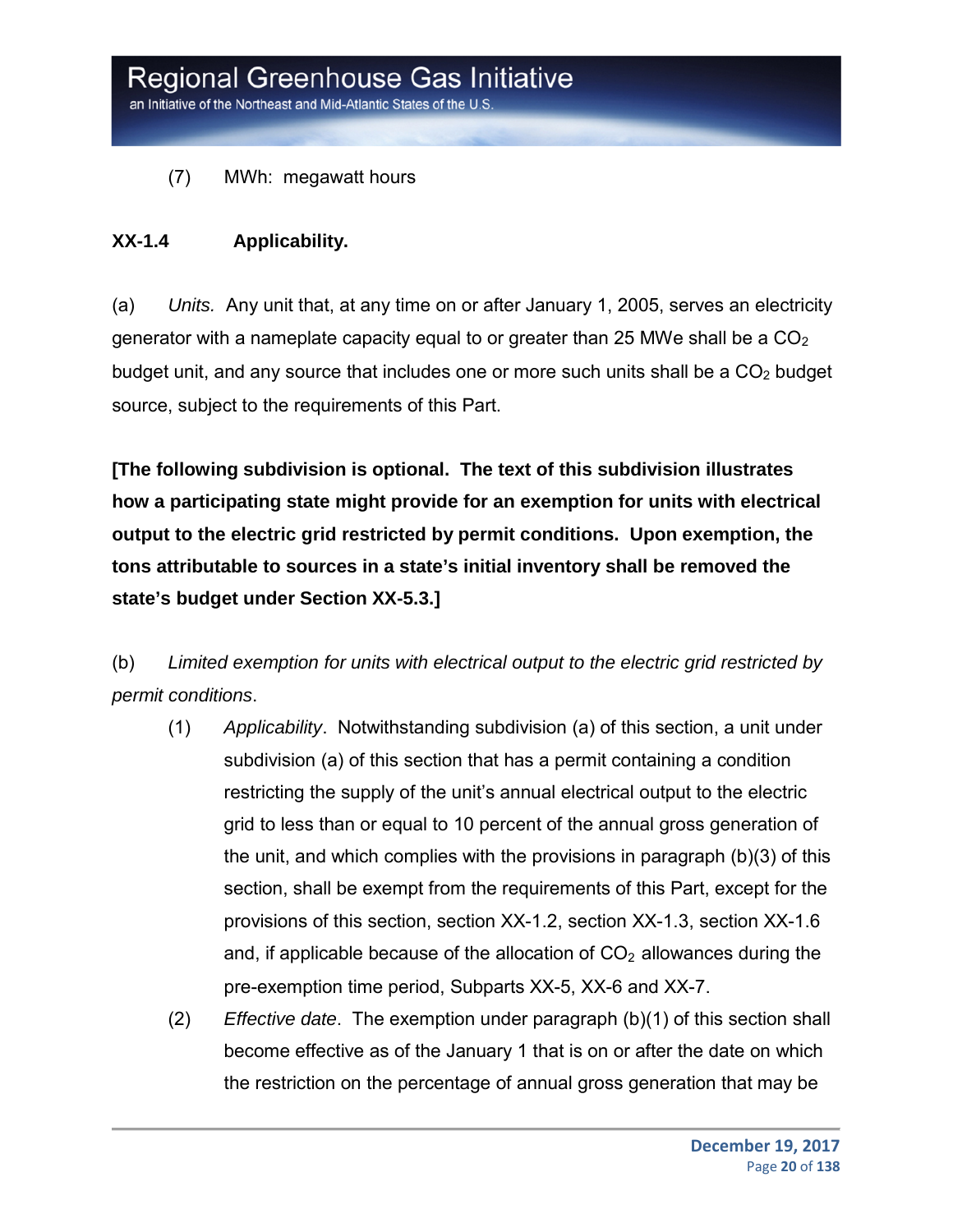supplied to the electric grid and the provisions in the permit required under paragraph (b)(1) of this section become final.

- (3) *Compliance.*
	- (i) A unit exempt under paragraph (b)(1) of this section shall comply with the restriction on percentage of annual gross generation that may be supplied to the electric grid described in paragraph (b)(1) of this section.
	- $(ii)$  A unit exempt under paragraph  $(b)(1)$  shall report to the REGULATORY AGENCY the amount of annual gross generation and the amount of annual gross generation supplied to the electric grid during the year by the following February 1.
	- (iii) For a period of 10 years from the date the records are created, the owners and operators of a unit exempt under paragraph (b)(1) of this section shall retain, at the source that includes the unit, records demonstrating that the conditions of the permit under paragraph (b)(1) of this section were met. The 10-year period for keeping records may be extended for cause, at any time prior to the end of the period, in writing by the REGULATORY AGENCY. The owners and operators bear the burden of proof that the unit met the restriction on the percentage of annual gross generation that may be supplied to the electric grid.
	- (iv) The owners and operators and, to the extent applicable, the  $CO<sub>2</sub>$ authorized account representative of a unit exempt under paragraph (b)(1) of this section shall comply with all the requirements of this Part concerning all time periods for which the exemption is not in effect, even if such requirements arise, or must be complied with, after the exemption takes effect.
	- (v) On the earlier of the following dates, a unit exempt under paragraph (b)(1) of this section shall lose its exemption: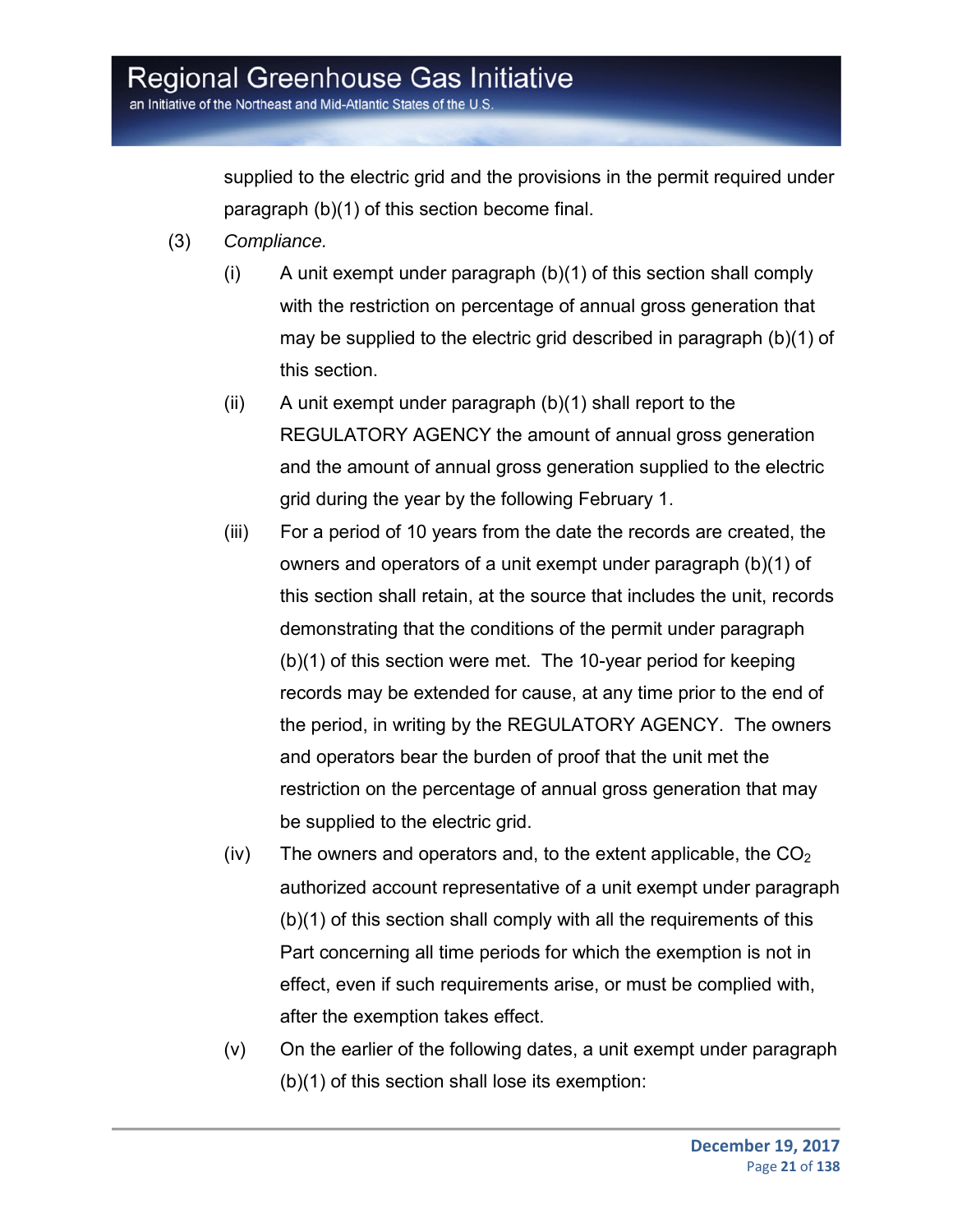an Initiative of the Northeast and Mid-Atlantic States of the U.S.

- *(a)* The date on which the restriction on the percentage of annual gross generation that may be supplied to the electric grid described in paragraph (b)(1) of this section is removed from the unit's permit or otherwise becomes no longer applicable in any year that commences on or after January 1, 2009; or
- *(b)* The first date on which the unit fails to comply, or on which the owners and operators fail to meet their burden of proving that the unit is complying, with the restriction on the percentage of annual gross generation that may be supplied to the electric grid described in paragraph (b)(1) of this section during any year that commences on or after January 1, 2009.
- (vi) A unit that loses its exemption in accordance with subparagraph  $(b)(3)(v)$  of this section shall be subject to the requirements of this Part. For the purpose of applying permitting requirements under Subpart XX-3, allocating allowances under Subpart XX-5, and applying monitoring requirements under Subpart XX-8, the unit shall be treated as commencing operation on the date the unit loses its exemption.
- (4) Deduction of tons from NAME OF RELEVANT RGGI STATE CO<sub>2</sub> Budget *Trading Program limited industrial exemption set-aside account*. In the event that the REGULATORY AGENCY grants an exemption under this subdivision to a  $CO<sub>2</sub>$  source, with one or more units that on January 1, 2005, serves an electricity generator with a nameplate capacity equal to or greater than 25 MWe, the REGULATORY AGENCY shall retire for each subsequent allocation year the number of  $CO<sub>2</sub>$  tons equal to the exempt source's average annual emissions over the most recent three calendar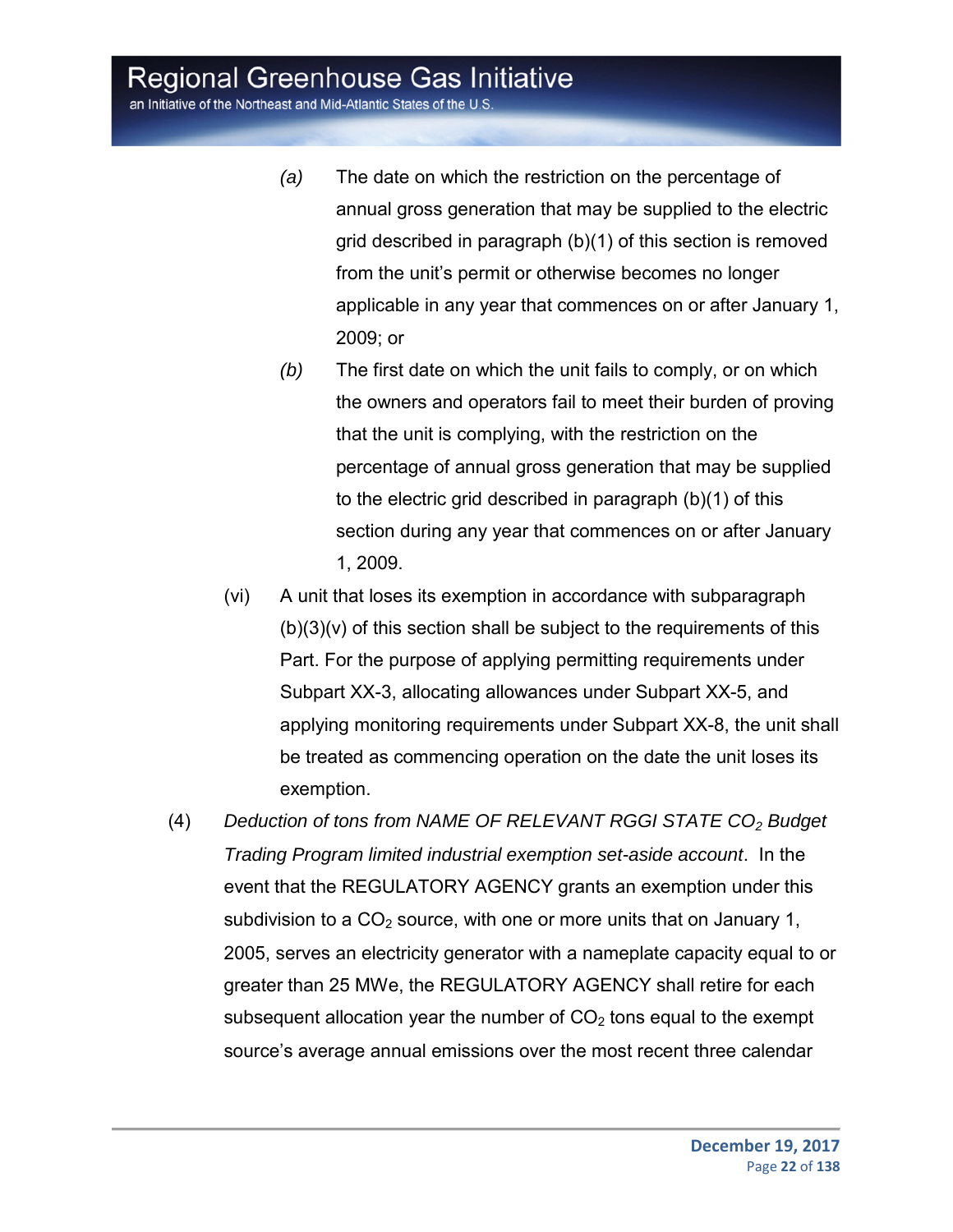years for which data are available. The retired tons shall be taken from the set-aside established for such purpose under section XX-5.3.

#### **XX-1.5 Standard Requirements.**

(a) *Permit requirements*. **[Each state's text for this subdivision will likely be different because the states have unique permitting requirements. The text below illustrates how this subdivision could be drafted and does not necessarily represent what an individual RGGI state will propose.]**

- (1) The  $CO<sub>2</sub>$  authorized account representative of each  $CO<sub>2</sub>$  budget source required to have an operating permit pursuant to **[Insert Reference to state's Permitting Regulation(s)]** of this Title and each CO<sub>2</sub> budget unit required to have an operating permit pursuant to **[Insert Reference to state's Permitting Regulation(s)]** of this Title shall:
	- $(i)$  Submit to the REGULATORY AGENCY a complete  $CO<sub>2</sub>$  budget permit application under section XX-3.3 in accordance with the deadlines specified in section XX-3.2; and
	- (ii) Submit in a timely manner any supplemental information that the REGULATORY AGENCY determines is necessary in order to review the  $CO<sub>2</sub>$  budget permit application and issue or deny a  $CO<sub>2</sub>$ budget permit.
- (2) The owners and operators of each  $CO<sub>2</sub>$  budget source required to have an operating permit pursuant to **[Insert Reference to state's Permitting Regulation(s)]** of this Title and each CO<sub>2</sub> budget unit required to have an operating permit pursuant to **[Insert Reference to state's Permitting Regulation(s)]** of this Title for the source shall have a CO<sub>2</sub> budget permit and operate the  $CO<sub>2</sub>$  budget source and the  $CO<sub>2</sub>$  budget unit at the source in compliance with such  $CO<sub>2</sub>$  budget permit.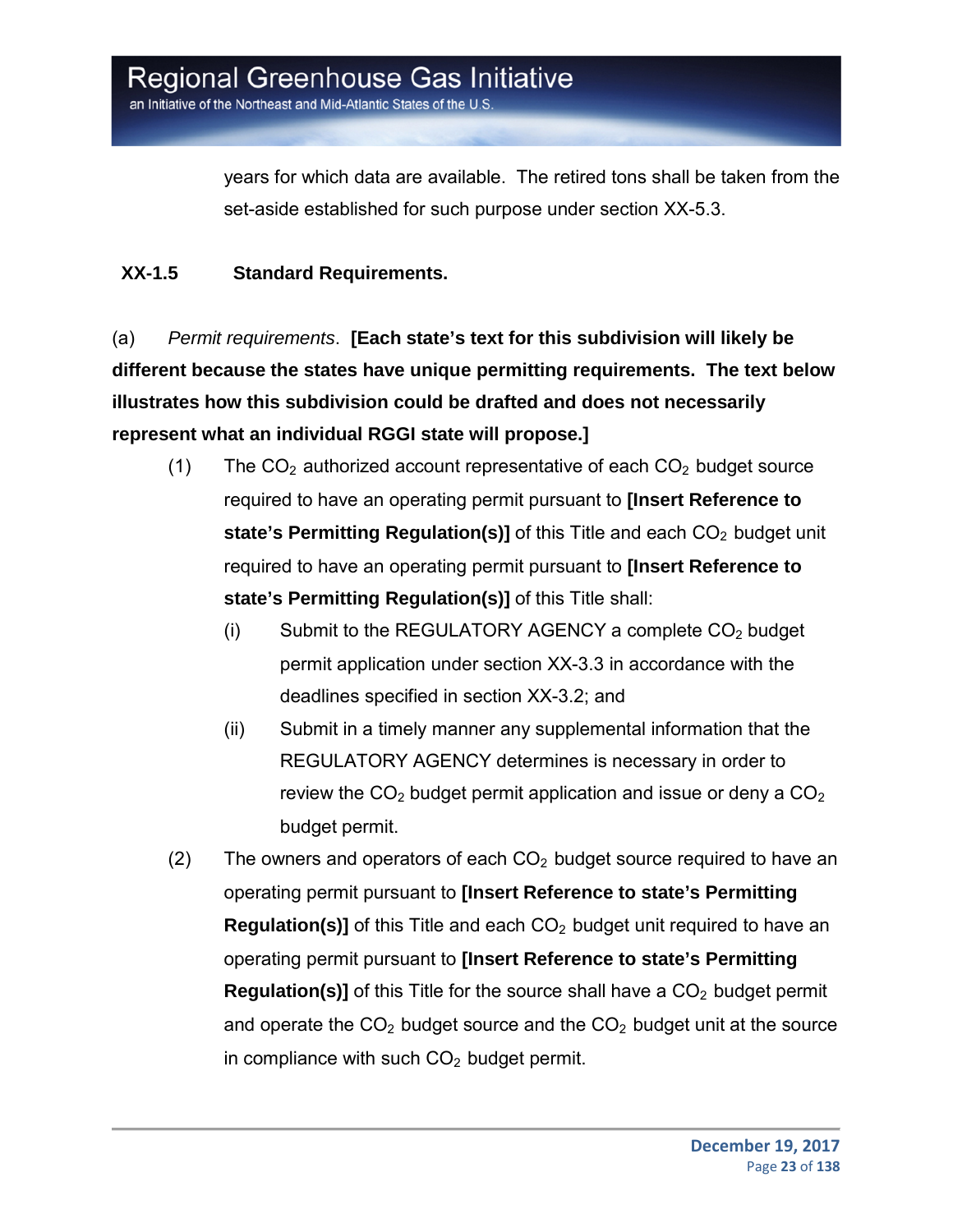an Initiative of the Northeast and Mid-Atlantic States of the U.S.

- (b) *Monitoring requirements*.
	- (1) The owners and operators and, to the extent applicable, the  $CO<sub>2</sub>$  authorized account representative of each  $CO<sub>2</sub>$  budget source and each  $CO<sub>2</sub>$  budget unit at the source shall comply with the monitoring requirements of Subpart XX-8.
	- (2) The emissions measurements recorded and reported in accordance with Subpart XX-8 shall be used to determine compliance by the unit with the  $CO<sub>2</sub>$  requirements under subdivision (c) of this section.
- (c) *CO2 requirements*.
	- (1) The owners and operators of each  $CO<sub>2</sub>$  budget source and each  $CO<sub>2</sub>$ budget unit at the source shall hold  $CO<sub>2</sub>$  allowances available for compliance deductions under section  $XX-6.5$ , as of the  $CO<sub>2</sub>$  allowance transfer deadline, in the source's compliance account in an amount not less than the total  $CO<sub>2</sub>$  emissions for the control period from all  $CO<sub>2</sub>$ budget units at the source, less the  $CO<sub>2</sub>$  allowances deducted to meet the requirements of paragraph XX-1.5(c)(2), with respect to the previous two interim control periods, as determined in accordance with Subparts XX-6 and XX-8.
	- (2) The owners and operators of each  $CO<sub>2</sub>$  budget source and each  $CO<sub>2</sub>$ budget unit at the source shall hold  $CO<sub>2</sub>$  allowances available for compliance deductions under section  $XX-6.5$ , as of the  $CO<sub>2</sub>$  allowance transfer deadline, in the source's compliance account in an amount not less than the total  $CO<sub>2</sub>$  emissions for the interim control period from all  $CO<sub>2</sub>$  budget units at the source multiplied by 0.50, as determined in accordance with Subparts XX-6 and XX-8.
	- (3) Each ton of  $CO<sub>2</sub>$  emitted in excess of the  $CO<sub>2</sub>$  budget emissions limitation for a control period shall constitute a separate violation of this Part and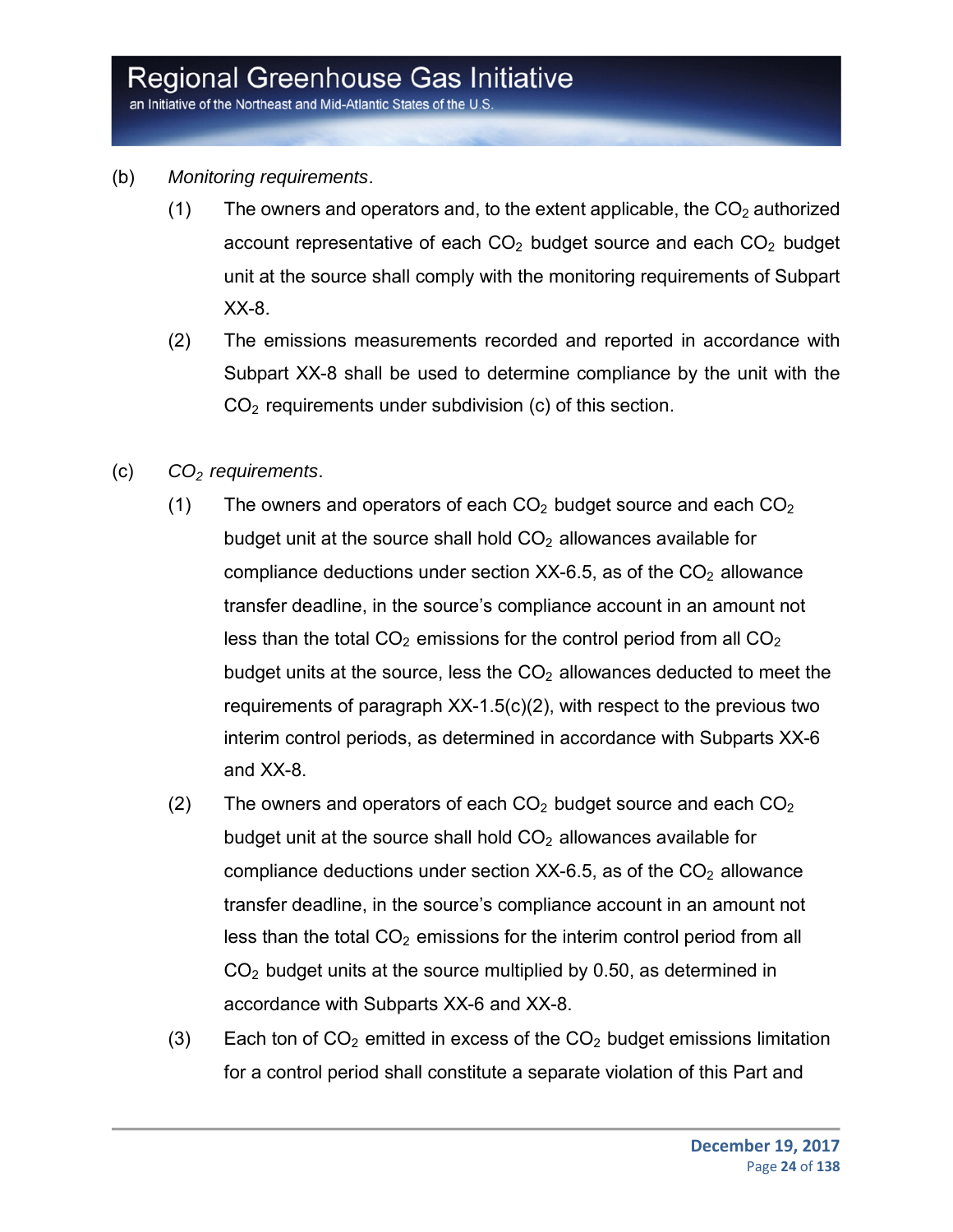applicable federal and state law.

- (4) Each ton of excess interim emissions shall constitute a separate violation of this Part and applicable state law.
- $(5)$  A CO<sub>2</sub> budget unit shall be subject to the requirements under paragraph (c)(1) of this section starting on the later, of January 1, 2009 or the date on which the unit commences operation.
- $(6)$  CO<sub>2</sub> allowances shall be held in, deducted from, or transferred among CO<sub>2</sub> Allowance Tracking System accounts in accordance with Subparts XX-5, XX-6, and XX-7, and section XX-10.7.
- $(7)$  A CO<sub>2</sub> allowance shall not be deducted, in order to comply with the requirements under paragraph (c)(1) or (2) of this section, for a control period or interim control period that ends prior to the year for which the  $CO<sub>2</sub>$  allowance was allocated. A  $CO<sub>2</sub>$  offset allowance shall not be deducted, in order to comply with the requirements under paragraph (c)(1) or (2) of this section, beyond the applicable percent limitations set out in paragraph XX-6.5(a)(3).
- $(8)$  A CO<sub>2</sub> allowance under the CO<sub>2</sub> Budget Trading Program is a limited authorization by the REGULATORY AGENCY or a participating state to emit one ton of  $CO<sub>2</sub>$  in accordance with the  $CO<sub>2</sub>$  Budget Trading Program. No provision of the  $CO<sub>2</sub>$  Budget Trading Program, the  $CO<sub>2</sub>$  budget permit application, or the  $CO<sub>2</sub>$  budget permit or any provision of law shall be construed to limit the authority of the REGULATORY AGENCY or a participating state to terminate or limit such authorization.
- (9) A  $CO<sub>2</sub>$  allowance under the  $CO<sub>2</sub>$  Budget Trading Program does not constitute a property right.

(d) *Excess emissions requirements*. The owners and operators of a CO<sub>2</sub> budget source that has excess emissions in any control period, or excess interim emissions for any interim control period, shall: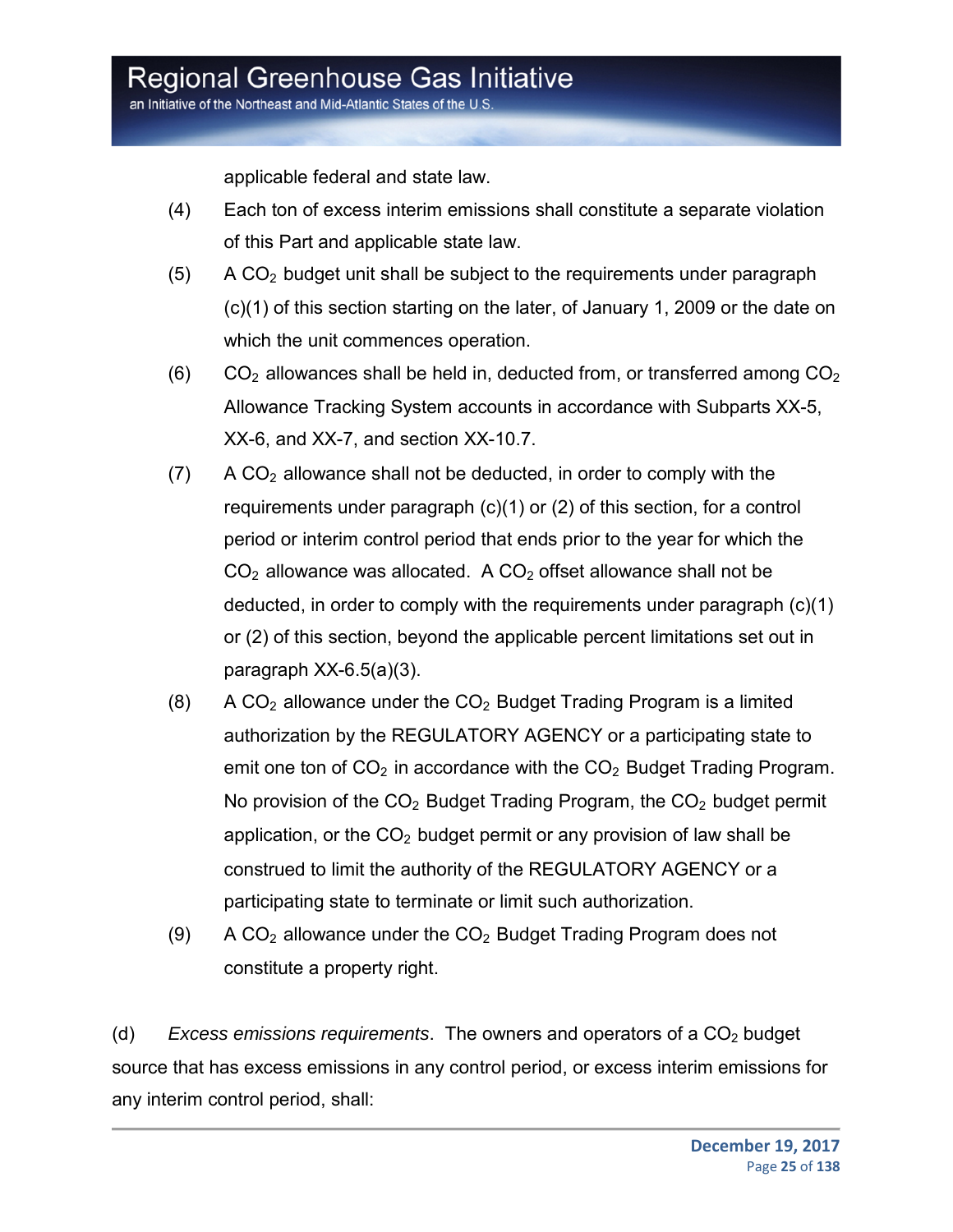- $(1)$  Forfeit the CO<sub>2</sub> allowances required for deduction under paragraph XX- $6.5(d)(1)$ , provided  $CO<sub>2</sub>$  offset allowances may not be used to cover any part of such excess emissions; and
- (2) Pay any fine, penalty, or assessment or comply with any other remedy imposed under paragraph XX-6.5(d)(2).
- (e) *Recordkeeping and reporting requirements.*
	- (1) Unless otherwise provided, the owners and operators of the  $CO<sub>2</sub>$  budget source and each  $CO<sub>2</sub>$  budget unit at the source shall keep on site at the source each of the following documents for a period of 10 years from the date the document is created. This period may be extended for cause, at any time prior to the end of 10 years, in writing by the REGULATORY AGENCY.
		- (i) The account certificate of representation for the  $CO<sub>2</sub>$  authorized account representative for the source and each  $CO<sub>2</sub>$  budget unit at the source and all documents that demonstrate the truth of the statements in the account certificate of representation, in accordance with section XX-2.4, provided that the certificate and documents shall be retained on site at the source beyond such 10 year period until such documents are superseded because of the submission of a new account certificate of representation changing the  $CO<sub>2</sub>$  authorized account representative.
		- (ii) All emissions monitoring information, in accordance with Subpart XX-8 and 40 CFR 75.57.
		- (iii) Copies of all reports, compliance certifications, and other submissions and all records made or required under the  $CO<sub>2</sub>$ Budget Trading Program.
		- (iv) Copies of all documents used to complete a  $CO<sub>2</sub>$  budget permit application and any other submission under the  $CO<sub>2</sub>$  Budget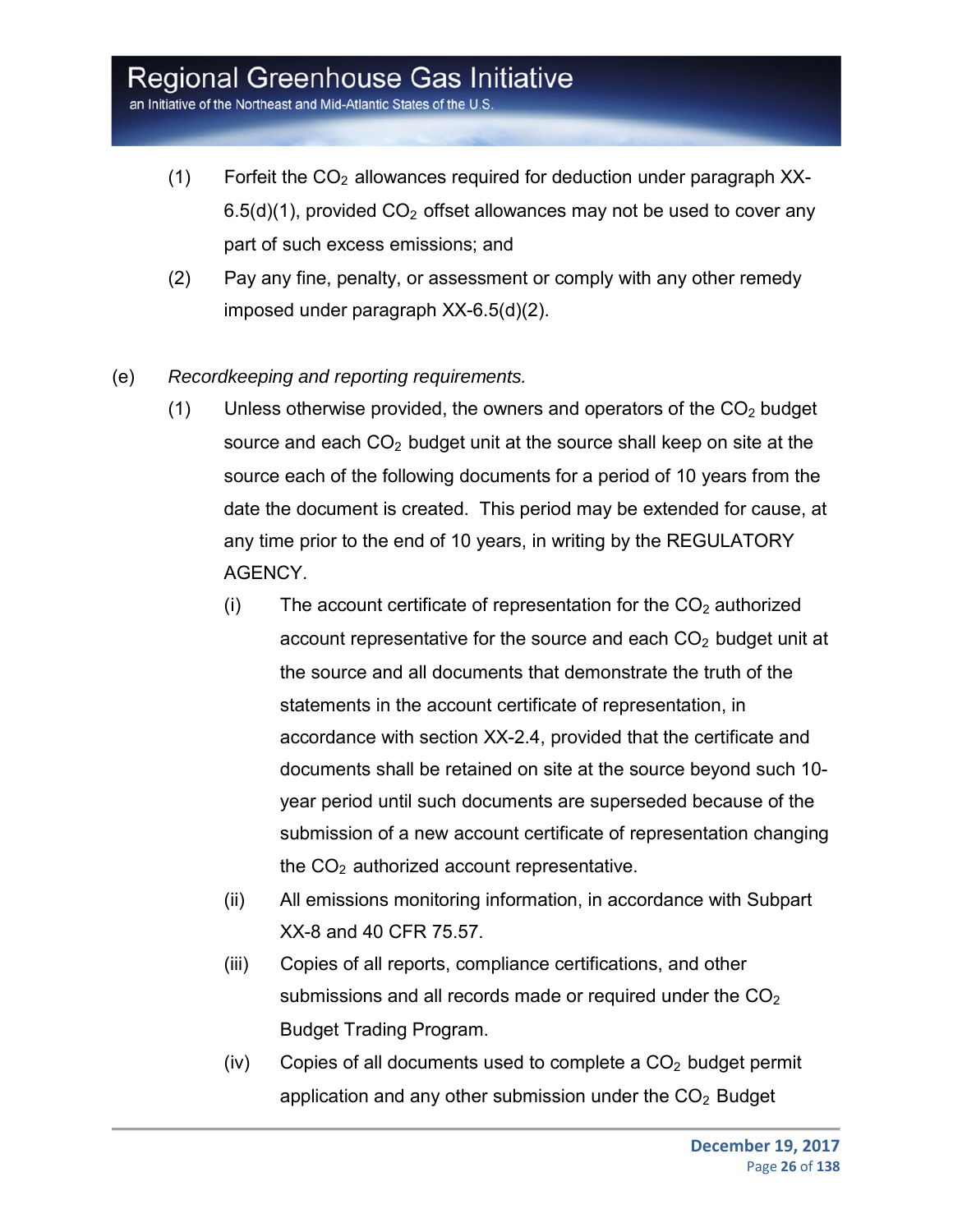Trading Program or to demonstrate compliance with the requirements of the CO<sub>2</sub> Budget Trading Program.

- (2) The  $CO<sub>2</sub>$  authorized account representative of a  $CO<sub>2</sub>$  budget source and each  $CO<sub>2</sub>$  budget unit at the source shall submit the reports and compliance certifications required under the  $CO<sub>2</sub>$  Budget Trading Program, including those under Subpart XX-4.
- (f) *Liability*.
	- (1) No permit revision shall excuse any violation of the requirements of the CO2 Budget Trading Program that occurs prior to the date that the revision takes effect.
	- (2) Any provision of the  $CO<sub>2</sub>$  Budget Trading Program that applies to a  $CO<sub>2</sub>$ budget source (including a provision applicable to the  $CO<sub>2</sub>$  authorized account representative of a  $CO<sub>2</sub>$  budget source) shall also apply to the owners and operators of such source and of the  $CO<sub>2</sub>$  budget units at the source.
	- (3) Any provision of the  $CO<sub>2</sub>$  Budget Trading Program that applies to a  $CO<sub>2</sub>$ budget unit (including a provision applicable to the  $CO<sub>2</sub>$  authorized account representative of a  $CO<sub>2</sub>$  budget unit) shall also apply to the owners and operators of such unit.

(g) *Effect on other authorities*. No provision of the CO<sub>2</sub> Budget Trading Program, a  $CO<sub>2</sub>$  budget permit application, or a  $CO<sub>2</sub>$  budget permit, shall be construed as exempting or excluding the owners and operators and, to the extent applicable, the  $CO<sub>2</sub>$  authorized account representative of the  $CO<sub>2</sub>$  budget source or  $CO<sub>2</sub>$  budget unit from compliance with any other provisions of applicable State and federal law regulations.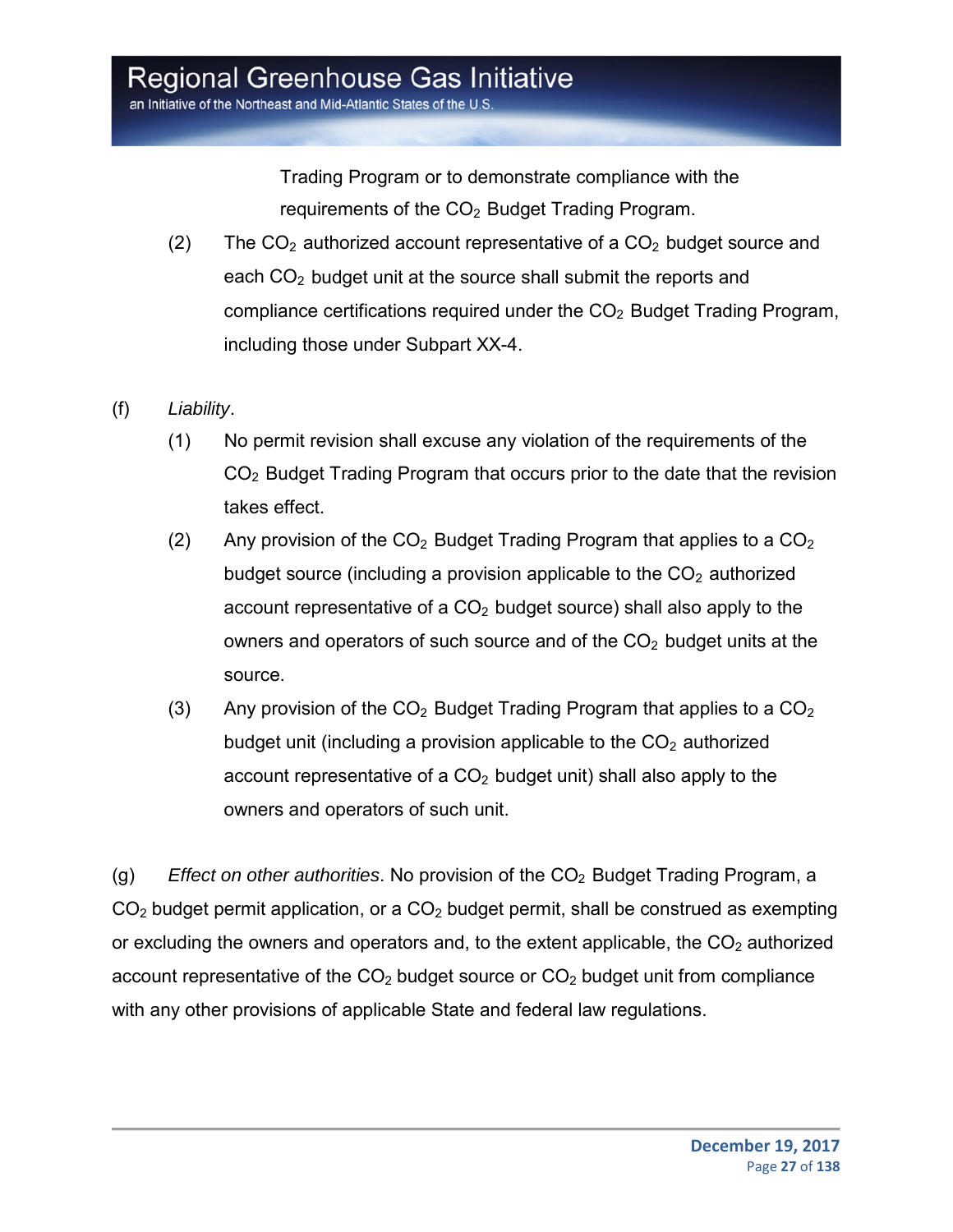#### **XX-1.6 Computation of time.**

(a) Unless otherwise stated, any time period scheduled, under the  $CO<sub>2</sub>$  Budget Trading Program, to begin on the occurrence of an act or event shall begin on the day the act or event occurs.

(b) Unless otherwise stated, any time period scheduled, under the  $CO<sub>2</sub>$  Budget Trading Program, to begin before the occurrence of an act or event shall be computed so that the period ends the day before the act or event occurs.

 $(c)$  Unless otherwise stated, if the final day of any time period, under the  $CO<sub>2</sub>$  Budget Trading Program, falls on a weekend or a State or Federal holiday, the time period shall be extended to the next business day.

#### **XX-1.7 Severability.**

If any provision of this Part, or its application to any particular person or circumstances, is held invalid, the remainder of this Part, and the application thereof to other persons or circumstances, shall not be affected thereby.

### **Subpart XX-2** CO<sub>2</sub> Authorized Account Representative for CO<sub>2</sub> **Budget Sources**

### **XX-2.1** Authorization and responsibilities of the CO<sub>2</sub> authorized account **representative.**

(a) Except as provided under section  $XX-2.2$ , each  $CO<sub>2</sub>$  budget source, including all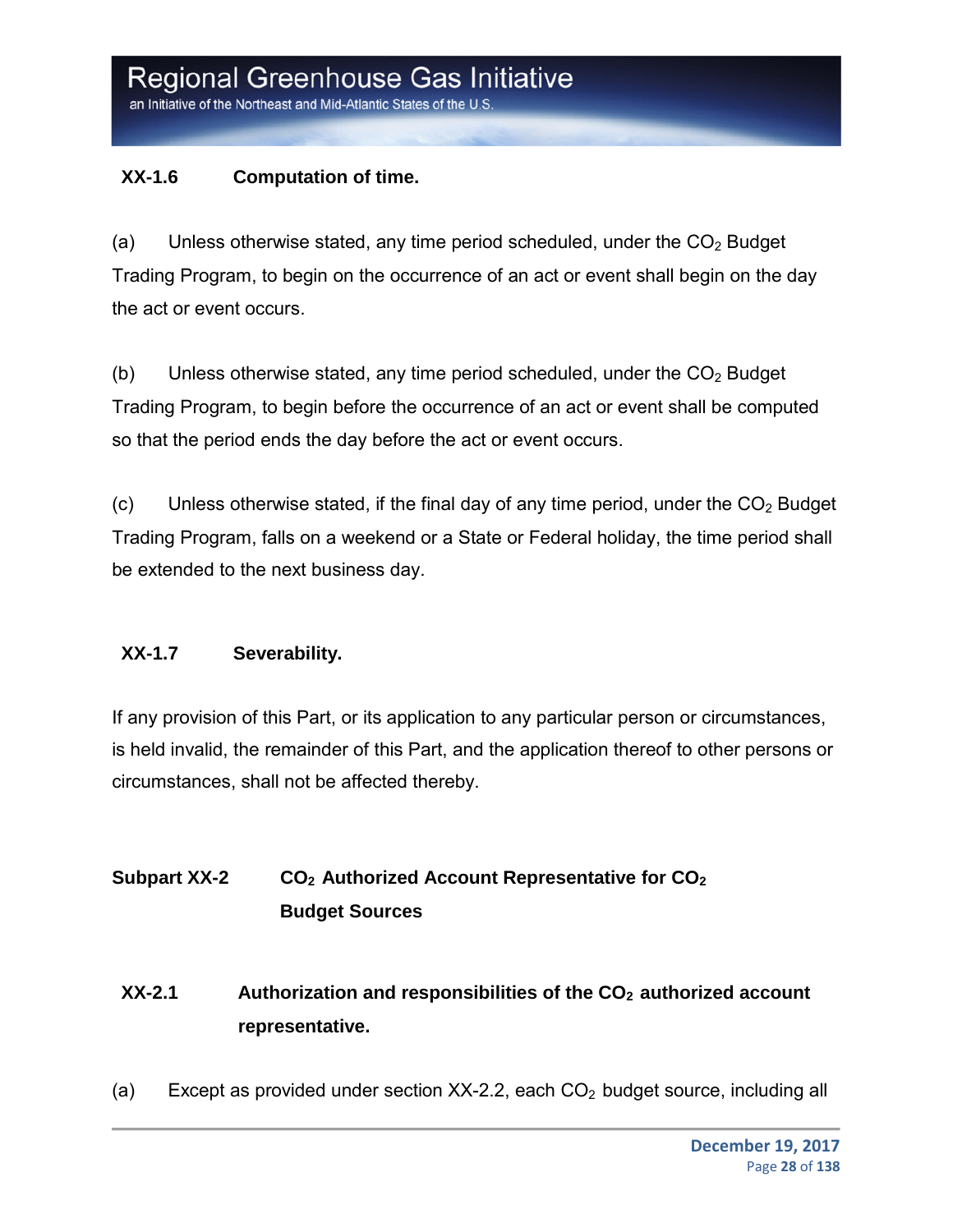an Initiative of the Northeast and Mid-Atlantic States of the U.S.

 $CO<sub>2</sub>$  budget units at the source, shall have one and only one  $CO<sub>2</sub>$  authorized account representative, with regard to all matters under the  $CO<sub>2</sub>$  Budget Trading Program concerning the source or any  $CO<sub>2</sub>$  budget unit at the source.

(b) The  $CO<sub>2</sub>$  authorized account representative of the  $CO<sub>2</sub>$  budget source shall be selected by an agreement binding on the owners and operators of the source and all  $CO<sub>2</sub>$  budget units at the source and must act in accordance with the certificate of representation under section XX-2.4.

(c) Upon receipt by the REGULATORY AGENCY or its agent of a complete account certificate of representation under section  $XX-2.4$ , the  $CO<sub>2</sub>$  authorized account representative of the source shall represent and, by his or her representations, actions, inactions, or submissions, legally bind each owner and operator of the  $CO<sub>2</sub>$  budget source represented and each  $CO<sub>2</sub>$  budget unit at the source in all matters pertaining to the  $CO<sub>2</sub>$  Budget Trading Program, notwithstanding any agreement between the  $CO<sub>2</sub>$ authorized account representative and such owners and operators. The owners and operators shall be bound by any decision or order issued to the  $CO<sub>2</sub>$  authorized account representative by the REGULATORY AGENCY or a court regarding the source or unit.

(d) No  $CO<sub>2</sub>$  budget permit shall be issued, and no  $CO<sub>2</sub>$  Allowance Tracking System account shall be established for a  $CO<sub>2</sub>$  budget source, until the REGULATORY AGENCY or its agent has received a complete account certificate of representation under section  $XX-2.4$  for a  $CO<sub>2</sub>$  authorized account representative of the source and the  $CO<sub>2</sub>$  budget units at the source. Each submission under the  $CO<sub>2</sub>$  Budget Trading Program shall be submitted, signed, and certified by the  $CO<sub>2</sub>$  authorized account representative for each  $CO<sub>2</sub>$  budget source on behalf of which the submission is made.

(e) Each such submission shall include the following certification statement by the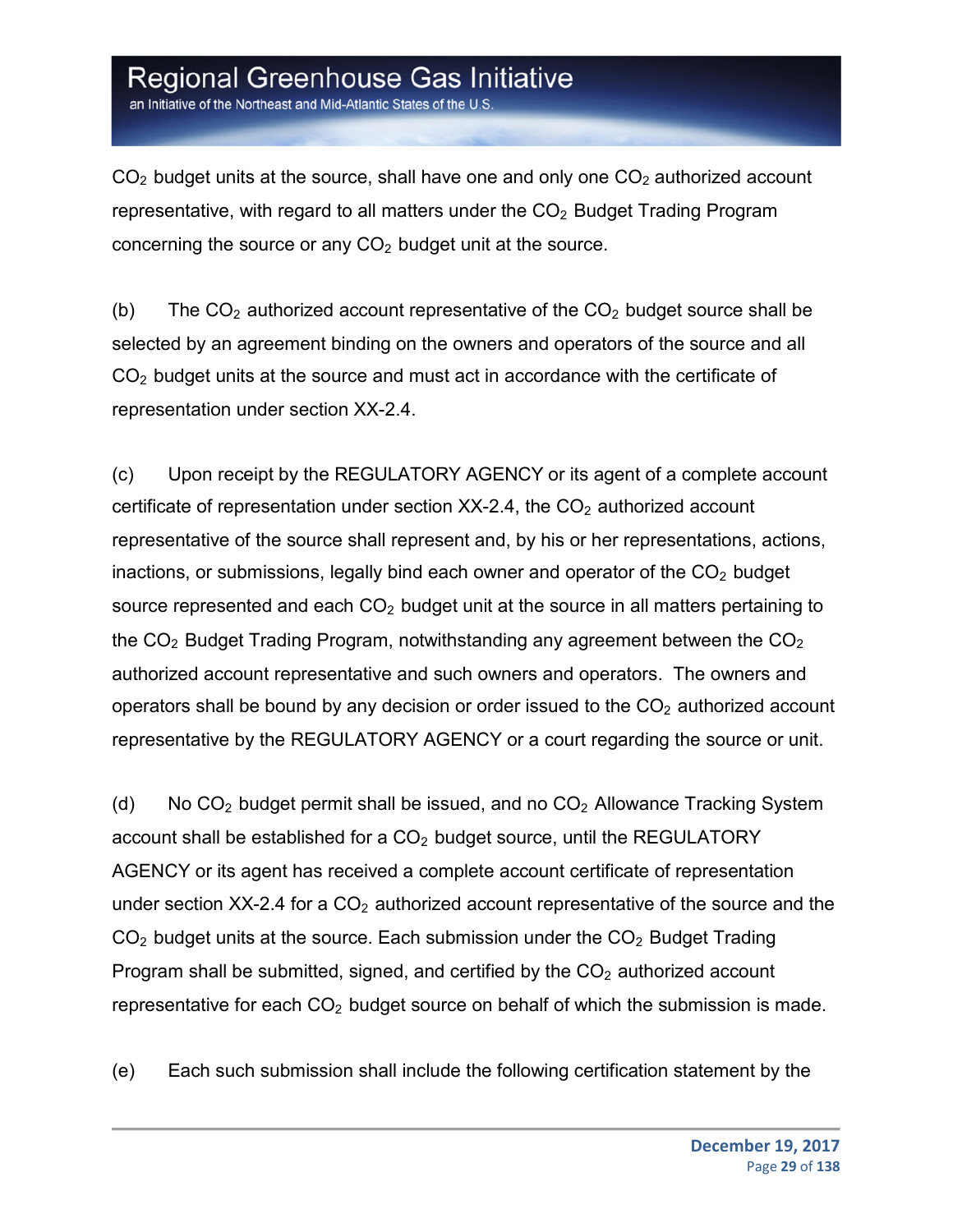an Initiative of the Northeast and Mid-Atlantic States of the U.S.

 $CO<sub>2</sub>$  authorized account representative:

*"I am authorized to make this submission on behalf of the owners and Operators of the CO2 budget sources or CO2 budget units for which the submission is made. I certify under penalty of law that I have personally examined, and am familiar with, the statements and information submitted in this document and all its attachments. Based on my inquiry of those individuals with primary responsibility for obtaining the information, I certify that the statements and information are to the best of my knowledge and belief true, accurate, and complete. I am aware that there are significant penalties for submitting false statements and information or omitting required statements and information, including the possibility of fine or imprisonment."*

(f) The REGULATORY AGENCY or its agent will accept or act on a submission made on behalf of owners or operators of a  $CO<sub>2</sub>$  budget source or a  $CO<sub>2</sub>$  budget unit only if the submission has been made, signed, and certified in accordance with subdivision (e) of this section.

#### **XX-2.2 CO2 authorized alternate account representative.**

(a) An account certificate of representation may designate one and only one  $CO<sub>2</sub>$ authorized alternate account representative who may act on behalf of the  $CO<sub>2</sub>$ authorized account representative. The agreement by which the  $CO<sub>2</sub>$  authorized alternate account representative is selected shall include a procedure for authorizing the  $CO<sub>2</sub>$  authorized alternate account representative to act in lieu of the  $CO<sub>2</sub>$  authorized account representative.

(b) Upon receipt by the REGULATORY AGENCY or its agent of a complete account certificate of representation under section XX-2.4, any representation, action, inaction, or submission by the  $CO<sub>2</sub>$  authorized alternate account representative shall be deemed to be a representation, action, inaction, or submission by the  $CO<sub>2</sub>$  authorized account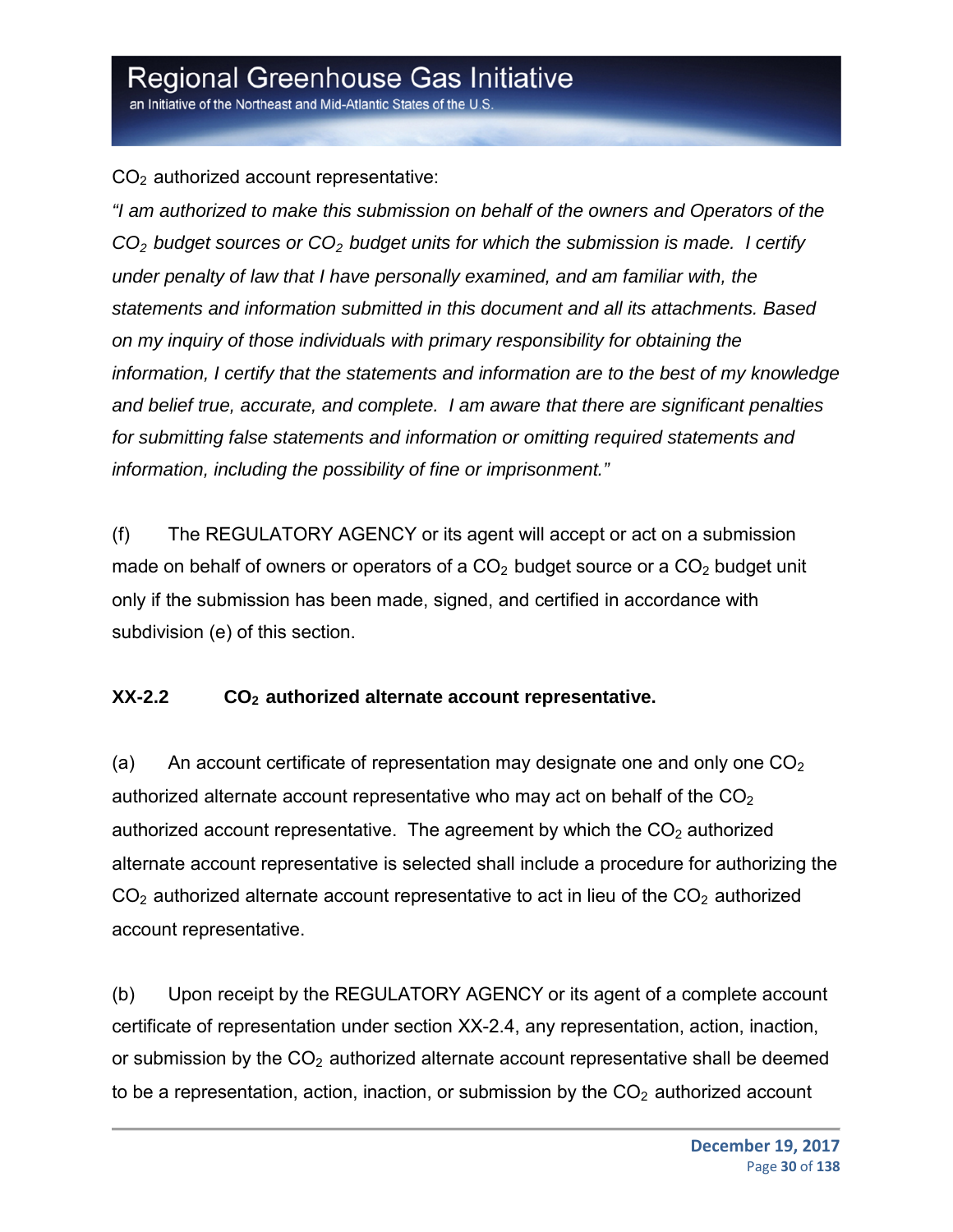representative.

(c) Except in this section and subdivision XX-2.1(a), section XX-2.3, section XX-2.4, and section XX-6.2, whenever the term  $CO<sub>2</sub>$  authorized account representative" is used in this Part, the term shall be construed to include the  $CO<sub>2</sub>$  authorized alternate account representative.

### **XX-2.3** Changing the CO<sub>2</sub> authorized account representatives and the CO<sub>2</sub> **authorized alternate account representative; changes in the owner as and operators.**

(a) *Changing the CO<sub>2</sub> authorized account representative*. The CO<sub>2</sub> authorized account representative may be changed at any time upon receipt by the REGULATORY AGENCY or its agent of a superseding complete account certificate of representation under section XX-2.4. Notwithstanding any such change, all representations, actions, inactions, and submissions by the previous  $CO<sub>2</sub>$  authorized account representative or  $CO<sub>2</sub>$  authorized alternate account representative prior to the time and date when the REGULATORY AGENCY or its agent receives the superseding account certificate of representation shall be binding on the new  $CO<sub>2</sub>$  authorized account representative and the owners and operators of the  $CO<sub>2</sub>$  budget source and the  $CO<sub>2</sub>$  budget units at the source.

(b) Changing the CO<sub>2</sub> authorized alternate account representative. The CO<sub>2</sub> authorized alternate account representative may be changed at any time upon receipt by the REGULATORY AGENCY or its agent of a superseding complete account certificate of representation under section XX-2.4. Notwithstanding any such change, all representations, actions, inactions, and submissions by the previous or  $CO<sub>2</sub>$  authorized alternate account representative or  $CO<sub>2</sub>$  authorized alternate account representative prior to the time and date when the REGULATORY AGENCY or its agent receives the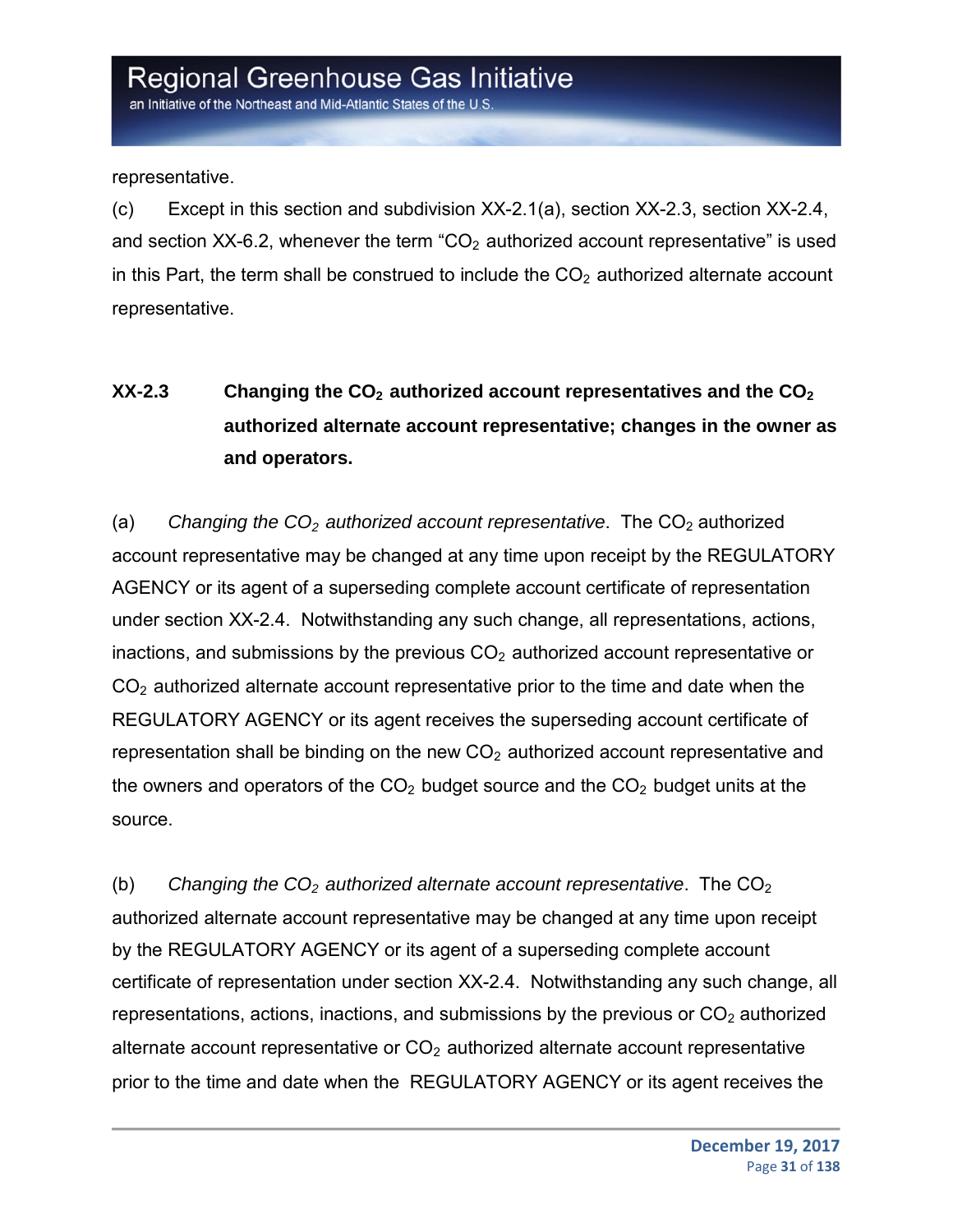an Initiative of the Northeast and Mid-Atlantic States of the U.S

superseding account certificate of representation shall be binding on the new  $CO<sub>2</sub>$ authorized alternate account representative and the owners and operators of the  $CO<sub>2</sub>$ budget source and the  $CO<sub>2</sub>$  budget units at the source.

- (c) *Changes in the owners and operators*.
	- (1) In the event a new owner or operator of a  $CO<sub>2</sub>$  budget source or a  $CO<sub>2</sub>$ budget unit is not included in the list of owners and operators submitted in the account certificate of representation, such new owner or operator shall be deemed to be subject to and bound by the account certificate of representation, the representations, actions, inactions, and submissions of the  $CO<sub>2</sub>$  authorized account representative and any  $CO<sub>2</sub>$  authorized alternate account representative of the source or unit, and the decisions, orders, actions, and inactions of the REGULATORY AGENCY, as if the new owner or operator were included in such list.
	- (2) Within 30 days following any change in the owners and operators of a  $CO<sub>2</sub>$ budget source or a  $CO<sub>2</sub>$  budget unit, including the addition of a new owner or operator, the  $CO<sub>2</sub>$  authorized account representative or  $CO<sub>2</sub>$  authorized alternate account representative shall submit a revision to the account certificate of representation amending the list of owners and operators to include the change.

#### **XX-2.4 Account certificate of representation.**

(a) A complete account certificate of representation for a  $CO<sub>2</sub>$  authorized account representative or an  $CO<sub>2</sub>$  authorized alternate account representative shall include the following elements in a format prescribed by the REGULATORY AGENCY or its agent:

(1) Identification of the  $CO<sub>2</sub>$  budget source and each  $CO<sub>2</sub>$  budget unit at the source for which the account certificate of representation is submitted;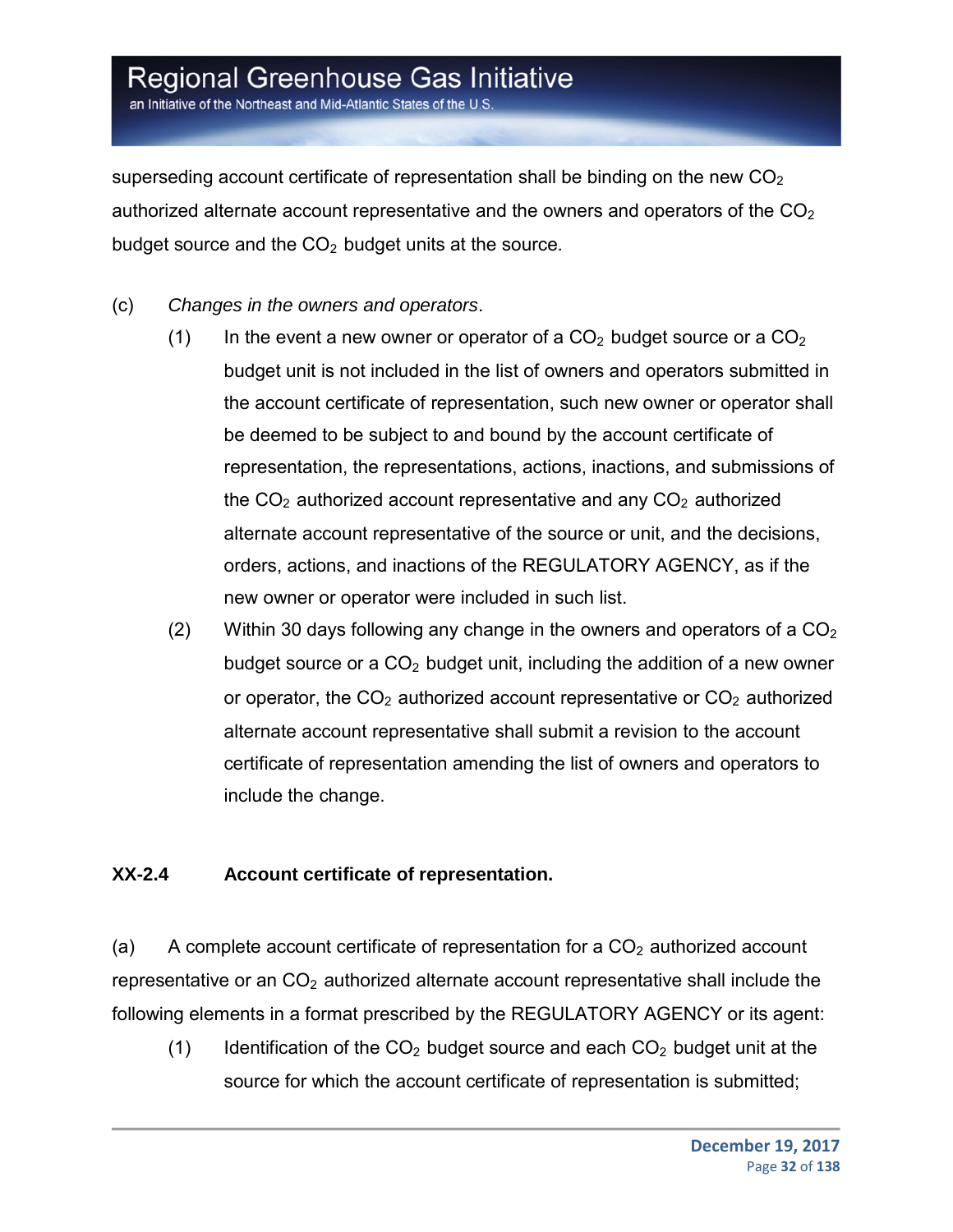an Initiative of the Northeast and Mid-Atlantic States of the U.S.

- (2) The name, address, e-mail address, telephone number, and facsimile transmission number of the  $CO<sub>2</sub>$  authorized account representative and any  $CO<sub>2</sub>$  authorized alternate account representative;
- (3) A list of the owners and operators of the  $CO<sub>2</sub>$  budget source and of each  $CO<sub>2</sub>$  budget unit at the source;
- (4) The following certification statement by the  $CO<sub>2</sub>$  authorized account representative and any  $CO<sub>2</sub>$  authorized alternate account representative: *"I certify that I was selected as the CO<sub>2</sub> authorized account representative or CO2 authorized alternate account representative, as applicable, by an*  agreement binding on the owners and operators of the CO<sub>2</sub> budget source *and each CO2 budget unit at the source. I certify that I have all the necessary authority to carry out my duties and responsibilities under the CO2 Budget Trading Program on behalf of the owners and operators of the CO2 budget source and of each CO2 budget unit at the source and that each such owner and operator shall be fully bound by my representations, actions, inactions, or submissions and by any decision or order issued to me by the REGULATORY AGENCY or a court regarding the source or unit."*; and
- (5) The signature of the  $CO<sub>2</sub>$  authorized account representative and any CO2 authorized alternate account representative and the dates signed.

(b) Unless otherwise required by the REGULATORY AGENCY or its agent, documents of agreement referred to in the account certificate of representation shall not be submitted to the REGULATORY AGENCY or its agent. Neither the REGULATORY AGENCY nor its agent shall be under any obligation to review or evaluate the sufficiency of such documents, if submitted.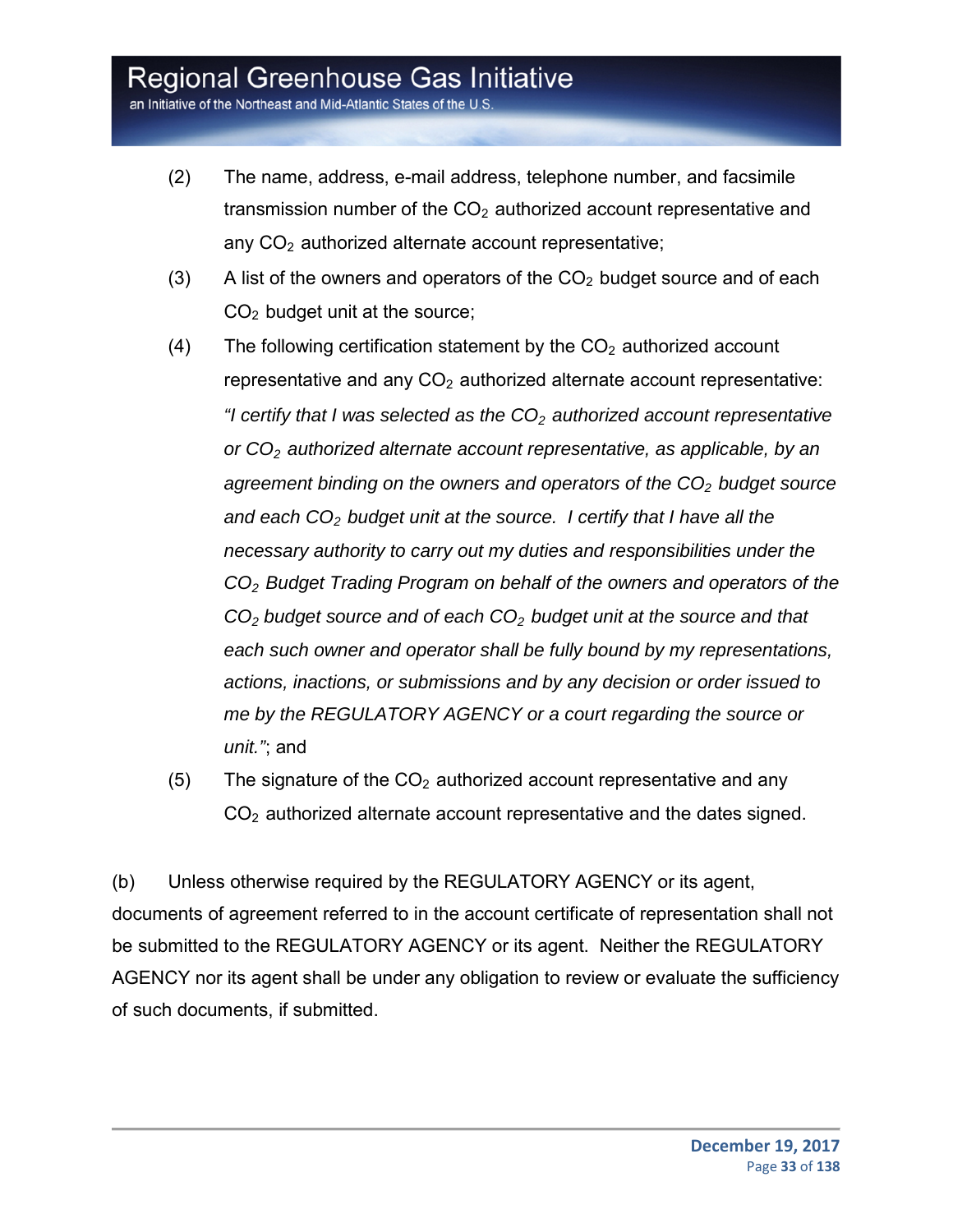#### **XX-2.5** Objections concerning the CO<sub>2</sub> authorized account representative.

(a) Once a complete account certificate of representation under section XX-2.4 has been submitted and received, the REGULATORY AGENCY and its agent will rely on the account certificate of representation unless and until the REGULATORY AGENCY or its agent receives a superseding complete account certificate of representation under section XX-2.4.

(b) Except as provided in subdivision XX-2.3(a) or (b), no objection or other communication submitted to the REGULATORY AGENCY or its agent concerning the authorization, or any representation, action, inaction, or submission of the  $CO<sub>2</sub>$ authorized account representative shall affect any representation, action, inaction, or submission of the  $CO<sub>2</sub>$  authorized account representative or the finality of any decision or order by the REGULATORY AGENCY or its agent under the  $CO<sub>2</sub>$  Budget Trading Program.

(c) Neither the REGULATORY AGENCY nor its agent will adjudicate any private legal dispute concerning the authorization or any representation, action, inaction, or submission of any  $CO<sub>2</sub>$  authorized account representative, including private legal disputes concerning the proceeds of  $CO<sub>2</sub>$  allowance transfers.

### **XX-2.6** Delegation by CO<sub>2</sub> authorized account representative and alternate **CO2 authorized alternate account representative.**

(a) A  $CO<sub>2</sub>$  authorized account representative may delegate, to one or more natural persons, his or her authority to make an electronic submission to the REGULATORY AGENCY or its agent under this Part.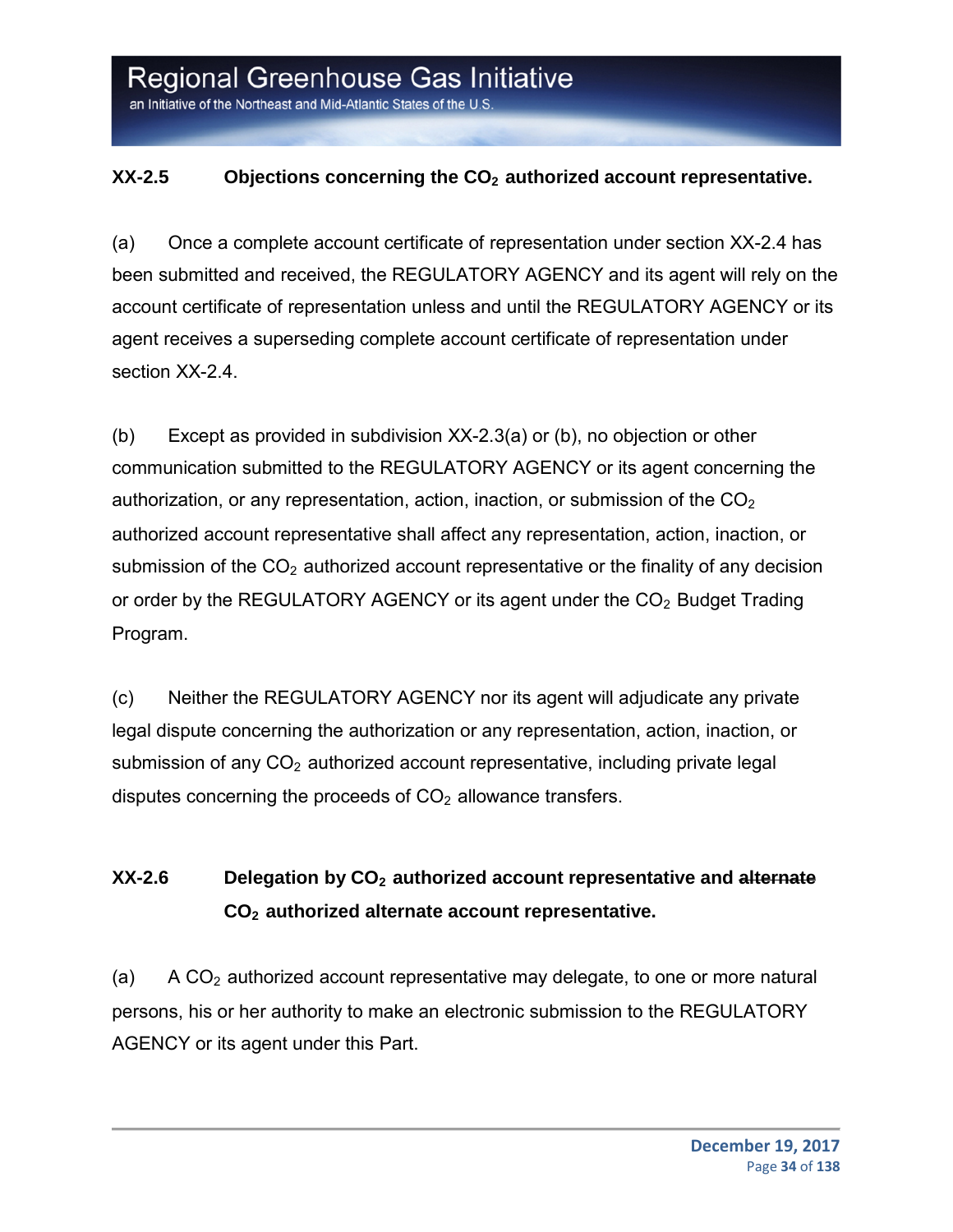an Initiative of the Northeast and Mid-Atlantic States of the U.S.

(b) A  $CO<sub>2</sub>$  authorized alternate account representative may delegate, to one or more natural persons, his or her authority to make an electronic submission to the REGULATORY AGENCY or its agent under this part.

(c) In order to delegate authority to make an electronic submission to the REGULATORY AGENCY or its agent in accordance with subdivision (a) and (b) of this section, the  $CO<sub>2</sub>$  authorized account representative or  $CO<sub>2</sub>$  authorized alternate account representative, as appropriate, must submit to the REGULATORY AGENCY or its agent a notice of delegation, in a format prescribed by the REGULATORY AGENCY that includes the following elements:

- (1) The name, address, e-mail address, telephone number, and facsimile transmission number of such  $CO<sub>2</sub>$  authorized account representative or  $CO<sub>2</sub>$  authorized alternate account representative;
- (2) The name, address, e-mail address, telephone number and facsimile transmission number of each such natural person, herein referred to as the "electronic submission agent";
- (3) For each such natural person, a list of the type of electronic submissions under subdivision (a) or (b) of this section for which authority is delegated to him or her; and
- (4) The following certification statements by such  $CO<sub>2</sub>$  authorized account representative or  $CO<sub>2</sub>$  authorized alternate account representative:
	- (i) *"I agree that any electronic submission to the REGULATORY AGENCY or its agent that is by a natural person identified in this notice of delegation and of a type listed for such electronic submission agent in this notice of delegation and that is made when I* am a CO<sub>2</sub> authorized account representative or CO<sub>2</sub> authorized *alternate account representative, as appropriate, and before this notice of delegation is superseded by another notice of delegation under subdivision XX-2.6(d) shall be deemed to be an electronic*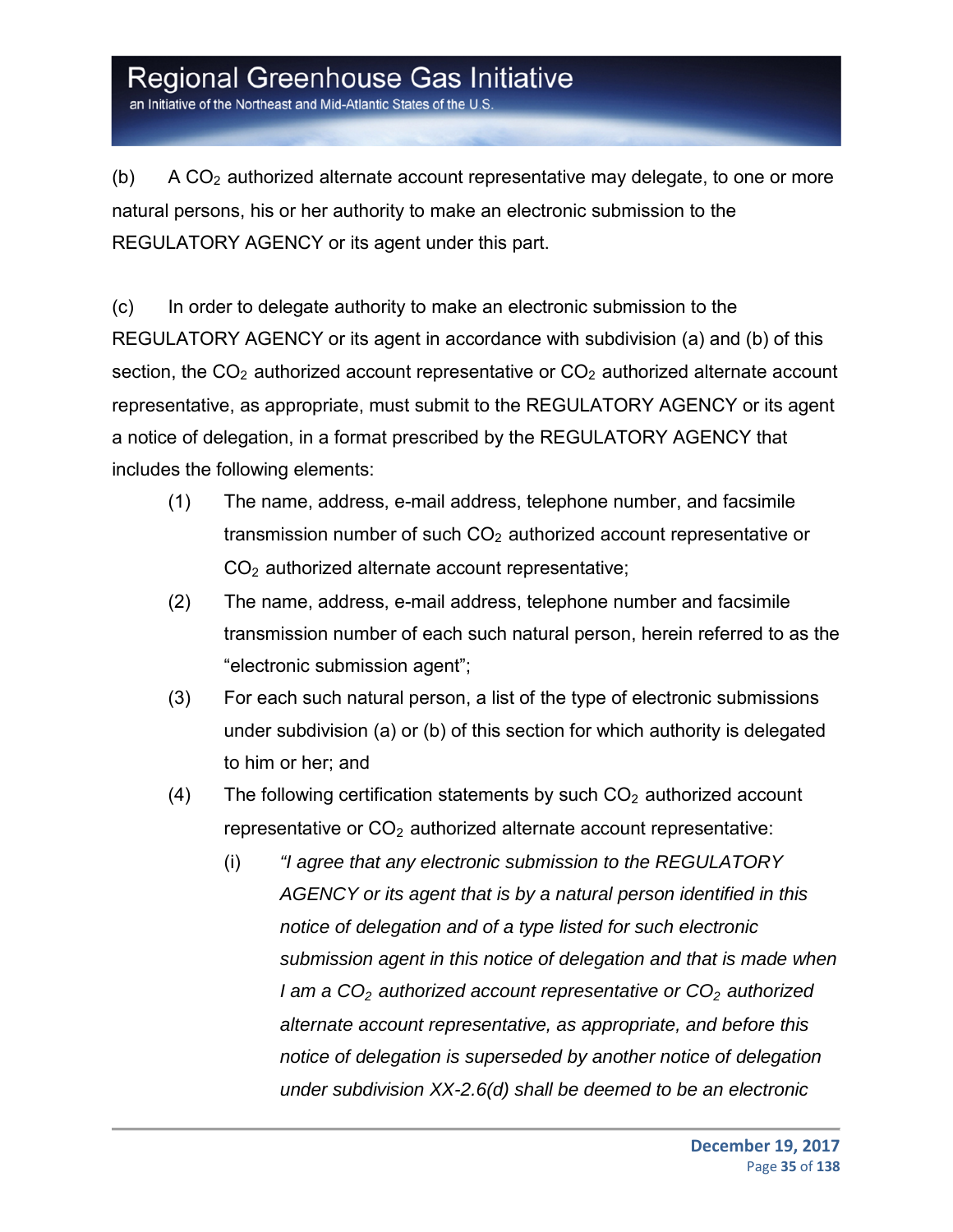*submission by me."* 

(ii) "*Until this notice of delegation is superseded by another notice of delegation under subdivision XX-2.6(d), I agree to maintain an email account and to notify the REGULATORY AGENCY or its agent immediately of any change in my e-mail address unless all delegation authority by me under section XX-2.6 is terminated."* 

(d) A notice of delegation submitted under subdivision (c) of this section shall be effective, with regard to the  $CO<sub>2</sub>$  authorized account representative or  $CO<sub>2</sub>$  authorized alternate account representative identified in such notice, upon receipt of such notice by the REGULATORY AGENCY or its agent and until receipt by the REGULATORY AGENCY or its agent of a superseding notice of delegation by such  $CO<sub>2</sub>$  authorized account representative or  $CO<sub>2</sub>$  authorized alternate account representative as appropriate. The superseding notice of delegation may replace any previously identified electronic submission agent, add a new electronic submission agent, or eliminate entirely any delegation of authority.

(e) Any electronic submission covered by the certification in subparagraph (c)(4)(i) of this section and made in accordance with a notice of delegation effective under subdivision (d) of this section shall be deemed to be an electronic submission by the  $CO<sub>2</sub>$  authorized account representative or  $CO<sub>2</sub>$  authorized alternate account representative submitting such notice of delegation.

(f) A  $CO<sub>2</sub>$  authorized account representative may delegate, to one or more natural persons, his or her authority to review information in the CO2 allowance tracking system under this part.

 $(q)$  A CO<sub>2</sub> authorized alternate account representative may delegate, to one or more natural persons, his or her authority to review information in the  $CO<sub>2</sub>$  allowance tracking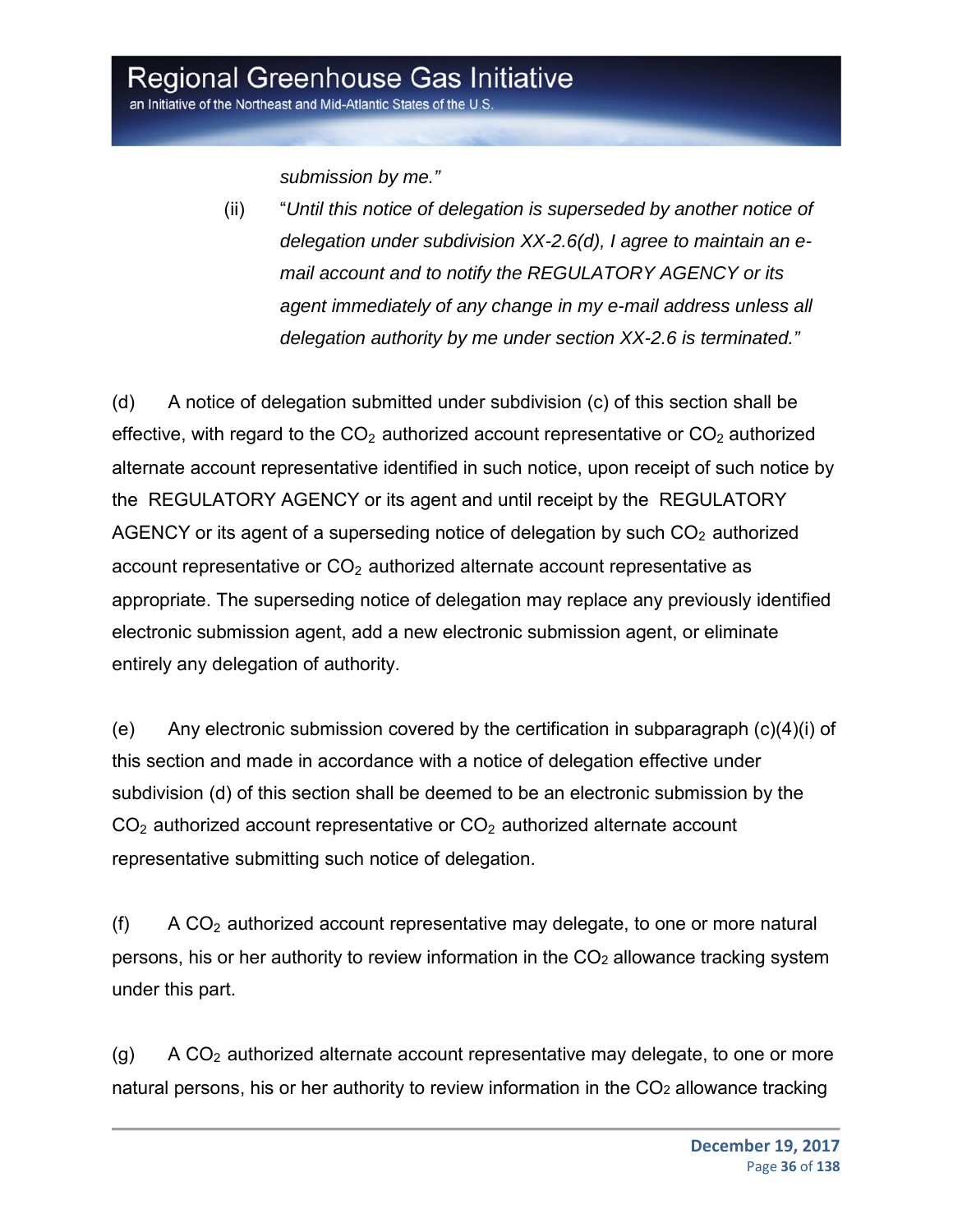system under this part.

(h) In order to delegate authority to review information in the  $CO<sub>2</sub>$  allowance tracking system in accordance with subdivision (f) and (g) of this section, the  $CO<sub>2</sub>$  authorized account representative or  $CO<sub>2</sub>$  authorized alternate account representative, as appropriate, must submit to the REGULATORY AGENCY or its agent a notice of delegation, in a format prescribed by the REGULATORY AGENCY that includes the following elements:

- (1) The name, address, e-mail address, telephone number, and facsimile transmission number of such  $CO<sub>2</sub>$  authorized account representative or  $CO<sub>2</sub>$  authorized alternate account representative;
- (2) The name, address, e-mail address, telephone number and facsimile transmission number of each such natural person, herein referred to as the "reviewer";
- (3) For each such natural person, a list of the type of information under subdivision (f) or (g) of this section for which authority is delegated to him or her; and
- (4) The following certification statements by such  $CO<sub>2</sub>$  authorized account representative or  $CO<sub>2</sub>$  authorized alternate account representative:
	- (i) *"I agree that any information that is reviewed by a natural person identified in this notice of delegation and of a type listed for such information accessible by the reviewer in this notice of delegation*  and that is made when I am a CO<sub>2</sub> authorized account *representative or CO2 authorized alternate account representative, as appropriate, and before this notice of delegation is superseded by another notice of delegation under subdivision XX-2.6(i) shall be deemed to be a reviewer by me."*
	- (ii) "*Until this notice of delegation is superseded by another notice of delegation under subdivision XX-2.6(i), I agree to maintain an e-*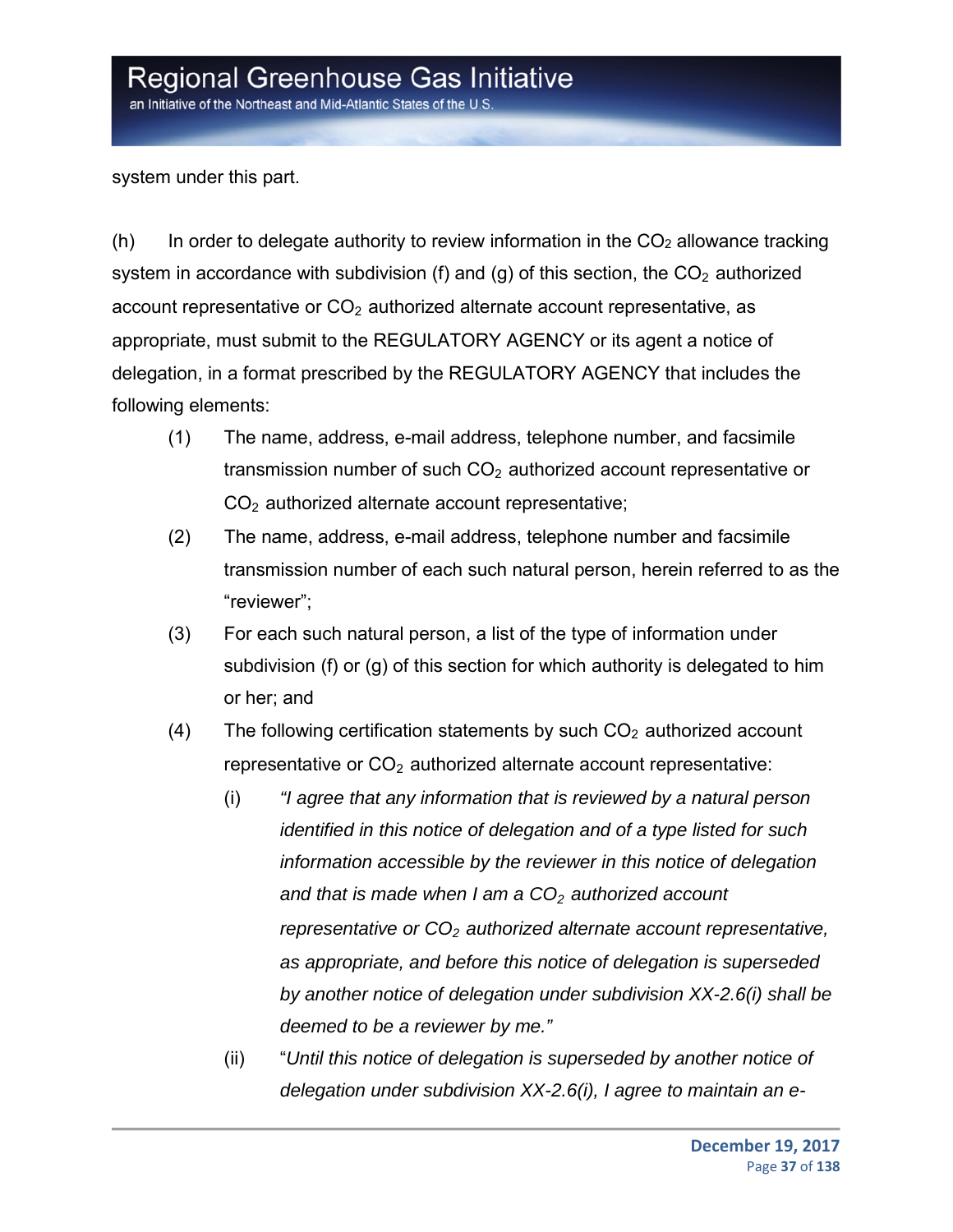*mail account and to notify the REGULATORY AGENCY or its agent immediately of any change in my e-mail address unless all delegation authority by me under section XX-2.6 is terminated."* 

(i) A notice of delegation submitted under subdivision (h) of this section shall be effective, with regard to the  $CO<sub>2</sub>$  authorized account representative or  $CO<sub>2</sub>$  authorized alternate account representative identified in such notice, upon receipt of such notice by the REGULATORY AGENCY or its agent and until receipt by the REGULATORY AGENCY or its agent of a superseding notice of delegation by such  $CO<sub>2</sub>$  authorized account representative or  $CO<sub>2</sub>$  authorized alternate account representative as appropriate. The superseding notice of delegation may replace any previously identified reviewer, add a new reviewer, or eliminate entirely any delegation of authority.

#### **Subpart XX-3 Permits**

**[Each state's text for this Subpart will likely be different because states have unique permitting requirements. The text below illustrates how this Subpart could be drafted and does not necessarily represent what an individual RGGI state will propose.]** 

**XX-3.1 CO2 budget permit requirements.**

(a) Each  $CO<sub>2</sub>$  budget source must have a permit issued by the REGULATORY AGENCY pursuant to **[Insert Reference to State's Permitting Regulation(s)]** of this Title.

(b) Each  $CO<sub>2</sub>$  budget permit shall contain all applicable  $CO<sub>2</sub>$  Budget Trading Program requirements and shall be a complete and distinguishable portion of the permit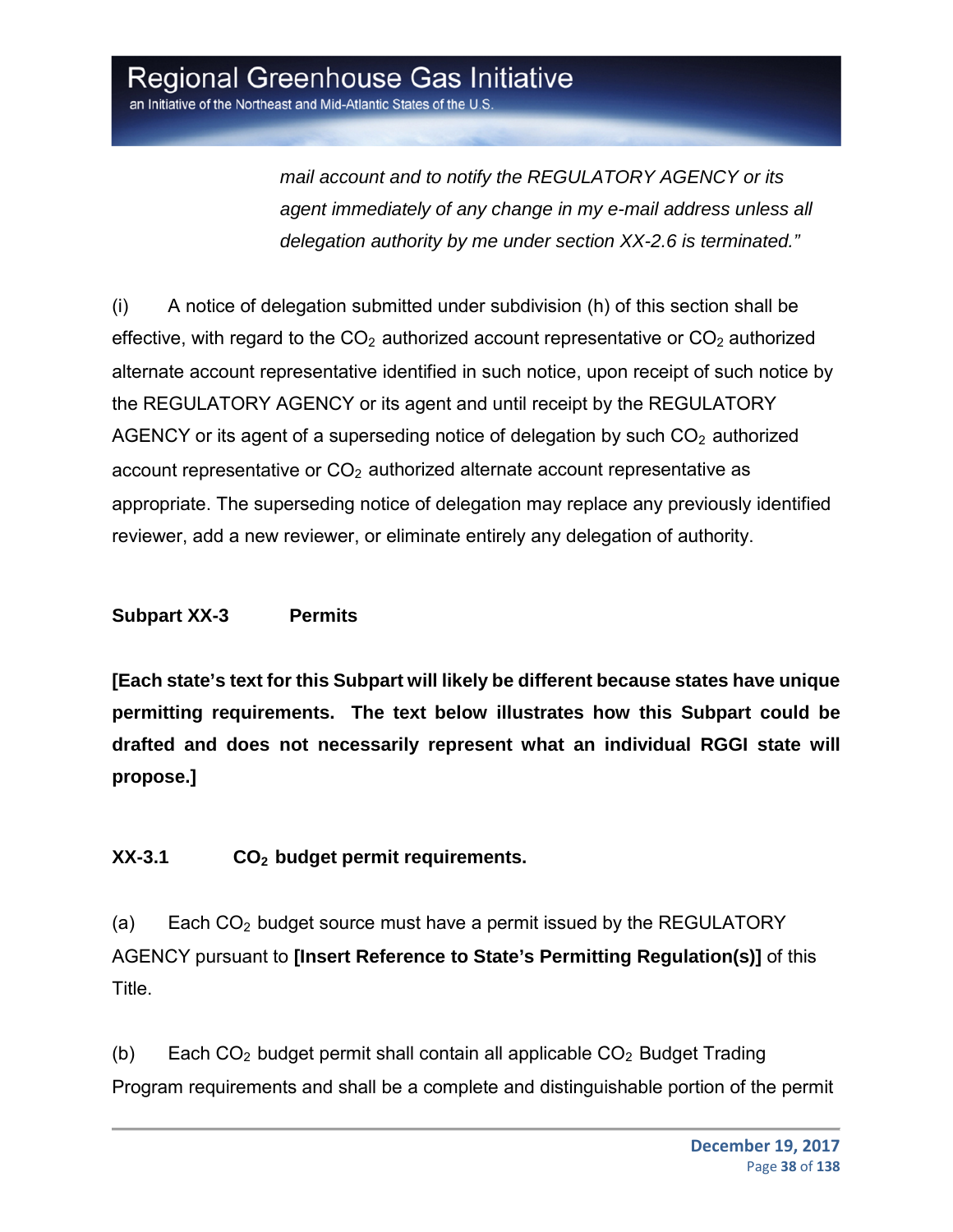under subdivision (a) of this section.

#### **XX-3.2** Submission of CO<sub>2</sub> budget permit applications.

For any  $CO<sub>2</sub>$  budget source, the  $CO<sub>2</sub>$  authorized account representative shall submit a complete  $CO<sub>2</sub>$  budget permit application under section XX-3.3 covering such CO2 budget source to the REGULATORY AGENCY by the later of January 1, 2009 or 12 months before the date on which the  $CO<sub>2</sub>$  budget source, or a new unit at the source, commences operation.

#### **XX-3.3** Information requirements for CO<sub>2</sub> budget permit applications.

(a) A complete  $CO<sub>2</sub>$  budget permit application shall include the following elements concerning the  $CO<sub>2</sub>$  budget source for which the application is submitted, in a format prescribed by the REGULATORY AGENCY:

- $(1)$  Identification of the  $CO<sub>2</sub>$  budget source, including plant name and the ORIS (Office of Regulatory Information Systems) or facility code assigned to the source by the Energy Information Administration of the United States Department of Energy, if applicable;
- (2) Identification of each  $CO<sub>2</sub>$  budget unit at the  $CO<sub>2</sub>$  budget source; and
- (3) The standard requirements under section XX-1.5.

#### **Subpart XX-4 Compliance Certification**

#### **XX-4.1 Compliance certification report.**

(a) Applicability and deadline. For each control period in which a CO<sub>2</sub> budget source is subject to the  $CO<sub>2</sub>$  requirements of XX-1.5(c), the  $CO<sub>2</sub>$  authorized account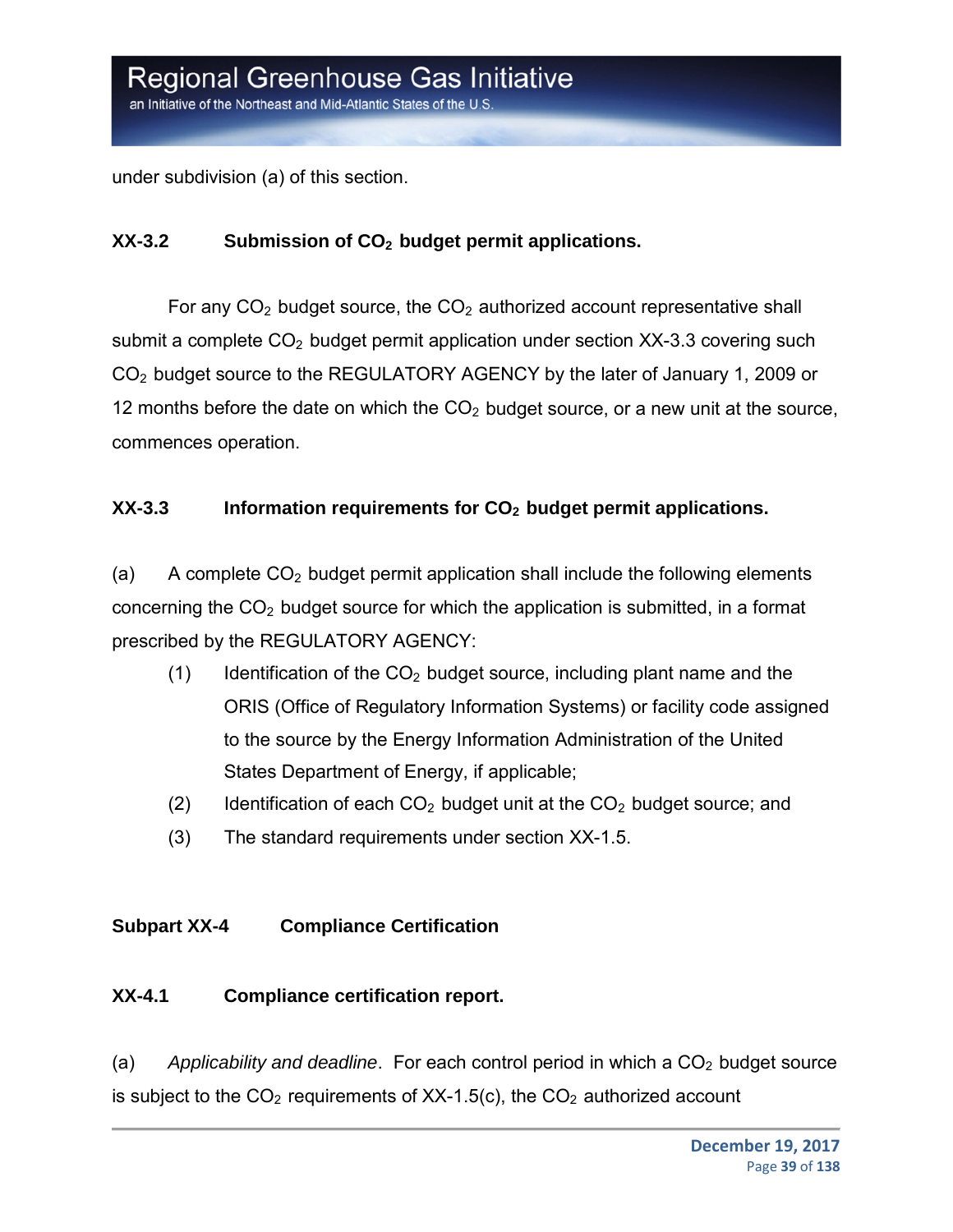an Initiative of the Northeast and Mid-Atlantic States of the U.S.

representative of the source shall submit to the REGULATORY AGENCY by the March 1 following the relevant control period, a compliance certification report. A compliance certification report is not required as part of the compliance obligation during an interim control period.

(b) *Contents of report.* The  $CO<sub>2</sub>$  authorized account representative shall include in the compliance certification report under subdivision (a) of this section the following elements, in a format prescribed by the REGULATORY AGENCY:

- (1) Identification of the source and each  $CO<sub>2</sub>$  budget unit at the source;
- (2) At the  $CO<sub>2</sub>$  authorized account representative's option, the serial numbers of the  $CO<sub>2</sub>$  allowances that are to be deducted from the source's compliance account under section XX-6.5 for the control period, including the serial numbers of any  $CO<sub>2</sub>$  offset allowances that are to be deducted subject to the limitations of paragraph XX-6.5(a)(3); and
- (3) The compliance certification under subdivision (c) of this section.

(c) *Compliance certification*. In the compliance certification report under subdivision (a) of this section, the  $CO<sub>2</sub>$  authorized account representative shall certify, based on reasonable inquiry of those persons with primary responsibility for operating the source and the  $CO<sub>2</sub>$  budget units at the source in compliance with the  $CO<sub>2</sub>$  Budget Trading Program, whether the source and each  $CO<sub>2</sub>$  budget unit at the source for which the compliance certification is submitted was operated during the calendar years covered by the report in compliance with the requirements of the  $CO<sub>2</sub>$  Budget Trading Program, including:

- (1) Whether the source was operated in compliance with the  $CO<sub>2</sub>$ requirements of XX-1.5(c);
- (2) Whether the monitoring plan applicable to each unit at the source has been maintained to reflect the actual operation and monitoring of the unit,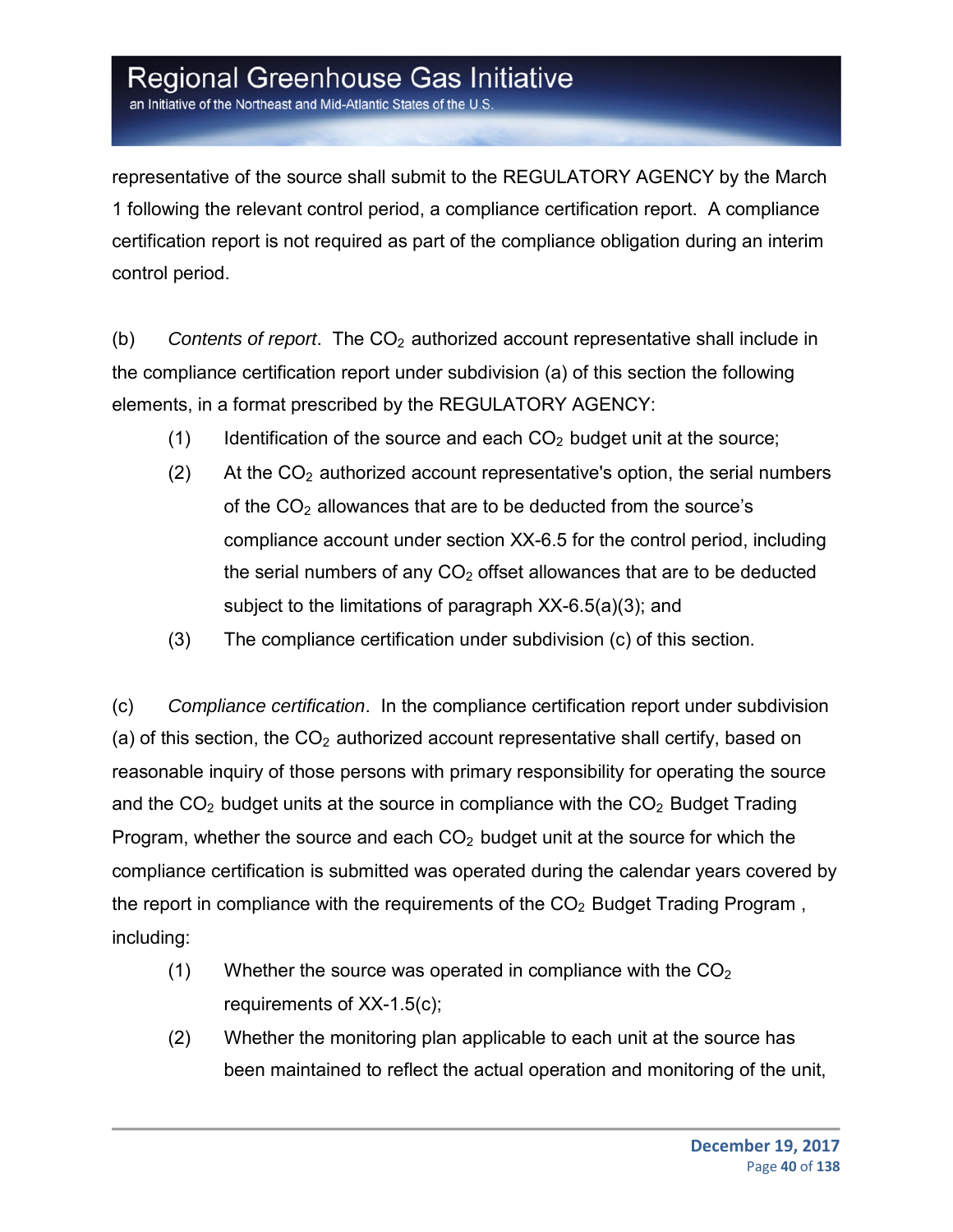and contains all information necessary to attribute  $CO<sub>2</sub>$  emissions to the unit, in accordance with Subpart XX-8;

- (3) Whether all the  $CO<sub>2</sub>$  emissions from the units at the source were monitored or accounted for through the missing data procedures and reported in the quarterly monitoring reports, including whether conditional data were reported in the quarterly reports in accordance with Subpart XX-8. If conditional data were reported, the owner or operator shall indicate whether the status of all conditional data has been resolved and all necessary quarterly report resubmissions have been made;
- (4) Whether the facts that form the basis for certification under Subpart XX-8 of each monitor at each unit at the source, or for using an excepted monitoring method or alternative monitoring method approved under Subpart XX-8, if any, have changed; and
- $(5)$  If a change is required to be reported under paragraph  $(c)(4)$  of this section, specify the nature of the change, the reason for the change, when the change occurred, and how the unit's compliance status was determined subsequent to the change, including what method was used to determine emissions when a change mandated the need for monitor recertification.

#### **XX-4.2 REGULATORY AGENCY's action on compliance certifications.**

(a) The REGULATORY AGENCY or its agent may review and conduct independent audits concerning any compliance certification or any other submission under the  $CO<sub>2</sub>$ Budget Trading Program and make appropriate adjustments of the information in the compliance certifications or other submissions.

(b) The REGULATORY AGENCY or its agent may deduct  $CO<sub>2</sub>$  allowances from or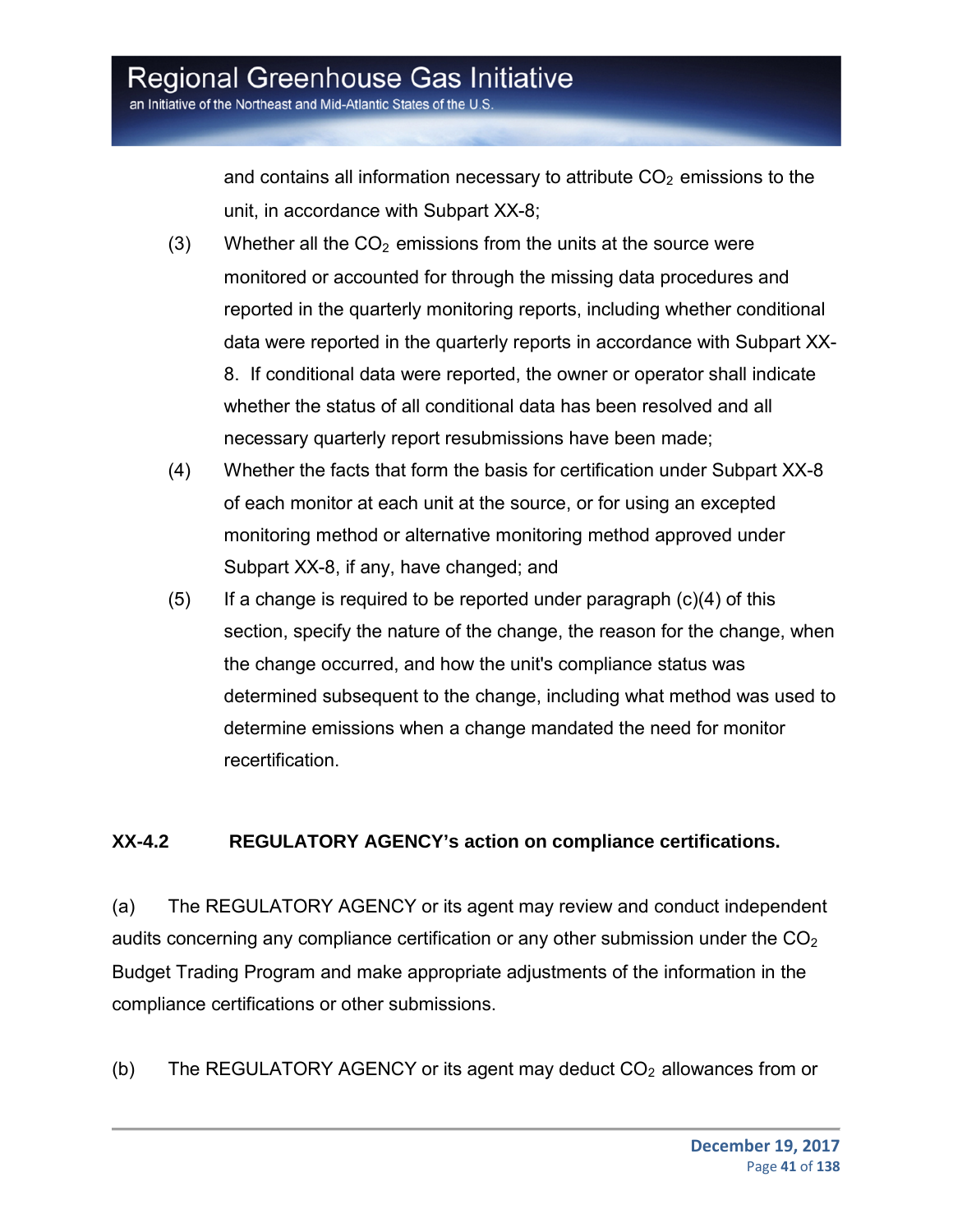an Initiative of the Northeast and Mid-Atlantic States of the U.S.

transfer  $CO<sub>2</sub>$  allowances to a source's compliance account based on the information in the compliance certifications or other submissions, as adjusted under subdivision (a) of this section.

**Subpart XX-5 CO2 Allowance Allocations**

### **XX-5.1 NAME OF RELEVANT RGGI STATE CO2 trading program base budget.**

(a) For 2018, the NAME OF RELEVANT RGGI STATE  $CO<sub>2</sub>$  Budget Trading Program base budget is tons.

(b) For 2019, the NAME OF RELEVANT RGGI STATE CO<sub>2</sub> Budget Trading Program base budget is tons.

(c) For 2020, the NAME OF RELEVANT RGGI STATE  $CO<sub>2</sub>$  Budget Trading Program base budget is \_\_tons.

(d) For 2021, the NAME OF RELEVANT RGGI STATE CO<sub>2</sub> Budget Trading Program base budget is tons.

(e) For 2022, the NAME OF RELEVANT RGGI STATE  $CO<sub>2</sub>$  Budget Trading Program base budget is tons.

(f) For 2023, the NAME OF RELEVANT RGGI STATE  $CO<sub>2</sub>$  Budget Trading Program base budget is tons.

(g) For 2024, the NAME OF RELEVANT RGGI STATE CO<sub>2</sub> Budget Trading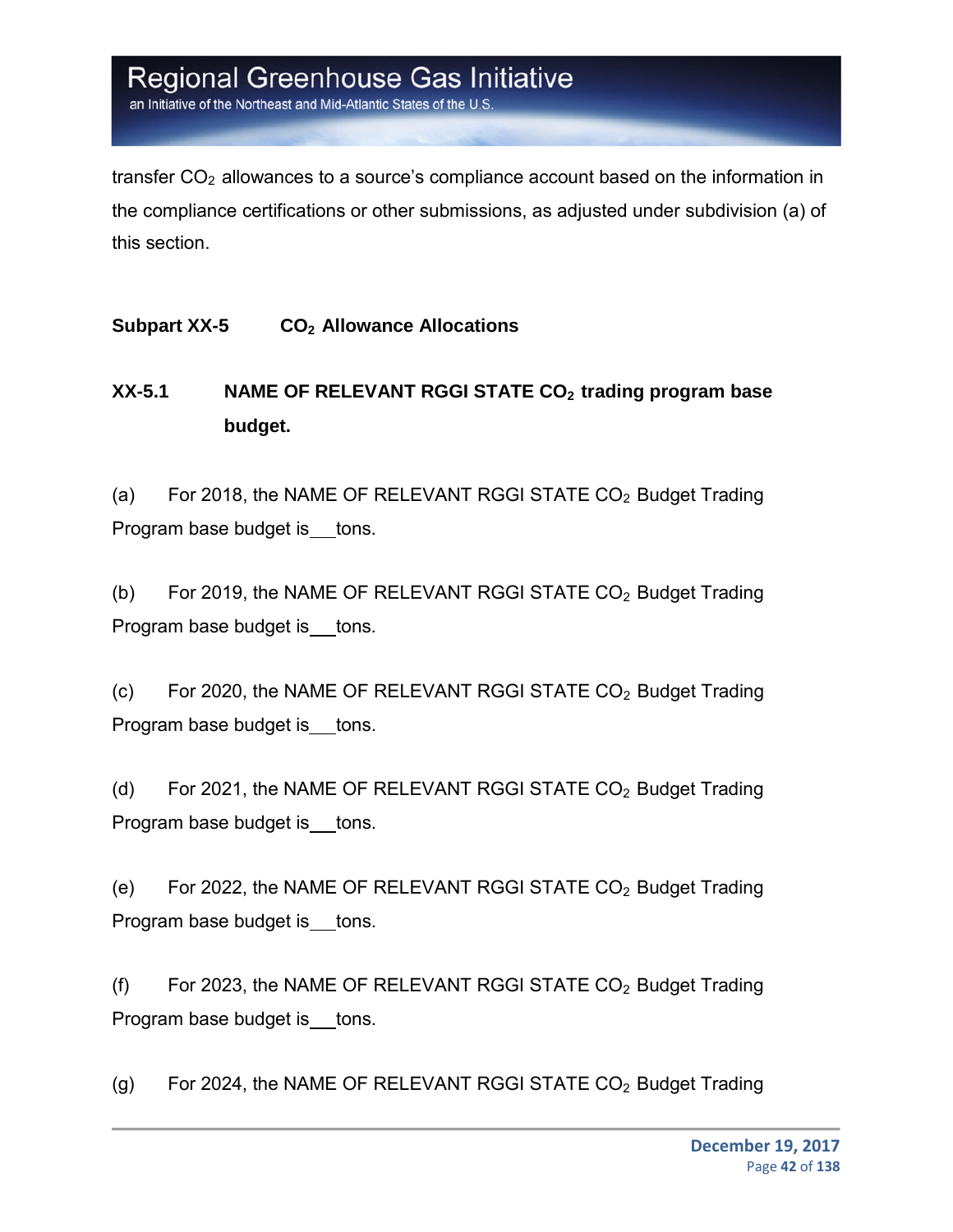an Initiative of the Northeast and Mid-Atlantic States of the U.S.

Program base budget is tons.

(h) For 2025, the NAME OF RELEVANT RGGI STATE  $CO<sub>2</sub>$  Budget Trading Program base budget is tons.

(i) For 2026, the NAME OF RELEVANT RGGI STATE  $CO<sub>2</sub>$  Budget Trading Program base budget is tons.

(i) For 2027, the NAME OF RELEVANT RGGI STATE  $CO<sub>2</sub>$  Budget Trading Program base budget is tons.

 $(k)$  For 2028, the NAME OF RELEVANT RGGI STATE CO<sub>2</sub> Budget Trading Program base budget is \_\_tons.

(I) For 2029, the NAME OF RELEVANT RGGI STATE CO<sub>2</sub> Budget Trading Program base budget is tons.

 $(m)$  For 2030, the NAME OF RELEVANT RGGI STATE  $CO<sub>2</sub>$  Budget Trading Program base budget is tons.

(n) For 2031 and each succeeding calendar year, the NAME OF RELEVANT RGGI STATE  $CO<sub>2</sub>$  Budget Trading Program base budget is tons.

**[…or as established in a future program adjustment.]** 

#### **XX-5.2 Undistributed and Unsold CO2 Allowances**

(a) REGULATORY AGENCY may retire undistributed  $CO<sub>2</sub>$  allowances at the end of each control period.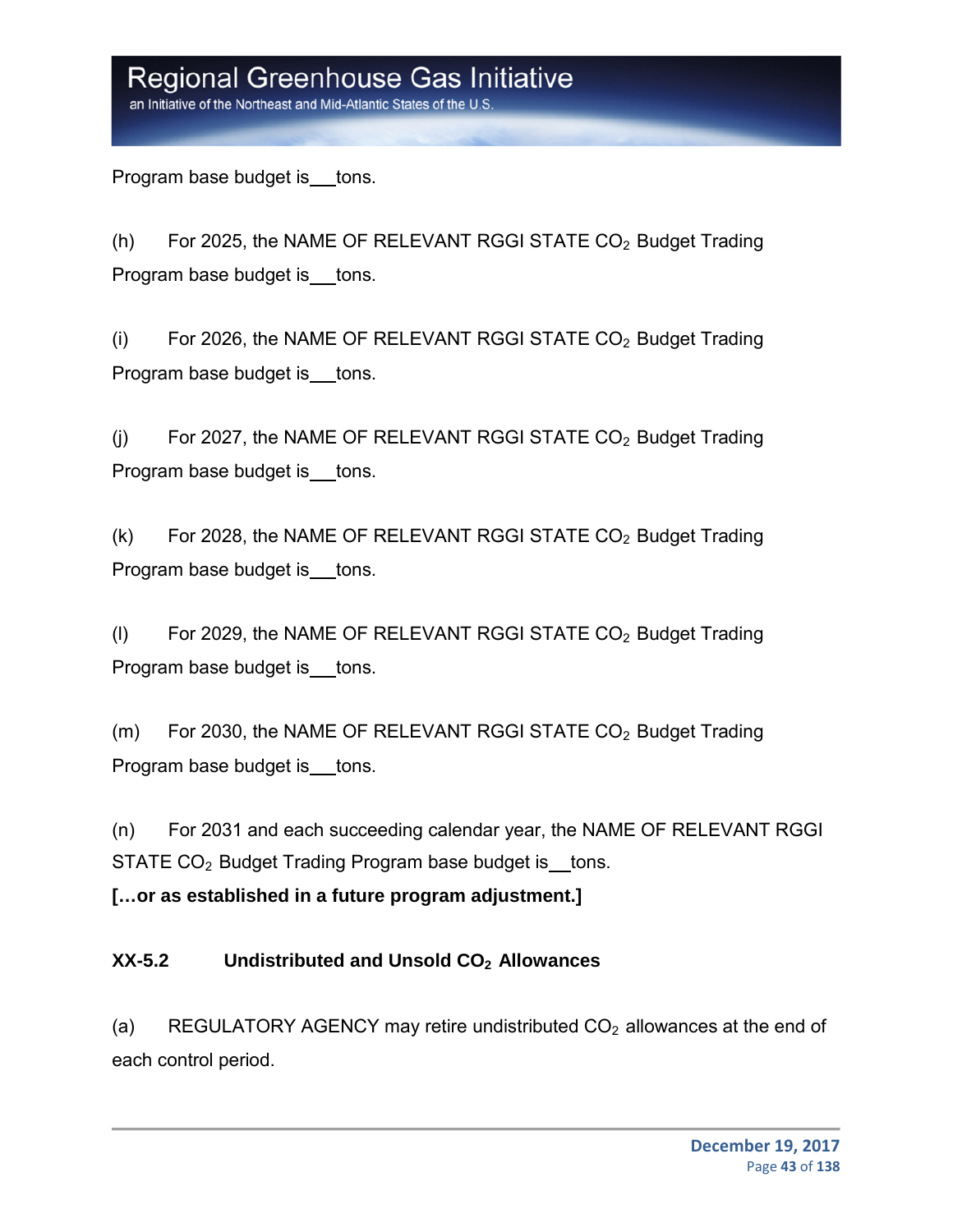an Initiative of the Northeast and Mid-Atlantic States of the U.S

(b) REGULATORY AGENCY may retire unsold  $CO<sub>2</sub>$  allowances at the end of each control period.

#### XX-5.3 CO<sub>2</sub> allowance allocations.

(a) *General allocations*. **[Allocation provisions will vary from state to state, provided at least 25% of the allocations will go to a consumer benefit or strategic energy purpose.]**

(b) *Consumer benefit or strategic energy purpose allocation.* The REGULATORY AGENCY will allocate a minimum of twenty-five percent of the NAME OF RELEVANT RGGI STATE CO<sub>2</sub> Budget Trading Program base budget to the consumer benefit or strategic energy purpose set-aside account.

**[The reference to the consumer benefit or strategic energy purpose account illustrates how this account could be labeled and does not necessarily represent what an individual RGGI state will propose.]**

(c) *CO2 Allowances available for allocation*. For allocation years 2014 through 2031, the NAME OF RELEVANT RGGI STATE CO<sub>2</sub> Budget Trading Program adjusted budget shall be the maximum number of allowances available for allocation in a given allocation year, except for  $CO<sub>2</sub>$  offset allowances and  $CO<sub>2</sub>$  CCR allowances.

(d) *Cost Containment Reserve (CCR) allocation*. The REGULATORY AGENCY shall allocate  $CO<sub>2</sub> CCR$  allowances, separate from and additional to the NAME OF RELEVANT RGGI STATE CO<sub>2</sub> Budget Trading Program base budget set forth in section XX-5.1, to the RELEVANT STATE AUCTION ACCOUNT. The CCR allocation is for the purpose of containing the cost of  $CO<sub>2</sub>$  allowances. The REGULATORY AGENCY shall allocate  $CO<sub>2</sub> CCR$  allowances in the following manner: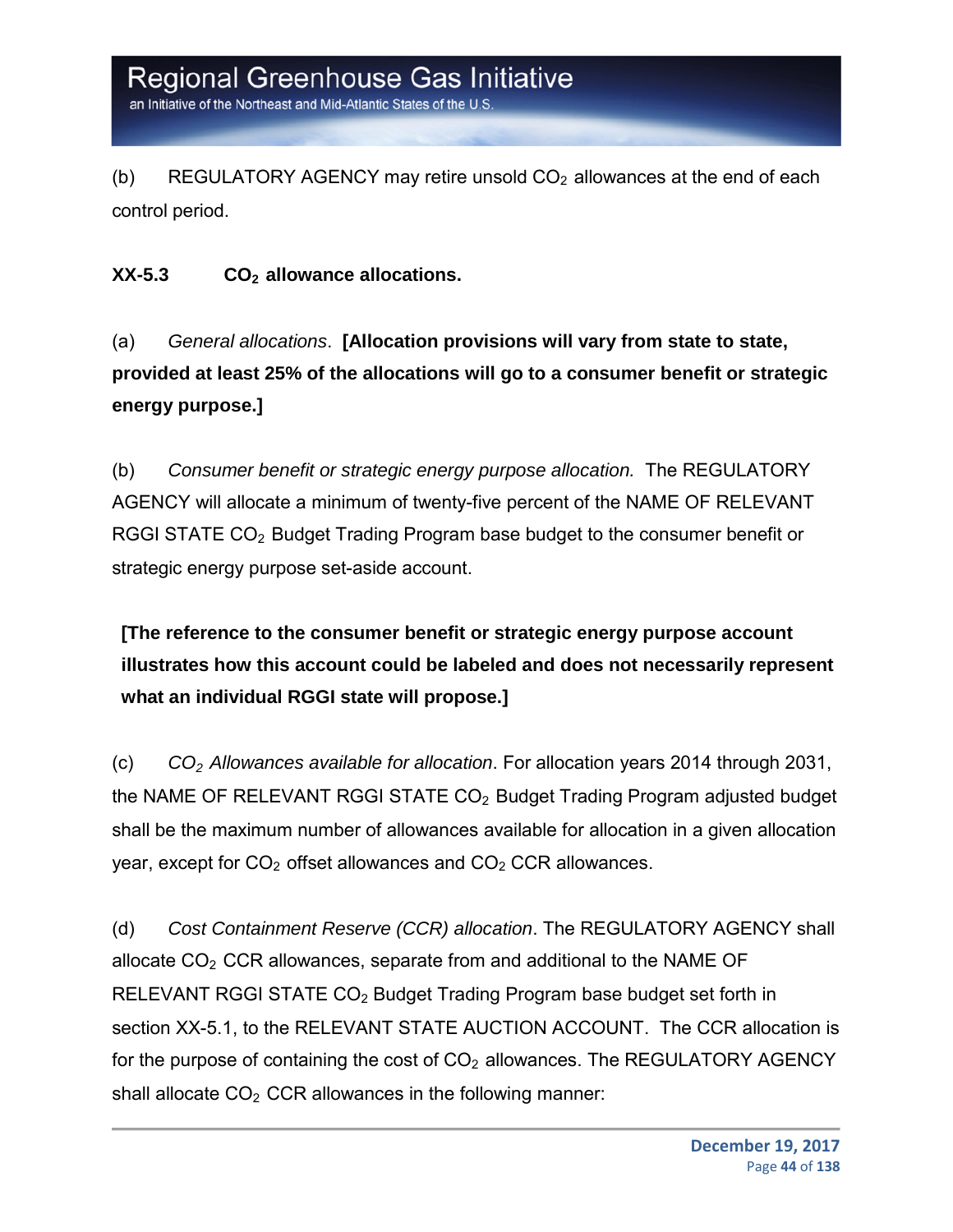- (1) The REGULATORY AGENCY shall initially allocate  $CO<sub>2</sub> CCR$ allowances for calendar year 2014.
- (2) On or before January 1, 2015 and each calendar year thereafter through 2020, the REGULATORY AGENCY shall allocate  $CO<sub>2</sub>$  CCR allowances in an amount equal to  $\frac{1}{\sqrt{2}}$ , minus the number of CO<sub>2</sub> CCR allowances that remain in the RELEVANT STATE AUCTION ACCOUNT at the end of the prior calendar year.
- (3) On or before January 1, 2021 and each year thereafter, the REGULATORY AGENCY shall allocate current vintage year CCR allowances equal to the quantity in Table 3, and withdraw the number of CO<sub>2</sub> CCR allowances that remain in the RELEVANT STATE AUCTION ACCOUNT at the end of the prior calendar year:

| Table 3. CCR allowances from 2021 forward |      |      |      |      |      |      |      |      |      |                                |
|-------------------------------------------|------|------|------|------|------|------|------|------|------|--------------------------------|
| 2021                                      | 2022 | 2023 | 2024 | 2024 | 2025 | 2026 | 2027 | 2028 | 2029 | 2030                           |
|                                           |      |      |      |      |      |      |      |      |      | and each<br>year<br>thereafter |
| TBL                                       | `BD  | TBD  | TBD  | TBD  | TBD  | TBD  | TBD  | ГBD  | TBD  | TBD                            |

(e) *Emissions Containment Reserve (ECR) Withholding*. The REGULATORY AGENCY shall convert and transfer any CO<sub>2</sub> allowances that have been withheld from any auction(s) into the RELEVANT STATE ECR ACCOUNT. The ECR withholding is for the purpose of additional emissions reductions in the event of lower than anticipated emissions reduction costs. The REGULATORY AGENCY shall withhold CO2 ECR allowances in the following manner.

 $(1)$  If the condition in paragraph 9.2 (d)(1) is met at an auction, then the maximum number of  $CO<sub>2</sub> ECR$  allowances that will be withheld from that auction will be equal to the quantity shown in Table 4 minus the total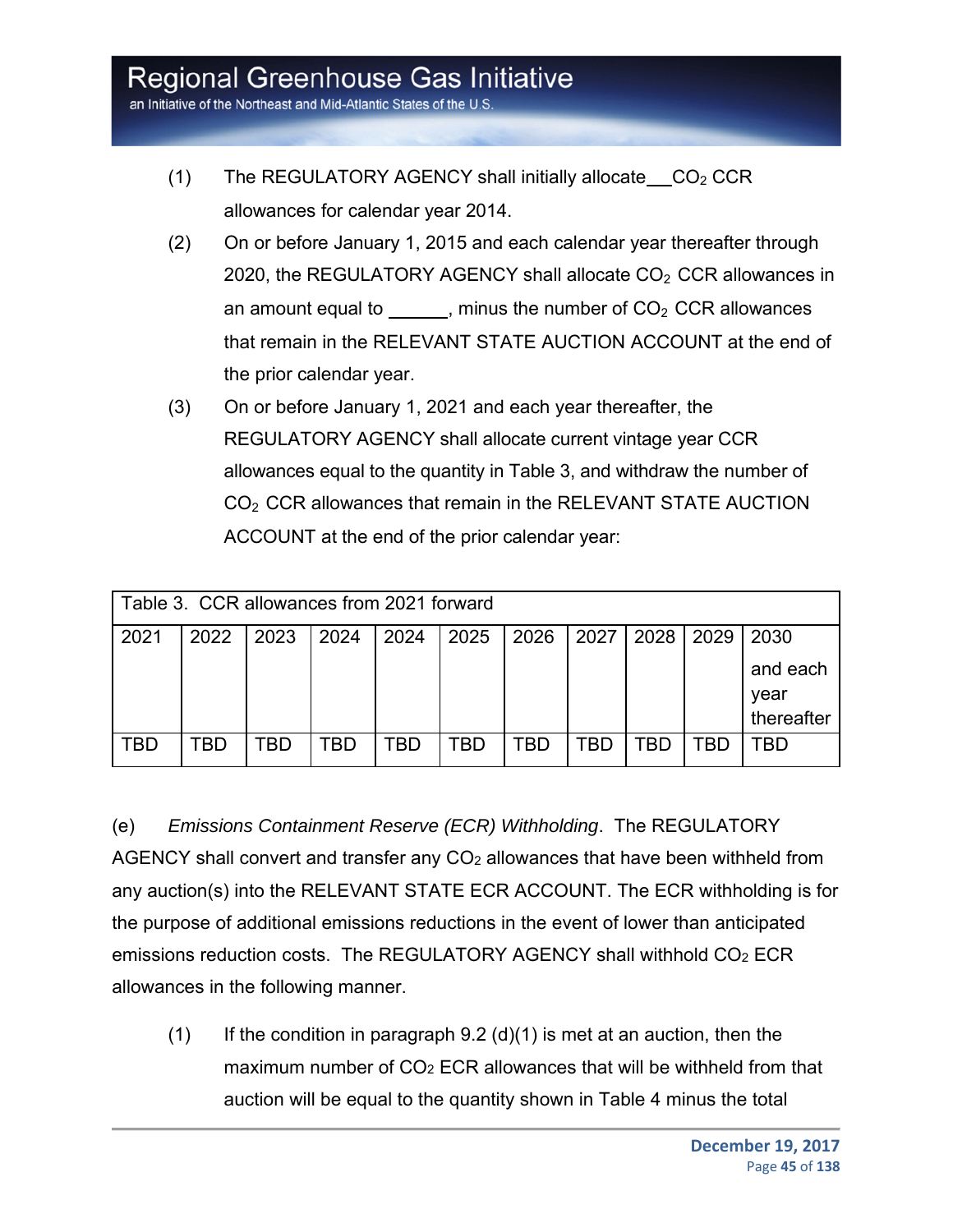quantity of CO2 ECR allowances that have been withheld from any prior auction(s) in that calendar year. Any  $CO<sub>2</sub> ECR$  allowances withheld from an auction will be transferred into the RELEVANT STATE ECR ACCOUNT.

| Table 4. ECR Allowances from 2021 forward |      |      |      |      |      |      |      |      |      |                                |
|-------------------------------------------|------|------|------|------|------|------|------|------|------|--------------------------------|
| 2021                                      | 2022 | 2023 | 2024 | 2024 | 2025 | 2026 | 2027 | 2028 | 2029 | 2030                           |
|                                           |      |      |      |      |      |      |      |      |      | and each<br>year<br>thereafter |
| TBD                                       | TBD  | TBD  | TBD  | TBD  | TBD  | TBD  | TBD  | TBD  | TBD  | TBD                            |

(2) Allowances that have been transferred into the RELEVANT STATE ECR ACCOUNT shall not be withdrawn.

(f) *First control period adjustment for banked allowances.* By January 15, 2014, the REGULATORY AGENCY shall establish the first control period adjustment for banked allowances quantity for allocation years 2014 through 2020:

| Table 5. First control period adjustment for banked allowances |                                              |  |  |  |  |  |  |
|----------------------------------------------------------------|----------------------------------------------|--|--|--|--|--|--|
| 2014                                                           | 2020<br>2017<br>2018<br>2019<br>2015<br>2016 |  |  |  |  |  |  |
| Insert                                                         |                                              |  |  |  |  |  |  |
| amount                                                         |                                              |  |  |  |  |  |  |

(g) *Second control period adjustment for banked allowances.* On March 17, 2014, the REGULATORY AGENCY shall establish the second control period adjustment for banked allowances quantity the allocation years 2015 through 2020: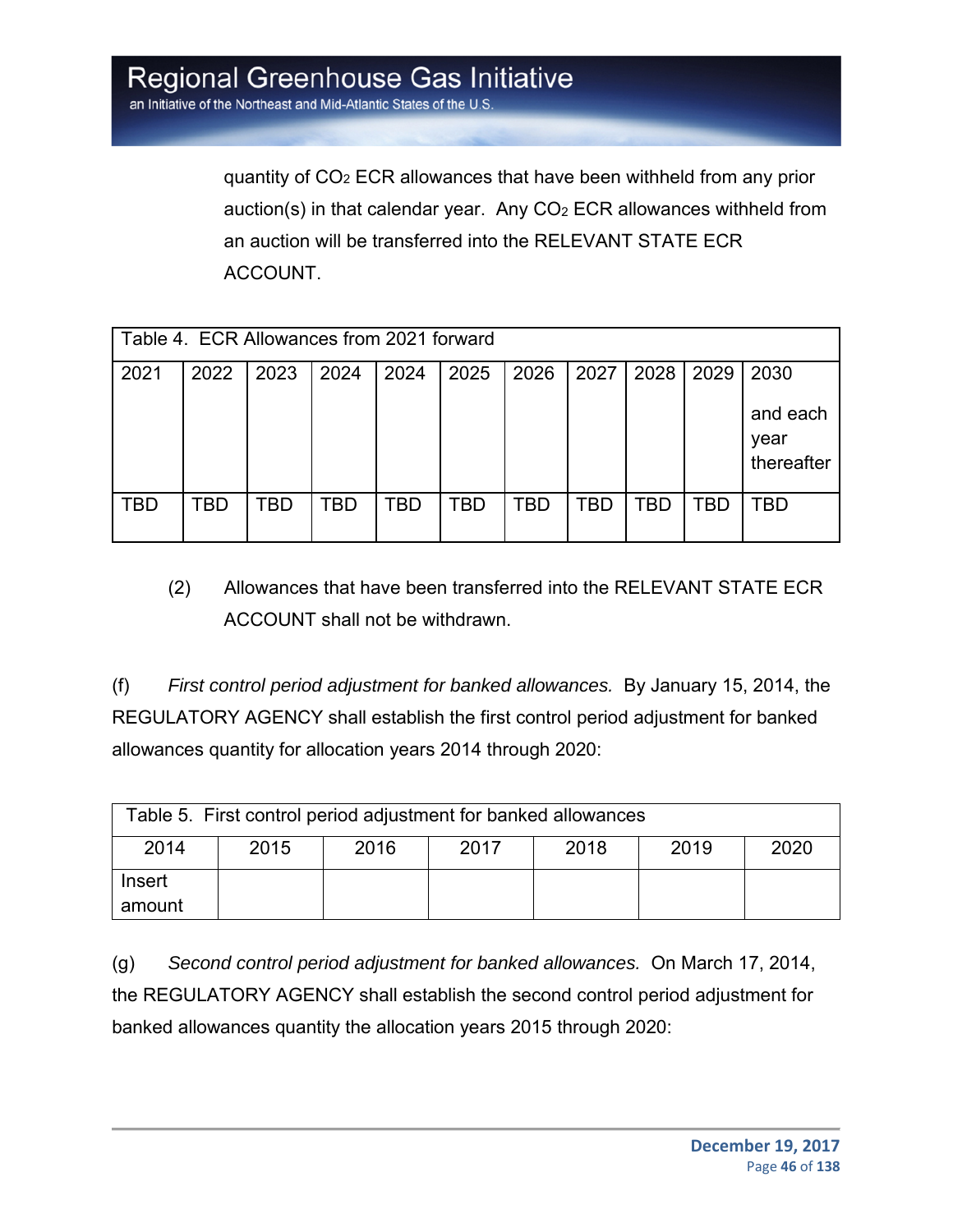| Table 6. Second control period adjustment for banked allowances |      |      |      |      |      |  |  |
|-----------------------------------------------------------------|------|------|------|------|------|--|--|
| 2015                                                            | 2016 | 2017 | 2018 | 2019 | 2020 |  |  |
| Insert amount                                                   |      |      |      |      |      |  |  |

(h) *Third adjustment for banked allowances.* On March 15, 2021, the REGULATORY AGENCY shall determine the third adjustment for banked allowances quantity for allocation years 2021 through 2025 through the application of the following formula:

 $TABA = ((TA - TAE)/5) \times RS\%$ 

Where:

TABA is the third adjustment for banked allowances quantity in tons.

TA, third adjustment, is the total quantity of allowances of vintage years prior to 2021 held in general and compliance accounts, including compliance accounts established pursuant to the  $CO<sub>2</sub>$  Budget Trading Program, but not including accounts opened by participating states, as reflected in the  $CO<sub>2</sub>$  Allowance Tracking System on March 15, 2021.

TAE, third adjustment emissions, is the total quantity of 2018, 2019 and 2020 emissions from all  $CO<sub>2</sub>$  budget sources in all participating states, reported pursuant to  $CO<sub>2</sub>$  Budget Trading Program as reflected in the  $CO<sub>2</sub>$  Allowance Tracking System on March 15, 2021.

RS% is RELEVANT RGGI STATE'S (TBD) BUDGET DIVIDED BY THE (TBD) REGIONAL BUDGET.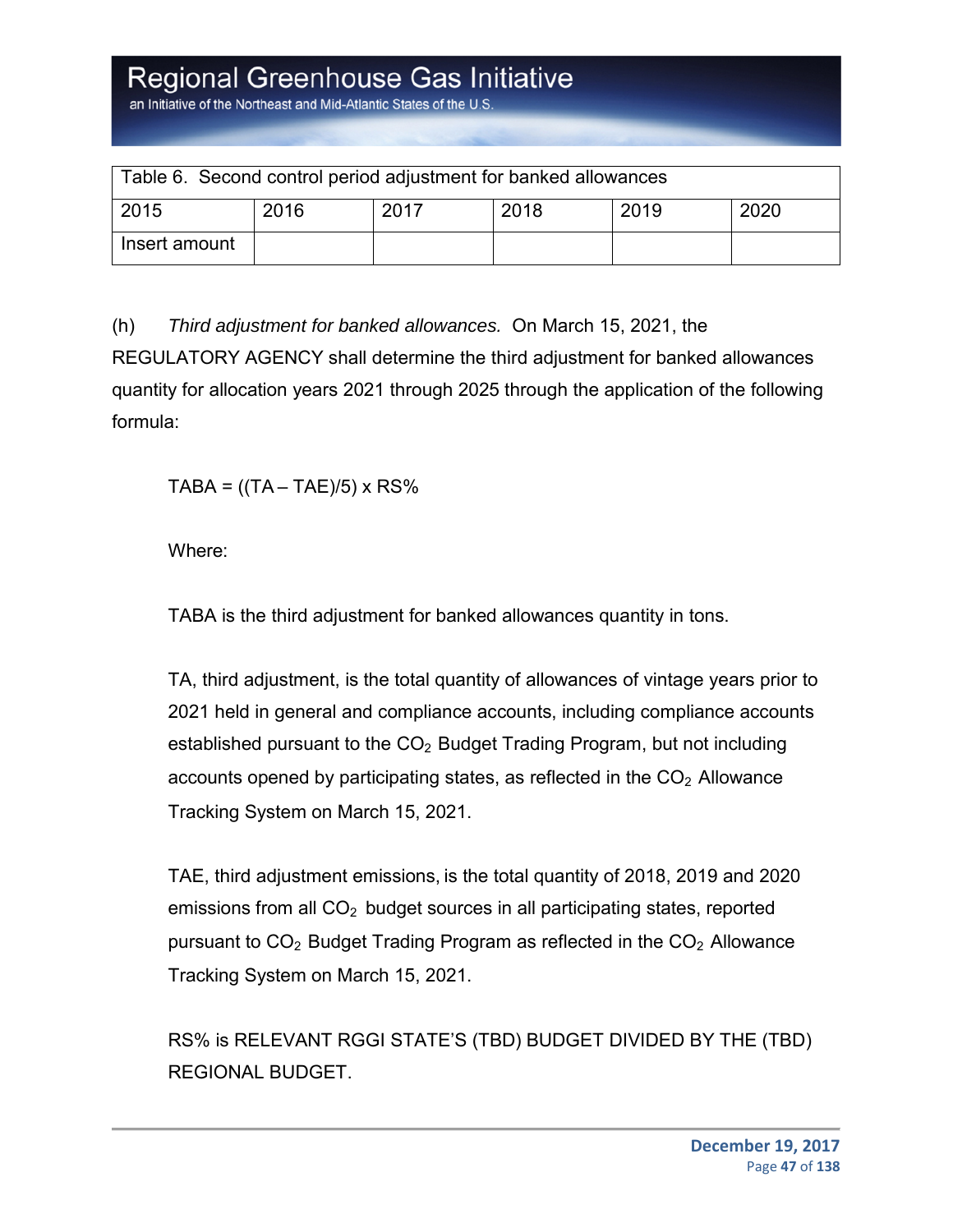an Initiative of the Northeast and Mid-Atlantic States of the U.S

(i) *CO2 Budget Trading Program adjusted budgets for 2018 through 2020.* On April 15, 2014 the REGULATORY AGENCY shall establish the NAME OF RELEVANT RGGI STATE CO2 Budget Trading Program adjusted budgets for the 2018 through 2020 allocation years in the following table:

| Table 7. CO <sub>2</sub> Budget Trading Adjusted budgets: |  |  |  |  |  |  |
|-----------------------------------------------------------|--|--|--|--|--|--|
| 2018<br>2019<br>2020                                      |  |  |  |  |  |  |
| Insert amount                                             |  |  |  |  |  |  |

(j) *CO2 Budget Trading Program adjusted budgets for 2021 through 2025.* On April 15, 2021 the REGULATORY AGENCY shall establish the NAME OF RELEVANT RGGI STATE CO2 Budget Trading Program adjusted budgets for the 2021 through 2025 allocation years by the following formula:

 $AB = BB - TABA$ 

Where:

AB is the NAME OF RELEVANT RGGI STATE CO<sub>2</sub> Budget Trading Program adjusted budget.

BB is the NAME OF RELEVANT RGGI STATE CO<sub>2</sub> Budget Trading Program base budget.

TABA is the third adjustment for banked allowances quantity in tons.

(k) After making the determinations in XX-5.3 (j), the REGULATORY AGENCY or its Agent will publish the  $CO<sub>2</sub>$  trading program adjusted budgets for the 2021 through 2025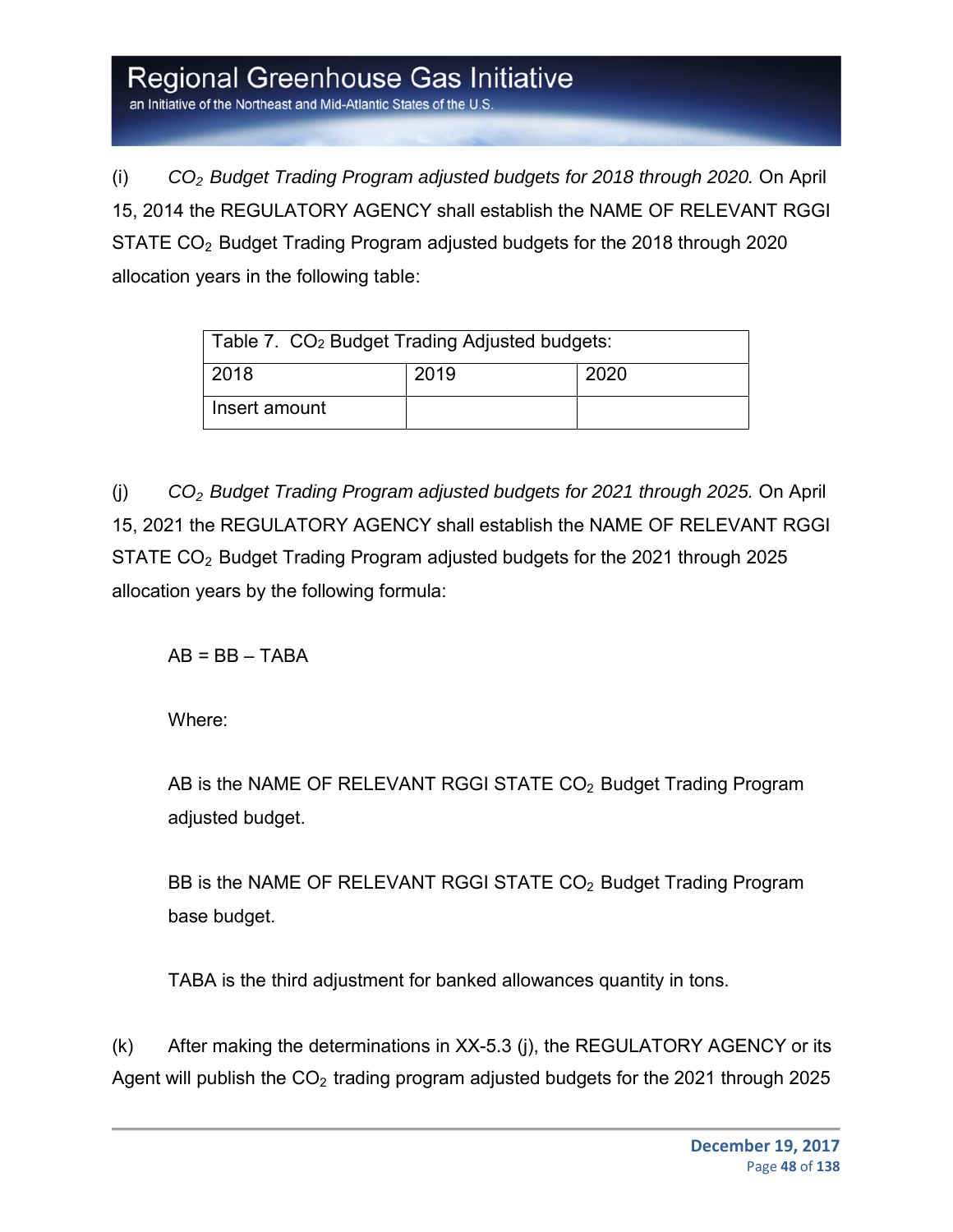allocation years.

**[The following subdivision is an optional voluntary renewable energy market setaside provision. It represents one way a state could implement such a setaside.]** 

(l) *Voluntary renewable energy market set-aside allocation*. For each control period, the REGULATORY AGENCY shall allocate to the voluntary renewable energy market set-aside account a certain number of tons, calculated as set forth in this subdivision, from the NAME OF RELEVANT RGGI STATE CO<sub>2</sub> Budget Trading Program base budget set forth in section XX-5.1, as applicable. The REGULATORY AGENCY shall administer the voluntary renewable energy set-aside in accordance with this subdivision.

- (1) The REGULATORY AGENCY will open and manage a general account for the voluntary renewable energy market set-aside for each control period.
- (2) The number of tons that will be allocated to the voluntary renewable energy market set-aside account in a specific control period will be determined as set out in this paragraph.
	- (i) Any person may submit data to the REGULATORY AGENCY documenting purchases of voluntary renewable energy that meet the requirements of this subdivision by no later than the July 30 prior to the beginning of a control period. Such data must be from reputable sources, which may include retail electricity providers, organizations that certify renewable energy products, and other parties as determined by the REGULATORY AGENCY. To be considered, data must be verifiable and document the following for voluntary renewable energy purchases.
		- *(a)* Documentation of voluntary renewable energy or renewable energy attribute credit purchases by retail customers, by customer class, in the State during the most recent three-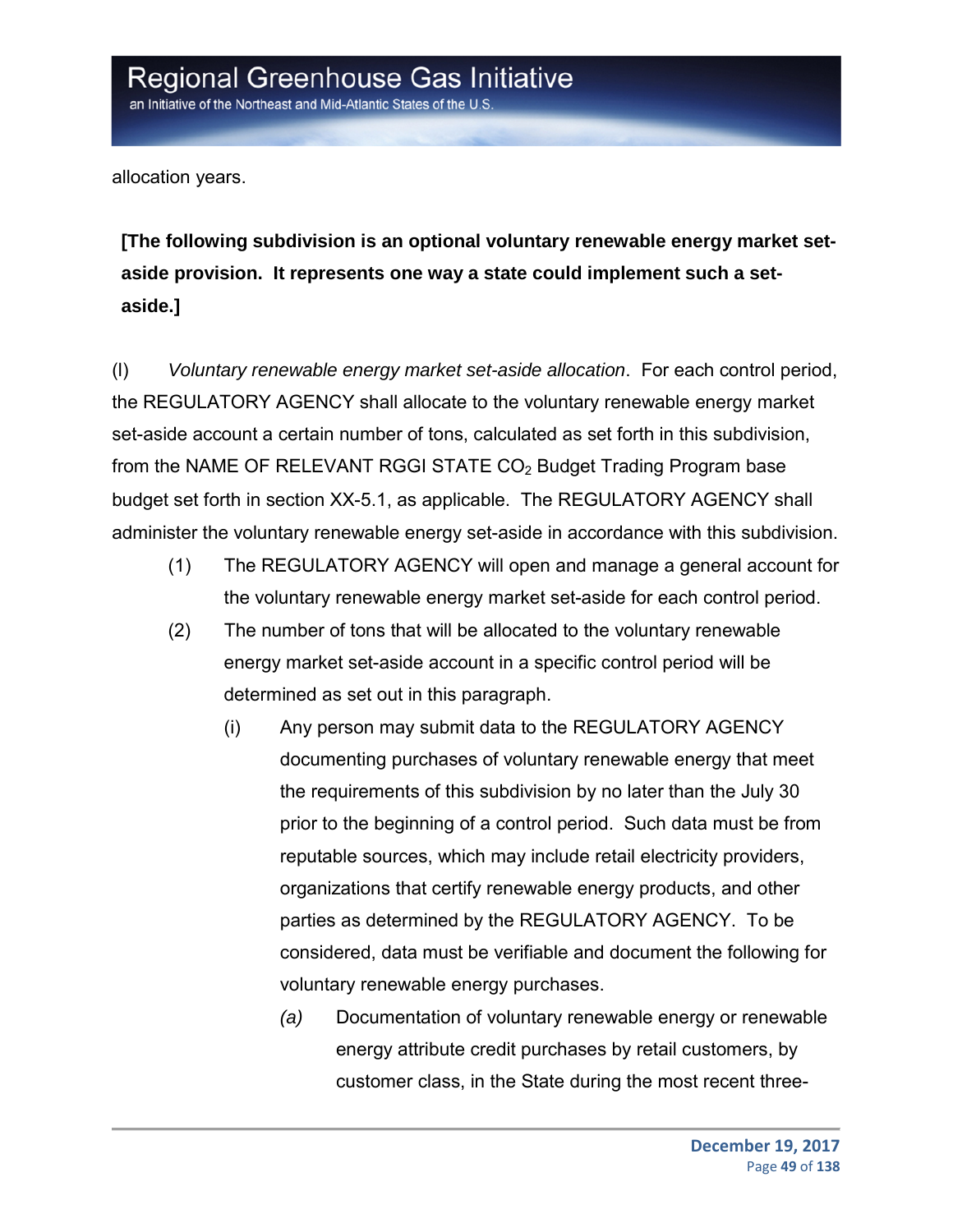an Initiative of the Northeast and Mid-Atlantic States of the U.S.

year period for which data are available.

- *(b)* Documentation that the renewable energy or renewable energy attributes related to voluntary renewable energy or renewable energy attribute credit sales was procured by the retail provider.
- *(c)* Time period when the retail purchase(s) was made.
- *(d)* State where the electricity was generated or the renewable energy attribute credit was created, including documentation of facility name, unique generator identification number, and fuel type.
- *(e)* Time period when the electricity was generated or the renewable energy attribute credit was created.
- (ii) Subject to the timely receipt of adequate data pursuant to subparagraph (i) of this paragraph, and based on such data, the REGULATORY AGENCY shall project the voluntary renewable energy purchases in the State during a control period that represents renewable energy generation in one or more participating states. The megawatt-hours (MWh) of projected voluntary renewable energy purchases in a control period shall be multiplied by the marginal  $CO<sub>2</sub>$  emissions rate (lbs.  $CO<sub>2</sub>/MWh$ ) in the control area where the generation occurred, as determined by the REGULATORY AGENCY. If data to determine the marginal emissions rate is unavailable, the average emissions rate shall be used, as determined by the REGULATORY AGENCY.
- (iii) The  $CO<sub>2</sub>$  tons to be allocated to the voluntary renewable energy set-aside account shall be calculated as follows:

where: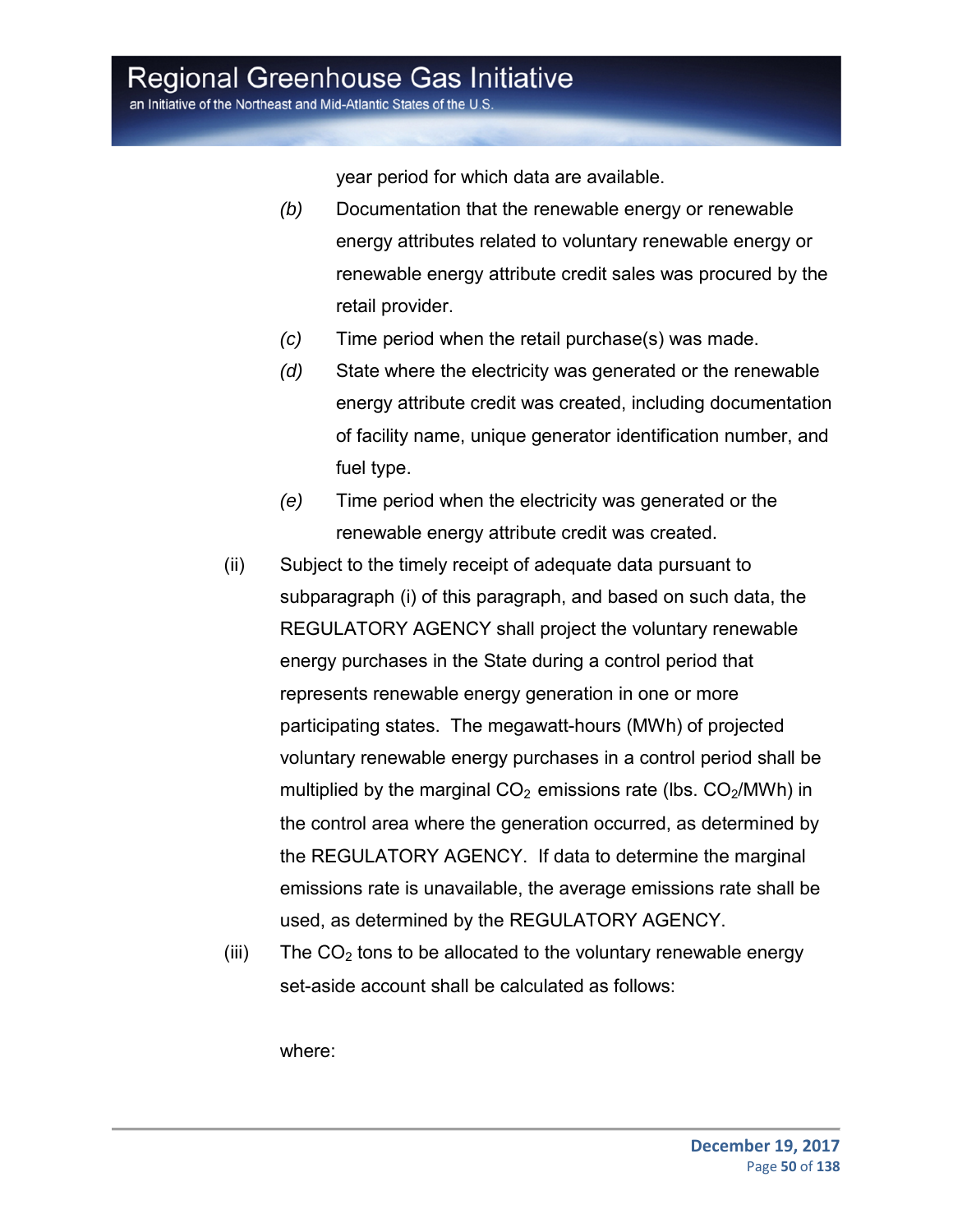#### $CO<sub>2</sub>$  tons = MP x EF

 $CO<sub>2</sub>$  tons, rounded down to the nearest whole ton, is the number of allowances to be placed in the reserve account;

MP is the projected MWh of voluntary renewable energy purchases in the State during the future control period that meets the requirements of this subdivision; and

EF is the  $CO<sub>2</sub>$  emissions factor for the control area where the electricity represented by the sale was generated.

(iv) If following the end of a control period, the number of  $CO<sub>2</sub>$ allowances allocated to the voluntary renewable energy set-aside account is less than the number of  $CO<sub>2</sub>$  tons represented by the actual MWh of voluntary renewable energy purchases during the control period, the REGULATORY AGENCY will add the difference between  $CO<sub>2</sub>$  tons represented by actual purchases, as calculated in accordance with subparagraph (iii) of this paragraph, and  $CO<sub>2</sub>$ allowances held in the set-aside account to the projection for the following control period, pursuant to paragraph (2) of this subdivision. If following the end of a control period, the number of  $CO<sub>2</sub>$  allowances allocated to the voluntary renewable energy setaside account is greater than the number of  $CO<sub>2</sub>$  tons represented by the actual MWh of voluntary renewable energy purchases during the control period, the REGULATORY AGENCY will subtract the difference between  $CO<sub>2</sub>$  tons represented by actual purchases, as calculated in accordance with subparagraph (iii) of this paragraph, and  $CO<sub>2</sub>$  allowances held in the set-aside account from the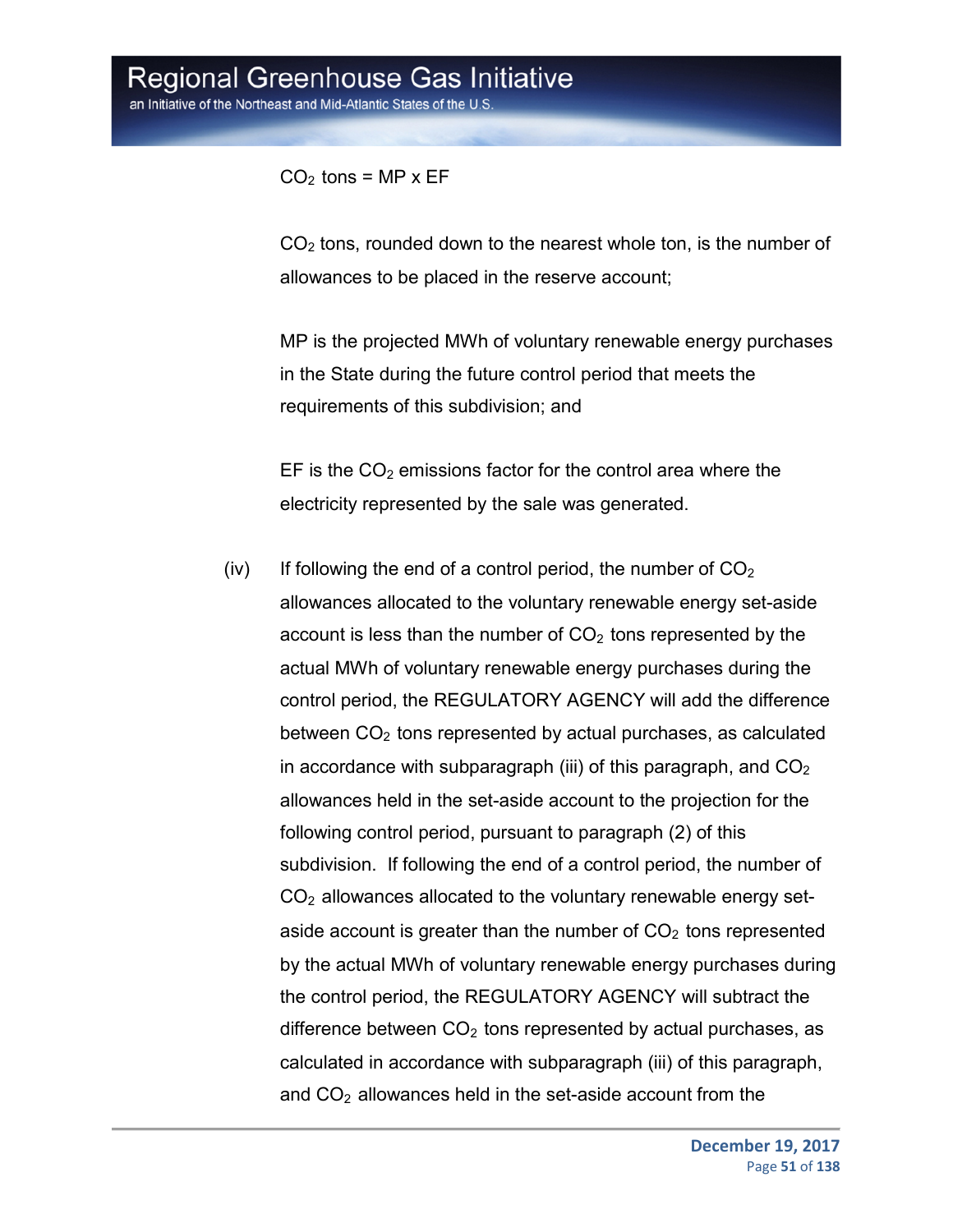projection for the following control period, pursuant to paragraph (2) of this subdivision. In no event shall the size of the voluntary renewable set-aside exceed tons.

(3) As of the December 31 that is after the end of a control period for which an allocation has been made to the voluntary renewable energy set-aside account, the REGULATORY AGENCY shall determine the actual MWh of voluntary renewable energy purchases that occurred during the control period. The REGULATORY AGENCY shall retire  $CO<sub>2</sub>$  allowances in the voluntary renewable energy set-aside account in an amount up to the number of tons of  $CO<sub>2</sub>$  represented by actual voluntary renewable energy purchases, based on actual MWh purchases and the emissions factor determined pursuant to paragraph (2) of this subdivision.

### **[The following subdivision is an optional limited industrial exemptions set-aside allocation provision. It represents one way a state could implement such a setaside.]**

(m) *Limited industrial exemption set-aside allocation.* The limited industrial exemption set-aside allocation will consist of tons from the NAME OF RELEVANT RGGI STATE CO2 Budget Trading Program base budget set forth in section XX-5.1, as applicable. For each control period, the AGENCY will determine  $CO<sub>2</sub>$  allowance allocations in accordance with the following procedures.

- (1) The REGULATORY AGENCY will open and manage a general account for the limited exemption set-aside for each control period.
- (2) As of the January 1 that is after the date that an exemption under subdivision XX-1.4(b) has been granted, for each allocation year the REGULATORY AGENCY will retire  $CO<sub>2</sub>$  allowances in the limited industrial exemption set-aside general account as determined pursuant to paragraph XX-1.4(b)(4).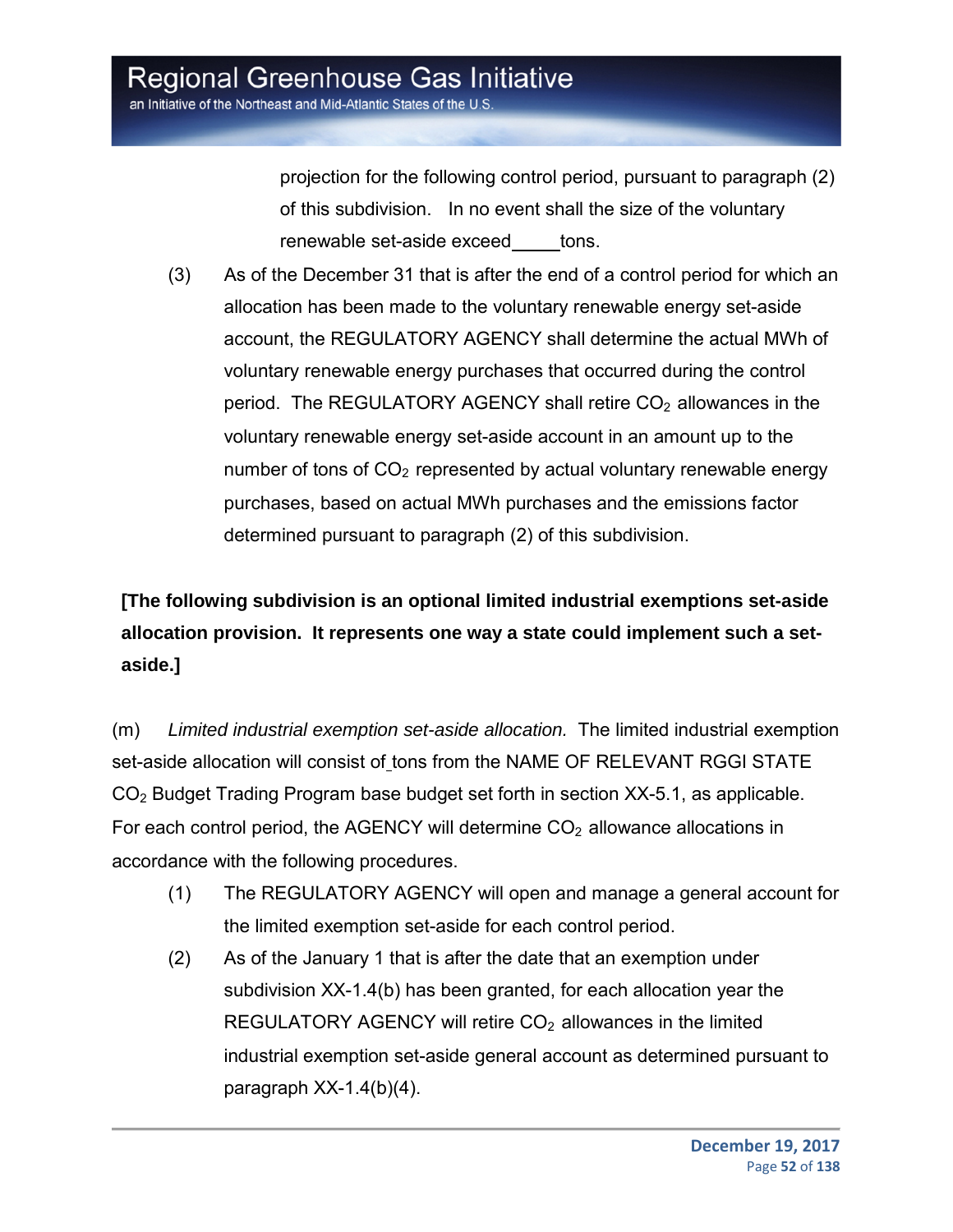an Initiative of the Northeast and Mid-Atlantic States of the U.S.

(3) After retirement of allowances pursuant to paragraph (2) of this subdivision, the REGULATORY AGENCY will determine whether any  $CO<sub>2</sub>$  allowances remain in the limited industrial exemption set-aside general account for the control period. The REGULATORY AGENCY will transfer any such remaining  $CO<sub>2</sub>$  allowances from the limited industrial exemption set-aside allocation general account to the compliance account of each  $CO<sub>2</sub>$  budget source that was allocated allowances pursuant to subdivision (a) of this section using the following methodology:

Existing  $CO<sub>2</sub>$  budget unit's share of the  $CO<sub>2</sub>$  allowances remaining in the limited industrial exemption set-aside general account  $=$  Total CO<sub>2</sub> allowances remaining in the limited industrial exemption set-aside general account x (The individual  $CO<sub>2</sub>$  budget unit's  $CO<sub>2</sub>$  allowance allocation determined in accordance with subdivision (a) of this section  $\div$  The NAME OF RELEVANT RGGI STATE CO<sub>2</sub> Budget Trading Program annual base budget, as applicable)

#### where:

"Total  $CO<sub>2</sub>$  allowances remaining in the limited industrial exemption setaside allocation general account" is the total number of  $CO<sub>2</sub>$  allowances remaining in the limited industrial exemption set-aside allocation general account (established under paragraph (e)(1) of this section) for the particular control period to which the limited industrial exemption setaside allocation applies; and

"The individual  $CO<sub>2</sub>$  budget unit's  $CO<sub>2</sub>$  allowance allocation" is the number of  $CO<sub>2</sub>$  allowances allocated under subdivision (a) of this section to the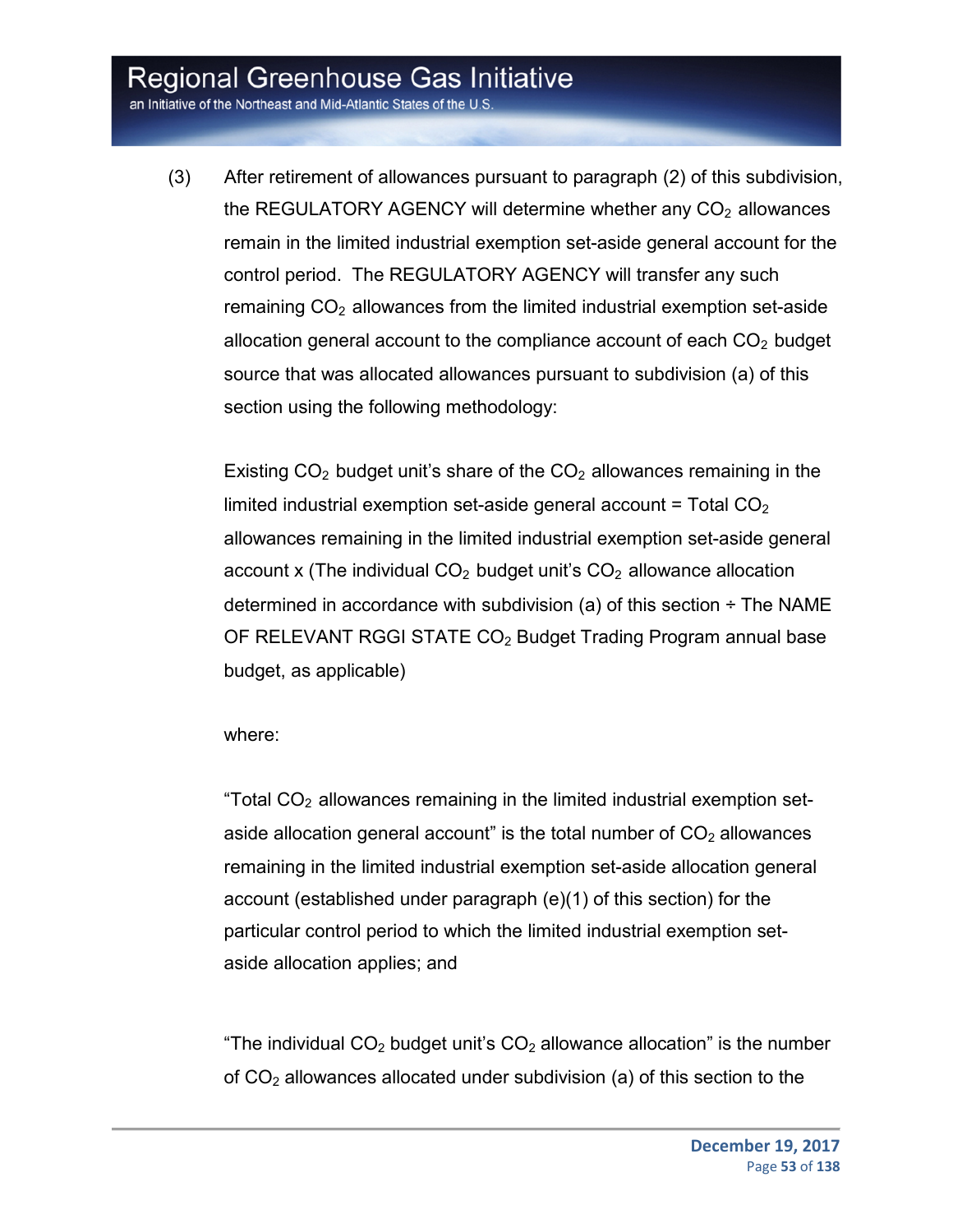individual  $CO<sub>2</sub>$  budget unit for the control period to which the limited industrial exemption set- aside allocation applies.

The REGULATORY AGENCY will only transfer  $CO<sub>2</sub>$  allowances in whole ton increments. The REGULATORY AGENCY will continue to hold any fractional shares of  $CO<sub>2</sub>$  allowances in the name of the  $CO<sub>2</sub>$  budget unit as banked  $CO<sub>2</sub>$  allowances until they may be combined with other fractional shares of  $CO<sub>2</sub>$  allowances in future years and then transferred as whole ton increments.

#### **Subpart XX-6 CO2 Allowance Tracking System**

#### **XX-6.1 CO2 Allowance Tracking System accounts.**

(a) *Nature and function of compliance accounts*. Consistent with subdivision XX-6.2(a), the REGULATORY AGENCY or its agent will establish one compliance account for each  $CO<sub>2</sub>$  budget source. Allocations of  $CO<sub>2</sub>$  allowances pursuant to Subpart XX-5 and deductions or transfers of  $CO<sub>2</sub>$  allowances pursuant to sections  $XX-4.2$ ,  $XX-6.5$ ,  $XX-$ 6.7, or Subpart XX-7 will be recorded in the compliance accounts in accordance with this Subpart.

(b) *Nature and function of general accounts*. Consistent with subdivision XX- 6.2(b), the REGULATORY AGENCY or its agent will establish, upon request, a general account for any person. Transfers of  $CO<sub>2</sub>$  allowances pursuant to Subpart XX-7 will be recorded in the general account in accordance with this Subpart.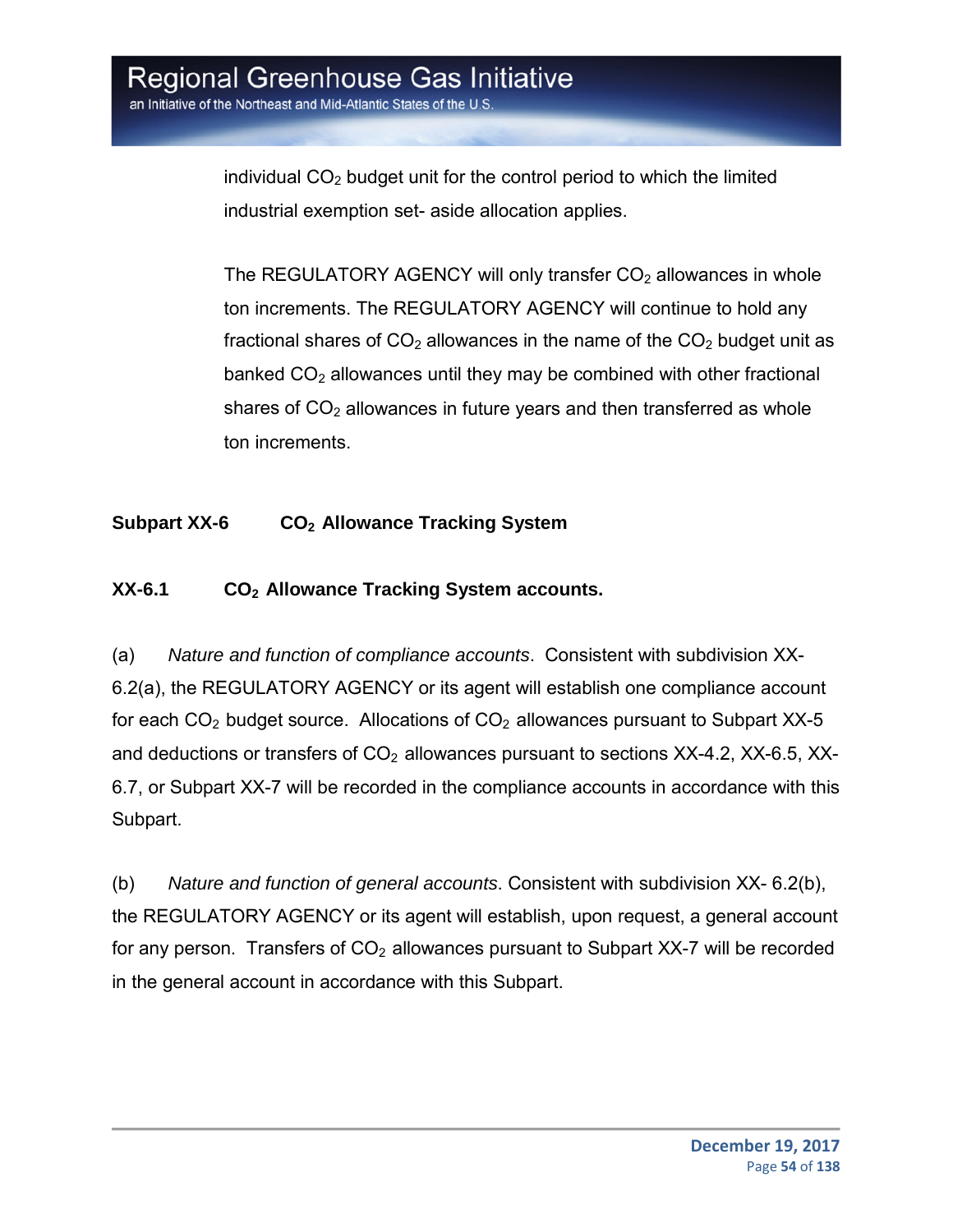#### **XX-6.2 Establishment of accounts.**

(a) *Compliance accounts*. Upon receipt of a complete account certificate of representation under section XX-2.4, the REGULATORY AGENCY or its agent will establish a compliance account for each  $CO<sub>2</sub>$  budget source for which the account certificate of representation was submitted.

#### (b) *General accounts*.

- (1) *Application for general account.* Any person may apply to open a general account for the purpose of holding and transferring  $CO<sub>2</sub>$  allowances. An application for a general account may designate one and only one  $CO<sub>2</sub>$ authorized account representative and one and only one  $CO<sub>2</sub>$  authorized alternate account representative who may act on behalf of the  $CO<sub>2</sub>$ authorized account representative. The agreement by which the  $CO<sub>2</sub>$ authorized alternate account representative is selected shall include a procedure for authorizing the  $CO<sub>2</sub>$  authorized alternate account representative to act in lieu of the  $CO<sub>2</sub>$  authorized account representative. A complete application for a general account shall be submitted to the REGULATORY AGENCY or its agent and shall include the following elements in a format prescribed by the REGULATORY AGENCY or its agent:
	- (i) Name, address, e-mail address, telephone number, and facsimile transmission number of the  $CO<sub>2</sub>$  authorized account representative and any  $CO<sub>2</sub>$  authorized alternate account representative;
	- (ii) At the option of the  $CO<sub>2</sub>$  authorized account representative, organization name and type of organization;
	- (iii) A list of all persons subject to a binding agreement for the  $CO<sub>2</sub>$ authorized account representative or any  $CO<sub>2</sub>$  authorized alternate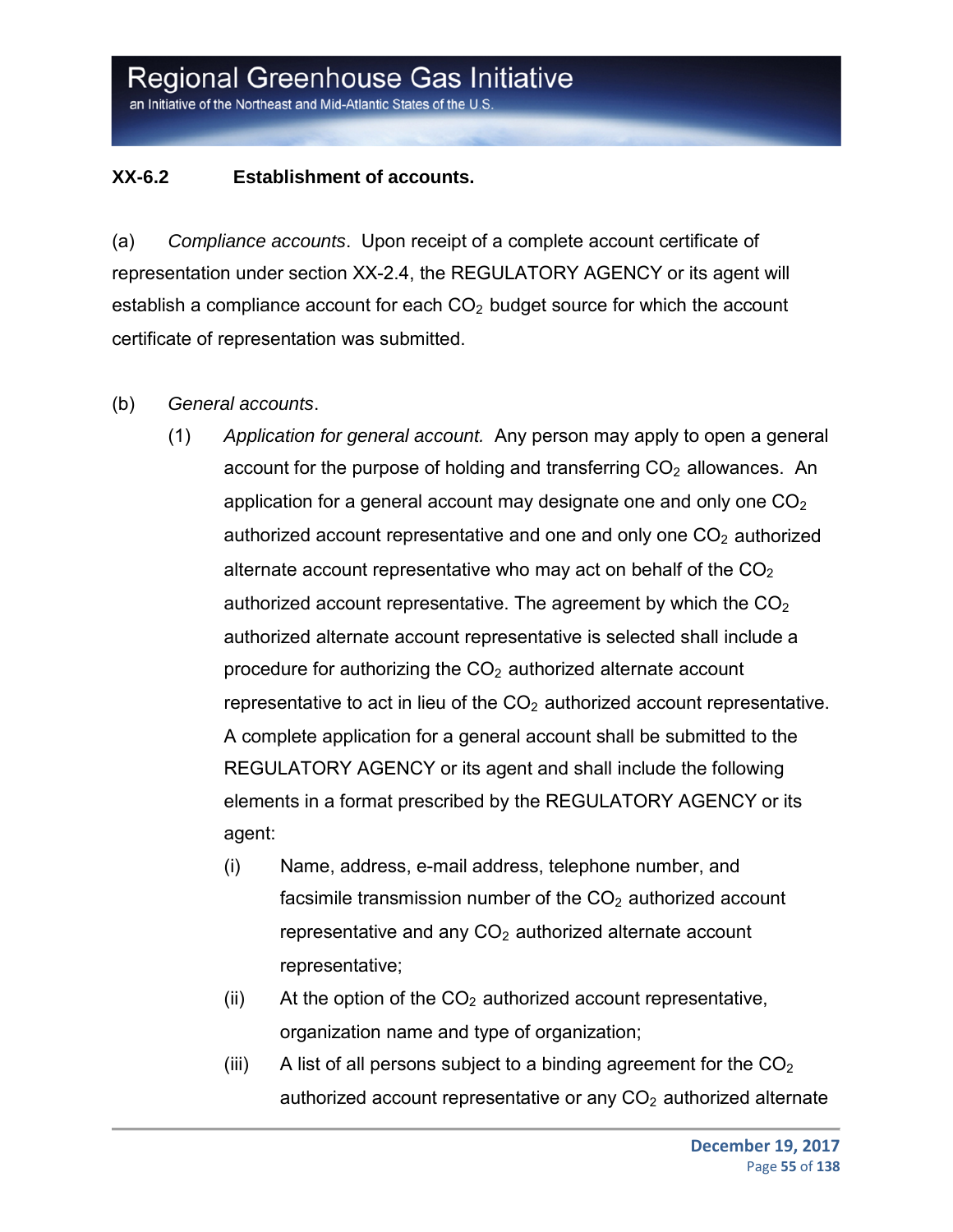account representative to represent their ownership interest with respect to the  $CO<sub>2</sub>$  allowances held in the general account;

- (iv) The following certification statement by the  $CO<sub>2</sub>$  authorized account representative and any  $CO<sub>2</sub>$  authorized alternate account representative: "I certify that I was selected as the  $CO<sub>2</sub>$  authorized account representative or the  $CO<sub>2</sub>$  authorized alternate account representative, as applicable, by an agreement that is binding on all persons who have an ownership interest with respect to  $CO<sub>2</sub>$ allowances held in the general account. I certify that I have all the necessary authority to carry out my duties and responsibilities under the CO2 Budget Trading Program on behalf of such persons and that each such person shall be fully bound by my representations, actions, inactions, or submissions and by any order or decision issued to me by the REGULATORY AGENCY or its agent or a court regarding the general account.";
- $(v)$  The signature of the  $CO<sub>2</sub>$  authorized account representative and any  $CO<sub>2</sub>$  authorized alternate account representative and the dates signed; and
- (vi) Unless otherwise required by the REGULATORY AGENCY or its agent, documents of agreement referred to in the application for a general account shall not be submitted to the REGULATORY AGENCY or its agent. Neither the REGULATORY AGENCY nor its agent shall be under any obligation to review or evaluate the sufficiency of such documents, if submitted.
- (2) *Authorization of CO2 authorized account representative*.
	- (i) Upon receipt by the REGULATORY AGENCY or its agent of a complete application for a general account under paragraph (b)(1) of this section:
		- *(a)* The REGULATORY AGENCY or its agent will establish a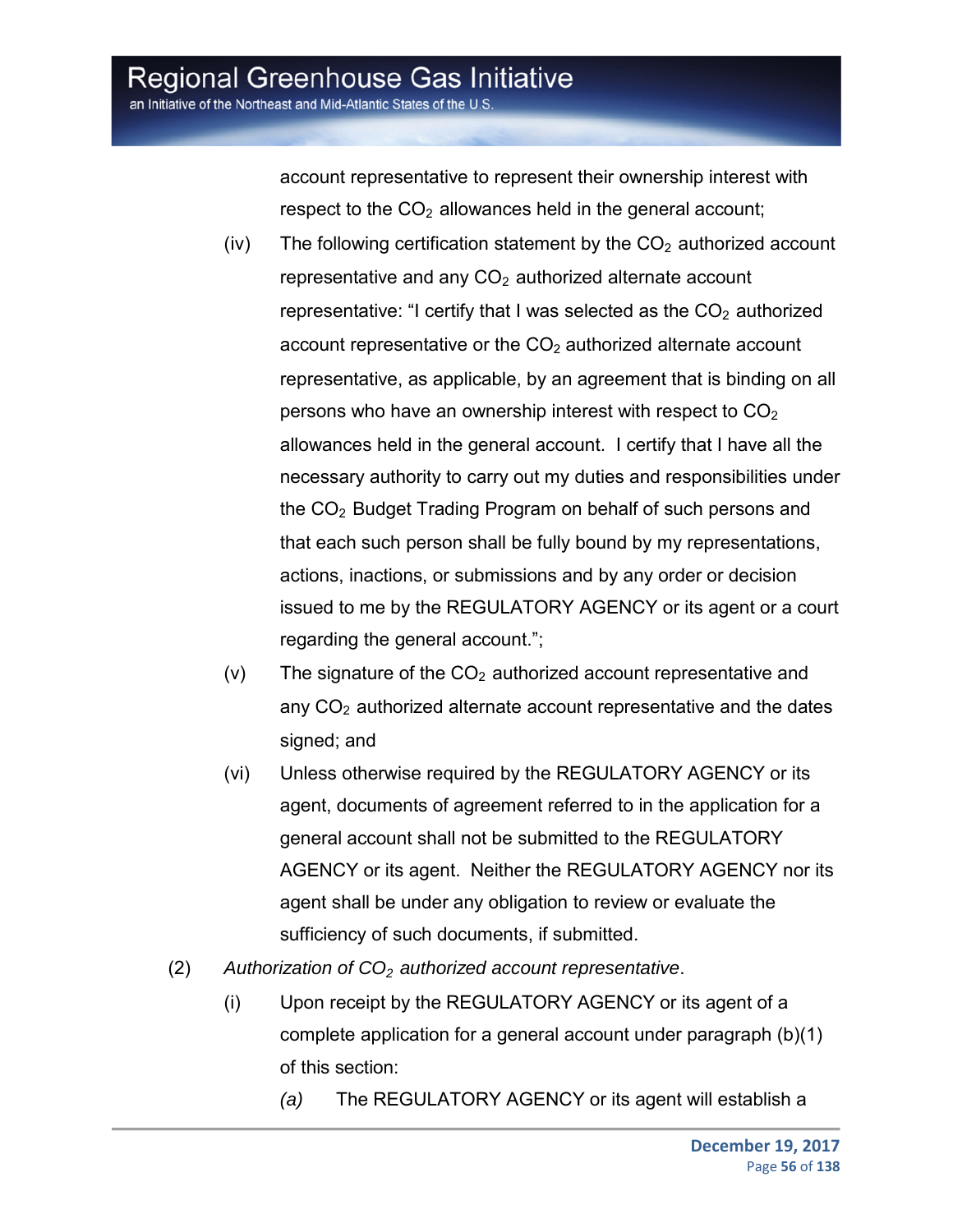general account for the person or persons for whom the application is submitted.

- *(b)* The  $CO<sub>2</sub>$  authorized account representative and any  $CO<sub>2</sub>$ authorized alternate account representative for the general account shall represent and, by his or her representations, actions, inactions, or submissions, legally bind each person who has an ownership interest with respect to  $CO<sub>2</sub>$ allowances held in the general account in all matters pertaining to the  $CO<sub>2</sub>$  Budget Trading Program, notwithstanding any agreement between the  $CO<sub>2</sub>$  authorized account representative or any  $CO<sub>2</sub>$  authorized alternate account representative and such person. Any such person shall be bound by any order or decision issued to the  $CO<sub>2</sub>$ authorized account representative or any  $CO<sub>2</sub>$  authorized alternate account representative by the REGULATORY AGENCY or its agent or a court regarding the general account.
- *(c)* Any representation, action, inaction, or submission by any  $CO<sub>2</sub>$  authorized alternate account representative shall be deemed to be a representation, action, inaction, or submission by the  $CO<sub>2</sub>$  authorized account representative.
- (ii) Each submission concerning the general account shall be submitted, signed, and certified by the  $CO<sub>2</sub>$  authorized account representative or any  $CO<sub>2</sub>$  authorized alternate account representative for the persons having an ownership interest with respect to  $CO<sub>2</sub>$  allowances held in the general account. Each such submission shall include the following certification statement by the  $CO<sub>2</sub>$  authorized account representative or any  $CO<sub>2</sub>$  authorized alternate account representative: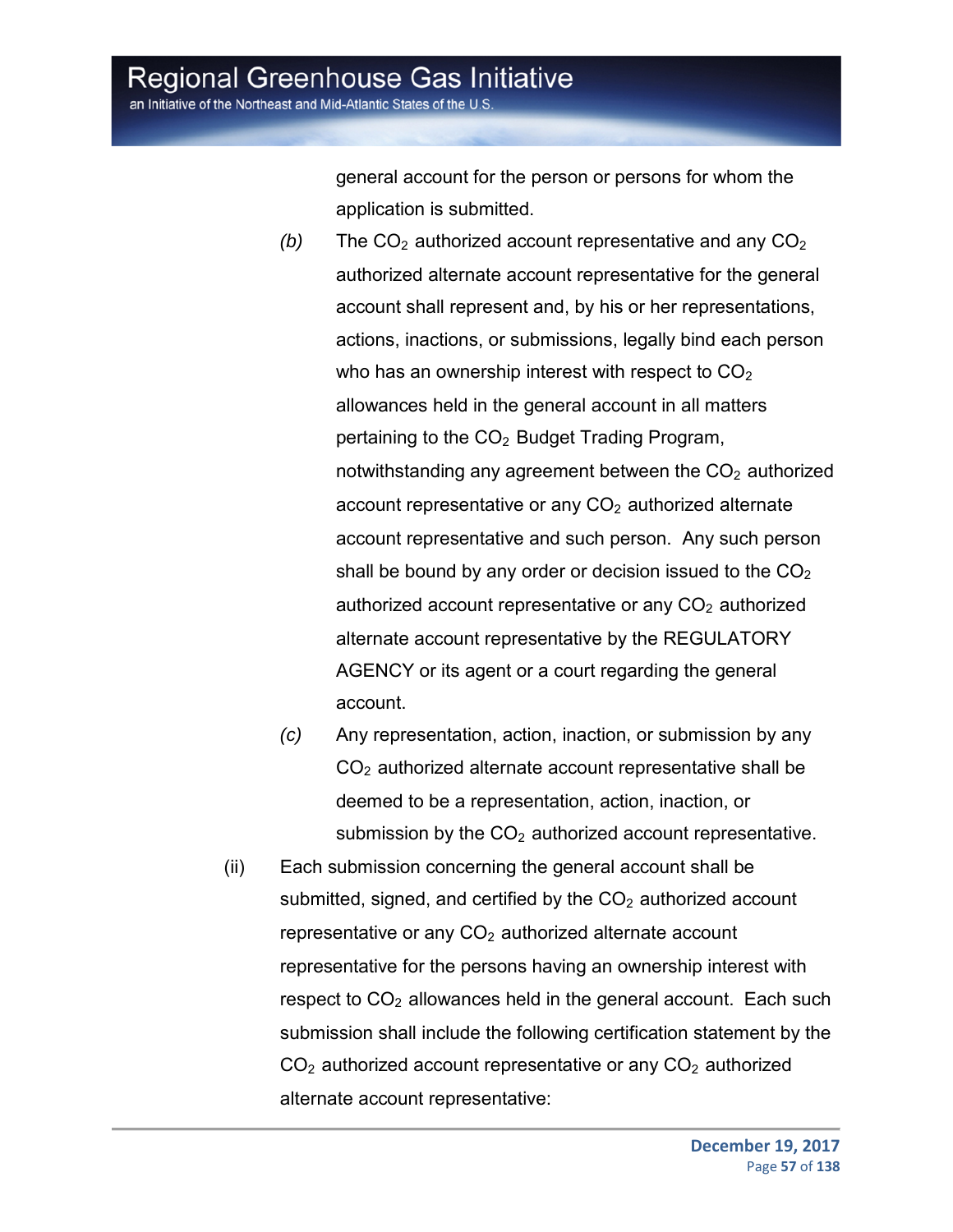*"I am authorized to make this submission on behalf of the persons having an ownership interest with respect to the CO<sub>2</sub> allowances held in the general account. I certify under penalty of law that I have personally examined, and am familiar with, the statements and information submitted in this document and all its attachments. Based on my inquiry of those individuals with primary responsibility for obtaining the information, I certify that the statements and information are to the best of my knowledge and belief true, accurate, and complete. I am aware that there are significant penalties for submitting false statements and information or omitting required statements and information, including the possibility of fine or imprisonment."* 

- (iii) The REGULATORY AGENCY or its agent will accept or act on a submission concerning the general account only if the submission has been made, signed, and certified in accordance with subparagraph (b)(2)(ii) of this section.
- (3) *Changing CO2 authorized account representative and CO2 authorized alternate account representative; changes in persons with ownership interest*.
	- $(i)$  The  $CO<sub>2</sub>$  authorized account representative for a general account may be changed at any time upon receipt by the REGULATORY AGENCY or its agent of a superseding complete application for a general account under paragraph (b)(1) of this section. Notwithstanding any such change, all representations, actions, inactions, and submissions by the previous  $CO<sub>2</sub>$  authorized account representative, or the previous  $CO<sub>2</sub>$  authorized alternate account representative, prior to the time and date when the REGULATORY AGENCY or its agent receives the superseding application for a general account shall be binding on the new  $CO<sub>2</sub>$  authorized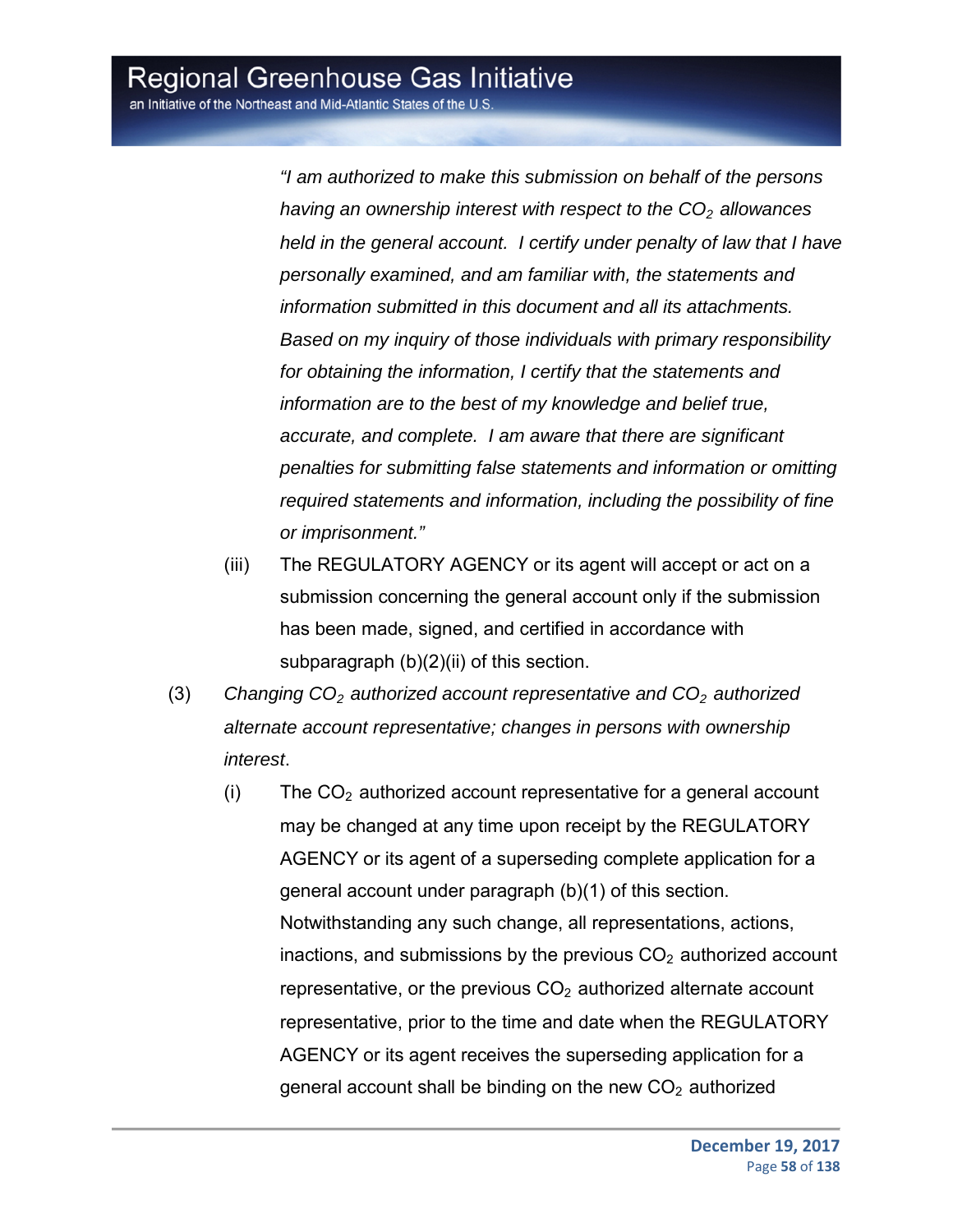account representative and the persons with an ownership interest with respect to the  $CO<sub>2</sub>$  allowances in the general account.

- (ii) The  $CO<sub>2</sub>$  authorized alternate account representative for a general account may be changed at any time upon receipt by the REGULATORY AGENCY or its agent of a superseding complete application for a general account under paragraph (b)(1) of this section. Notwithstanding any such change, all representations, actions, inactions, and submissions by the previous  $CO<sub>2</sub>$  authorized account representative, or the previous  $CO<sub>2</sub>$  authorized alternate account representative, prior to the time and date when the REGULATORY AGENCY or its agent receives the superseding application for a general account shall be binding on the new  $CO<sub>2</sub>$ authorized alternate account representative and the persons with an ownership interest with respect to the  $CO<sub>2</sub>$  allowances in the general account.
- (iii) In the event a new person having an ownership interest with respect to CO<sub>2</sub> allowances in the general account is not included in the list of such persons in the application for a general account, such new person shall be deemed to be subject to and bound by the application for a general account, the representations, actions, inactions, and submissions of the  $CO<sub>2</sub>$  authorized account representative and any  $CO<sub>2</sub>$  authorized alternate account representative, and the decisions, orders, actions, and inactions of the REGULATORY AGENCY or its agent, as if the new person were included in such list.
- (iv) Within 30 days following any change in the persons having an ownership interest with respect to  $CO<sub>2</sub>$  allowances in the general account, including the addition or deletion of persons, the  $CO<sub>2</sub>$ authorized account representative or any  $CO<sub>2</sub>$  authorized alternate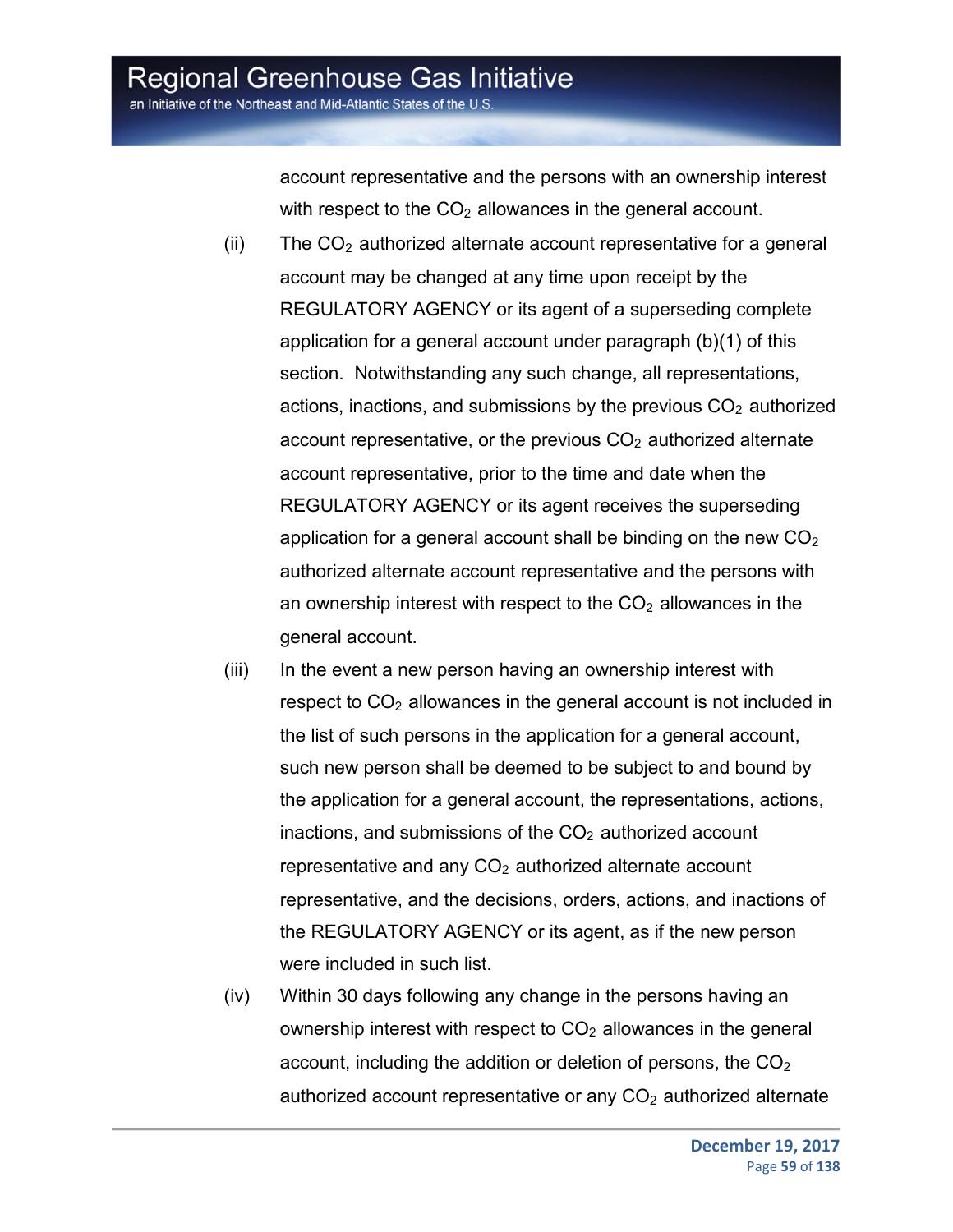account representative shall submit a revision to the application for a general account amending the list of persons having an ownership interest with respect to the  $CO<sub>2</sub>$  allowances in the general account to include the change.

- (4) *Objections concerning CO2 authorized account representative*.
	- (i) Once a complete application for a general account under paragraph (b)(1) of this section has been submitted and received, the REGULATORY AGENCY or its agent will rely on the application unless and until a superseding complete application for a general account under paragraph (b)(1) of this section is received by the REGULATORY AGENCY or its agent.
	- (ii) Except as provided in subparagraphs  $(b)(3)(i)$  and (ii) of this section, no objection or other communication submitted to the REGULATORY AGENCY or its agent concerning the authorization, or any representation, action, inaction, or submission of the  $CO<sub>2</sub>$ authorized account representative or any  $CO<sub>2</sub>$  authorized alternate account representative for a general account shall affect any representation, action, inaction, or submission of the  $CO<sub>2</sub>$ authorized account representative or any  $CO<sub>2</sub>$  authorized alternate account representative or the finality of any decision or order by the REGULATORY AGENCY or its agent under the  $CO<sub>2</sub>$  Budget Trading Program.
	- (iii) Neither the REGULATORY AGENCY nor its agent will adjudicate any private legal dispute concerning the authorization or any representation, action, inaction, or submission of the  $CO<sub>2</sub>$ authorized account representative or any  $CO<sub>2</sub>$  authorized alternate account representative for a general account, including private legal disputes concerning the proceeds of  $CO<sub>2</sub>$  allowance transfers.
- (5) *Delegation by CO<sub>2</sub> authorized account representative and CO<sub>2</sub> authorized*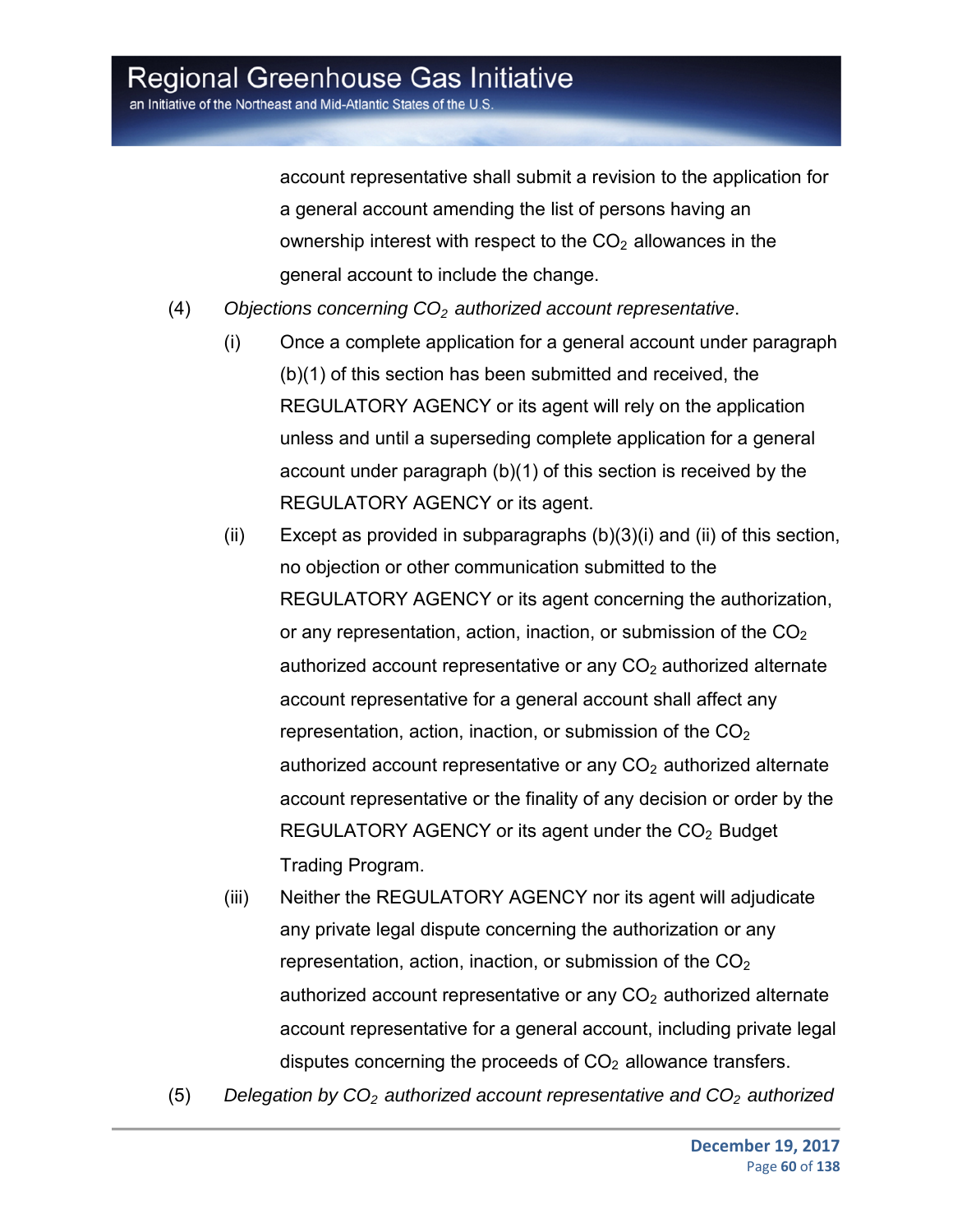*alternate account representative.*

- $(i)$  A CO<sub>2</sub> authorized account representative may delegate, to one or more natural persons, his or her authority to make an electronic submission to the REGULATORY AGENCY or its agent provided for under Subparts XX-6 and XX-7.
- (ii)  $\overline{A}$  CO<sub>2</sub> authorized alternate account representative may delegate, to one or more natural persons, his or her authority to make an electronic submission to the REGULATORY AGENCY or its agent provided for under Subparts XX-6 and XX-7.
- (iii) In order to delegate authority to make an electronic submission to the REGULATORY AGENCY or its agent in accordance with subparagraphs (i) and (ii) of this paragraph, the  $CO<sub>2</sub>$  authorized account representative or  $CO<sub>2</sub>$  authorized alternate account representative, as appropriate, must submit to the REGULATORY AGENCY or its agent a notice of delegation, in a format prescribed by the REGULATORY AGENCY that includes the following elements:
	- *(a)* The name, address, e-mail address, telephone number, and facsimile transmission number of such  $CO<sub>2</sub>$  authorized account representative or  $CO<sub>2</sub>$  authorized alternate account representative;
	- *(b)* The name, address, e-mail address, telephone number and facsimile transmission number of each such natural person, herein referred to as "electronic submission agent";
	- *(c)* For each such natural person, a list of the type of electronic submissions under subdivision (a) or (b) of this section for which authority is delegated to him or her; and
	- $(d)$  The following certification statements by such  $CO<sub>2</sub>$ authorized account representative or  $CO<sub>2</sub>$  authorized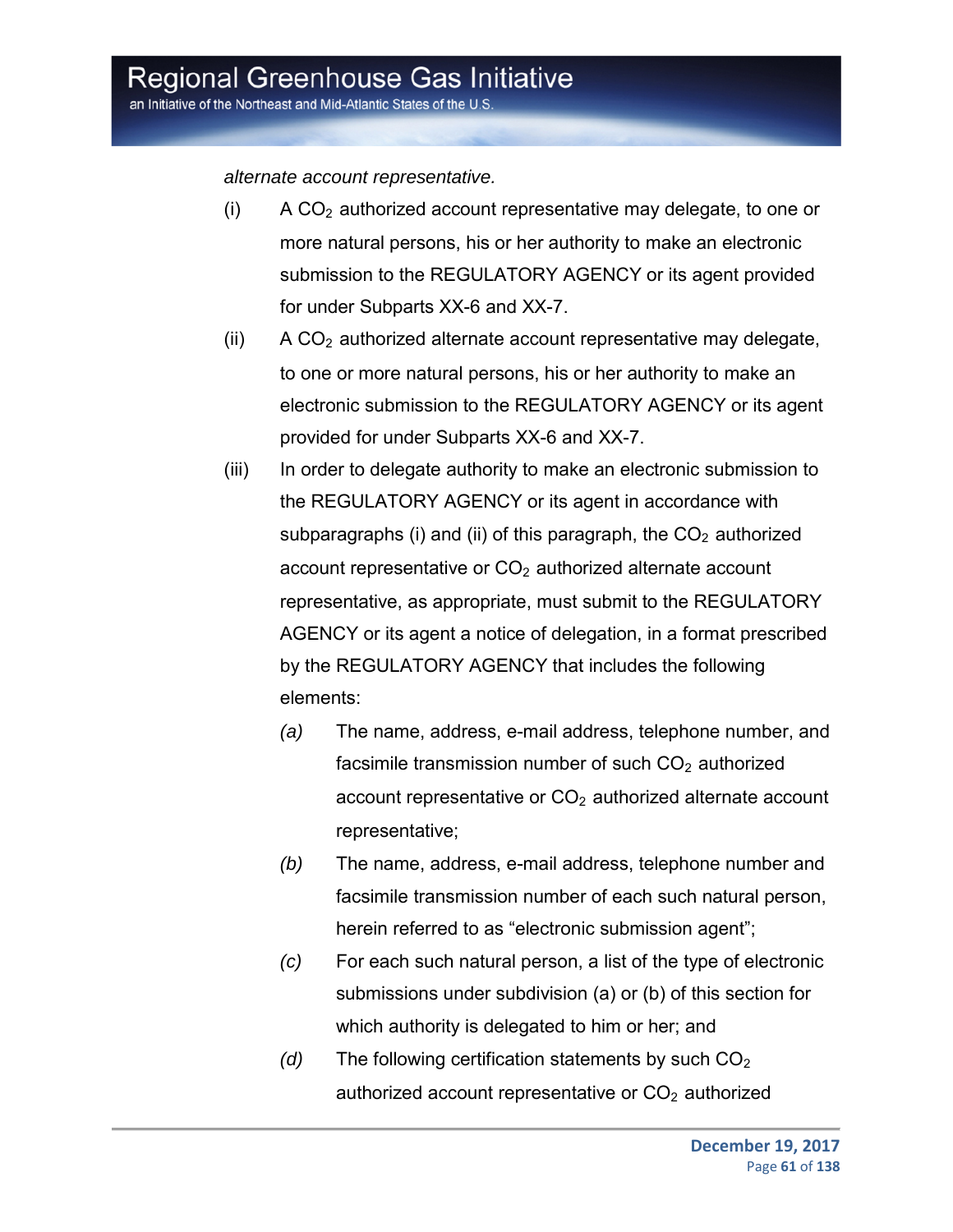an Initiative of the Northeast and Mid-Atlantic States of the U.S.

alternate account representative:

- *(1)* "I agree that any electronic submission to the REGULATORY AGENCY or its agent that is by a natural person identified in this notice of delegation and of a type listed for such electronic submission agent in this notice of delegation and that is made when I am a  $CO<sub>2</sub>$  authorized account representative or CO<sub>2</sub> authorized alternate account representative, as appropriate, and before this notice of delegation is superseded by another notice of delegation under subparagraph XX- 6.2(b)(5)(iv) shall be deemed to be an electronic submission by me."
- *(2)* "Until this notice of delegation is superseded by another notice of delegation under subparagraph XX-6.2(b)(5)(iv), I agree to maintain an e-mail account and to notify the REGULATORY AGENCY or its agent immediately of any change in my e-mail address unless all delegation authority by me under paragraph XX-6.2(b)(5) is terminated."
- (iv) A notice of delegation submitted under subparagraph (iii) of this paragraph shall be effective, with regard to the  $CO<sub>2</sub>$  authorized account representative or  $CO<sub>2</sub>$  authorized alternate account representative identified in such notice, upon receipt of such notice by the REGULATORY AGENCY or its agent and until receipt by the REGULATORY AGENCY or its agent of a superseding notice of delegation by such  $CO<sub>2</sub>$  authorized account representative or  $CO<sub>2</sub>$  authorized alternate account representative as appropriate. The superseding notice of delegation may replace any previously identified electronic submission agent, add a new electronic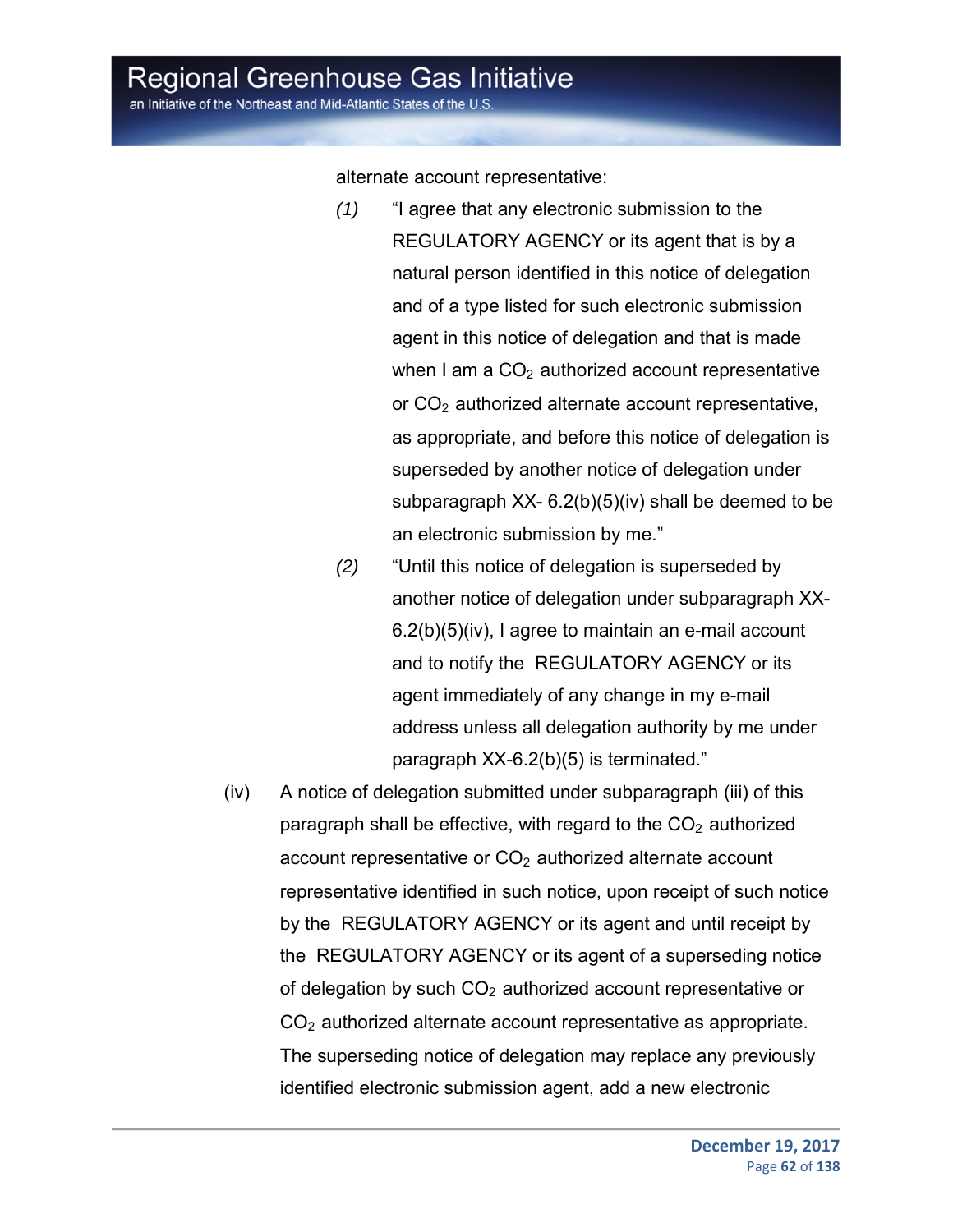submission agent, or eliminate entirely any delegation of authority.

(v) Any electronic submission covered by the certification in sub-clause (iii)*(d)(1)* of this paragraph and made in accordance with a notice of delegation effective under subparagraph (iv) of this paragraph shall be deemed to be an electronic submission by the  $CO<sub>2</sub>$  authorized account representative or  $CO<sub>2</sub>$  authorized alternate account representative submitting such notice of delegation.

(c) *Account identification*. The REGULATORY AGENCY or its agent will assign a unique identifying number to each account established under subdivisions (a) or (b) of this section.

### **XX-6.3** CO<sub>2</sub> Allowance Tracking System responsibilities of CO<sub>2</sub> authorized **account representative.**

Following the establishment of a  $CO<sub>2</sub>$  Allowance Tracking System account, all submissions to the REGULATORY AGENCY or its agent pertaining to the account, including, but not limited to, submissions concerning the deduction or transfer of  $CO<sub>2</sub>$ allowances in the account, shall be made only by the  $CO<sub>2</sub>$  authorized account representative for the account.

#### XX-6.4 Recordation of CO<sub>2</sub> allowance allocations.

(a) By January 1 of each calendar year, the REGULATORY AGENCY or its agent will record in the following accounts:

(1) In each  $CO<sub>2</sub>$  budget source's compliance account, the  $CO<sub>2</sub>$  allowances allocated for  $CO<sub>2</sub>$  budget units at the source (if any) under subdivision XX-5.3(a); and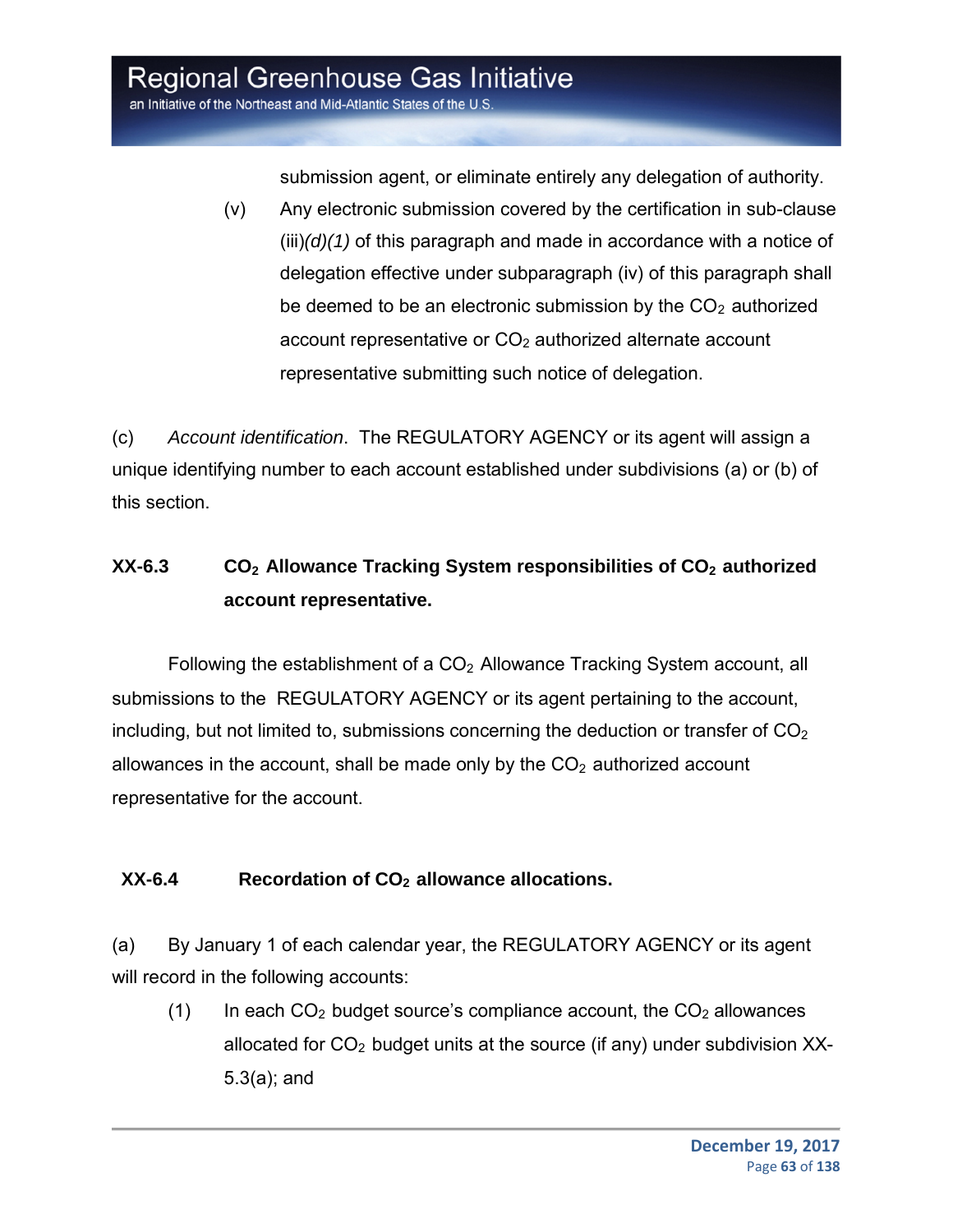(2) The  $CO<sub>2</sub>$  allowances allocated for the consumer benefit or strategic energy purpose account under subdivision XX-5.3(b).

**[Should states wish to establish other set-aside allocations (for new sources, for example), they would be referred to (at least generically) in the above subdivision.]**

(b) Each year the REGULATORY AGENCY or its agent will record  $CO<sub>2</sub>$  allowances, as allocated to the unit under Subpart XX-5, in the compliance account for the year after the last year for which  $CO<sub>2</sub>$  allowances were previously allocated to the compliance account. Each year, the REGULATORY AGENCY or its agent will also record CO<sub>2</sub> allowances, as allocated under Subpart XX-5, in an allocation set-aside for the year after the last year for which  $CO<sub>2</sub>$  allowances were previously allocated to an allocation setaside.

(c) *Serial numbers for allocated CO2 allowances*. When allocating CO2 allowances to and recording them in an account, the REGULATORY AGENCY or its agent will assign each  $CO<sub>2</sub>$  allowance a unique identification number that will include digits identifying the year for which the  $CO<sub>2</sub>$  allowance is allocated.

#### **XX-6.5 Compliance.**

(a) Allowances available for compliance deduction. CO<sub>2</sub> allowances that meet the following criteria are available to be deducted in order for a  $CO<sub>2</sub>$  budget source to comply with the  $CO<sub>2</sub>$  requirements of XX-1.5(c) for a control period or an interim control period.

(1) The  $CO<sub>2</sub>$  allowances, other than  $CO<sub>2</sub>$  offset allowances, are of allocation years that fall within a prior control period, the same control period, or the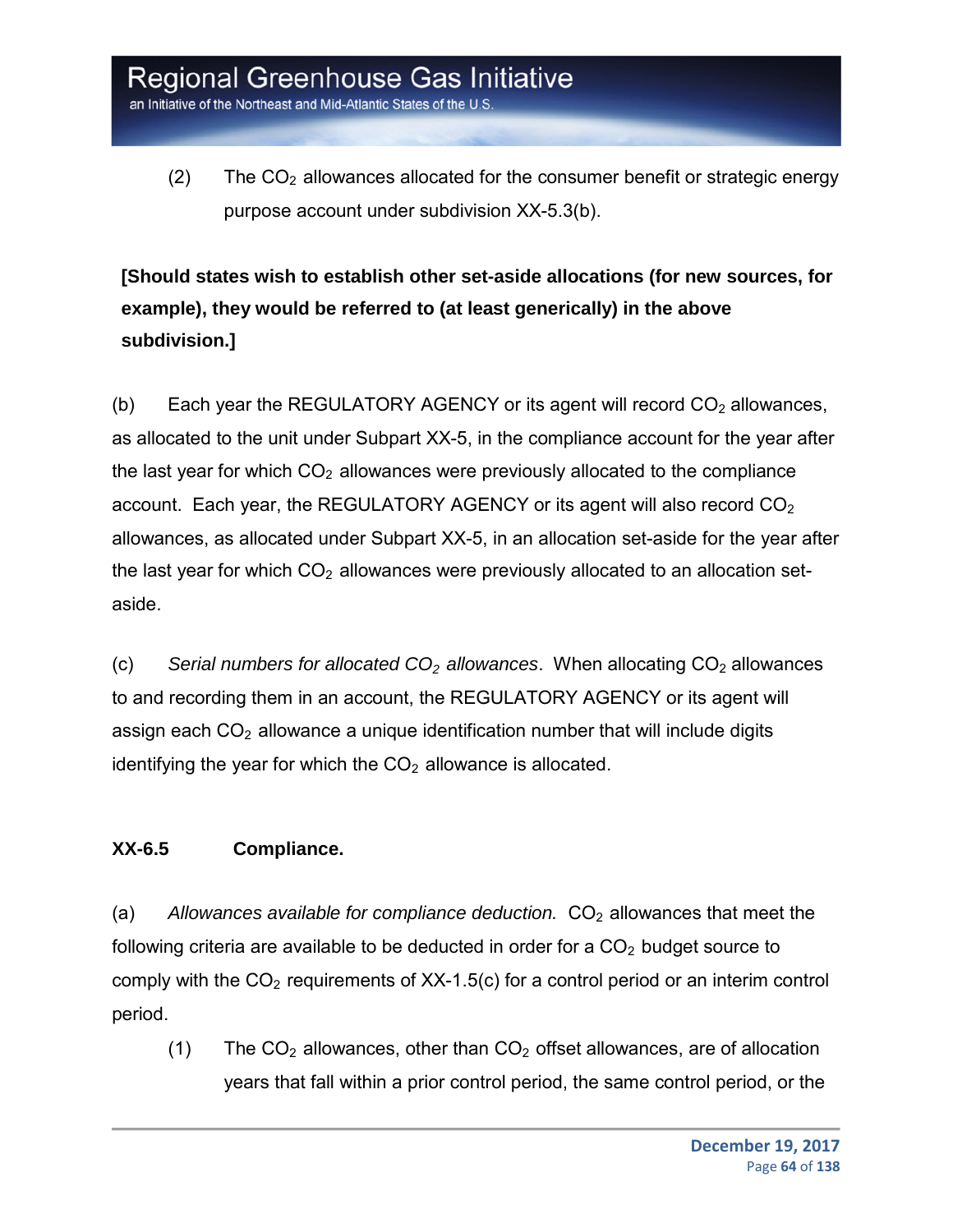an Initiative of the Northeast and Mid-Atlantic States of the U.S.

same interim control period for which the allowances will be deducted.

- (2) The  $CO<sub>2</sub>$  allowances are held in the  $CO<sub>2</sub>$  budget source's compliance account as of the  $CO<sub>2</sub>$  allowance transfer deadline for that control period or interim control period or are transferred into the compliance account by a CO<sub>2</sub> allowance transfer correctly submitted for recordation under section  $XX-7.1$  by the  $CO<sub>2</sub>$  allowance transfer deadline for that control period or interim control period.
- (3) For  $CO<sub>2</sub>$  offset allowances, the number of  $CO<sub>2</sub>$  offset allowances that are available to be deducted in order for a  $CO<sub>2</sub>$  budget source to comply with the  $CO<sub>2</sub>$  requirements of XX-1.5(c) for a control period or an interim control period may not exceed 3.3 percent of the  $CO<sub>2</sub>$  budget source's  $CO<sub>2</sub>$ emissions for that control period, or of 0.50 times the  $CO<sub>2</sub>$  budget source's  $CO<sub>2</sub>$  emissions for an interim control period, as determined in accordance with Subparts XX-6 and XX-8.
- $(4)$  The CO<sub>2</sub> allowances are not necessary for deductions for excess emissions for a prior control period under subdivision (d) of this section.

(b) *Deductions for compliance*. Following the recordation, in accordance with section  $XX$ -7.2, of  $CO<sub>2</sub>$  allowance transfers submitted for recordation in the  $CO<sub>2</sub>$  budget source's compliance account by the  $CO<sub>2</sub>$  allowance transfer deadline for a control period or interim control period, the REGULATORY AGENCY or its agent will deduct  $CO<sub>2</sub>$ allowances available under subdivision (a) of this section to cover the source's  $CO<sub>2</sub>$ emissions (as determined in accordance with Subpart XX-8) for the control period or interim control period, as follows:

(1) Until the amount of  $CO<sub>2</sub>$  allowances deducted equals the number of tons of total  $CO<sub>2</sub>$  emissions (or 0.50 times the number of tons of total  $CO<sub>2</sub>$ emissions for an interim control period), less any  $CO<sub>2</sub>$  emissions attributable to the burning of eligible biomass, determined in accordance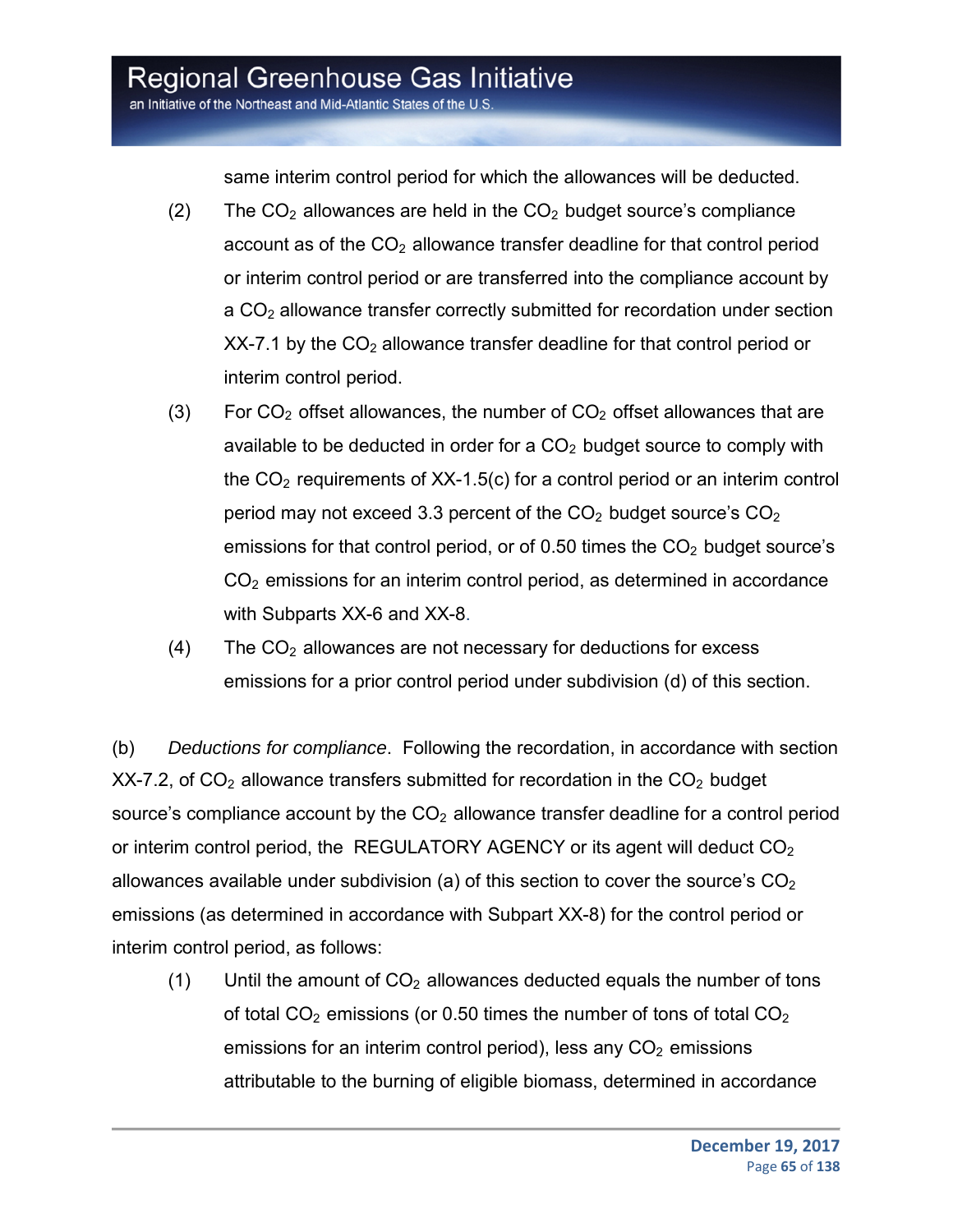with Subpart XX-8, from all  $CO<sub>2</sub>$  budget units at the  $CO<sub>2</sub>$  budget source for the control period or interim control period; or

(2) If there are insufficient  $CO<sub>2</sub>$  allowances to complete the deductions in paragraph (b)(1) of this section, until no more  $CO<sub>2</sub>$  allowances available under subdivision (a) of this section remain in the compliance account.

(c) *Identification of available CO2 allowances by serial number; default compliance deductions.* 

- (1) The  $CO<sub>2</sub>$  authorized account representative for a source's compliance account may request that specific  $CO<sub>2</sub>$  allowances, identified by serial number, in the compliance account be deducted for emissions or excess emissions for a control period or interim control period in accordance with subdivision (b), or (d) of this section. Such identification shall be made in the compliance certification report submitted in accordance with section XX-4.1.
- (2) The REGULATORY AGENCY or its agent will deduct  $CO<sub>2</sub>$  allowances for a control period or interim control period from the  $CO<sub>2</sub>$  budget source's compliance account, in the absence of an identification or in the case of a partial identification of available  $CO<sub>2</sub>$  allowances by serial number under paragraph (c)(1) of this section, in the following order:
	- (i) First, subject to the relevant compliance deduction limitations under  $XX-6.5(a)(3)$  and (d)(1),  $CO<sub>2</sub>$  offset allowances.  $CO<sub>2</sub>$  offset allowances shall be deducted in chronological order (i.e.,  $CO<sub>2</sub>$  offset allowances from earlier allocation years shall be deducted before  $CO<sub>2</sub>$  offset allowances from later allocation years). In the event that some, but not all,  $CO<sub>2</sub>$  offset allowances from a particular allocation year are to be deducted,  $CO<sub>2</sub>$  offset allowances shall be deducted by serial number, with lower serial number allowances deducted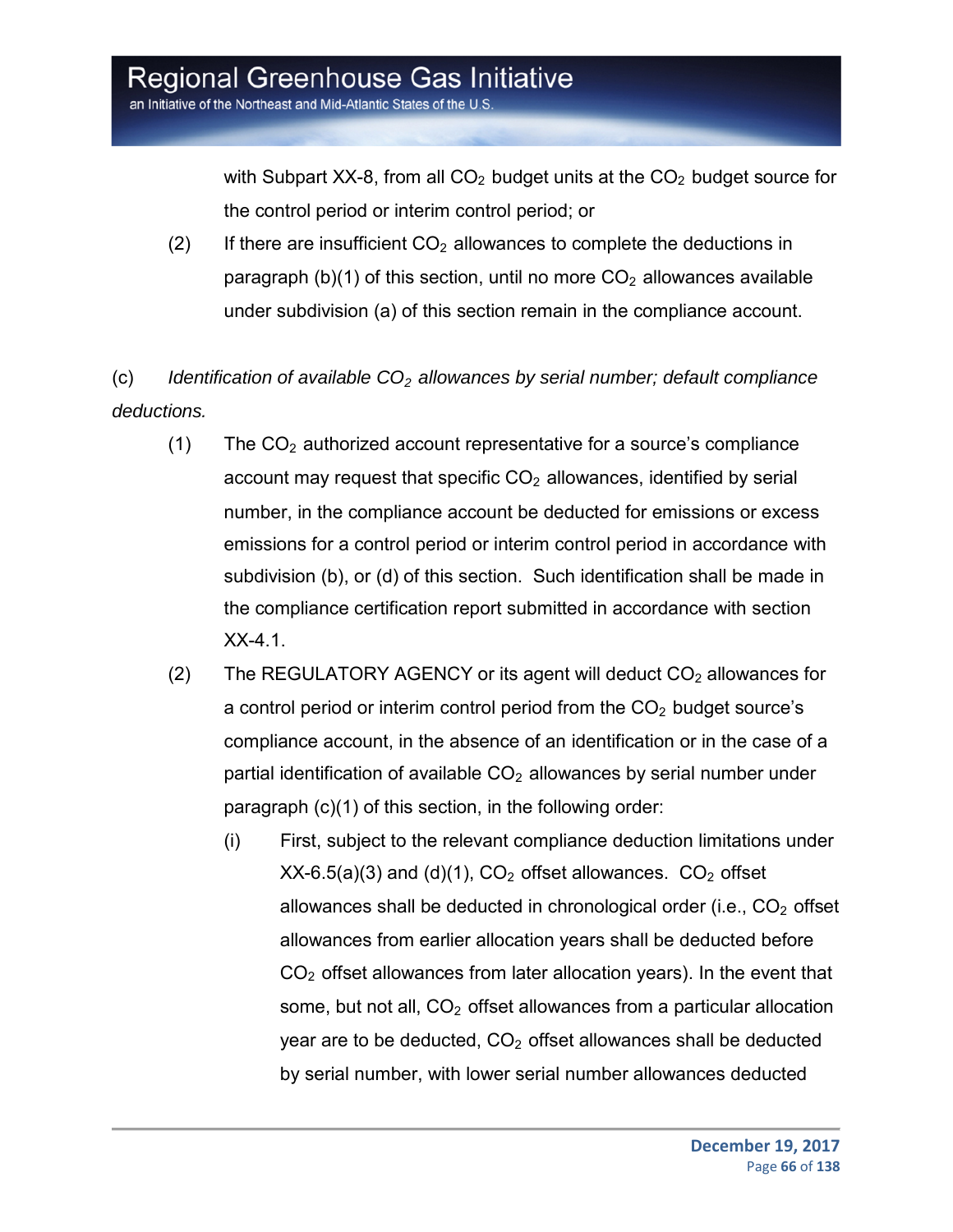an Initiative of the Northeast and Mid-Atlantic States of the U.S.

before higher serial number allowances.

- (ii) Second, any  $CO<sub>2</sub>$  allowances, other than  $CO<sub>2</sub>$  offset allowances, that are available for deduction under subdivision (a) of this section.  $CO<sub>2</sub>$  allowances shall be deducted in chronological order (i.e.,  $CO<sub>2</sub>$ ) allowances from earlier allocation years shall be deducted before  $CO<sub>2</sub>$  allowances from later allocation years). In the event that some, but not all,  $CO<sub>2</sub>$  allowances from a particular allocation year are to be deducted,  $CO<sub>2</sub>$  allowances shall be deducted by serial number, with lower serial number allowances deducted before higher serial number allowances.
- (d) *Deductions for excess emissions.*
	- (1) After making the deductions for compliance under subdivision (b) of this section, the REGULATORY AGENCY or its agent will deduct from the CO<sub>2</sub> budget source's compliance account a number of  $CO<sub>2</sub>$  allowances, equal to three times the number of the source's excess emissions. In the event that a source has insufficient  $CO<sub>2</sub>$  allowances to cover three times the number of the source's excess emissions, the source shall be required to immediately transfer sufficient allowances into its compliance account. No CO2 offset allowances may be deducted to account for the source's excess emissions.
	- (2) Any  $CO<sub>2</sub>$  allowance deduction required under paragraph (d)(1) of this section shall not affect the liability of the owners and operators of the  $CO<sub>2</sub>$ budget source or the  $CO<sub>2</sub>$  units at the source for any fine, penalty, or assessment, or their obligation to comply with any other remedy, for the same violation, as ordered under applicable State law. The following guidelines will be followed in assessing fines, penalties or other obligations.
		- (i) For purposes of determining the number of days of violation, if a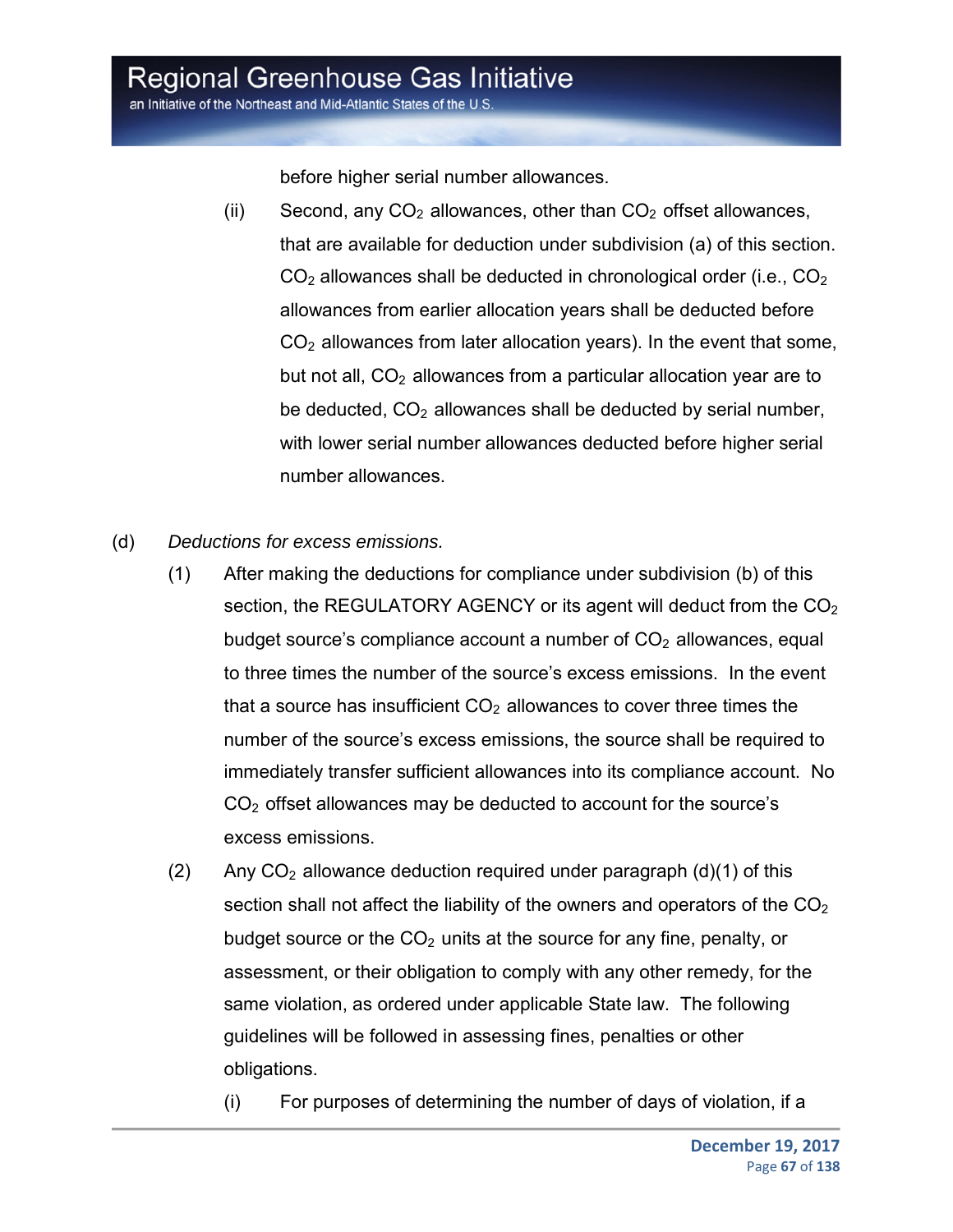CO2 budget source has excess emissions for a control period, each day in the control period constitutes a day in violation unless the owners and operators of the unit demonstrate that a lesser number of days should be considered.

- (ii) Each ton of excess emissions is a separate violation.
- (iii) For purposes of determining the number of days of violation, if a CO2 budget source has excess interim emissions for an interim control period, each day in the interim control period constitutes a day in violation unless the owners and operators of the unit demonstrate that a lesser number of days should be considered.
- (iv) Each ton of excess interim emissions is a separate violation.
- (3) The propriety of the REGULATORY AGENCY's determination that a  $CO<sub>2</sub>$ budget source had excess emissions and the concomitant deduction of  $CO<sub>2</sub>$  allowances from that  $CO<sub>2</sub>$  budget source's account may be later challenged in the context of the initial administrative enforcement, or any civil or criminal judicial action arising from or encompassing that excess emissions violation. The commencement or pendency of any administrative enforcement, or civil or criminal judicial action arising from or encompassing that excess emissions violation will not act to prevent the REGULATORY AGENCY or its agent from initially deducting the  $CO<sub>2</sub>$ allowances resulting from the REGULATORY AGENCY's original determination that the relevant  $CO<sub>2</sub>$  budget source has had excess emissions. Should the REGULATORY AGENCY's determination of the existence or extent of the  $CO<sub>2</sub>$  budget source's excess emissions be revised either by a settlement or final conclusion of any administrative or judicial action, the REGULATORY AGENCY will act as follows.
	- (i) In any instance where the REGULATORY AGENCY's determination of the extent of excess emissions was too low, the REGULATORY AGENCY will take further action under paragraphs (d)(1) and (2) of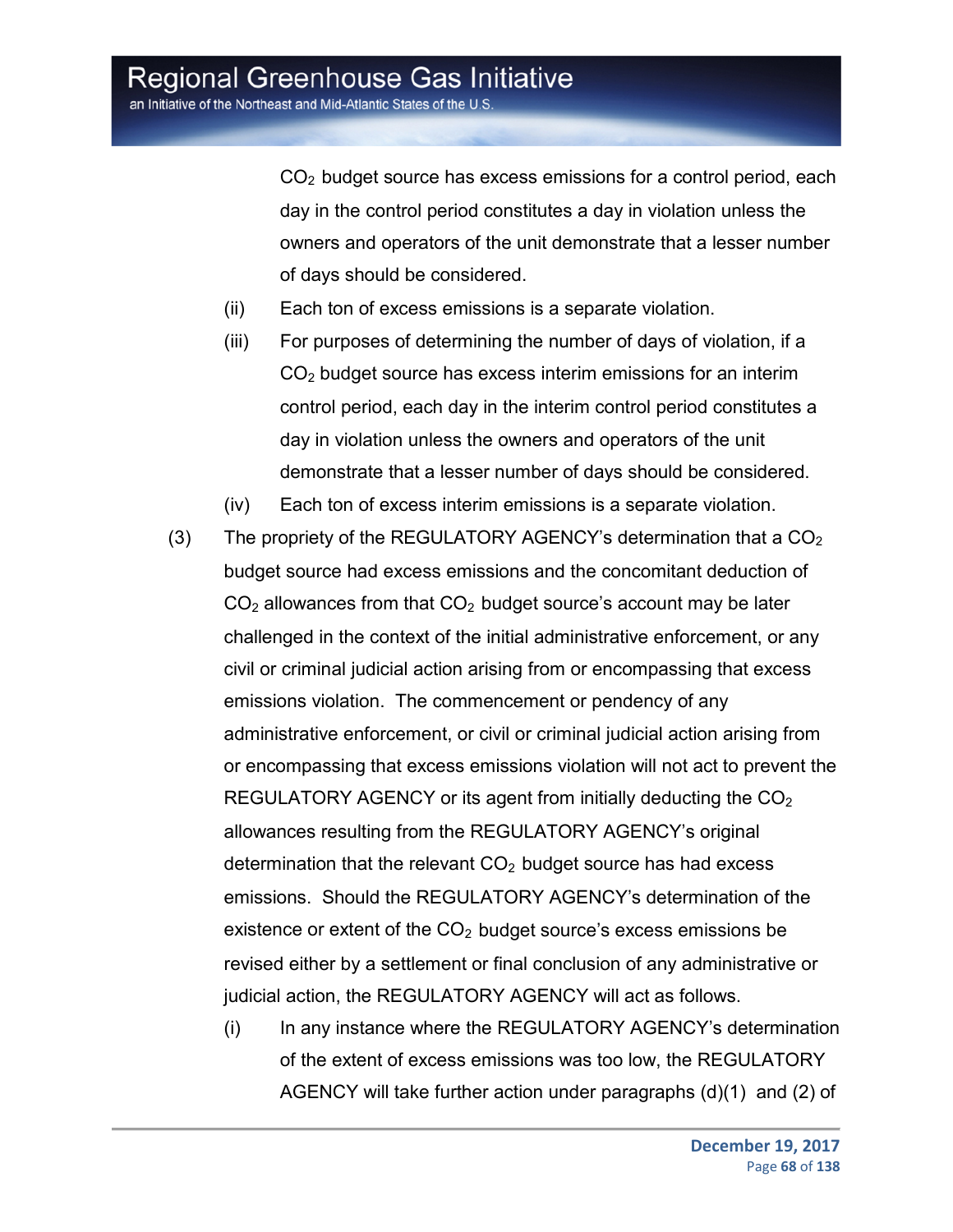an Initiative of the Northeast and Mid-Atlantic States of the U.S.

this section to address the expanded violation.

(ii) In any instance where the REGULATORY AGENCY's determination of the extent of excess emissions was too high, the REGULATORY AGENCY will distribute to the relevant  $CO<sub>2</sub>$  budget source a number of  $CO<sub>2</sub>$  allowances equaling the number of  $CO<sub>2</sub>$  allowances deducted which are attributable to the difference between the original and final quantity of excess emissions. Should such  $CO<sub>2</sub>$ budget source's compliance account no longer exist, the  $CO<sub>2</sub>$ allowances will be provided to a general account selected by the owner or operator of the  $CO<sub>2</sub>$  budget source from which they were originally deducted.

(e) The REGULATORY AGENCY or its agent will record in the appropriate compliance account all deductions from such an account pursuant to subdivisions (b) and (d) of this section.

- (f) *Action by the REGULATORY AGENCY on submissions*.
	- (1) The REGULATORY AGENCY may review and conduct independent audits concerning any submission under the  $CO<sub>2</sub>$  Budget Trading Program and make appropriate adjustments of the information in the submissions.
	- (2) The REGULATORY AGENCY may deduct  $CO<sub>2</sub>$  allowances from or transfer  $CO<sub>2</sub>$  allowances to a source's compliance account based on information in the submissions, as adjusted under paragraph (f)(1) of this section.

#### **XX-6.6 Banking.**

Each  $CO<sub>2</sub>$  allowance that is held in a compliance account or a general account will remain in such account unless and until the  $CO<sub>2</sub>$  allowance is deducted or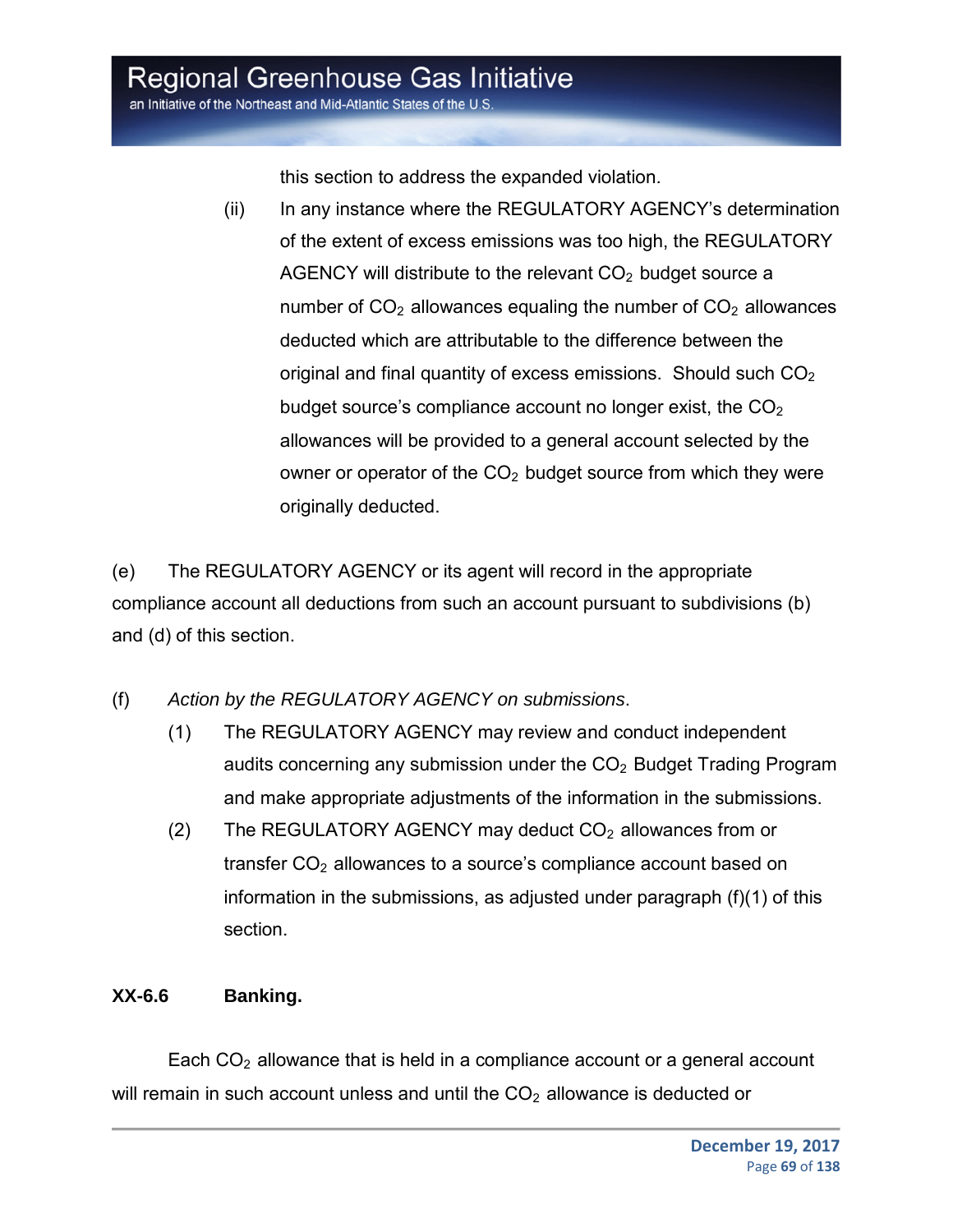transferred under section XX-4.2, section XX-6.5, section XX-6.7, or Subpart XX-7.

#### **XX-6.7 Account error.**

The REGULATORY AGENCY or its agent may, at its sole discretion and on his or her own motion, correct any error in any  $CO<sub>2</sub>$  Allowance Tracking System account. Within 10 business days of making such correction, the REGULATORY AGENCY or its agent will notify the  $CO<sub>2</sub>$  authorized account representative for the account.

#### **XX-6.8 Closing of general accounts.**

(a) A  $CO<sub>2</sub>$  authorized account representative of a general account may instruct the REGULATORY AGENCY or its agent to close the account by submitting a statement requesting deletion of the account from the  $CO<sub>2</sub>$  Allowance Tracking System and by correctly submitting for recordation under section  $XX$ -7.1 a  $CO<sub>2</sub>$  allowance transfer of all  $CO<sub>2</sub>$  allowances in the account to one or more other  $CO<sub>2</sub>$  Allowance Tracking System account.

(b) If a general account shows no activity for a period of one year or more and does not contain any  $CO<sub>2</sub>$  allowances, the REGULATORY AGENCY or its agent may notify the  $CO<sub>2</sub>$  authorized account representative for the account that the account will be closed in the  $CO<sub>2</sub>$  Allowance Tracking System 30 business days after the notice is sent. The account will be closed after the 30-day period unless before the end of the 30-day period the REGULATORY AGENCY or its agent receives a correctly submitted transfer of  $CO<sub>2</sub>$  allowances into the account under section XX-7.1 or a statement submitted by the  $CO<sub>2</sub>$  authorized account representative demonstrating to the satisfaction of the REGULATORY AGENCY or its agent good cause as to why the account should not be closed. The REGULATORY AGENCY or its agent will have sole discretion to determine if the owner or operator of the unit demonstrated that the account should not be closed.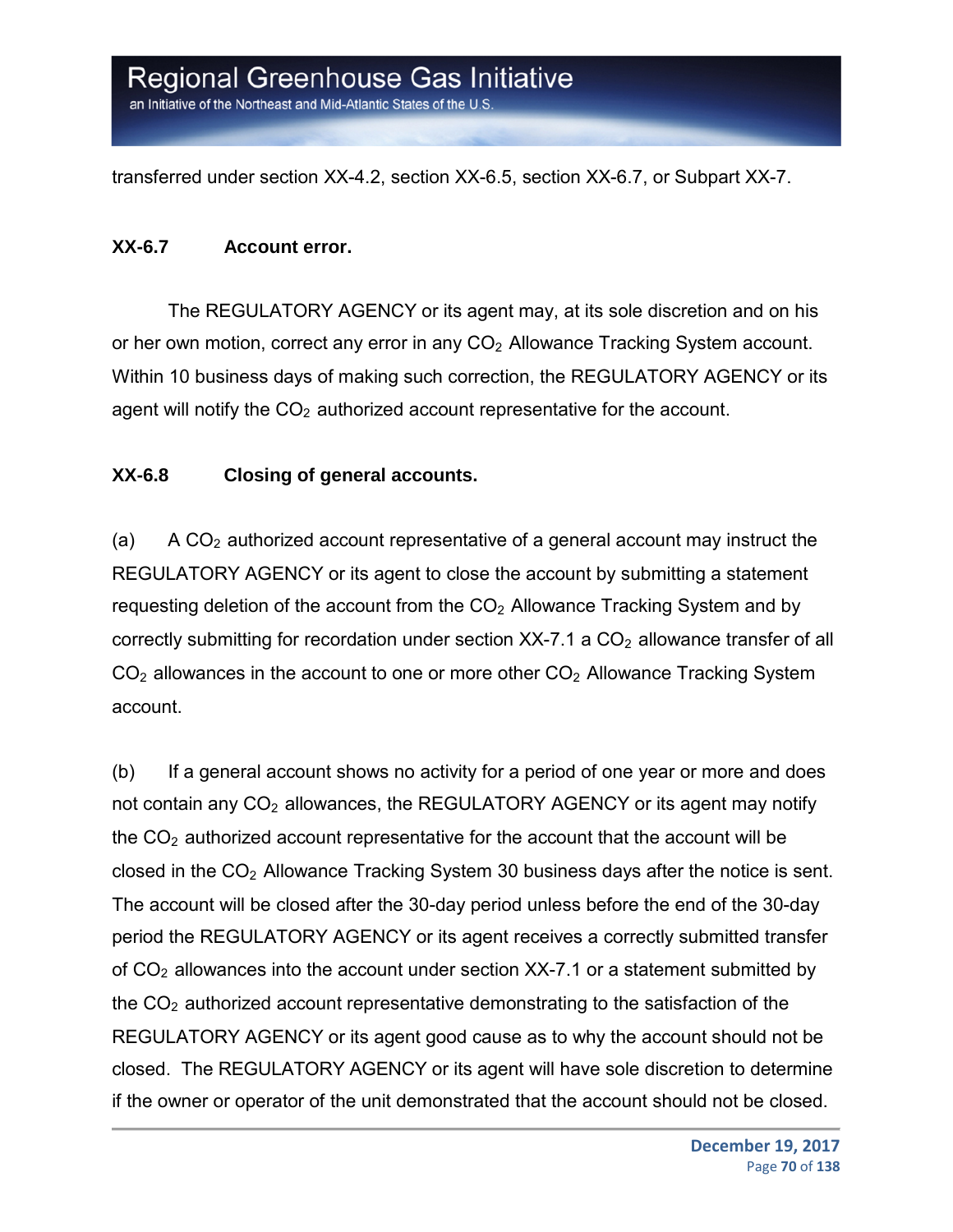#### **Subpart XX-7** CO<sub>2</sub> Allowance Transfers

#### XX-7.1 Submission of CO<sub>2</sub> allowance transfers.

The  $CO<sub>2</sub>$  authorized account representatives seeking recordation of a  $CO<sub>2</sub>$ allowance transfer shall submit the transfer to the REGULATORY AGENCY or its agent. To be considered correctly submitted, the  $CO<sub>2</sub>$  allowance transfer shall include the following elements in a format specified by the REGULATORY AGENCY or its agent:

(a) The numbers identifying both the transferor and transferee accounts;

(b) A specification by serial number of each  $CO<sub>2</sub>$  allowance to be transferred;

(c) The printed name and signature of the  $CO<sub>2</sub>$  authorized account representative of the transferor account and the date signed;

(d) The date of the completion of the last sale or purchase transaction for the allowance, if any; and

(e) The purchase or sale price of the allowance that is the subject of a sale or purchase transaction under subdivision (d) of this section.

#### **XX-7.2 Recordation.**

(a) Within 5 business days of receiving a  $CO<sub>2</sub>$  allowance transfer, except as provided in subdivision (b) of this section, the REGULATORY AGENCY or its agent will record a  $CO<sub>2</sub>$  allowance transfer by moving each  $CO<sub>2</sub>$  allowance from the transferor account to the transferee account as specified by the request, provided that the transfer is correctly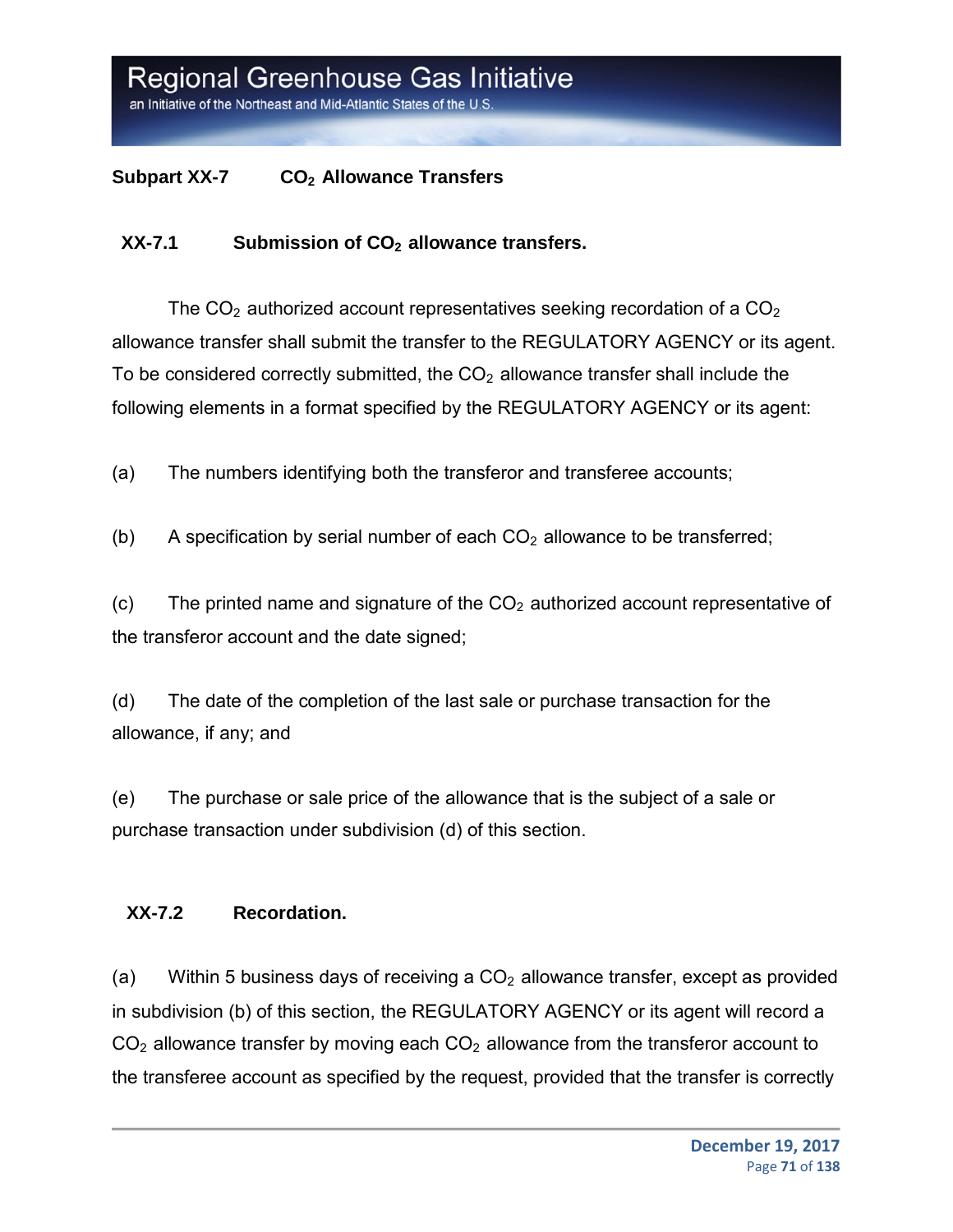#### submitted under section XX-7.1; and

- (1) The transferor account includes each  $CO<sub>2</sub>$  allowance identified by serial number in the transfer.
- $(2)$  A CO<sub>2</sub> allowance transfer into or out of a compliance account that is submitted for recordation following the  $CO<sub>2</sub>$  allowance transfer deadline and that includes any  $CO<sub>2</sub>$  allowances that are of allocation years that fall within a control period or interim control period prior to or the same as the control period or interim control period to which the  $CO<sub>2</sub>$  allowance transfer deadline applies will not be recorded until after completion of the process pursuant to XX-6.5(b).

(b) Where a  $CO<sub>2</sub>$  allowance transfer submitted for recordation fails to meet the requirements of subdivision (a) of this section, the REGULATORY AGENCY or its agent will not record such transfer.

#### **XX-7.3 Notification.**

(a) Notification of recordation. Within 5 business days of recordation of a CO<sub>2</sub> allowance transfer under section XX-7.2, the REGULATORY AGENCY or its agent will notify each party to the transfer. Notice will be given to the  $CO<sub>2</sub>$  authorized account representatives of both the transferor and transferee accounts.

(b) Notification of non-recordation. Within 10 business days of receipt of a  $CO<sub>2</sub>$ allowance transfer that fails to meet the requirements of subdivision XX-7.2(a), the REGULATORY AGENCY or its agent will notify the  $CO<sub>2</sub>$  authorized account representatives of both accounts subject to the transfer of:

- (1) A decision not to record the transfer, and
- (2) The reasons for such non-recordation.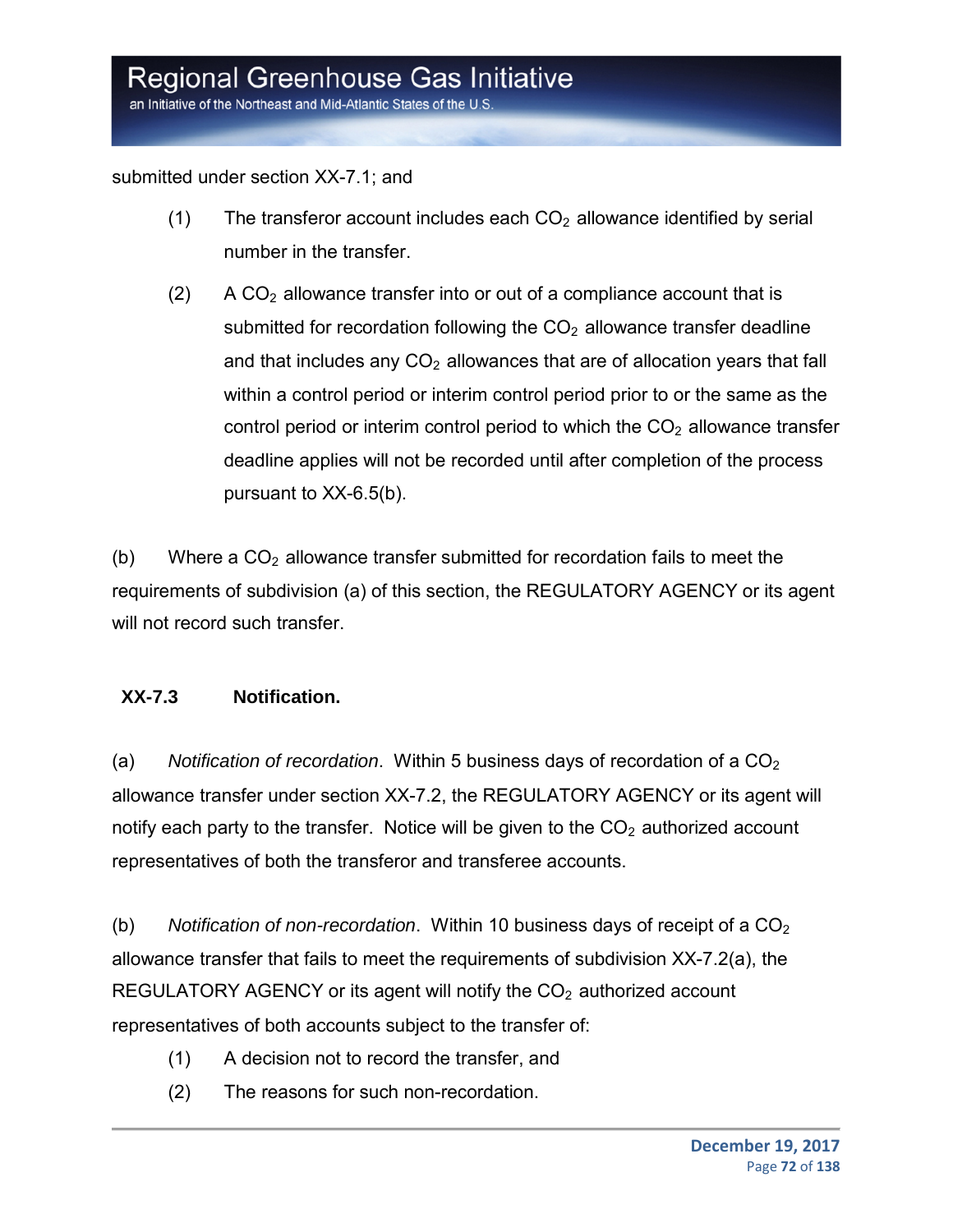(c) Nothing in this section shall preclude the submission of a  $CO<sub>2</sub>$  allowance transfer for recordation following notification of non-recordation.

#### **Subpart XX-8 Monitoring, Reporting & Recordkeeping**

#### **XX-8.1 General requirements.**

The owners and operators, and to the extent applicable, the  $CO<sub>2</sub>$  authorized account representative of a  $CO<sub>2</sub>$  budget unit, shall comply with the monitoring, recordkeeping and reporting requirements as provided in this Subpart and all applicable sections of 40 CFR part 75. Where referenced in XX-8, the monitoring requirements of 40 CFR Part 75 shall be adhered to in a manner consistent with the purpose of monitoring and reporting CO2 mass emissions pursuant to [these regulations]. For purposes of complying with such requirements, the definitions in section XX-1.2 and in 40 CFR 72.2 shall apply, and the terms ''affected unit,'' ''designated representative,'' and ''continuous emissions monitoring system'' (or "CEMS") in 40 CFR part 75 shall be replaced by the terms "CO<sub>2</sub> budget unit," "CO<sub>2</sub> authorized account representative,'' and ''continuous emissions monitoring system'' (or ''CEMS''), respectively, as defined in section XX-1.2.

For units not subject to an Acid Rain emissions limitation, the term "Administrator" in 40 CFR Part 75 shall be replaced with "the Administrator, REGULATORY AGENCY or its agent." Owners or operators of a  $CO<sub>2</sub>$  budget unit who monitor a non-CO<sub>2</sub> budget unit pursuant to the common, multiple, or bypass stack procedures in 40 CFR 75.72(b)(2)(ii), or 40 CFR 75.16 (b)(2)(ii)(B) as pursuant to 40 CFR 75.13, for purposes of complying with [these regulations], shall monitor and report  $CO<sub>2</sub>$  mass emissions from such non- $CO<sub>2</sub>$  budget units according to the procedures for CO2 budget units established in XX-8.1 through XX-8.7.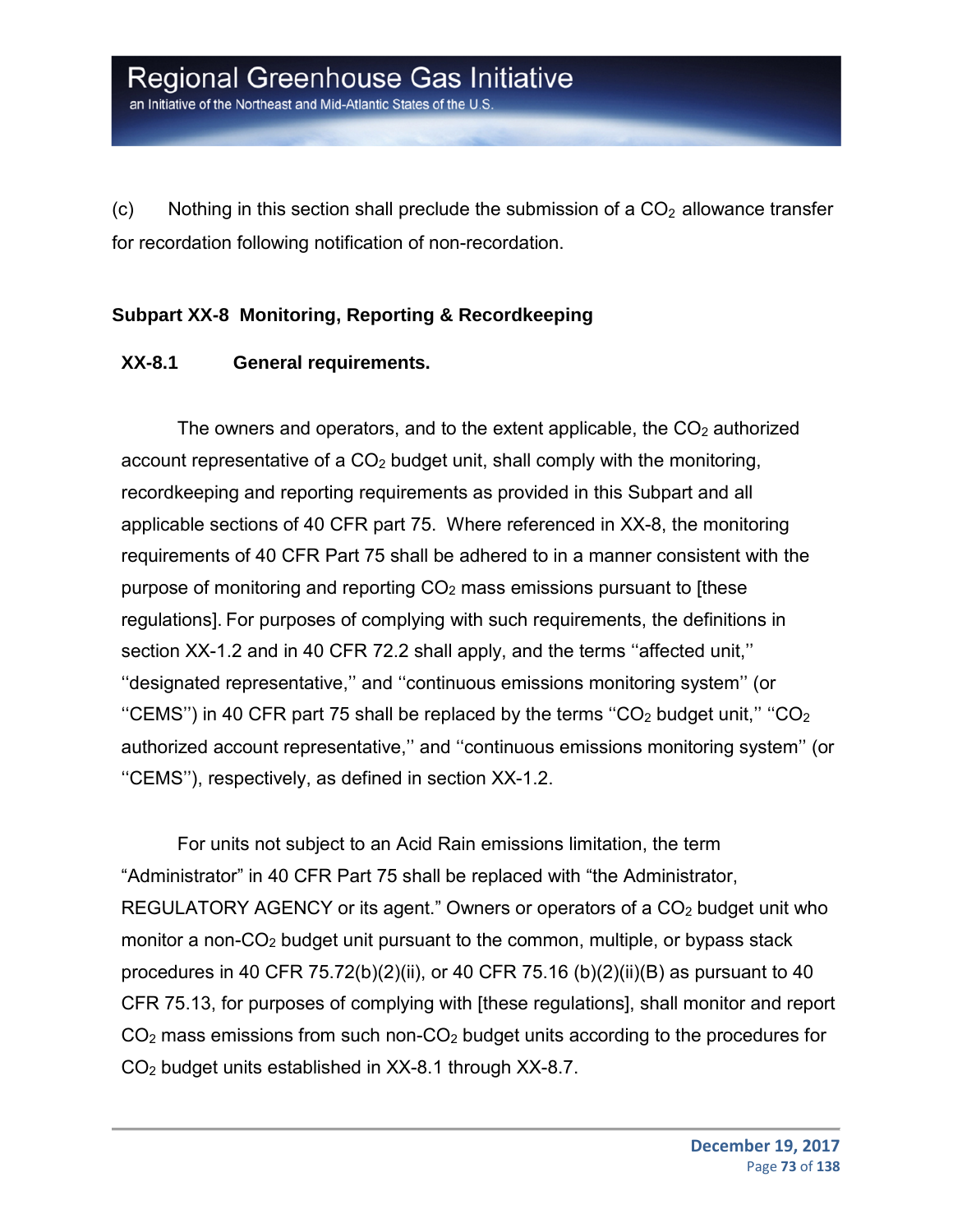an Initiative of the Northeast and Mid-Atlantic States of the U.S.

(a) *Requirements for installation, certification, and data accounting*. The owner or operator of each  $CO<sub>2</sub>$  budget unit must meet the following requirements.

- (1) Install all monitoring systems necessary to monitor  $CO<sub>2</sub>$  mass emissions in accordance with 40 CFR Part 75, except for equation G-1. Equation G-1 in Appendix G shall not be used to determine  $CO<sub>2</sub>$  emissions under this Part. This may require systems to monitor  $CO<sub>2</sub>$  concentration, stack gas flow rate,  $O<sub>2</sub>$  concentration, heat input, and fuel flow rate.
- (2) Successfully complete all certification tests required under section XX-8.2 and meet all other requirements of this Subpart and 40 CFR part 75 applicable to the monitoring systems under paragraph (a)(1) of this section.
- (3) Record, report and quality-assure the data from the monitoring systems under paragraph (a)(1) of this section.

(b) *Compliance dates*. The owner or operator shall meet the monitoring system certification and other requirements of paragraphs (a)(1) through (a)(3) of this section on or before the following dates. The owner or operator shall record, report and qualityassure the data from the monitoring systems under paragraph (a)(1) of this section on and after the following dates.

- (1) The owner or operator of a  $CO<sub>2</sub>$  budget unit, except for a  $CO<sub>2</sub>$  budget unit under paragraph (b)(2) of this section, that commences commercial operation before July 1, 2008, must comply with the requirements of this Subpart by January 1, 2009.
- (2) The owner or operator of a  $CO<sub>2</sub>$  budget unit that commences commercial operation on or after July 1, 2008 must comply with the requirements of this Subpart by the later of the following dates:
	- (i) January 1, 2009; or
	- (ii) The earlier of:
		- *(a)* 90 unit operating days after the date on which the unit commences commercial operation; or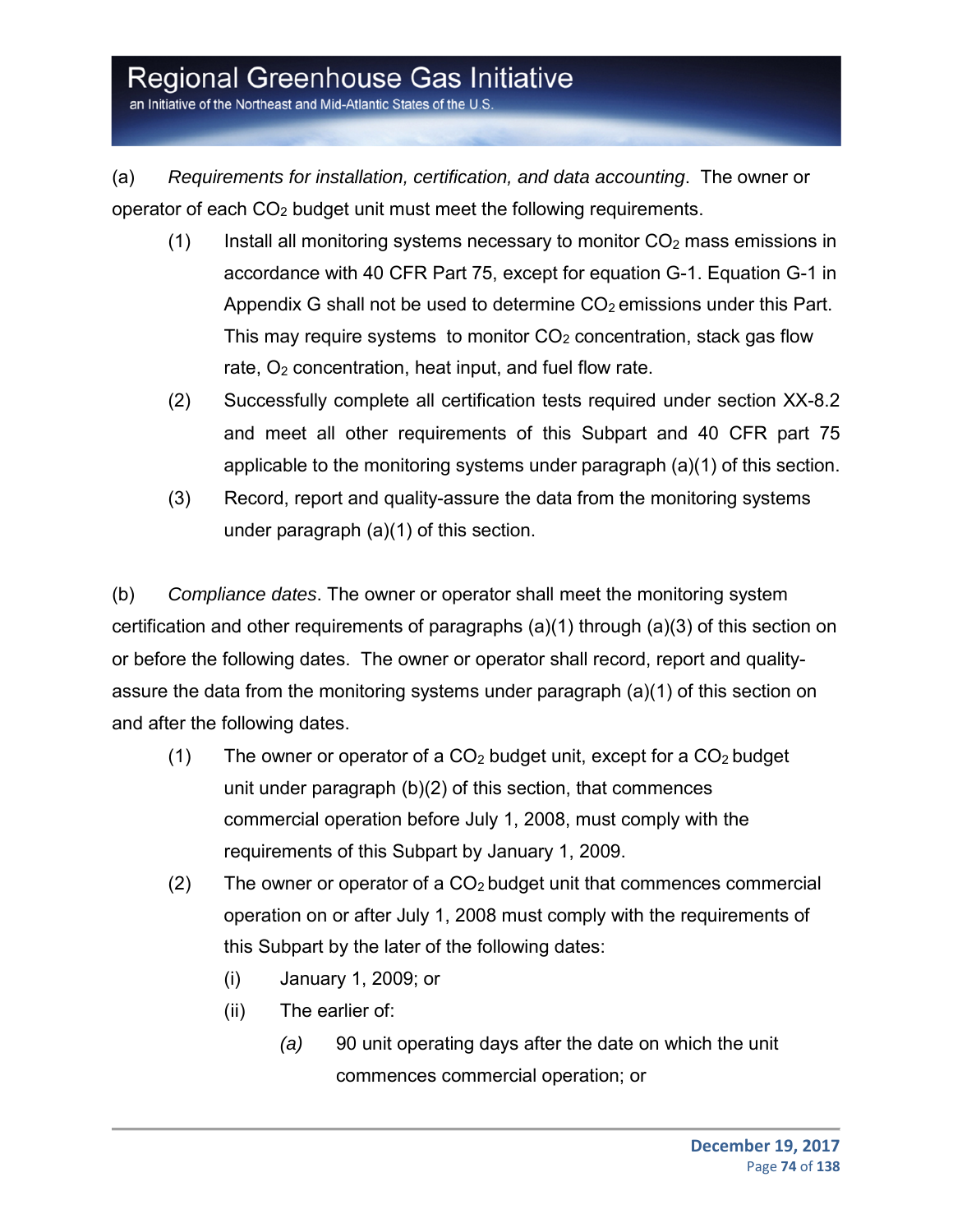an Initiative of the Northeast and Mid-Atlantic States of the U.S.

- *(b)* 180 calendar days after the date on which the unit commences commercial operation.
- (3) For the owner or operator of a  $CO<sub>2</sub>$  budget unit for which construction of a new stack or flue installation is completed after the applicable deadline under paragraph  $(b)(1)$  or  $(b)(2)$  of this section by the earlier of:
	- (i) 90 unit operating days after the date on which emissions first exit to the atmosphere through the new stack or flue; or
	- (ii) 180 calendar days after the date on which emissions first exit to the atmosphere through the new stack or flue.
- (c) *Reporting data.*
	- (1) Except as provided in paragraph (c)(2) of this section, the owner or operator of a  $CO<sub>2</sub>$  budget unit that does not meet the applicable compliance date set forth in paragraphs  $(b)(1)$ ,  $(b)(2)$  and  $(b)(3)$  of this section for any monitoring system under paragraph (a)(1) of this section shall, for each such monitoring system, determine, record, and report maximum potential (or as appropriate minimum potential) values for  $CO<sub>2</sub>$  $concentration, CO<sub>2</sub> emissions rate, stack gas moisture content, fuel flow$ rate, heat input, and any other parameter required to determine  $CO<sub>2</sub>$ mass emissions in accordance with 40 CFR 75.31(b)(2) or (c)(3), or section 2.4 of appendix D of 40 CFR part 75 as applicable.
	- (2) The owner or operator of a  $CO<sub>2</sub>$  budget unit that does not meet the applicable compliance date set forth in paragraph (b)(3) of this section for any monitoring system under paragraph (a)(1) of this section shall, for each such monitoring system, determine, record, and report substitute data using the applicable missing data procedures in Subpart D, or appendix D of 40 CFR part 75, in lieu of the maximum potential (or as appropriate minimum potential) values for a parameter if the owner or operator demonstrates that there is continuity between the data streams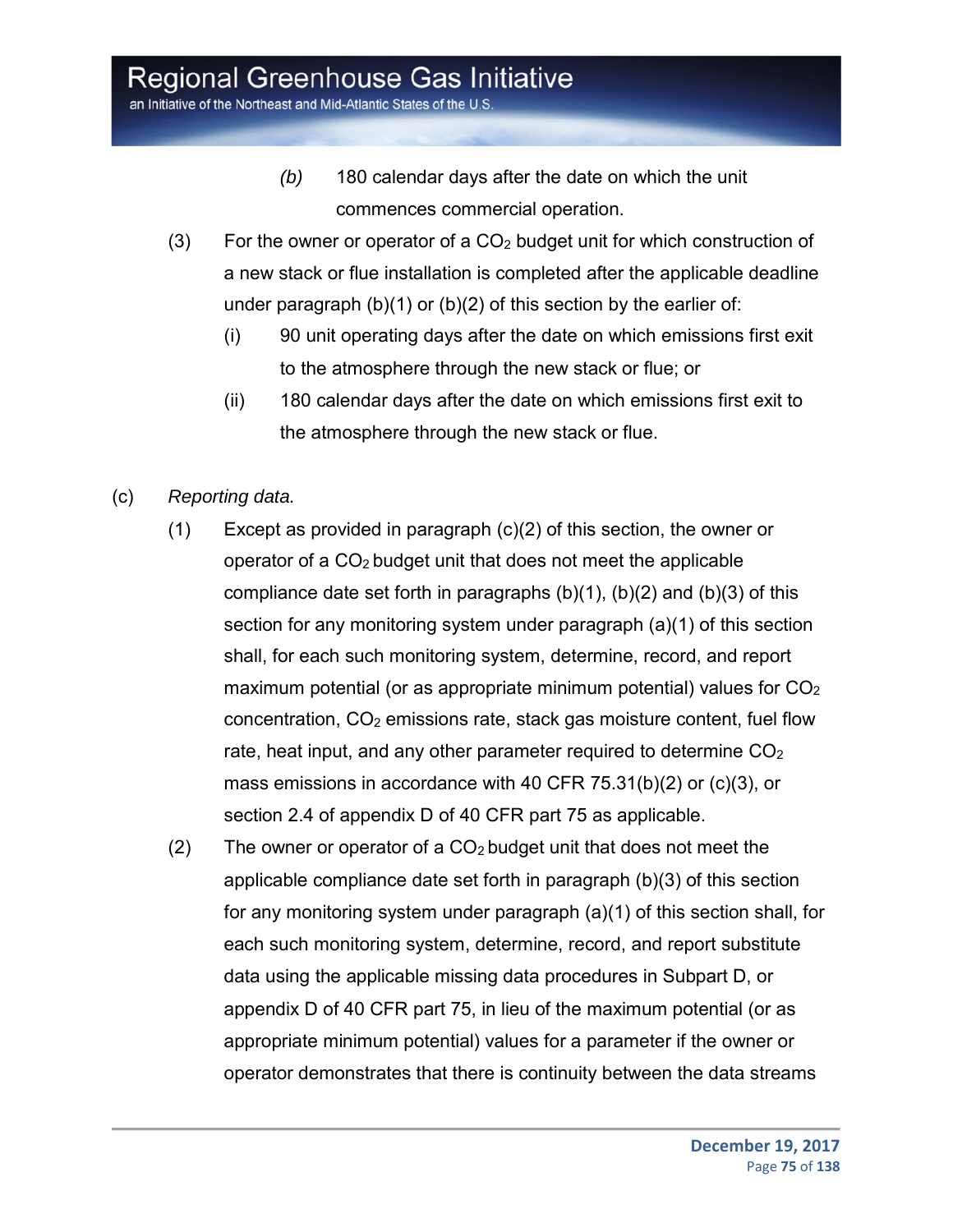for that parameter before and after the construction or installation under paragraph (b)(3) of this section.

CO2 budget units subject to an acid rain emissions limitation or [statespecific annual or CSAPR NOx Ozone Season Trading Program] that qualify for the optional  $SO_2$ ,  $NO_{X}$ , and  $CO_2$  (for acid rain) or  $NO_{X}$  (for [state-specific annual or CSAPR NOx Ozone Season Trading Program]) emissions calculations for low mass emissions (LME) units under 40 CFR 75.19 and report emissions for such programs using the calculations under 40 CFR 75.19, shall also use the  $CO<sub>2</sub>$  emissions calculations for LME units under 40 CFR 75.19 for purposes of compliance with these regulations.

- (i) CO2 budget units subject to an acid rain emissions limitation or [state-specific annual or ozone season CAIR citation] that do not qualify for the optional  $SO_2$ ,  $NO<sub>X</sub>$ , and  $CO_2$  (for acid rain) or  $NO<sub>X</sub>$ (for [state-specific annual or CSAPR NOx Ozone Season Trading Program]) emissions calculations for LME units under 40 CFR  $75.19$ , shall not use the  $CO<sub>2</sub>$  emissions calculations for LME units under 40 CFR 75.19 for purposes of compliance with these regulations.
- $(ii)$   $CO<sub>2</sub>$  budget units not subject to an acid rain emissions limitation or [state-specific annual or CSAPR NOx Ozone Season Trading Program] shall qualify for the optional  $CO<sub>2</sub>$  emissions calculation for LME units under 40 CFR 75.19, provided that they emit less than 100 tons of  $NO<sub>X</sub>$  annually and no more than 25 tons of  $SO<sub>2</sub>$ annually.
- (d) *Prohibitions.*
	- (1) No owner or operator of a  $CO<sub>2</sub>$  budget unit shall use any alternative monitoring system, alternative reference method, or any other alternative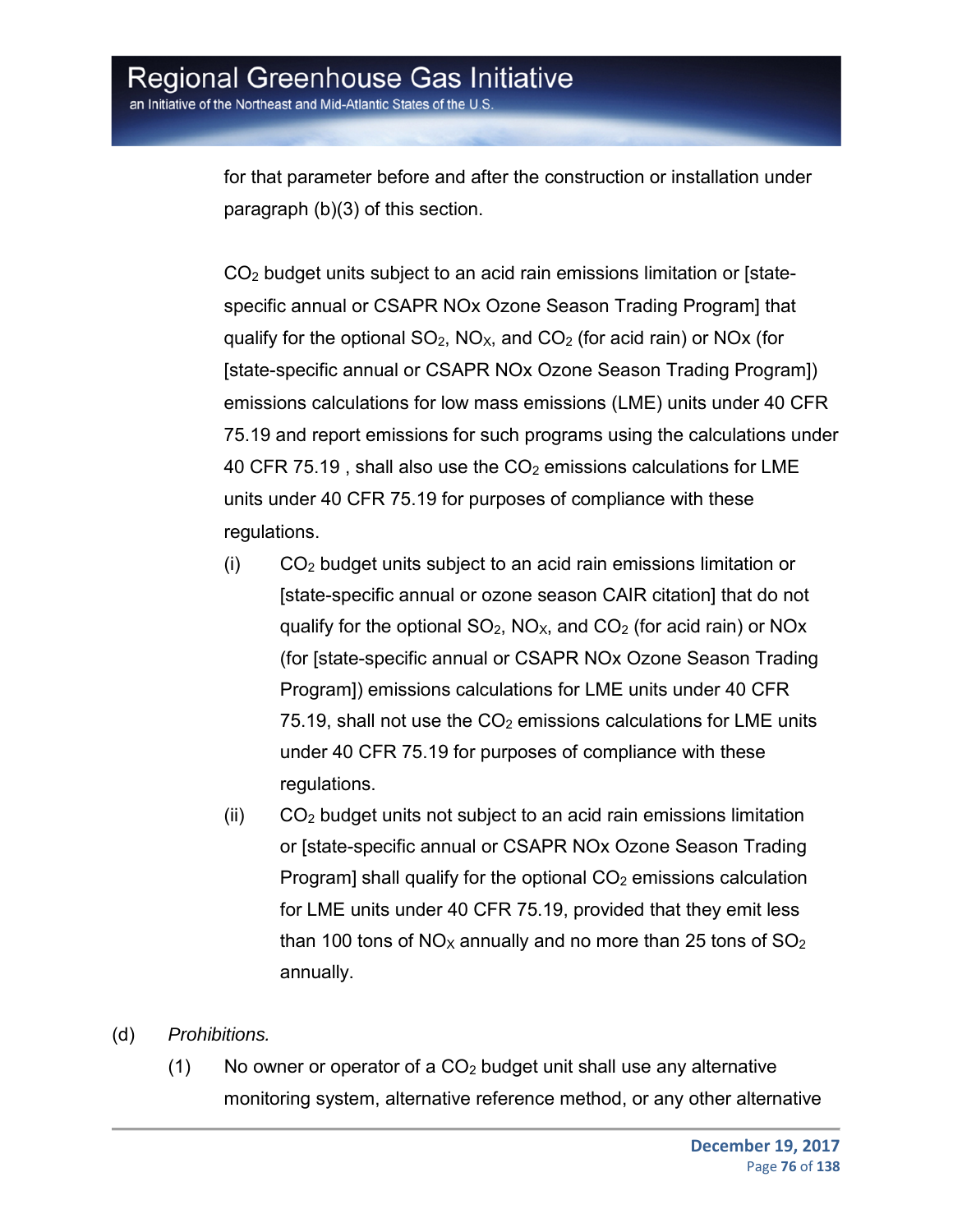for the required continuous emissions monitoring system without having obtained prior written approval in accordance with section XX-8.6.

- (2) No owner or operator of a  $CO<sub>2</sub>$  budget unit shall operate the unit so as to discharge, or allow to be discharged,  $CO<sub>2</sub>$  emissions to the atmosphere without accounting for all such emissions in accordance with the applicable provisions of this Subpart and 40 CFR part 75.
- (3) No owner or operator of a  $CO<sub>2</sub>$  budget unit shall disrupt the continuous emissions monitoring system, any portion thereof, or any other approved emissions monitoring method, and thereby avoid monitoring and recording CO<sub>2</sub> mass emissions discharged into the atmosphere, except for periods of recertification or periods when calibration, quality assurance testing, or maintenance is performed in accordance with the applicable provisions of this Subpart and 40 CFR part 75.

No owner or operator of a  $CO<sub>2</sub>$  budget unit shall retire or permanently discontinue use of the continuous emissions monitoring system, any component thereof, or any other approved emissions monitoring system under this Subpart, except under any one of the following circumstances:

- (i) The owner or operator is monitoring emissions from the unit with another certified monitoring system approved, in accordance with the applicable provisions of this Subpart and 40 CFR part 75, by the Administrator, REGULATORY AGENCY for use at that unit that provides emissions data for the same pollutant or parameter as the retired or discontinued monitoring system; or
- $(i)$  The  $CO<sub>2</sub>$  authorized account representative submits notification of the date of certification testing of a replacement monitoring system in accordance with subparagraph XX-8.2(d)(3)(i).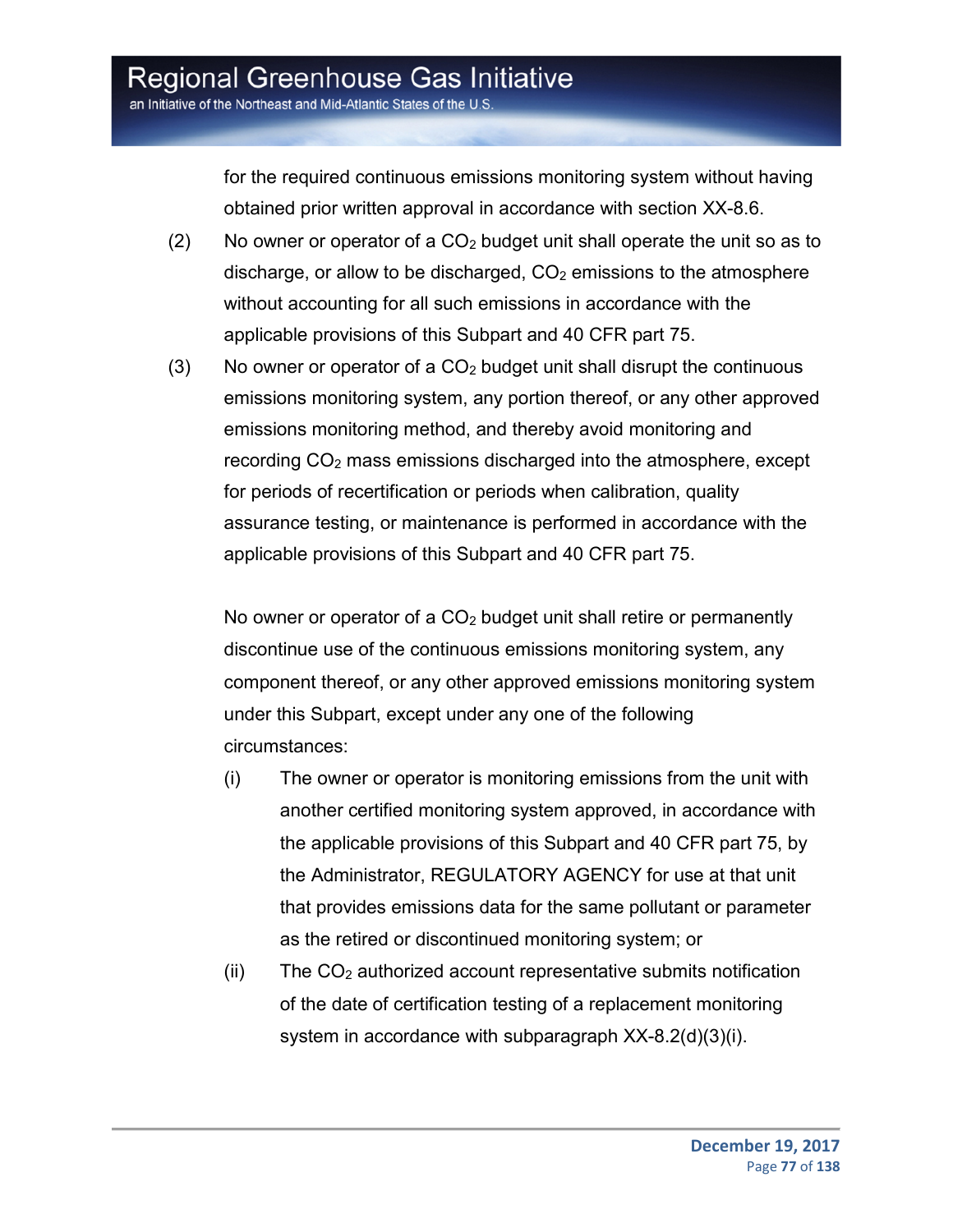#### **XX-8.2 Initial certification and recertification procedures.**

(a) The owner or operator of a  $CO<sub>2</sub>$  budget unit shall be exempt from the initial certification requirements of this section for a monitoring system under paragraph XX-8.1(a)(1) if the following conditions are met:

- (1) The monitoring system has been previously certified in accordance with 40 CFR part 75; and
- (2) The applicable quality-assurance and quality-control requirements of 40 CFR 75.21 and appendix B and appendix D of 40 CFR part 75 are fully met for the certified monitoring system described in paragraph (a)(1) of this section.

(b) The recertification provisions of this section shall apply to a monitoring system under paragraph XX-8.1(a)(1) exempt from initial certification requirements under subdivision (a) of this section.

(c) Not withstanding XX-8.2(a), if the Administrator has previously approved a petition under 40 CFR 75.72(b)(2)(ii), or 40 CFR 75.16(b)(2)(ii)(B) as pursuant to 40 CFR 75.13 for apportioning the  $CO<sub>2</sub>$  emissions rate measured in a common stack or a petition under 40 CFR 75.66 of this chapter for an alternative requirement in 40 CFR part 75, the  $CO<sub>2</sub>$  authorized account representative shall submit the petition to the Administrator, REGULATORY AGENCY under subdivision XX-8.6(a) to determine whether the approval applies under this program.

(d) Except as provided in subdivision (a) of this section, the owner or operator of a CO2 budget unit shall comply with the following initial certification and recertification procedures for a continuous emissions monitoring system and an excepted monitoring system under appendix D of 40 CFR part 75 and under paragraph XX-8.1(a)(1). The owner or operator of a unit that qualifies to use the low mass emissions excepted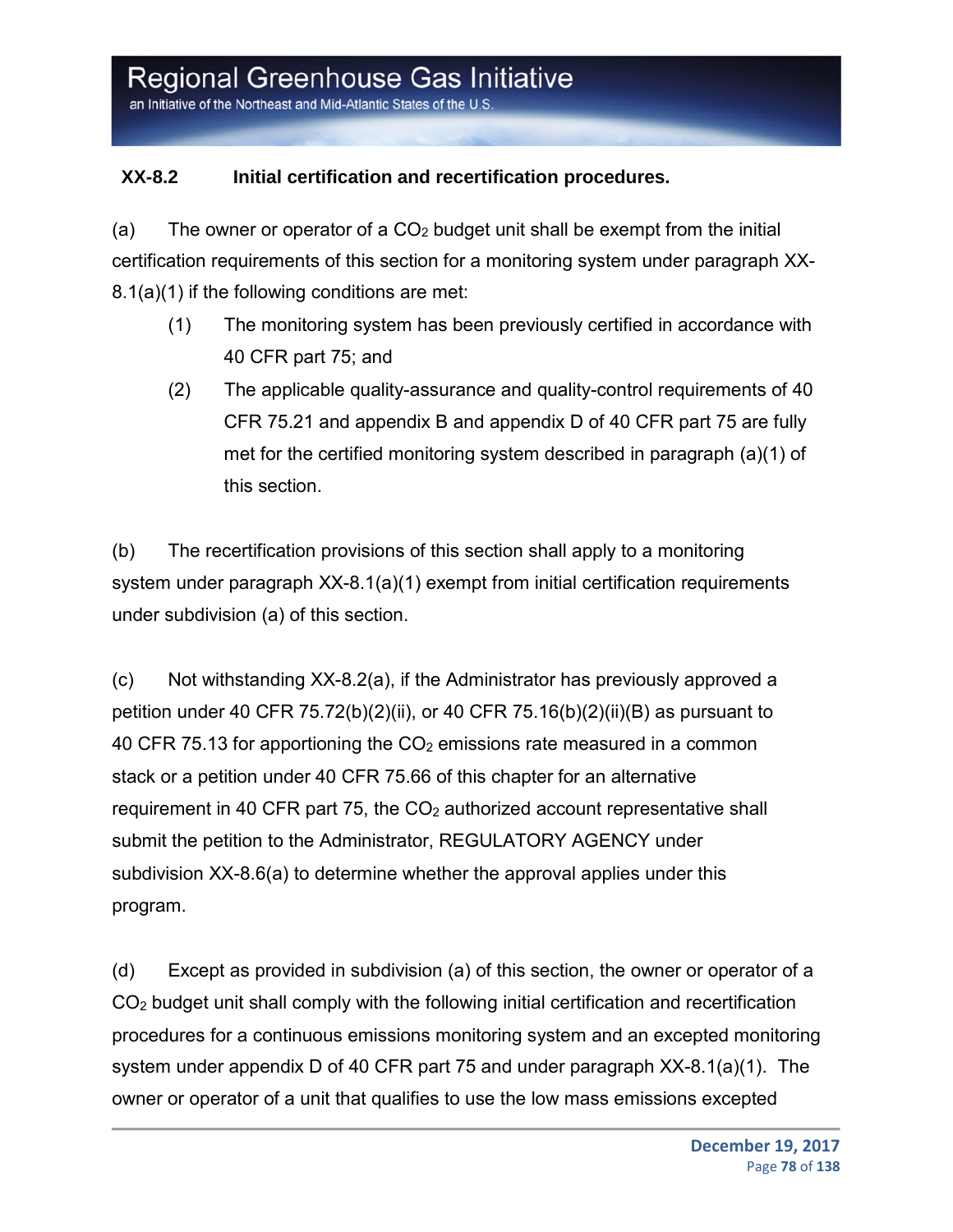an Initiative of the Northeast and Mid-Atlantic States of the U.S.

monitoring methodology in 40 CFR 75.19 or that qualifies to use an alternative monitoring system under Subpart E of 40 CFR part 75 shall comply with the procedures in subdivision (e) or (f) of this section, respectively.

- (1) *Requirements for initial certification.* The owner or operator shall ensure that each continuous emissions monitoring system required under paragraph XX-8.1(a)(1) (which includes the automated data acquisition and handling system) successfully completes all of the initial certification testing required under 40 CFR 75.20 by the applicable deadlines specified in subdivision XX-8.1(b). In addition, whenever the owner or operator installs a monitoring system in order to meet the requirements of this Subpart in a location where no such monitoring system was previously installed, initial certification in accordance with 40 CFR 75.20 is required.
- (2) *Requirements for recertification.*
	- (i) Whenever the owner or operator makes a replacement, modification, or change in a certified continuous emissions monitoring system under paragraph XX-8.1(a)(1) that the Administrator or the Administrator, REGULATORY AGENCY determines significantly affects the ability of the system to accurately measure or record  $CO<sub>2</sub>$  mass emissions or to meet the quality-assurance and quality-control requirements of 40 CFR 75.21 or appendix B to 40 CFR part 75, the owner or operator shall recertify the monitoring system according to 40 CFR 75.20(b).
	- (ii) For systems using stack measurements such as stack flow, stack moisture content,  $CO<sub>2</sub>$  or  $O<sub>2</sub>$  monitors, whenever the owner or operator makes a replacement, modification, or change to the flue gas handling system or the unit's operation that the Administrator or the Administrator, REGULATORY AGENCY determines to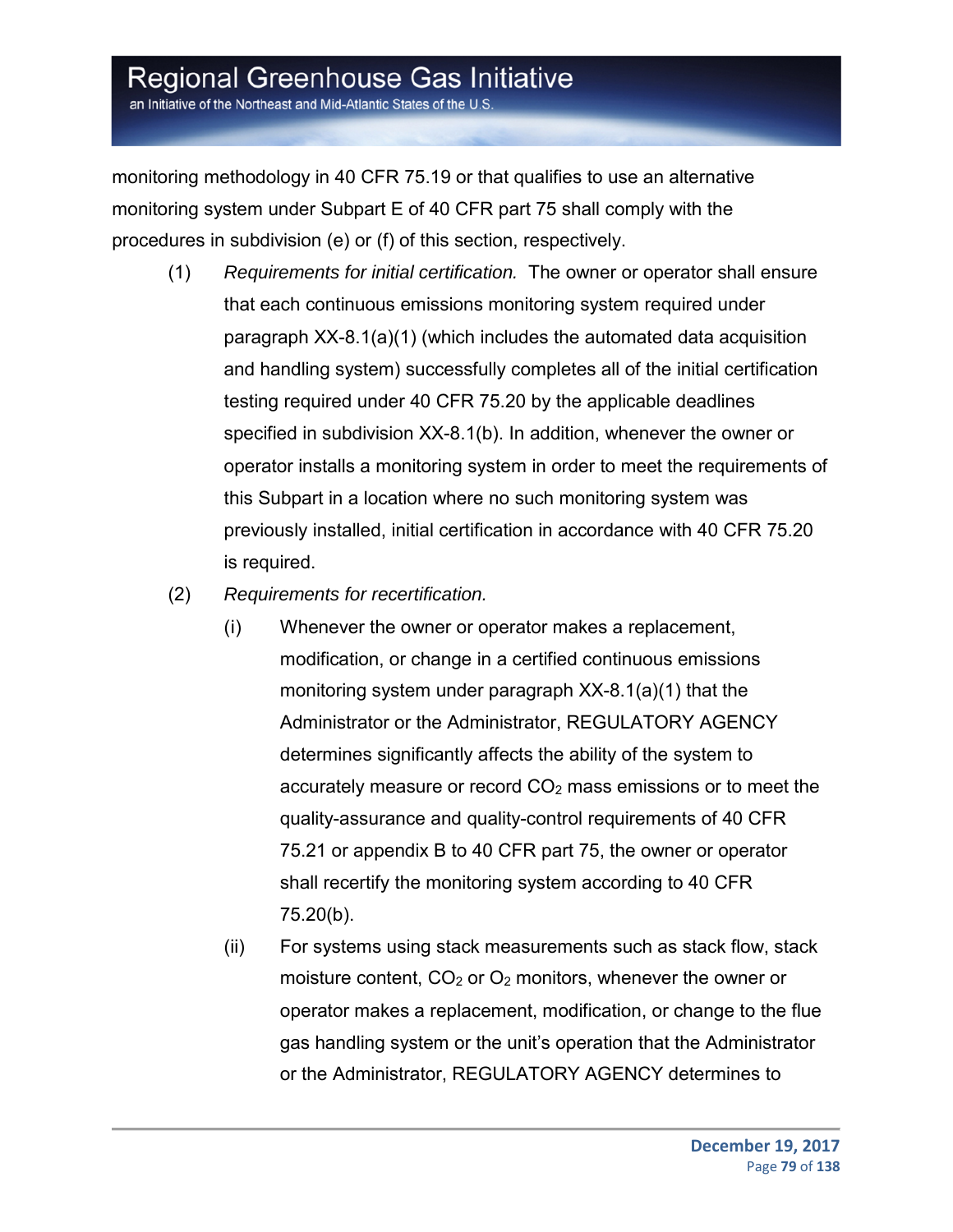significantly change the flow or concentration profile, the owner or operator shall recertify the continuous emissions monitoring system according to 40 CFR 75.20(b). Examples of changes which require recertification include: replacement of the analyzer, change in location or orientation of the sampling probe or site, or changing of flow rate monitor polynomial coefficients.

- (3) *Approval process for initial certifications and recertification*. Subparagraphs (d)(3)(i) through (iv) of this section apply to both initial certification and recertification of a monitoring system under paragraph XX-8.1(a)(1). For re-certifications, replace the words "certification" and "initial certification" with the word "recertification," replace the word "certified" with "recertified," and proceed in the manner prescribed in 40 CFR 75.20(b)(5) and (g)(7) in lieu of XX-8.2(d)(3)(v).
	- (i) Notification of certification. The CO<sub>2</sub> authorized account representative shall submit to the Administrator, REGULATORY AGENCY or its agent, the appropriate EPA Regional Office and the Administrator a written notice of the dates of certification in accordance with section XX-8.4.
	- (ii) *Certification application.* The CO<sub>2</sub> authorized account representative shall submit to the Administrator, REGULATORY AGENCY or its agent a certification application for each monitoring system. A complete certification application shall include the information specified in 40 CFR 75.63.
	- (iii) *Provisional certification data.* The provisional certification date for a monitor shall be determined in accordance with 40 CFR 75.20(a)(3). A provisionally certified monitor may be used under the CO2 budget Trading Program for a period not to exceed 120 days after receipt by the Administrator, REGULATORY AGENCY of the complete certification application for the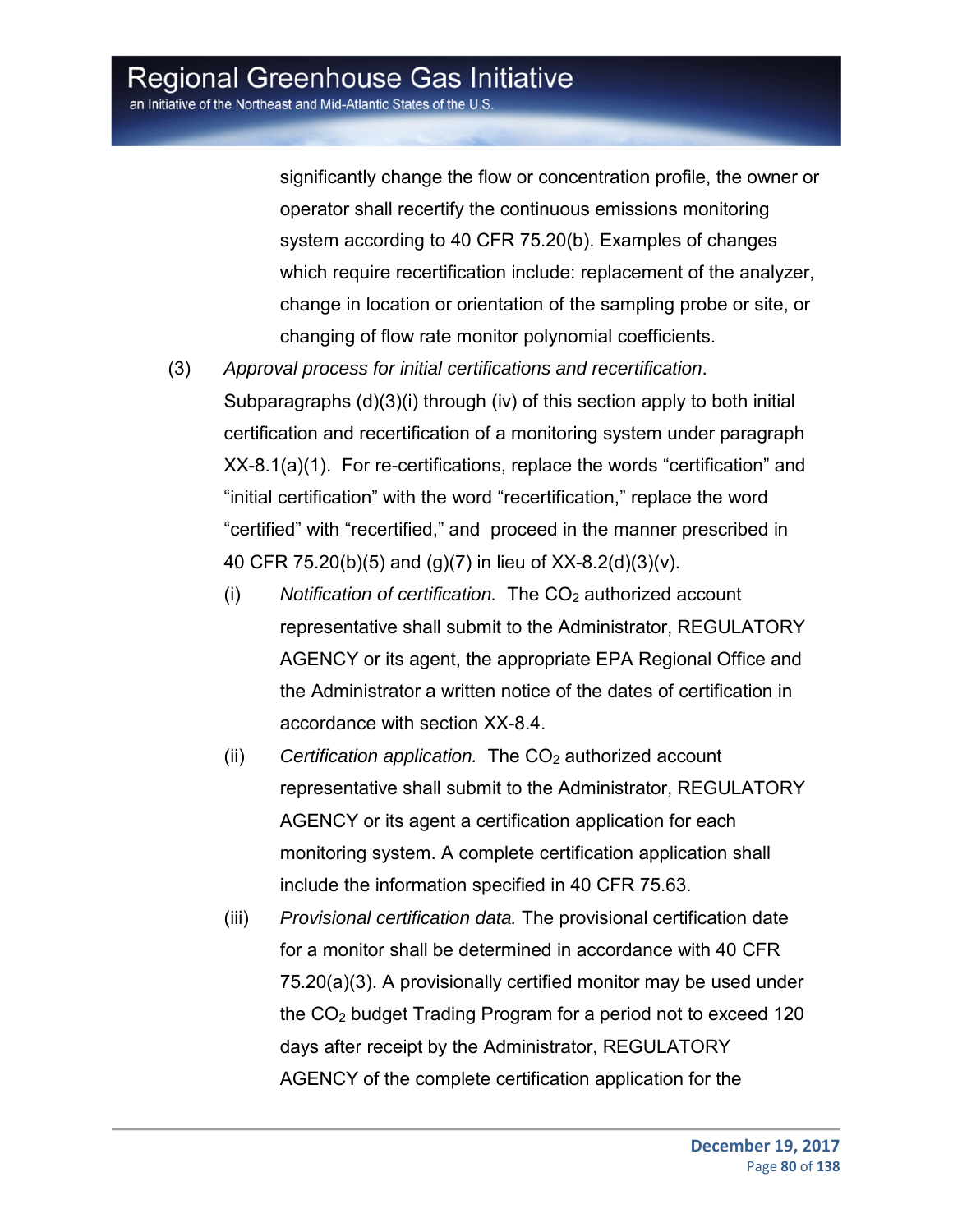monitoring system or component thereof under subparagraph (d)(3)(ii) of this section. Data measured and recorded by the provisionally certified monitoring system or component thereof, in accordance with the requirements of 40 CFR part 75, will be considered valid quality-assured data (retroactive to the date and time of provisional certification), provided that the Administrator, REGULATORY AGENCY does not invalidate the provisional certification by issuing a notice of disapproval within 120 days of receipt of the complete certification application by the Administrator, REGULATORY AGENCY.

- (iv) *Certification application approval process.* The Administrator, REGULATORY AGENCY will issue a written notice of approval or disapproval of the certification application to the owner or operator within 120 days of receipt of the complete certification application under subparagraph (d)(3)(ii) of this section. In the event the Administrator, REGULATORY AGENCY does not issue such a notice within such 120-day period, each monitoring system which meets the applicable performance requirements of 40 CFR part 75 and is included in the certification application will be deemed certified for use under the  $CO<sub>2</sub>$  Budget Trading Program.
	- *(a) Approval notice.* If the certification application is complete and shows that each monitoring system meets the applicable performance requirements of 40 CFR part 75, then the Administrator, REGULATORY AGENCY will issue a written notice of approval of the certification application within 120 days of receipt.
	- *(b) Incomplete application notice.* If the certification application is not complete, then the Administrator,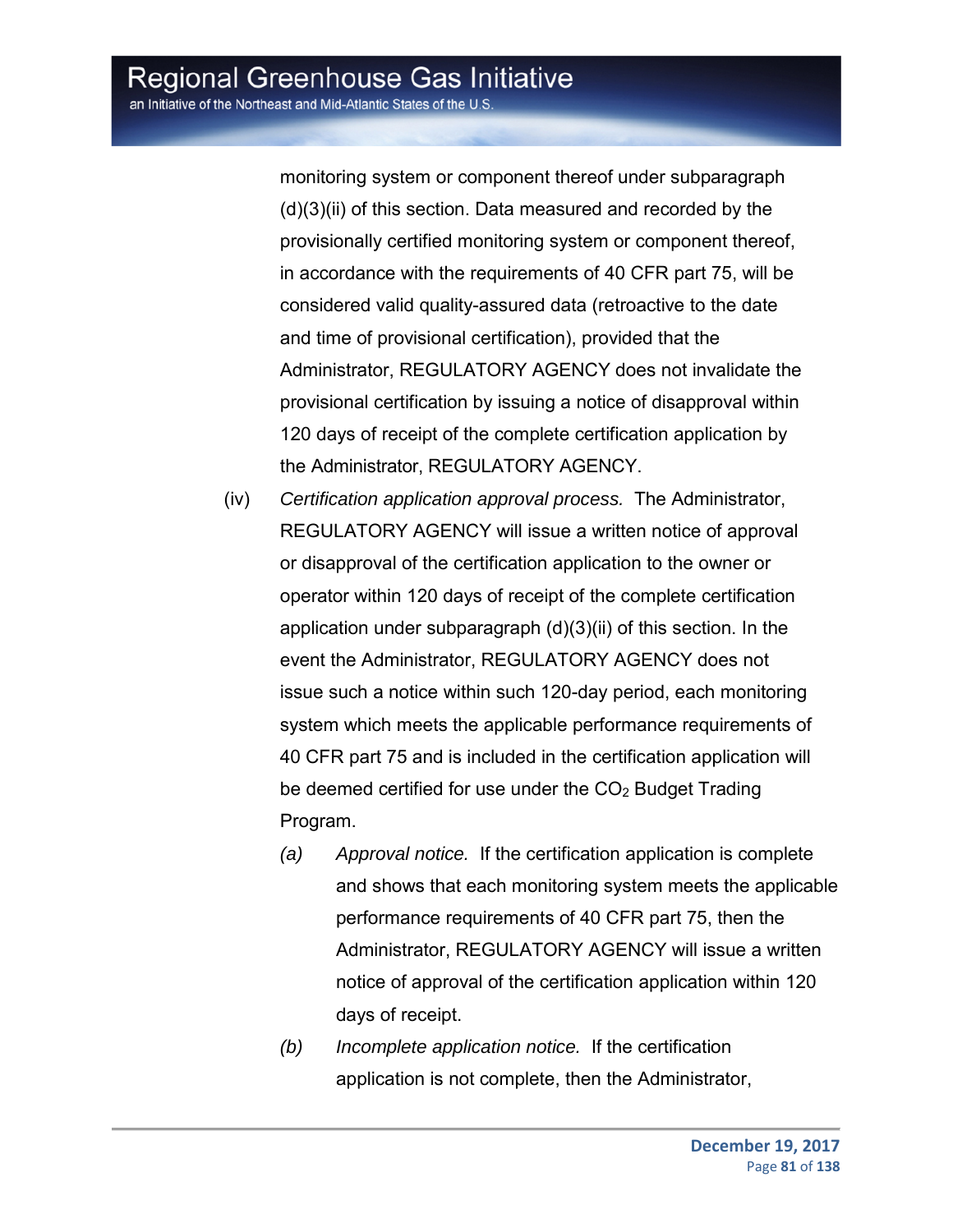REGULATORY AGENCY will issue a written notice of incompleteness that sets a reasonable date by which the  $CO<sub>2</sub>$  authorized account representative must submit the additional information required to complete the certification application. If the  $CO<sub>2</sub>$  authorized account representative does not comply with the notice of incompleteness by the specified date, then the Administrator, REGULATORY AGENCY may issue a notice of disapproval under clause (d)(3)(iv)*(c)* of this section. The 120 day review period shall not begin before receipt of a complete certification application.

*(c) Disapproval notice.* If the certification application shows that any monitoring system or component thereof does not meet the performance requirements of 40 CFR part 75, or if the certification application is incomplete and the requirement for disapproval under clause (d)(3)(iv)*(b)* of this section is met, then the REGULATORY AGENCY will issue a written notice of disapproval of the certification application. Upon issuance of such notice of disapproval, the provisional certification is invalidated by the Administrator, REGULATORY AGENCY and the data measured and recorded by each uncertified monitoring system or component thereof shall not be considered valid quality assured data beginning with the date and hour of provisional certification. The owner or operator shall follow the procedures for loss of certification in subparagraph (d)(3)(v) of this section for each monitoring system or component thereof, which is disapproved for initial certification.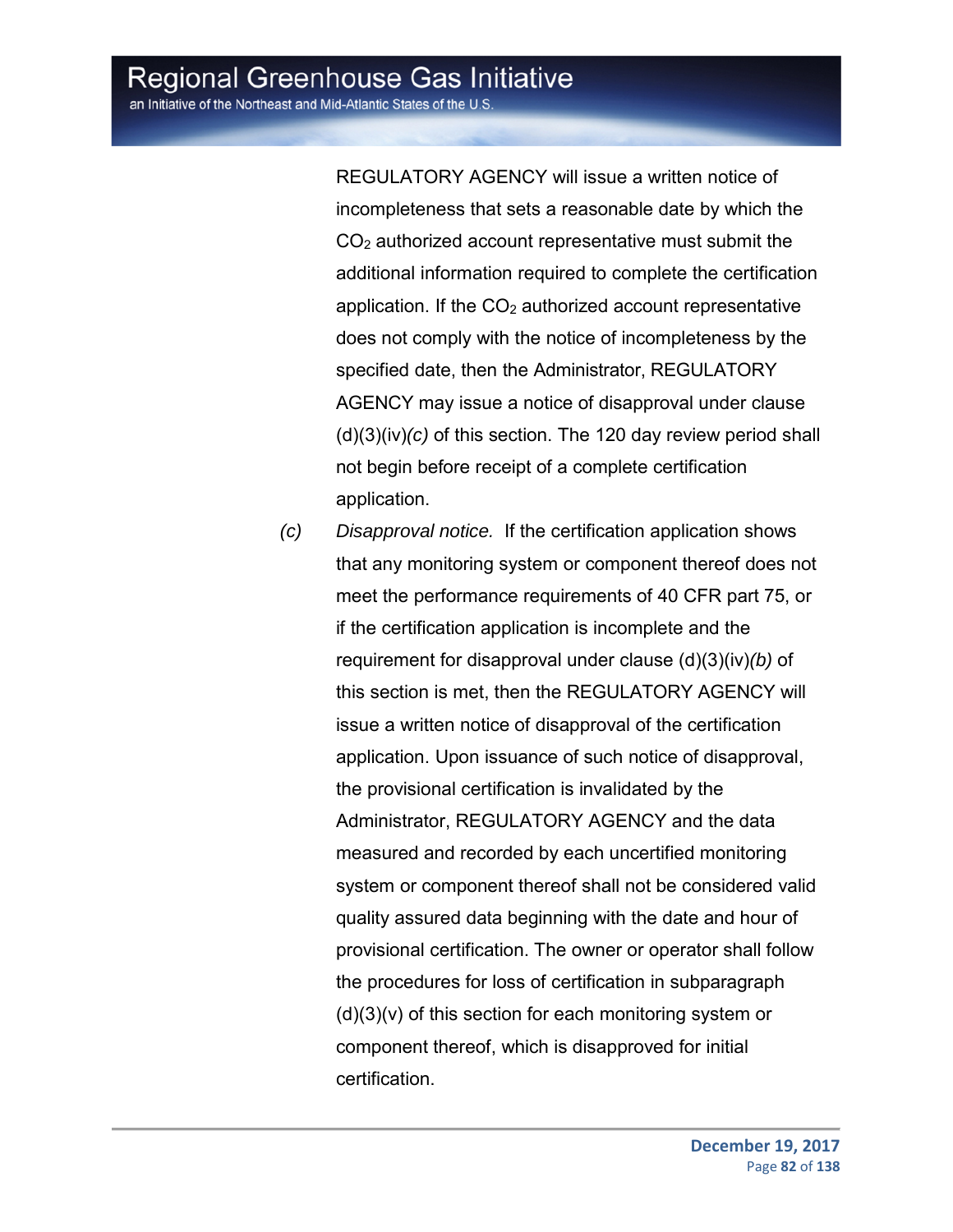an Initiative of the Northeast and Mid-Atlantic States of the U.S.

- *(d) Audit decertification.* The REGULATORY AGENCY may issue a notice of disapproval of the certification status of a monitor in accordance with subdivision XX-8.3(b).
- (v) *Procedures for loss of certification.* If the REGULATORY AGENCY issues a notice of disapproval of a certification application under clause (d)(3)(iv)*(c)* of this section or a notice of disapproval of certification status under clause (d)(3)(iv)*(d)* of this section, then:
	- *(a)* The owner or operator shall substitute the following values for each disapproved monitoring system, for each hour of unit operation during the period of invalid data beginning with the date and hour of provisional certification and continuing until the time, date, and hour specified under 40 CFR 75.20(a)(5)(i) or 40 CFR 75.20(g)(7):
		- $(1)$  For units using or intending to monitor for  $CO<sub>2</sub>$  mass emissions using heat input or for units using the low mass emissions excepted methodology under 40 CFR 75.19, the maximum potential hourly heat input of the unit; or
		- *(2)* For units intending to monitor for CO2 mass emissions using a  $CO<sub>2</sub>$  pollutant concentration monitor and a flow monitor, the maximum potential concentration of  $CO<sub>2</sub>$  and the maximum potential flow rate of the unit under section 2.1 of appendix A of 40 CFR part 75.
	- *(b)* The CO<sub>2</sub> authorized account representative shall submit a notification of certification retest dates and a new certification application in accordance with subparagraphs (d)(3)(i) and (ii) of this section; and
	- *(c)* The owner or operator shall repeat all certification tests or other requirements that were failed by the monitoring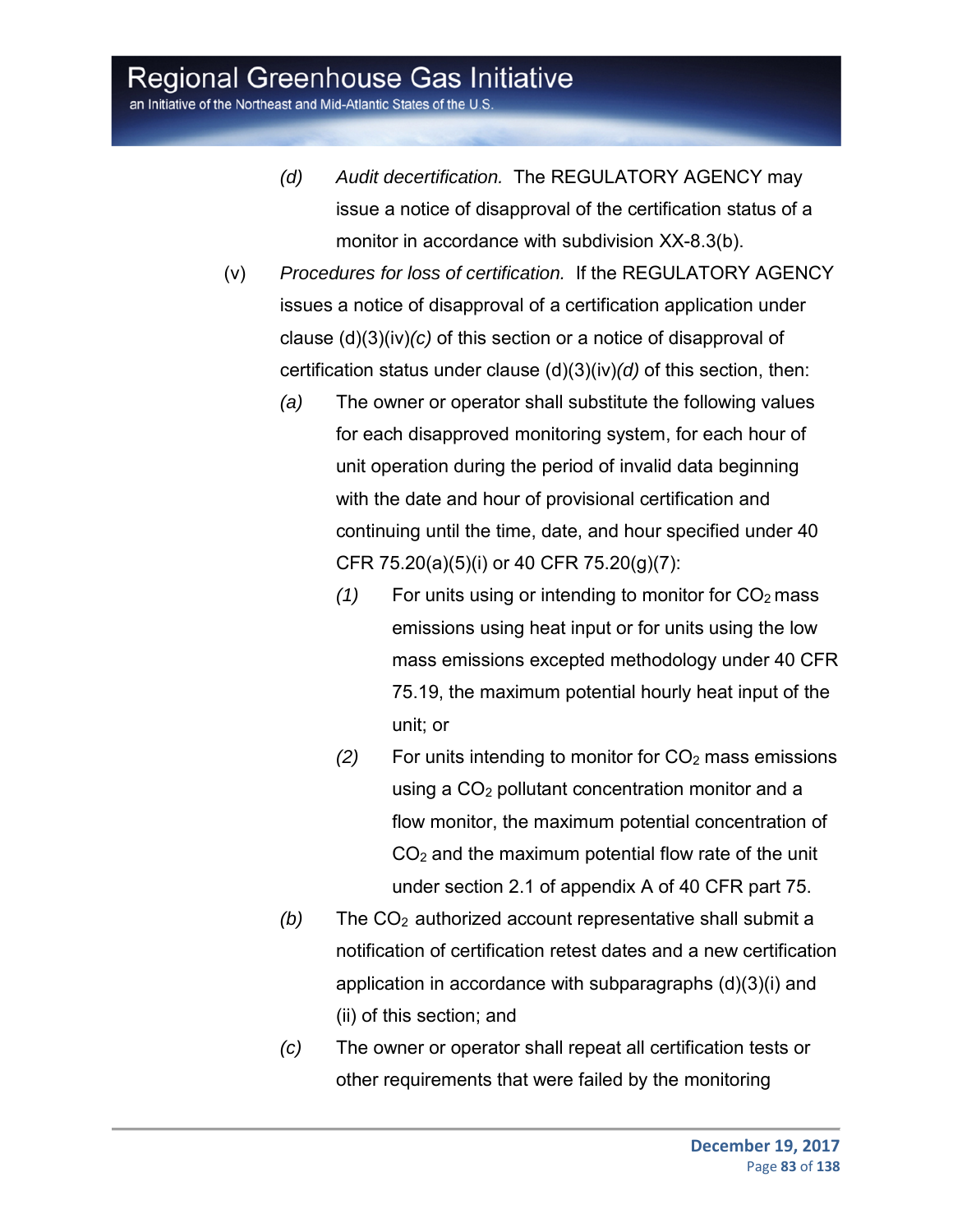system, as indicated in the REGULATORY AGENCY's notice of disapproval, no later than 30 unit operating days after the date of issuance of the notice of disapproval.

(e) *Initial certification and recertification procedures for low mass emissions units using the excepted methodologies under XX-8.1(c)(2)*. The owner or operator of a unit qualified to use the low mass emissions excepted methodology under  $XX-8.1(c)(2)$ shall meet the applicable certification and recertification requirements of 40 CFR 75.19(a)(2), 40 CFR 75.20(h) and section XX-8.2. If the owner or operator of such a unit elects to certify a fuel flow meter system for heat input determinations, the owner or operator shall also meet the certification and recertification requirements in 40 CFR 75.20(g).

(f) *Certification/recertification procedures for alternative monitoring systems*. The CO<sub>2</sub> authorized account of each unit for which the owner or operator intends to use an alternative monitoring system approved by the Administrator and, if applicable, the Administrator, REGULATORY AGENCY under Subpart E of 40 CFR part 75 shall comply with the applicable notification and application procedures of 40 CFR 75.20(f).

### **XX-8.3 Out-of-control periods.**

(a) Whenever any monitoring system fails to meet the quality assurance and quality control requirements or data validation requirements of 40 CFR part 75, data shall be substituted using the applicable procedures in Subpart D or appendix D of 40 CFR part 75.

(b) *Audit decertification.* Whenever both an audit of a monitoring system and a review of the initial certification or recertification application reveal that any monitoring system should not have been certified or recertified because it did not meet a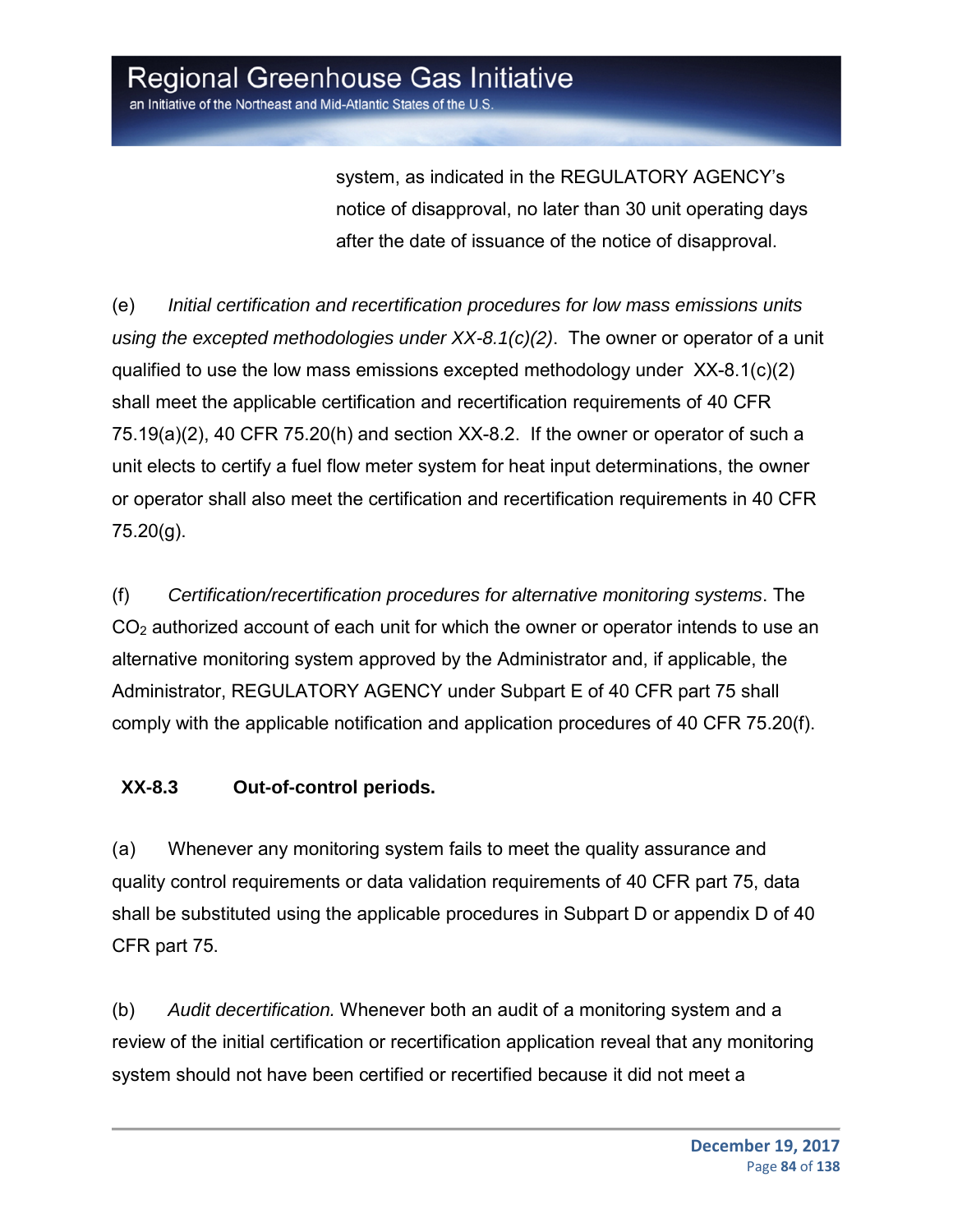an Initiative of the Northeast and Mid-Atlantic States of the U.S

particular performance specification or other requirement under section XX-8.2 or the applicable provisions of 40 CFR part 75 , both at the time of the initial certification or recertification application submission and at the time of the audit, the REGULATORY AGENCY or Administrator will issue a notice of disapproval of the certification status of such monitoring system. For the purposes of this paragraph, an audit shall be either a field audit or an audit of any information submitted to the REGULATORY AGENCY or the Administrator. By issuing the notice of disapproval, the REGULATORY AGENCY or Administrator revokes prospectively the certification status of the monitoring system. The data measured and recorded by the monitoring system shall not be considered valid quality-assured data from the date of issuance of the notification of the revoked certification status until the date and time that the owner or operator completes subsequently approved initial certification or recertification tests for the monitoring system. The owner or operator shall follow the initial certification or recertification procedures in section XX-8.2 for each disapproved monitoring system.

#### **XX-8.4 Notifications.**

The  $CO<sub>2</sub>$  authorized account representative for a  $CO<sub>2</sub>$  budget unit shall submit written notice to the REGULATORY AGENCY and the Administrator in accordance with 40 CFR 75.61.

#### **XX-8.5 Recordkeeping and reporting.**

(a) *General provisions.* The CO2 authorized account representative shall comply with all recordkeeping and reporting requirements in this section, the applicable record keeping and reporting requirements under 40 CFR 75.73 and with the requirements of subdivision XX-2.1(e).

(b) *Monitoring plans.* The owner or operator of a CO2 budget unit shall submit a monitoring plan in the manner prescribed in 40 CFR 75.62.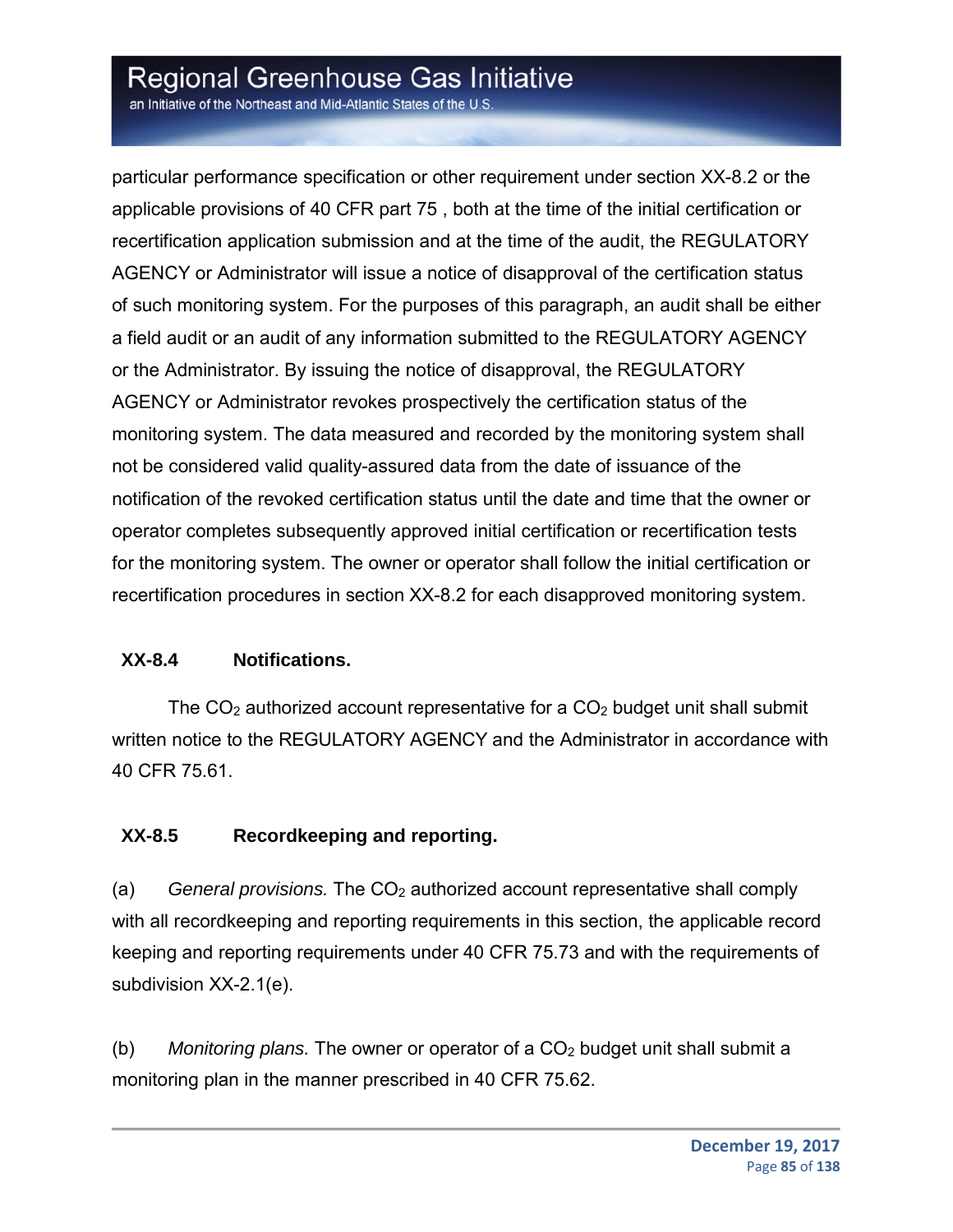an Initiative of the Northeast and Mid-Atlantic States of the U.S.

(c) *Certification applications.* The CO2 authorized account representative shall submit an application to the Administrator, REGULATORY AGENCY within 45 days after completing all CO<sub>2</sub> monitoring system initial certification or recertification tests required under section XX-8.2 including the information required under 40 CFR 75.63 and 40 CFR 75.53(e) and (f).

(d) *Quarterly reports.* The CO2 authorized account representative shall submit quarterly reports, as follows:

- (1) The  $CO<sub>2</sub>$  authorized account representative shall report the  $CO<sub>2</sub>$  mass emissions data for the  $CO<sub>2</sub>$  budget unit, in an electronic format prescribed by the Administrator unless otherwise prescribed by the Administrator, REGULATORY AGENCY for each calendar quarter beginning with:
	- (i) For a unit that commences commercial operation before July 1, 2008, the calendar quarter covering January 1, 2009 through March 31, 2009; or
	- (ii) For a unit commencing commercial operation on or after July 1, 2008, the calendar quarter corresponding to, the earlier of the date of provisional certification or the applicable deadline for initial certification under subdivision XX-8.1(b) or, unless that quarter is the third or fourth quarter of 2008, in which case reporting shall commence in the quarter covering January 1, 2009 through March 31, 2009.
- $(2)$  The CO<sub>2</sub> authorized account representative shall submit each quarterly report to the Administrator, REGULATORY AGENCY or its agent within 30 days following the end of the calendar quarter covered by the report. Quarterly reports shall be submitted in the manner specified in Subpart H of 40 CFR part 75 and 40 CFR 75.64. Quarterly reports shall be submitted for each  $CO<sub>2</sub>$  budget unit (or group of units using a common stack), and shall include all of the data and information required in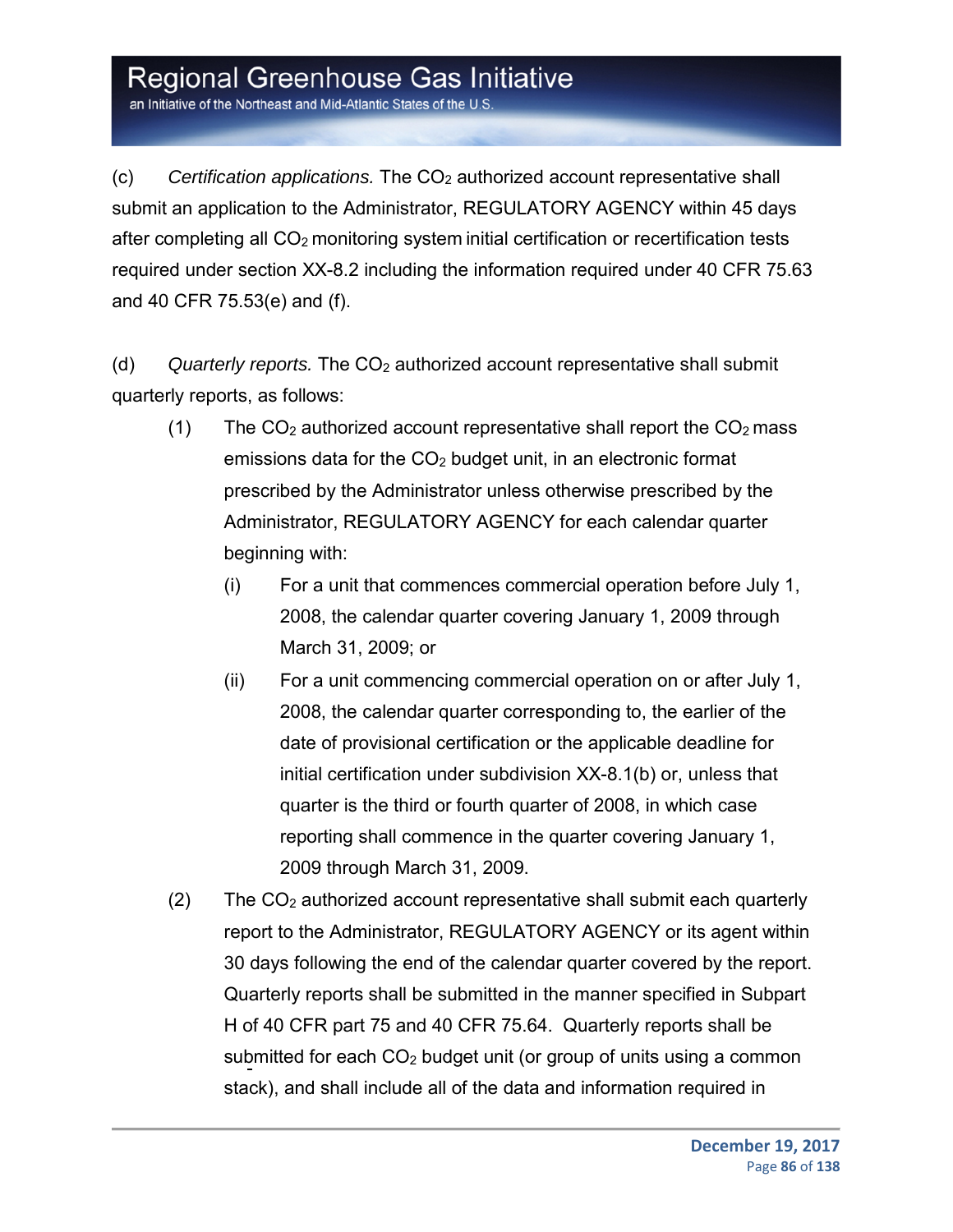Subpart G of 40 CFR part 75, except for opacity, heat input, NOx, and SO2 provisions.

- (3) *Compliance certification.* The CO<sub>2</sub> authorized account representative shall submit to the Administrator, REGULATORY AGENCY or its agent a compliance certification in support of each quarterly report based on reasonable inquiry of those persons with primary responsibility for ensuring that all of the unit's emissions are correctly and fully monitored. The certification shall state that:
	- (i) The monitoring data submitted were recorded in accordance with the applicable requirements of this Subpart and 40 CFR part 75, including the quality assurance procedures and specifications;
	- (ii) For a unit with add-on  $CO<sub>2</sub>$  emissions controls and for all hours where data are substituted in accordance with 40 CFR 75.34(a)(1) , the add-on emissions controls were operating within the range of parameters listed in the quality assurance/quality control program under appendix B of 40 CFR part 75 and the substitute values do not systematically underestimate  $CO<sub>2</sub>$ emissions; and
	- $(iii)$  The CO<sub>2</sub> concentration values substituted for missing data under Subpart D of 40 CFR part 75 do not systematically underestimate CO<sub>2</sub> emissions.

#### **XX-8.6 Petitions.**

(a) Except as provided in subdivision (c) of this section, the  $CO<sub>2</sub>$  authorized account representative of a  $CO<sub>2</sub>$  budget unit that is subject to an Acid Rain emissions limitation may submit a petition to the Administrator under 40 CFR 75.66 and to the REGULATORY AGENCY requesting approval to apply an alternative to any requirement of 40 CFR Part 75. Application of an alternative to any requirement of 40 CFR Part 75 is in accordance with this Subpart only to the extent that the petition is approved in writing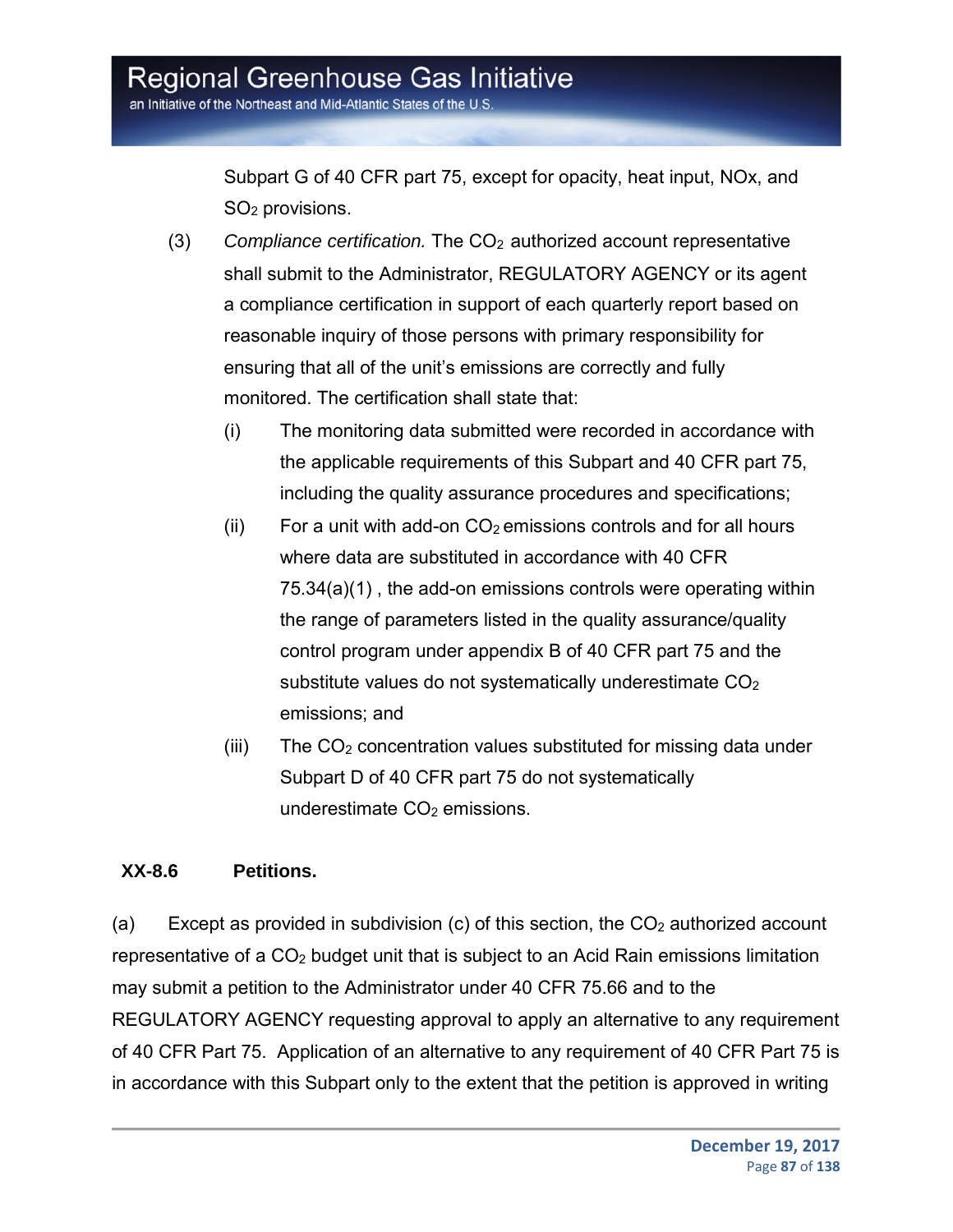an Initiative of the Northeast and Mid-Atlantic States of the U.S.

by the Administrator, and subsequently approved in writing by the REGULATORY AGENCY.

(b) Petitions for a  $CO<sub>2</sub>$  budget unit that is not subject to an Acid Rain emissions limitation.

- (1) The  $CO<sub>2</sub>$  authorized account representative of a  $CO<sub>2</sub>$  budget unit that is not subject to an Acid Rain emissions limitation may submit a petition to the Administrator under 40 CFR 75.66 and to the REGULATORY AGENCY requesting approval to apply an alternative to any requirement of 40 CFR PART 75. Application of an alternative to any requirement of 40 CFR PART 75 is in accordance with this Subpart only to the extent that the petition is approved in writing by the Administrator and subsequently approved in writing by the REGULATORY AGENCY.
- (2) In the event that the Administrator declines to review a petition under XX-8.6(b)(1), the  $CO<sub>2</sub>$  authorized account representative of a  $CO<sub>2</sub>$  budget unit that is not subject to an Acid Rain emissions limitation may submit a petition to the REGULATORY AGENCY requesting approval to apply an alternative to any requirement of XX-8. That petition shall contain all of the relevant information specified in 40 CFR 75.66. Application of an alternative to any requirement of XX-8 is in accordance with XX-8 only to the extent that the petition is approved in writing by the REGULATORY AGENCY.

(c) The  $CO<sub>2</sub>$  authorized account representative of a  $CO<sub>2</sub>$  budget unit that is subject to an Acid Rain emissions limitation may submit a petition to the Administrator under 40 CFR 75.66 and to the REGULATORY AGENCY requesting approval to apply an alternative to a requirement concerning any additional CEMS required under the common stack provisions of 40 CFR 75.72 or a  $CO<sub>2</sub>$  concentration CEMS used under 40 CFR 75.71(a)(2). Application of an alternative to any such requirement is in accordance with this Subpart only to the extent the petition is approved in writing by the Administrator and subsequently approved in writing by the REGULATORY AGENCY.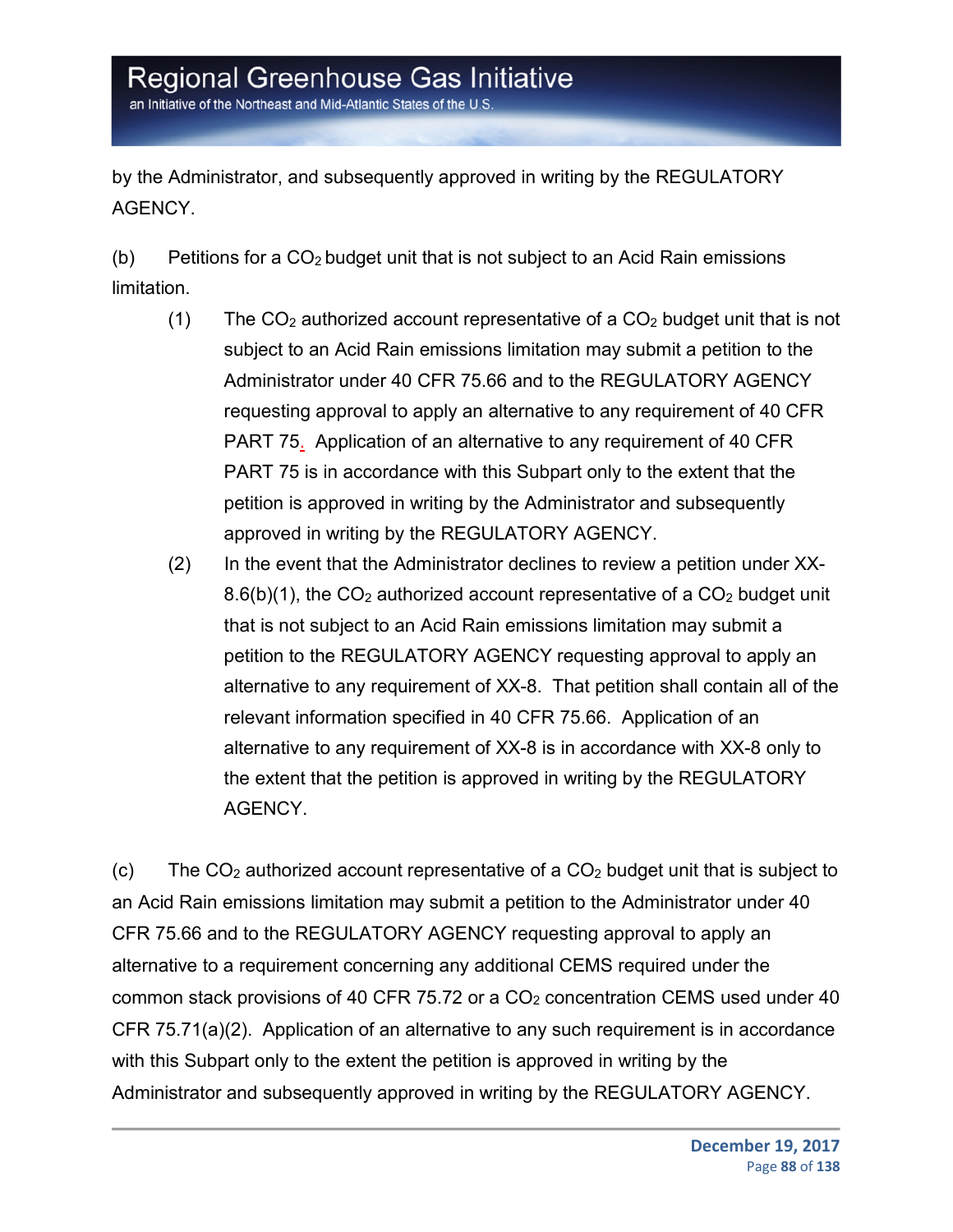### XX-8.7 CO<sub>2</sub> budget units that co-fire eligible biomass.

(a) The  $CO<sub>2</sub>$  authorized account representative of a  $CO<sub>2</sub>$  budget unit that co-fires eligible biomass as a compliance mechanism under XX shall report the following information to the REGULATORY AGENCY or its agent for each calendar quarter:

- (1) For each shipment of solid eligible biomass fuel fired at the  $CO<sub>2</sub>$ budget unit, the total eligible biomass fuel input, on an as-fired basis, in pounds;
- (2) For each shipment of solid eligible biomass fuel fired at the  $CO<sub>2</sub>$ budget unit, the moisture content, on an as-fired basis, as a fraction by weight;
- (3) For each distinct type of gaseous eligible biomass fuel fired at the  $CO<sub>2</sub>$  budget unit, the density of the biogas, on an as-fired basis, in pounds per standard cubic foot;
- (4) For each distinct type of gaseous eligible biomass fuel fired at the CO2 budget unit, the moisture content of the biogas, as a fraction by total weight;
- (5) For each distinct type of gaseous eligible biomass fuel fired at the CO2 budget unit, the total eligible biomass fuel input, in standard cubic feet;
- (6) For each distinct type of eligible biomass fuel fired at the  $CO<sub>2</sub>$  budget unit, the dry basis carbon content of the fuel type, as a fraction by dry weight;
- (7) For each distinct type of eligible biomass fuel fired at the  $CO<sub>2</sub>$  budget unit, the dry basis higher heating value, in MMBtu per dry pound;
- (8) For each distinct type of eligible biomass fuel fired at the  $CO<sub>2</sub>$  budget unit, the total dry basis eligible biomass fuel input, in pounds, calculated in accordance with XX-8.7(b);
- (9) The total amount of  $CO<sub>2</sub>$  emitted from the  $CO<sub>2</sub>$  budget unit due to firing eligible biomass fuel, in tons, calculated in accordance with XX-8.7(c);
- (10) For each distinct type of eligible biomass fuel fired at the  $CO<sub>2</sub>$  budget unit,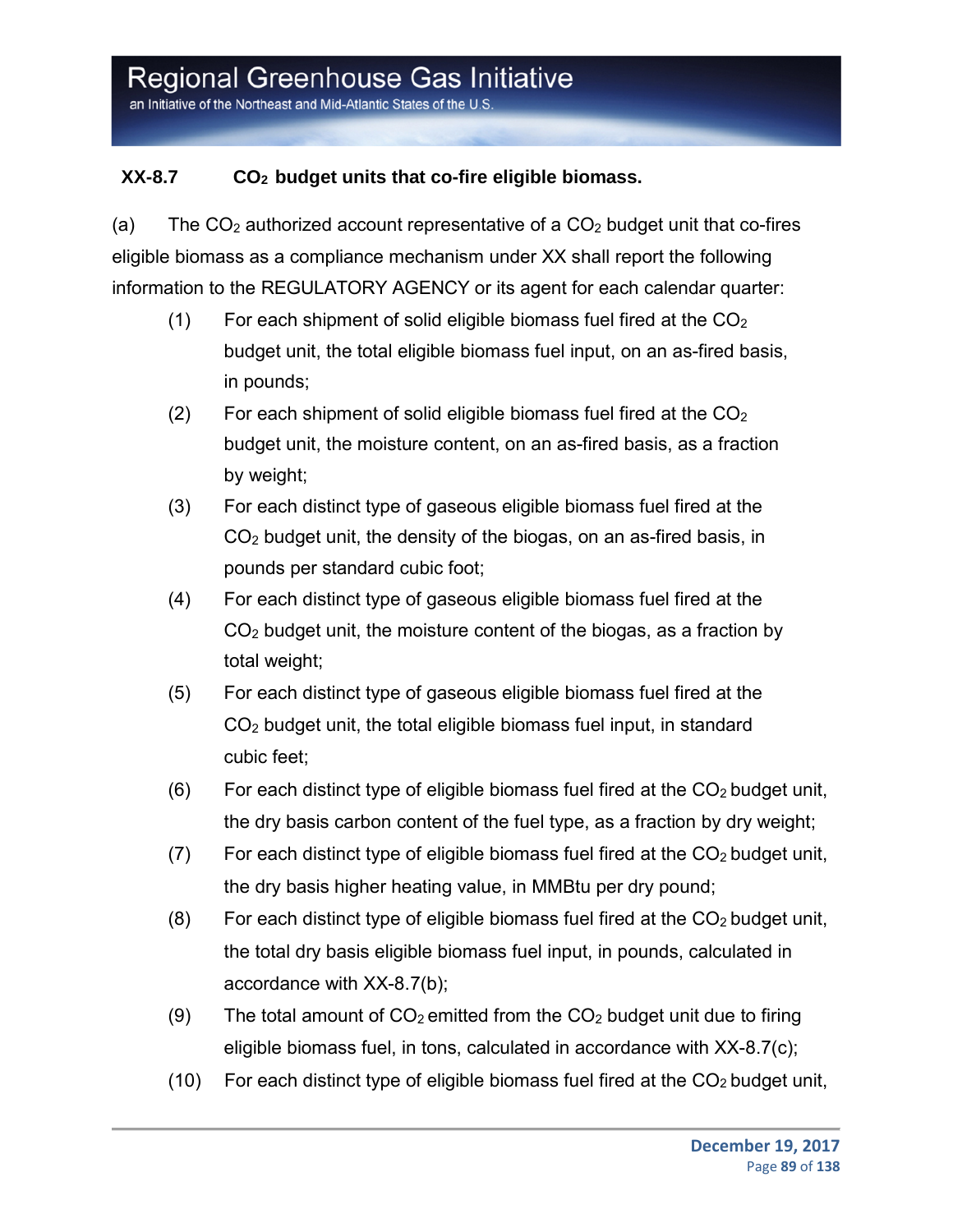the total eligible biomass fuel heat input, in MMBtu, calculated in accordance with XX-8.7(d)(1).

- (11) The total amount of heat input to the  $CO<sub>2</sub>$  budget unit due to firing eligible biomass fuel, in MMBtu, calculated in accordance with XX-8.7(d)(2);
- (12) Description and documentation of monitoring technology employed, and description and documentation of fuel sampling methodology employed, including sampling frequency; and
- (13) For each distinct type of eligible biomass fuel fired at the  $CO<sub>2</sub>$  budget unit, chemical analysis, including heating value and carbon content.

(b) An owner or operator of a  $CO<sub>2</sub>$  budget unit shall calculate and submit to the REGULATORY AGENCY or its agent on a quarterly basis the total dry weight for each distinct type of eligible biomass fired by the  $CO<sub>2</sub>$  budget unit during the reporting quarter. The total dry weight shall be determined for each fuel type as follows: For solid fuel types:

where:

$$
F_j = \sum_{i=1}^{m} (1 - M_i) \times F_i
$$

- $F_i$  = Total eligible biomass dry basis fuel input (lbs) for fuel type j;
- $F_i$  = Eligible biomass as fired fuel input (lbs) for fired shipment i;
- $M_i$  = Moisture content (fraction) for fired shipment i;
- $I =$  Fired fuel shipment;

 $j =$  Fuel type; and

- m = Number of shipments.
	- (2) For gaseous fuel types: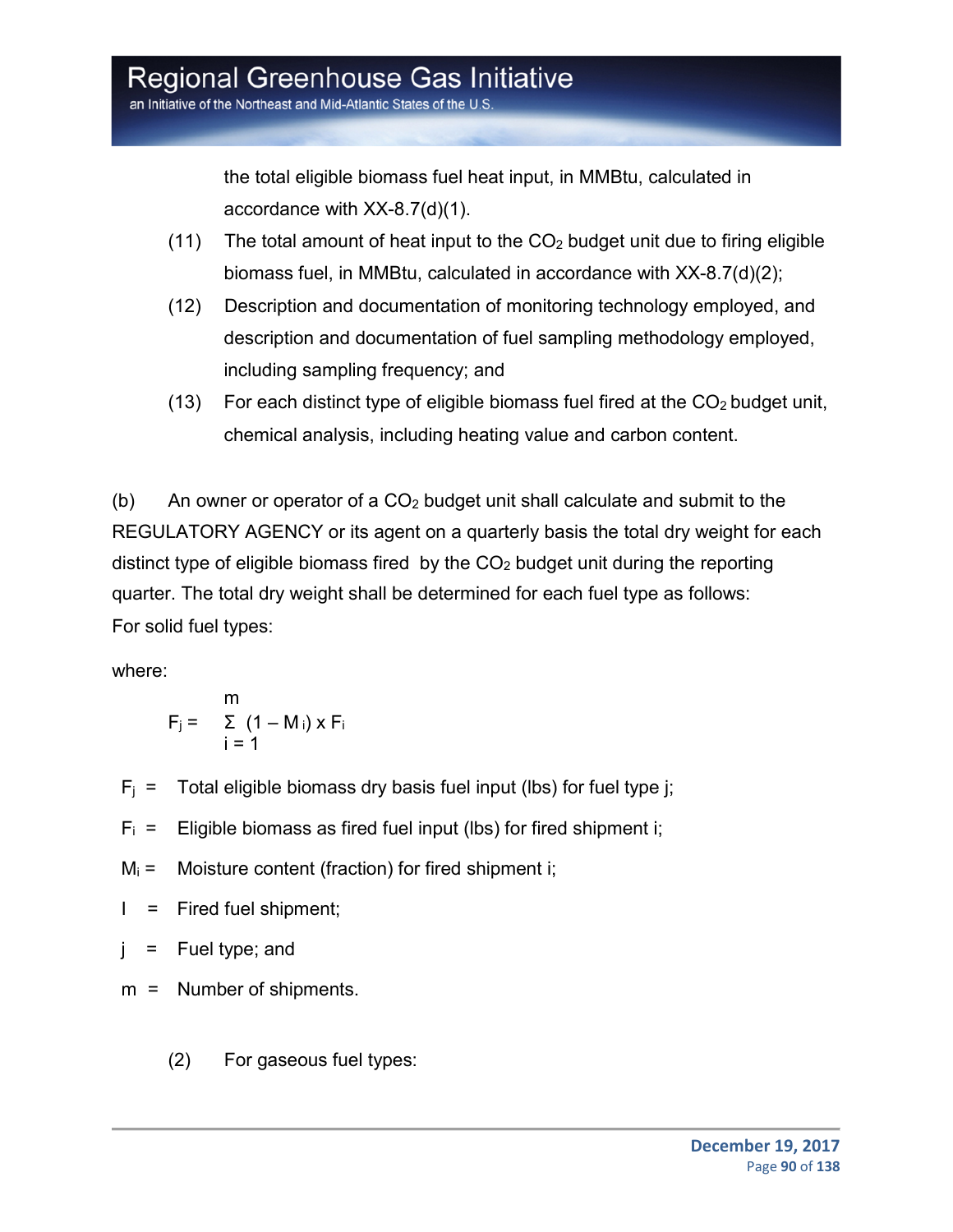an Initiative of the Northeast and Mid-Atlantic States of the U.S

where:

 $F_i = D_i \times V_i \times (1 - M_i)$ 

- $F_i$  = Total eligible biomass dry basis fuel input (lbs) for fuel type j;
- $D_i$  = Density of biogas (lbs/scf) for fuel type j;
- $V_i$  = Total volume (scf) for fuel type j;
- $M_i$  = Moisture content (fraction) for fuel type i;
- j = Fuel type.
- $(C)$   $CO<sub>2</sub>$  emissions due to firing of eligible biomass shall be determined as follows:
	- (1) For any full calendar quarter during which no fuel other than eligible biomass is combusted at the CO<sub>2</sub> budget unit, as measured and recorded in accordance with XX-8.1 through XX-8.6 ; or

For any full calendar quarter during which fuels other than eligible biomass are combusted at the  $CO<sub>2</sub>$  budget unit, as determined using the following equation:

$$
CO2 tons = \sum_{j=1}^{n} F_j x C_j x O_j x 44/12 x 0.0005
$$

where:

- $CO<sub>2</sub>$  tons =  $CO<sub>2</sub>$  emissions due to firing of eligible biomass for the reporting quarter;
- $F_i$  = Total eligible biomass dry basis fuel input (lbs) for fuel type j, as calculated in XX 8.7(b);
- $C_i$  = carbon fraction (dry basis) for fuel type j;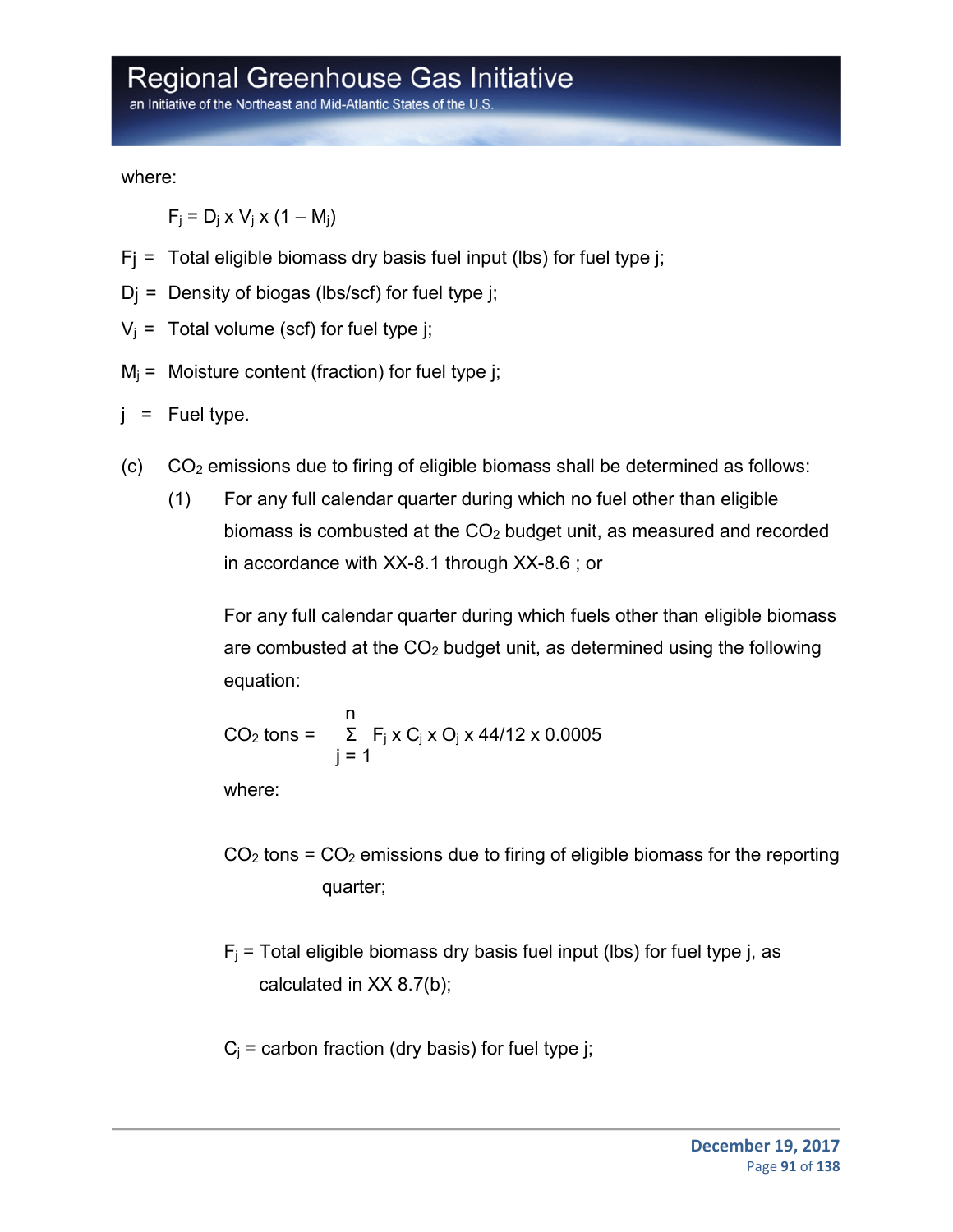- $O_i$  = Oxidation factor for eligible biomass fuel type j, derived for solid fuels based on the ash content of the eligible biomass fired and the carbon content of this ash, as determined pursuant to XX-8.7(a)(12); for gaseous eligible biomass fuels, a default oxidation factor of 0.995 may be used;
- 44/12 = The number of tons of carbon dioxide that are created when one ton of carbon is combusted (44/12);
- 0.0005 = The number of short tons which is equal to one pound;

 $j$  = Fuel type; and

n = Number of distinct fuel types.

(d) Heat input due to firing of eligible biomass for each quarter shall be determined as follows:

(1) For each distinct fuel type:

where:

 $H_i = F_i x HHV_i$ 

- $H_i$  = Heat input (MMBtu) for fuel type j;
- $F_i$  = Total eligible biomass dry basis fuel input (lbs) for fuel type j, as calculated in XX-8.7(b);
- $HHV_i = Higher heating value (MMBtu/lb)$ , dry basis, for fuel type j, as determined through chemical analysis; and

 $j$  = fuel type.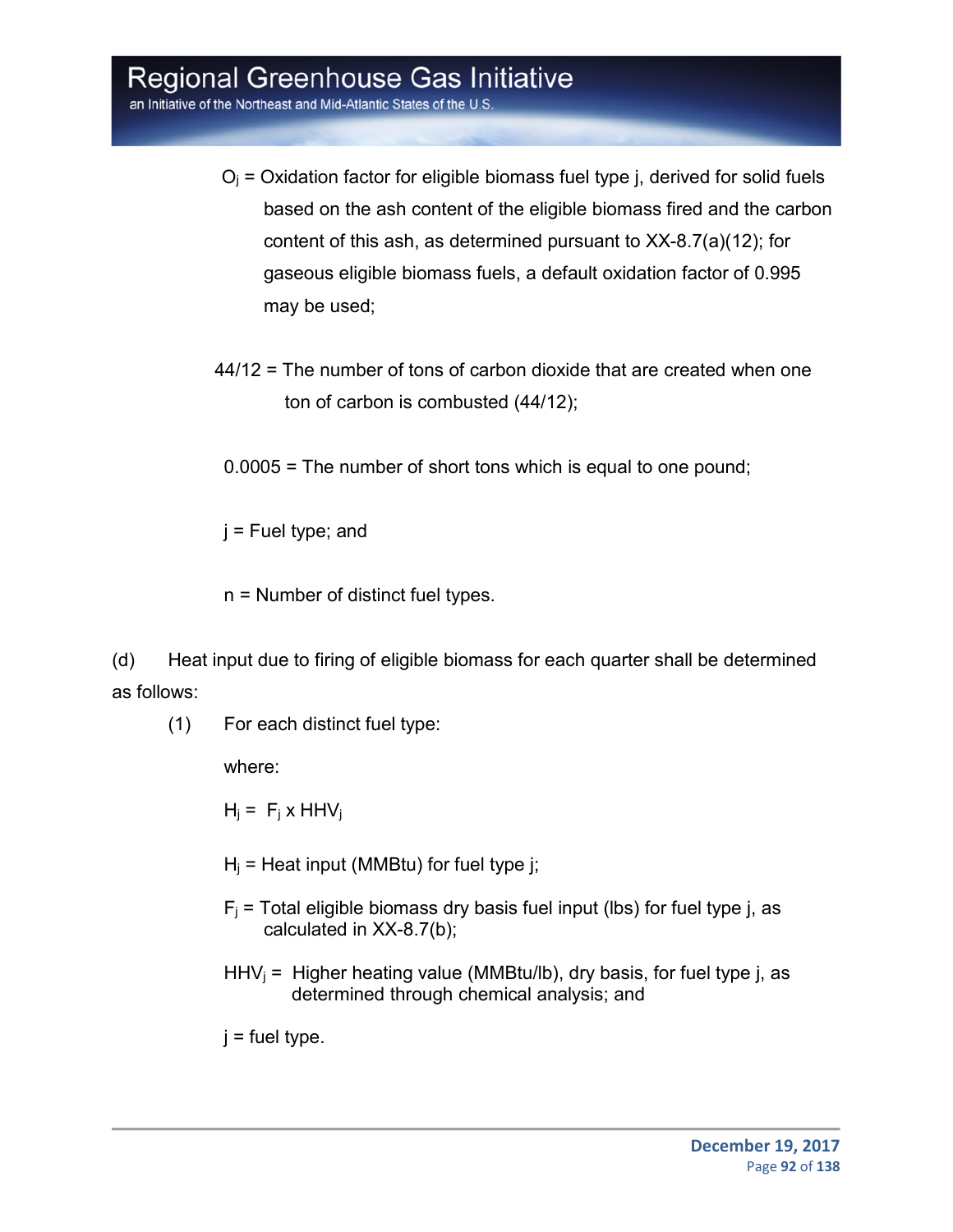an Initiative of the Northeast and Mid-Atlantic States of the U.S

(2) For all fuel types:

na ann an t-ainm an t-ainm an t-ainm an t-ainm an t-ainm an t-ainm an t-ainm an t-ainm an t-ainm an t-ainm an Heat Input MMBtu =  $\Sigma H_i$ j = 1 where:

 $H_i$  = Heat input (MMBtu) for fuel type j;

 $j$  = fuel type; and

n = number of distinct fuel types.

(e) Fuel sampling methods and fuel sampling technology shall be consistent with the New York State Renewable Portfolio Standard Biomass Guidebook, September 2011.

### **XX-8.8 Additional requirements to provide output data.**

(a) A  $CO<sub>2</sub>$  budget unit in a state that requires the use of information submitted to the Independent System Operator (ISO) to document megawatt-hours (MWh) the  $CO<sub>2</sub>$ budget unit produces shall submit to the REGULATORY AGENCY or its agent the same MWh value submitted to the ISO and a statement certifying that the MWh of electrical output reported reflects the total actual electrical output for all  $CO<sub>2</sub>$  budget units at the facility used by the ISO to determine settlement resources of energy market participants.

(b) A  $CO<sub>2</sub>$  budget unit in a state that requires gross output to be used that also reports gross hourly MW to the Administrator, shall use the same electronic data report (EDR) gross output (in MW), as submitted to the Administrator, for the hour times operating time in the hour, added for all hours in a year. A  $CO<sub>2</sub>$  budget unit that does not report gross hourly MW to the Administrator shall submit to the REGULATORY AGENCY or its agent information in accordance with paragraph XX-8.8(e)(1).

 $(0)$  A CO<sub>2</sub> budget unit in a state that requires net electrical output, shall submit to the REGULATORY AGENCY or its agent information in accordance with paragraph XX-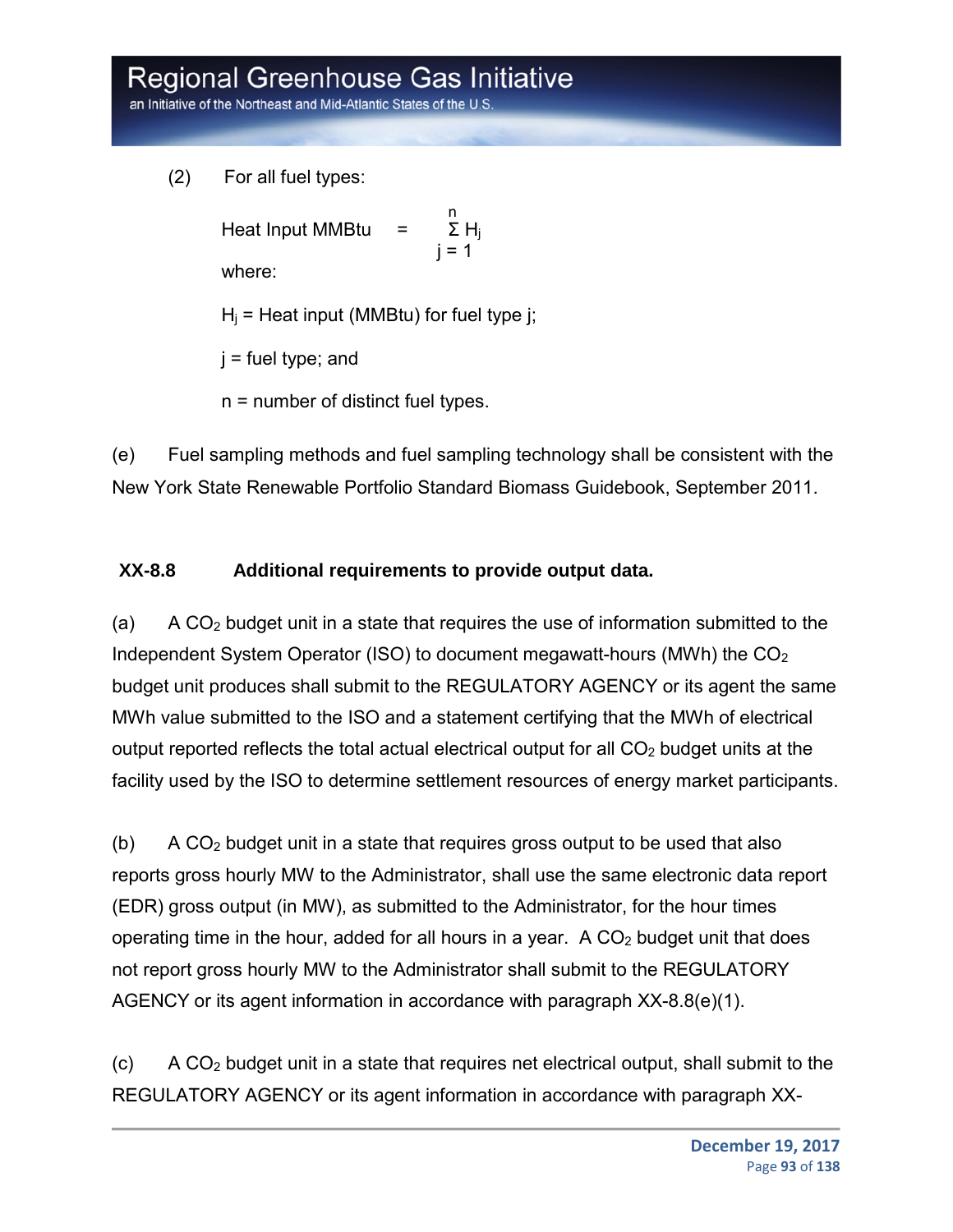an Initiative of the Northeast and Mid-Atlantic States of the U.S.

 $8.8(e)(1)$ . A CO<sub>2</sub> budget source whose electrical output is not used in ISO energy market settlement determinations shall propose to the REGULATORY AGENCY a method for quantification of net electrical output.

(d) CO2 budget sources selling steam should use billing meters to determine net steam output. A CO<sub>2</sub> budget source whose steam output is not measured by billing meters or whose steam output is combined with output from a non- $CO<sub>2</sub>$  budget unit prior to measurement by the billing meter shall propose to the REGULATORY AGENCY an alternative method for quantification of net steam output. If data for steam output is not available, the  $CO<sub>2</sub>$  budget source may report heat input providing useful steam output as a surrogate for steam output.

(e) *Monitoring.* The owner or operator of each CO2 budget unit, in a state that requires the  $CO<sub>2</sub>$  budget unit's net output, must meet the following requirements. Each CO2 budget source must submit an output monitoring plan. The output monitoring plan must include a description and diagram as stated below.

- (1) Submit a diagram of the electrical and/or steam system for which output is being monitored, specifically including the following. If the  $CO<sub>2</sub>$  budget unit monitors net electric output, the diagram should contain all  $CO<sub>2</sub>$  budget units and all generators served by each  $CO<sub>2</sub>$  budget unit and the relationship between  $CO<sub>2</sub>$  budget units and generators. If a generator served by a  $CO<sub>2</sub>$  budget unit is also served by a non-affected unit, the non-affected unit and its relationship to each generator should be indicated on the diagram as well. The diagram should indicate where the net electric output is measured and should include all electrical inputs and outputs to and from the plant. If net electric output is determined using a billing meter, the diagram should show each billing meter used to determine net sales of electricity and should show that all electricity measured at the point of sale is generated by the  $CO<sub>2</sub>$  budget units.
	- $(i)$  If the  $CO<sub>2</sub>$  budget unit monitors net thermal output, the diagram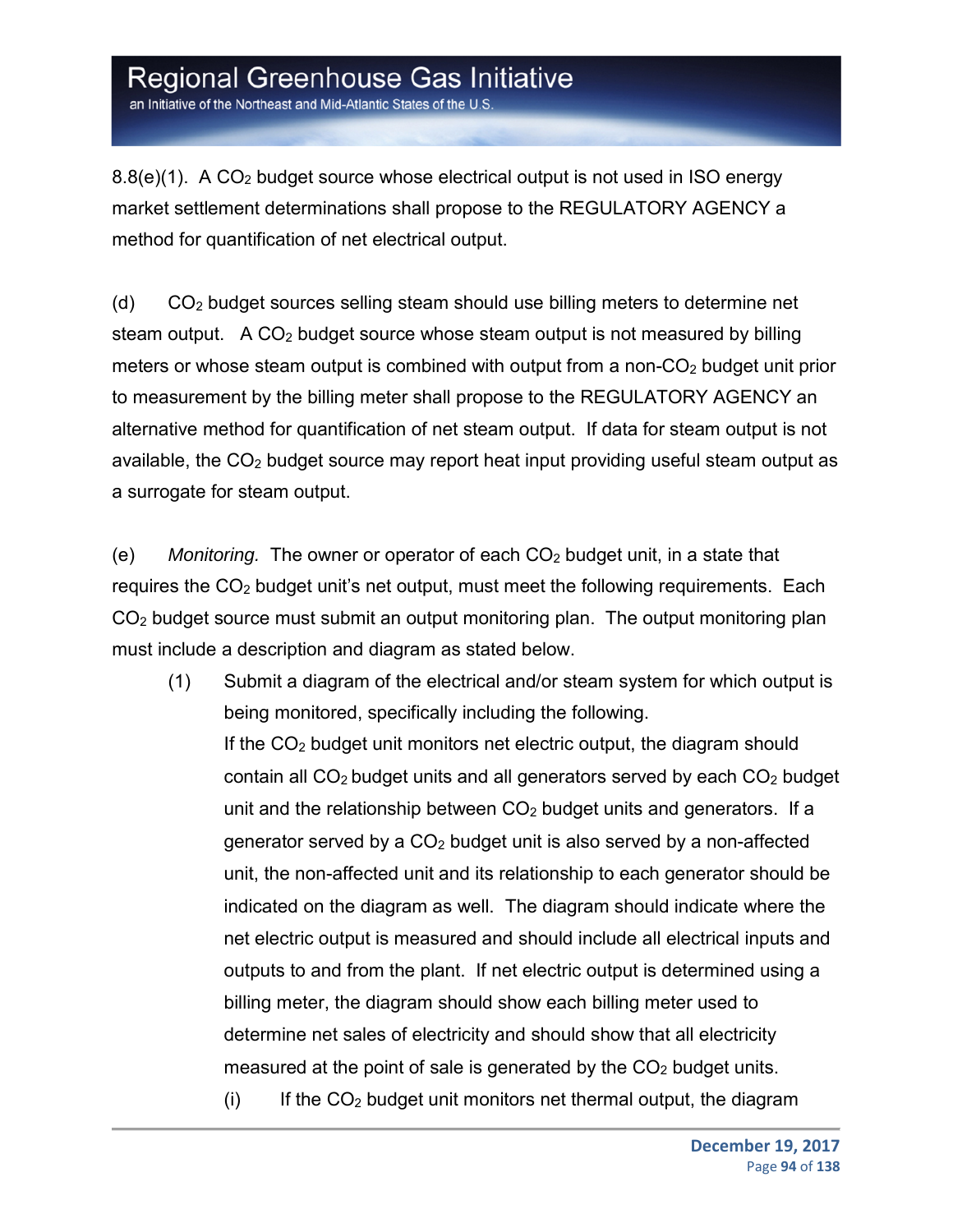should include all steam or hot water coming into the net steam system, including steam from  $CO<sub>2</sub>$  budget units and non-affected units, and all exit points of steam or hot water from the net steam system. In addition, each input and output stream will have an estimated temperature, pressure and phase indicator, and an enthalpy in Btu/lb. The diagram of the net steam system should identify all useful loads, house loads, parasitic loads, any other steam loads and all boiler feedwater returns. The diagram will represent all energy losses in the system as either usable or unusable losses. The diagram will also indicate all flow meters, temperature or pressure sensors or other equipment used to calculate gross thermal output. If a sales agreement is used to determine net thermal output, the diagram should show the monitoring equipment used to determine the sales of steam.

- (2) Submit a description of each output monitoring system. The description of the output monitoring system should include a written description of the output system and the equations used to calculate output. For net thermal output systems descriptions and justifications of each useful load should be included.
- (3) Submit a detailed description of all quality assurance/quality control activities that will be performed to maintain the output system in accordance with subdivision XX-8.8(g).
- (4) Submit documentation supporting any output value(s) to be used as a missing data value should there be periods of invalid output data. The missing data output value must be either zero or an output value that is likely to be lower than a measured value and that is approved as part of the monitoring plan required under this subdivision.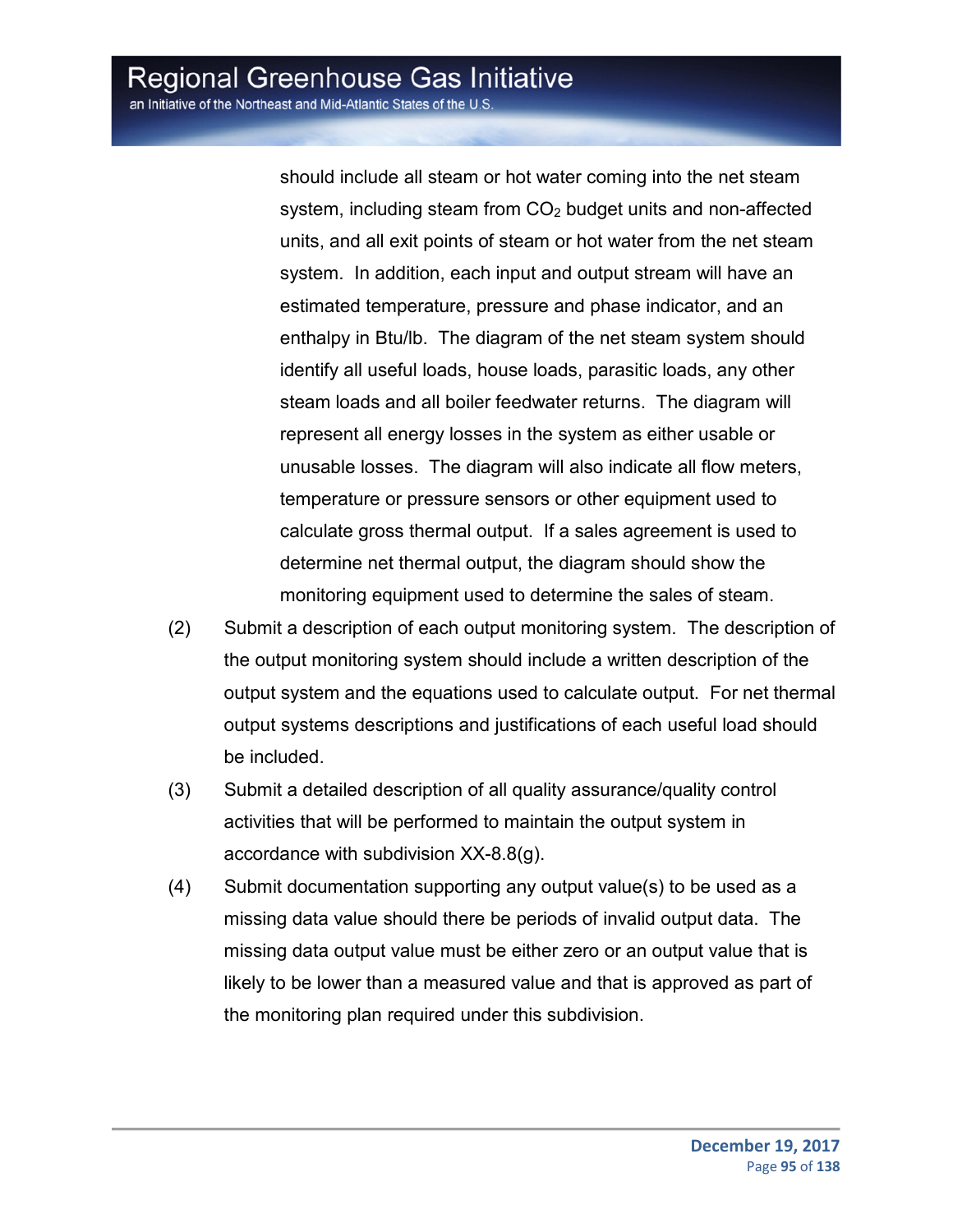an Initiative of the Northeast and Mid-Atlantic States of the U.S.

(f) *Initial certification*. A certification statement must be submitted by the CO2 authorized account representative stating that either the output monitoring system consists entirely of billing meters or that the output monitoring system meets one of the accuracy requirements for non-billing meters at paragraph (2) of this subdivision. This statement may be submitted with the certification application required under subdivision  $XX-8.5(c)$ .

- (1) *Billing meters*. The billing meter must record the electric or thermal output. Any electric or thermal output values that the facility reports must be the same as the values used in billing for the output. Any output measurement equipment used as a billing meter in commercial transactions requires no additional certification or testing.
- (2) *Non-billing meters*. For non-billing meters, the output monitoring system must either meet an accuracy of within 10% of the reference value, or each component monitor for the output system must meet an accuracy of within 3% of the full scale value, whichever is less stringent.
	- (i) *System approach to accuracy*. The system approach to accuracy must include a determination of how the system accuracy of 10% is achieved using the individual components in the system and should include data loggers and any watt meters used to calculate the final net electric output data and/or any flow meters for steam or condensate, temperature measurement devices, absolute pressure measurement devices, and differential pressure devices used for measuring thermal energy.
	- (ii) *Component approach to accuracy*. If testing a piece of output measurement equipment shows that the output readings are not accurate to within 3.0 percent of the full scale value, then the equipment should be repaired or replaced to meet that requirement. Data shall remain invalid until the output measurement equipment passes an accuracy test or is replaced with another piece of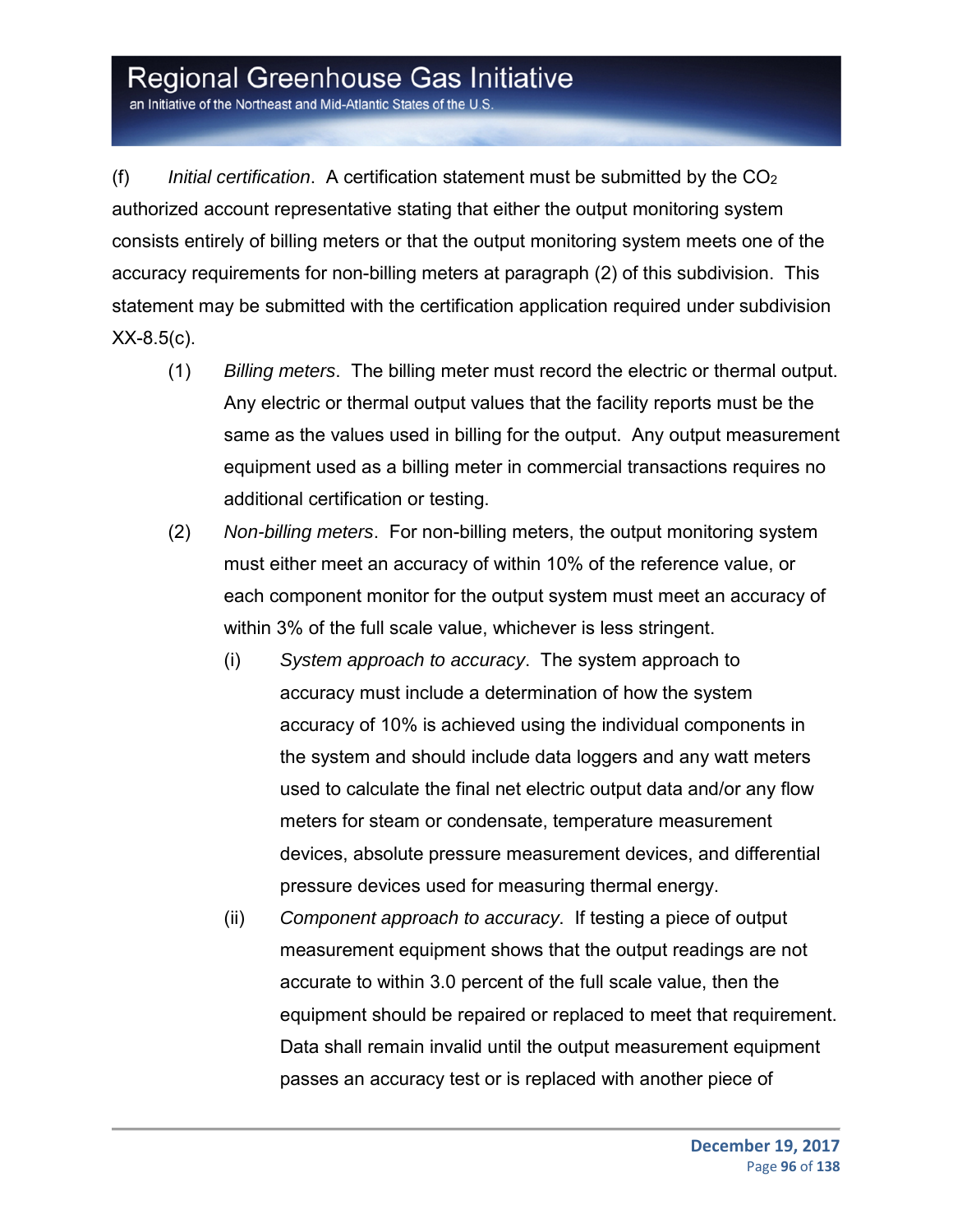equipment that passes the accuracy test.

(g) *Ongoing QA/QC*. Ongoing quality assurance/quality control activities must be performed in order to maintain the output system.

- (1) *Billing meters*. In the case where billing meters are used to determine output, no QA/QC activities beyond what are already performed are required.
- (2) *Non-billing meters*. Certain types of equipment such as potential transformers, current transformers, nozzle and venturi type meters, and the primary element of an orifice plate only require an initial certification of calibration and do not require periodic recalibration unless the equipment is physically changed. However, the pressure and temperature transmitters accompanying an orifice plate will require periodic retesting. For other types of equipment, either recalibrate or re-verify the meter accuracy at least once every two years (i.e., every eight calendar quarters), unless a consensus standard allows for less frequent calibrations or accuracy tests. For non- billing meters, the output monitoring system must either meet an accuracy of within 10% of the reference value, or each component monitor for the output system must meet an accuracy of within 3% of the full scale value, whichever is less stringent. If testing a piece of output measurement equipment shows that the output readings are not accurate to within 3.0 percent of the full scale value, then the equipment should be repaired or replaced to meet that requirement.
- (3) *Out-of-control periods*. If testing a piece of output measurement equipment shows that the output readings are not accurate to the certification value, data remain invalid until the output measurement equipment passes an accuracy test or is replaced with another piece of equipment that passes the accuracy test. All invalid data shall be replaced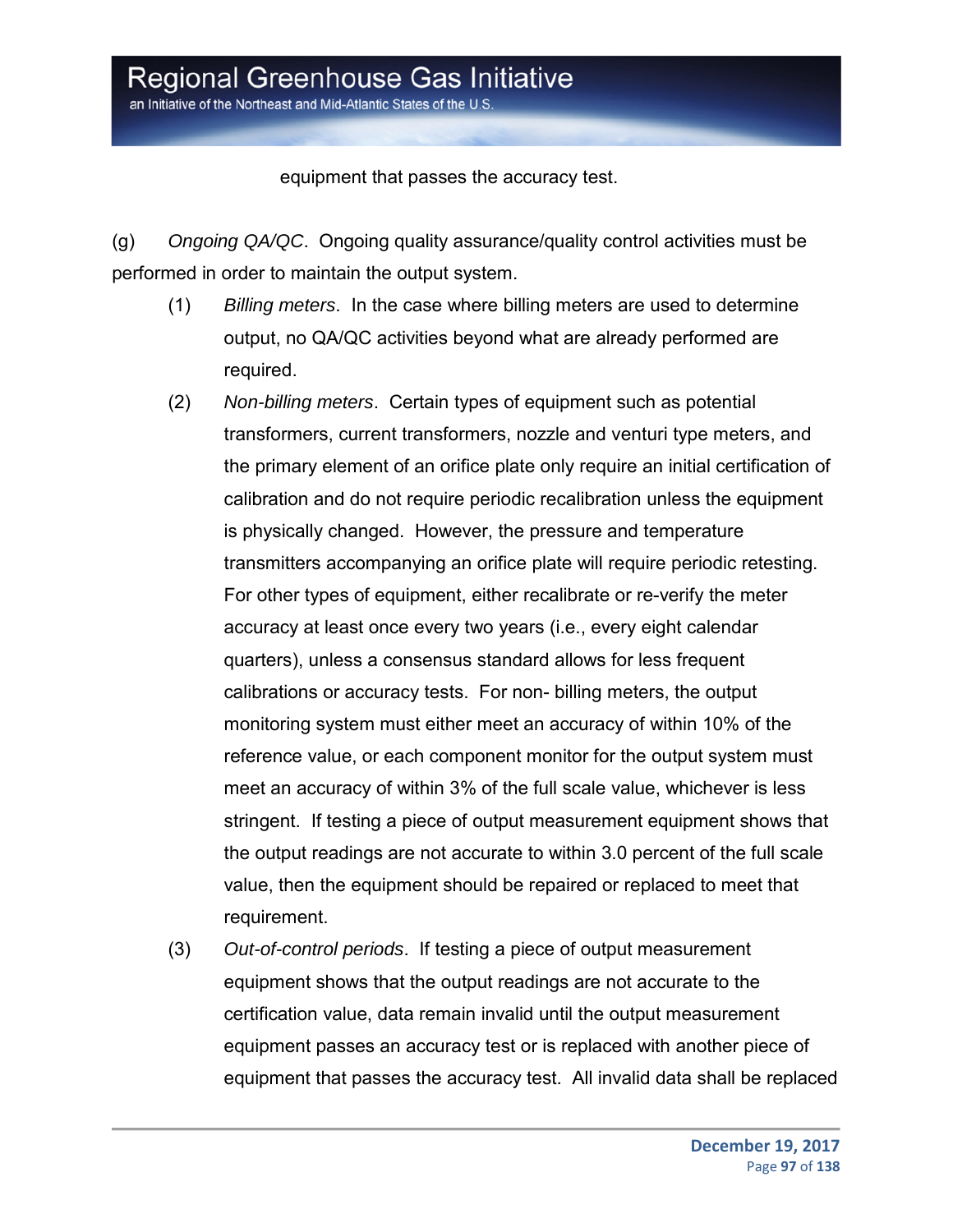by either zero or an output value that is likely to be lower than a measured value and that is approved as part of the monitoring plan required under subdivision XX-8.8(e).

- (h) *Recordkeeping and reporting.*
	- (1) *General provisions.* The CO2 authorized account representative shall comply with all recordkeeping and reporting requirements in this section and with the requirements of subdivisions XX-1.5(e) and XX-2.1(e).
	- (2) *Recordkeeping.* Facilities shall retain data used to monitor, determine, or calculate net generation for ten years.
	- (3) *Annual reports.* The CO2 authorized account representative shall submit annual output reports, as follows. The data must be sent both electronically and in hardcopy by March 1 for the immediately preceding calendar year to the REGULATORY AGENCY or its agent. The annual report shall include unit level MWh, all useful steam output and a certification statement from the  $CO<sub>2</sub>$  authorized account representative stating the following,

*"I am authorized to make this submission on behalf of the owners and operators of the CO2 budget sources or CO2 budget units for which the submission is made. I certify under penalty of law that I have personally examined, and am familiar with, the statements and information submitted in this document and all its attachments. Based on my inquiry of those individuals with primary responsibility for obtaining the information, I certify that the statements and information are to the best of my knowledge and belief true, accurate, and complete. I am aware that there are significant penalties for submitting false statements and information or omitting required statements and information, including the possibility of fine or imprisonment."*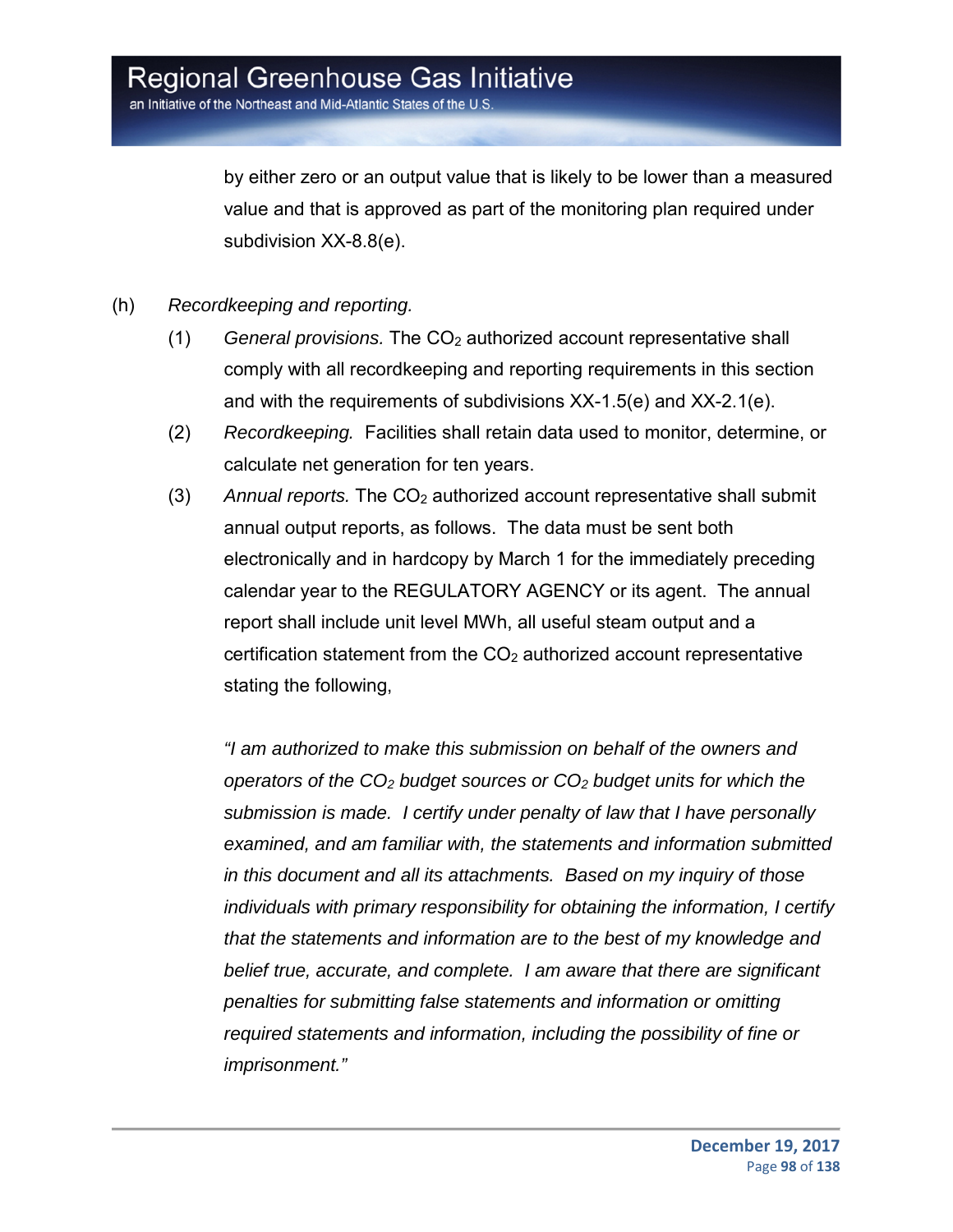#### **Subpart XX-9 Auction of CO2 CCR and ECR allowances**

#### **XX-9.1 Purpose**

The following rules shall apply to each allowance auction. The REGULATORY AGENCY or its agent may specify additional information in the auction notice for each auction. Such additional information may include the time and location of the auction, auction rules, registration deadlines, and any additional information deemed necessary or useful.

#### **XX-9.2 General Requirements**

(a) The REGULATORY AGENCY or its agent shall include the following information in the auction notice for each auction:

- (1) The number of  $CO<sub>2</sub>$  allowances offered for sale at the auction, not including any  $CO<sub>2</sub> CCR$  allowances;
- (2) The number of  $CO<sub>2</sub> CCR$  allowances that will be offered for sale at the auction if the condition of paragraph (b)(1) of this section is met;
- (3) The minimum reserve price for the auction; and
- (4) The CCR trigger price for the auction.
- (5) The maximum number of  $CO<sub>2</sub>$  allowances that may be withheld from sale at the auction if the condition of paragraph (d) (1) of this section is met;
- (6) The ECR trigger price for the auction.

(b) The REGULATORY AGENCY or its agent shall follow these rules for the sale of  $CO<sub>2</sub> CCR$  allowances:

 $(1)$   $CO<sub>2</sub> CCR$  allowances shall only be sold at an auction in which total demand for allowances, above the CCR trigger price, exceeds the number of  $CO<sub>2</sub>$  allowances available for purchase at the auction, not including any CO2 CCR allowances.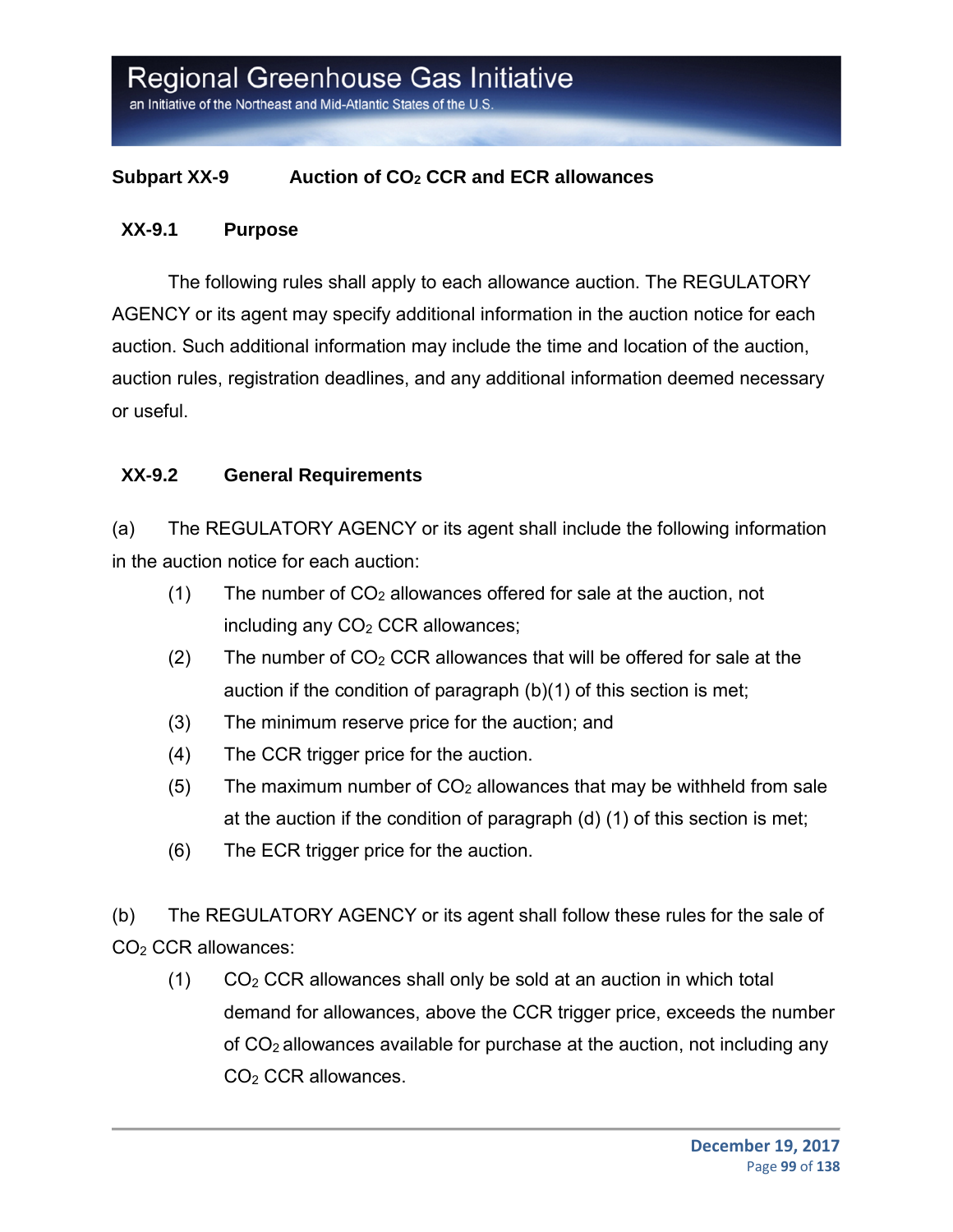an Initiative of the Northeast and Mid-Atlantic States of the U.S

- (2) If the condition of paragraph (1) of this subdivision is met at an auction, then the number of  $CO<sub>2</sub> CCR$  allowances offered for sale by the REGULATORY AGENCY or its agent at the auction shall be equal to the number of CO<sub>2</sub> CCR allowances in the RELEVANT STATE AUCTION ACCOUNT at the time of the auction.
- $(3)$  After all of the CO<sub>2</sub> CCR allowances in the RELEVANT STATE AUCTION ACCOUNT have been sold in a given calendar year, no additional CO2 CCR allowances will be sold at any auction for the remainder of that calendar year, even if the condition of paragraph (1) of this subdivision is met at an auction; and
- (4) At an auction in which  $CO<sub>2</sub> CCR$  allowances are sold, the reserve price at for the auction shall be the CCR trigger price.
- (5) If the condition of paragraph (1) of this subdivision is not satisfied, no  $CO<sub>2</sub>$ CCR allowances shall be offered for sale at the auction, and the reserve price for the auction shall be equal to the minimum reserve prices.

(c) The REGULATORY AGENCY or its agent shall implement the reserve price in the following manner:

- (1) No allowances shall be sold at any auction for a price below the reserve price for that auction; and
- (2) If the total demand for allowances at an auction is less than or equal to the total number of allowances made available for sale in that auction, then the auction clearing price for the auction shall be the reserve price.

(d) The REGULATORY AGENCY or its agent shall follow these rules for the withholding of  $CO<sub>2</sub> ECR$  allowances from an auction:

 $(1)$  CO<sub>2</sub> ECR allowances shall only be withheld from an auction if the demand for allowances would result in an auction clearing price that is less than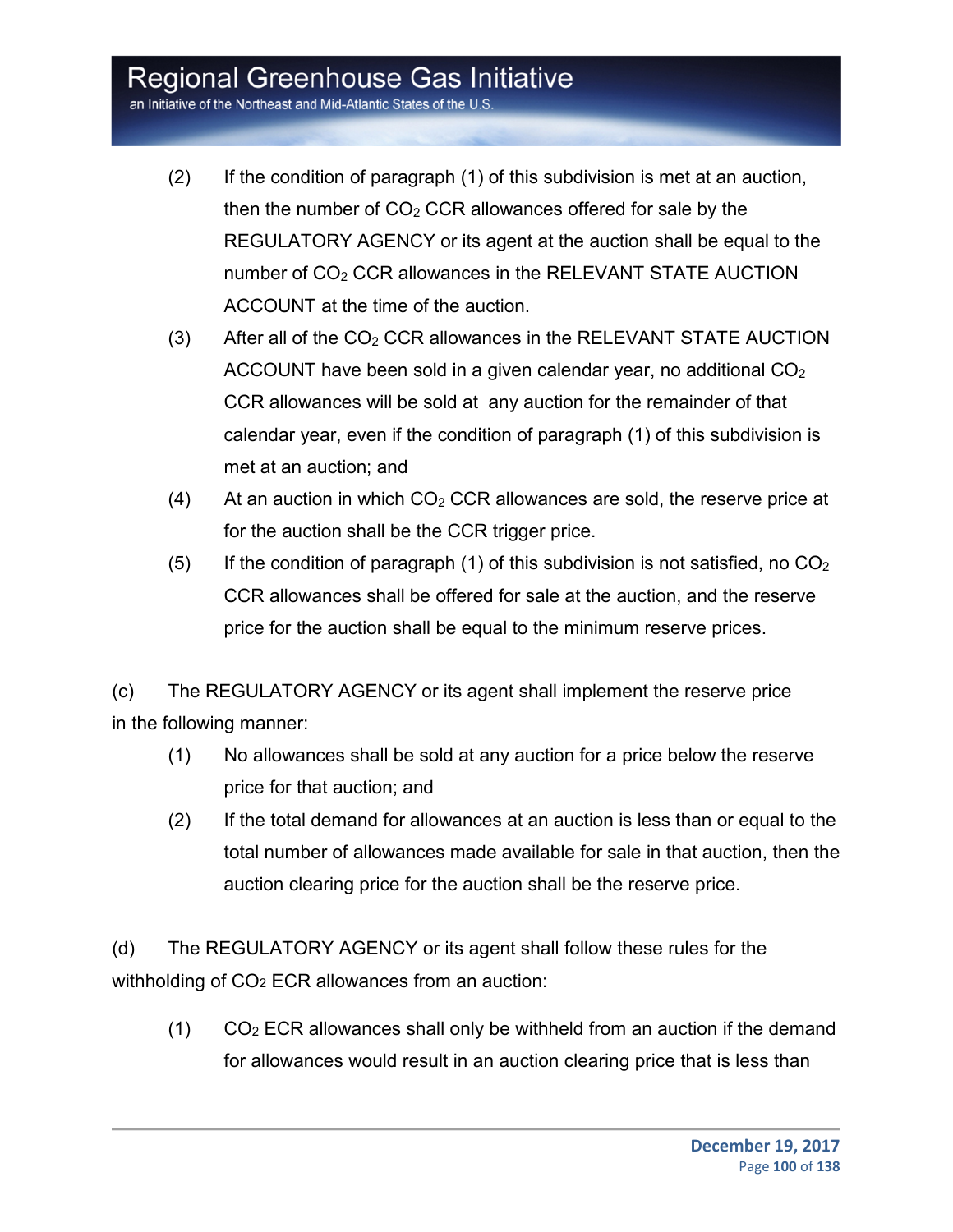the ECR trigger price prior to the withholding from the auction of any ECR allowances.

(2) If the condition in paragraph (1) of this subdivision is met at an auction, then the maximum number of  $CO<sub>2</sub> ECR$  allowances that may be withheld from that auction will be equal to the quantity shown in section  $5.3(e)(1)$ Table 4 minus the total quantity of  $CO<sub>2</sub> ECR$  allowances that have been withheld from any prior auction in that calendar year. Any  $CO<sub>2</sub> ECR$ allowances withheld from an auction will be transferred into the RELEVANT STATE ECR ACCOUNT.

### **Subpart XX-10 CO2 Emissions Offset Projects**

#### **XX-10.1 Purpose.**

The REGULATORY AGENCY will provide for the award of  $CO<sub>2</sub>$  offset allowances to sponsors of CO2 emissions offset projects that have reduced or avoided atmospheric loading of CO<sub>2</sub>, CO<sub>2</sub> equivalent or sequestered carbon as demonstrated in accordance with the applicable provisions of this Subpart. The requirements of this Subpart seek to ensure that CO<sub>2</sub> offset allowances awarded represent CO<sub>2</sub> equivalent emission reductions or carbon sequestration that are real, additional, verifiable, enforceable, and permanent within the framework of a standards-based approach. Subject to the relevant compliance deduction limitations of paragraph  $XX-6.5(a)(3)$ ,  $CO<sub>2</sub>$  offset allowances may be used by any CO2 budget source for compliance purposes.

### **XX-10.2 Definitions.**

(a) *Anaerobic digester*. A device that promotes the decomposition of organic material to simple organics and gaseous biogas products, in the absence of elemental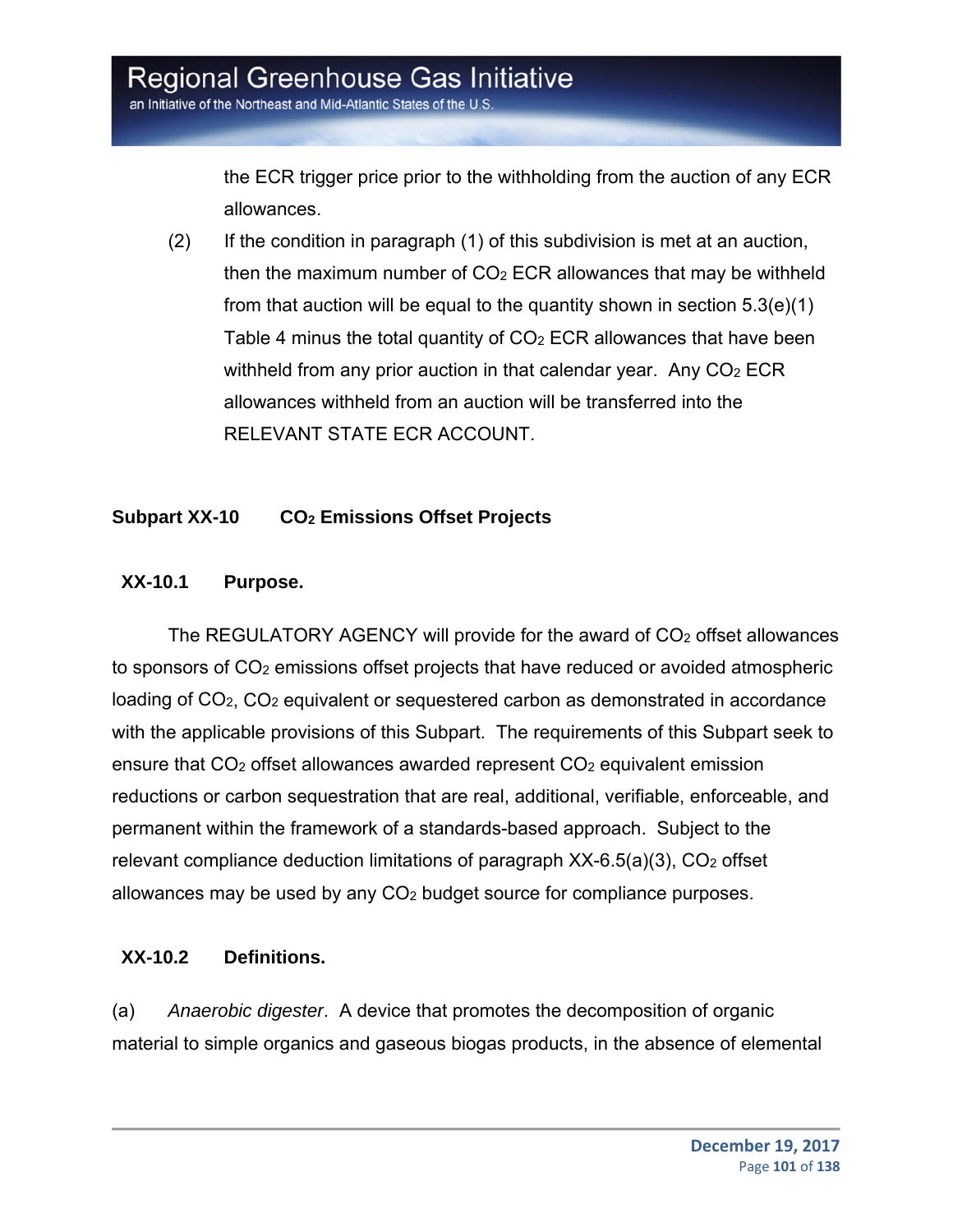an Initiative of the Northeast and Mid-Atlantic States of the U.S

oxygen, usually accomplished by means of controlling temperature and volume, and including a methane recovery system.

(b) *Anaerobic digestion*. The decomposition of organic material including manure brought about through the action of microorganisms in the absence of elemental oxygen.

(c) *Anaerobic storage*. Storage of organic material in an oxygen-free environment, or under oxygen-free conditions, including but not limited to, holding tanks, ponds, and lagoons.

(d) *ANSI*. American National Standards Institute.

(e) *Biogas*. Gas resulting from the decomposition of organic matter under anaerobic conditions. The principle constituents are methane and carbon dioxide.

(f) *CO2e*. CO2e means carbon dioxide equivalent.

(g) *Conflict of interest*. A situation that may arise with respect to an individual in relation to any specific project sponsor, CO2 emissions offset project or category of offset projects, such that the individual's other activities or relationships with other persons or organizations render or may render the individual incapable of providing an impartial certification opinion, or otherwise compromise the individual's objectivity in performing certification functions.

(h) *Cooperating regulatory agency*. A regulatory agency in a state or United States jurisdiction that is not a participating state that has entered into a memorandum of understanding with the appropriate regulatory agencies of all participating states to carry out certain obligations relative to CO2 emissions offset projects in that state or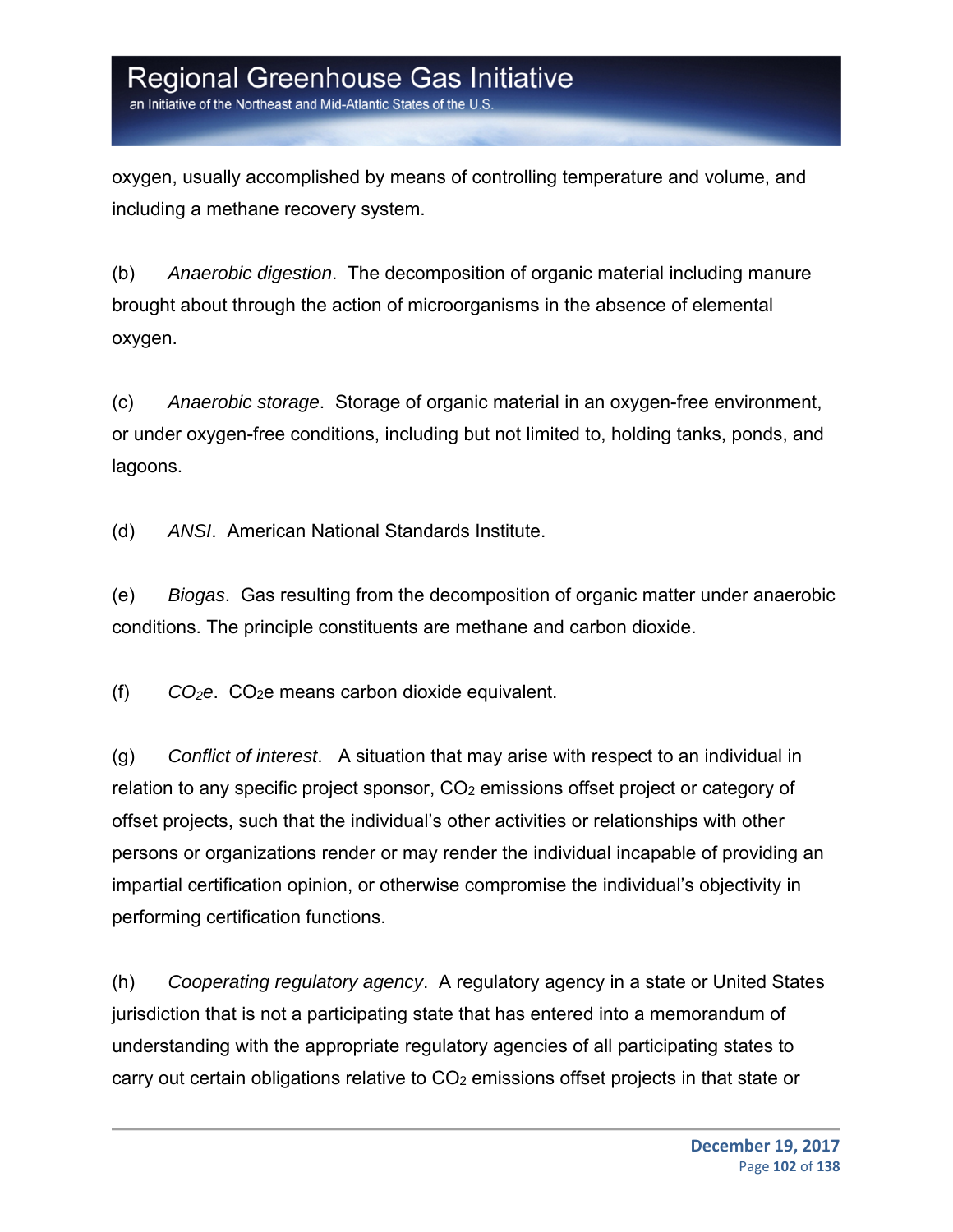an Initiative of the Northeast and Mid-Atlantic States of the U.S

United States jurisdiction, including but not limited to the obligation to perform audits of offset project sites, and report violations of this Subpart.

(i) *Forest offset project*. An offset project involving reforestation, improved forest management, or avoided conversion.

(j) *Forest offset project data report*. The report prepared by a project sponsor each year that provides the information and documentation required by this Subpart or the forest offset protocol.

(k) *Forest offset protocol*. The protocol titled "Regional Greenhouse Gas Initiative Offset Protocol U.S. Forest Projects", published by the participating states on XXX.

(l) *Independent verifier*. An individual that has been approved by the REGULATORY AGENCY or its agent to conduct verification activities.

(m) *Intentional Reversal*. Any reversal caused by a forest owner's negligence, gross negligence, or willful intent, including harvesting, development, and harm to the area within the offset project boundary

(n) *Market penetration rate*. A measure of the diffusion of a technology, product, or practice in a defined market, as represented by the percentage of annual sales for a product or practice, or as a percentage of the existing installed stock for a product or category of products, or as the percentage of existing installed stock that utilizes a practice. The REGULATORY AGENCY may determine an appropriate market definition and market penetration metric for a category of technology, product or practice, and may issue guidance specifying the technologies, products or practices that meet a specified market penetration rate.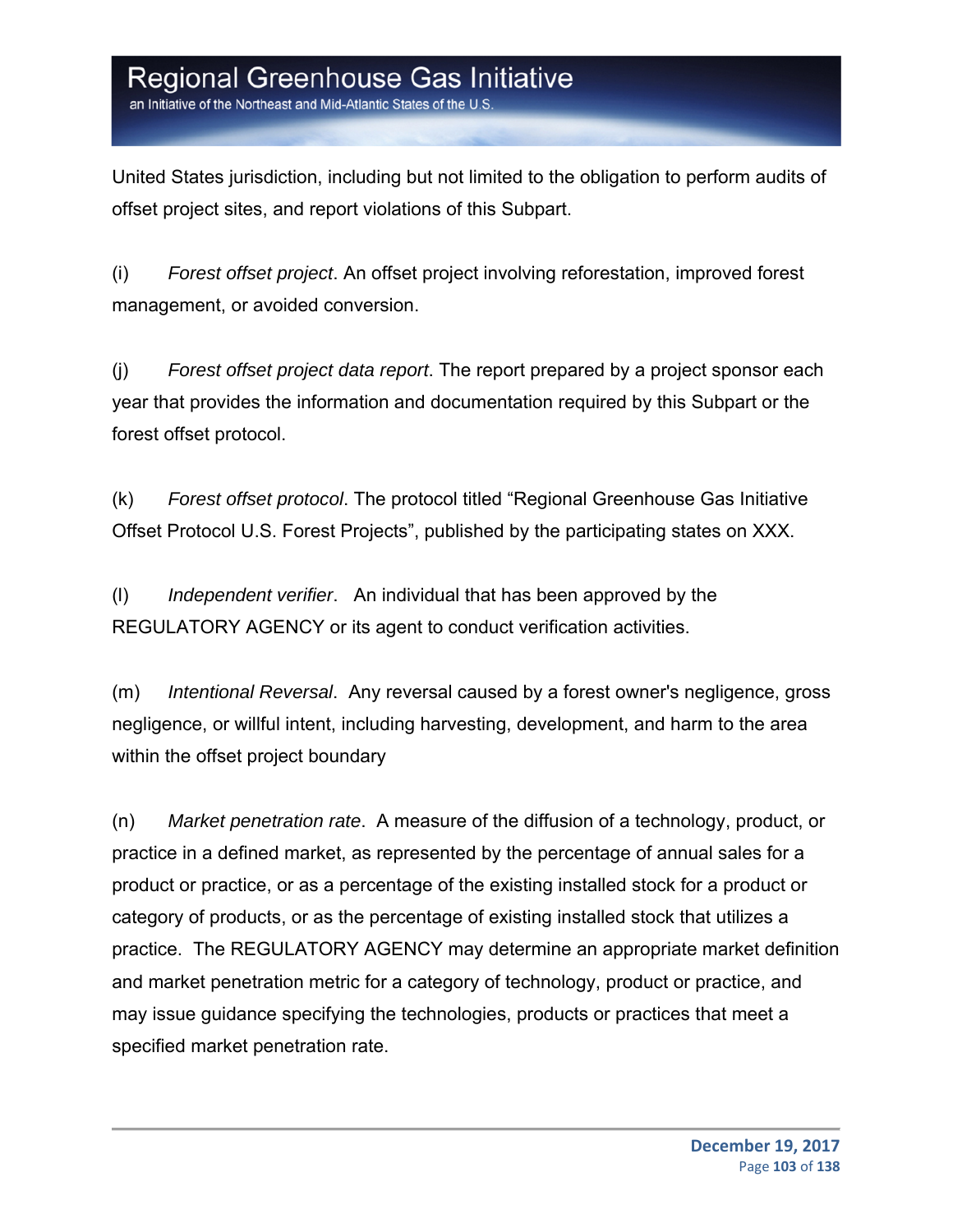an Initiative of the Northeast and Mid-Atlantic States of the U.S.

(o) *Offset project*. An offset project includes all equipment, materials, items, or actions directly related to the reduction of  $CO<sub>2</sub>$  equivalent emissions or the sequestration of carbon specified in a consistency application submitted pursuant to section XX-10.4. Equipment, materials, items, or actions unrelated to an offset project reduction of CO<sub>2</sub> equivalent emissions or the sequestration of carbon, but occurring at a location where an offset project occurs, shall not be considered part of an offset project, unless specified at section XX-10.5.

(p) *Permanently retired*. A greenhouse gas allowance or credit has been "permanently retired" if it has been placed in a retirement account controlled by the jurisdiction that generated the allowance or credit, or has been placed in an allowance retirement account controlled by the REGULATORY AGENCY, or is otherwise determined by the REGULATORY AGENCY to have been rendered unusable.

(q) *Project commencement*. For an offset project involving physical construction, other work at an offset project site, or installation of equipment or materials, the date of the beginning of such activity. For an offset project that involves the implementation of a management activity or protocol, the date on which such activity is first implemented or such protocol first utilized. For an offset project involving reforestation, improved forest management, or avoided conversion, the date specified in section 3.2 of the forest offset protocol.

(r) *Regional-type anaerobic digester*. An anaerobic digester using feedstock from more than one agricultural operation, or importing feedstock from more than one agricultural operation. Also commonly referred to as a "community digester" or "centralized digester."

(s) *Renewable portfolio standard*. A statutory or regulatory requirement that a loadserving entity provide a certain portion of the electricity it supplies to its customers from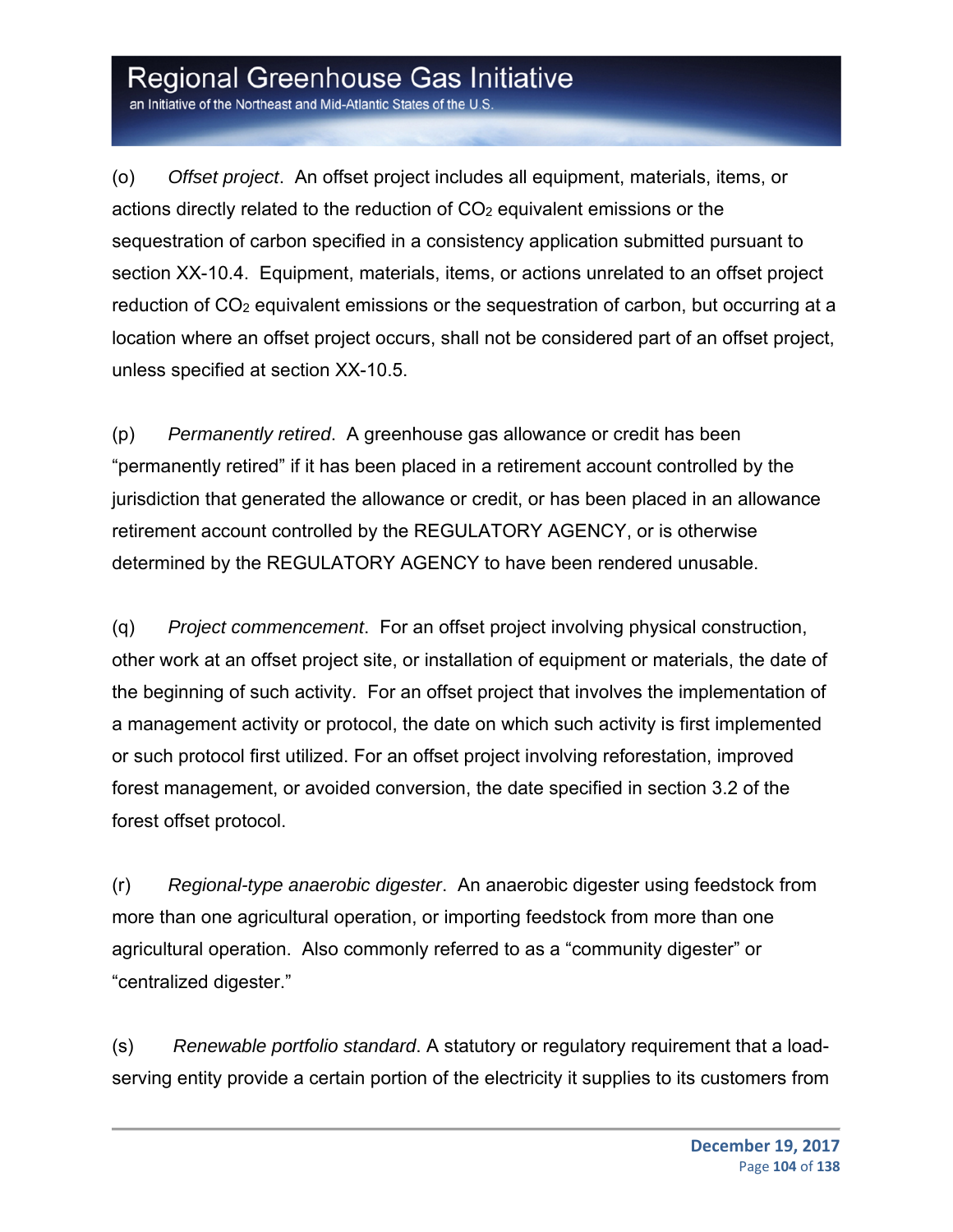an Initiative of the Northeast and Mid-Atlantic States of the U.S

renewable energy sources, or any other statutory or regulatory requirement that a certain portion of electricity supplied to the electricity grid be generated from renewable energy sources.

(t) *Reporting Period*. The period of time covered by a forest offset project data report. The first reporting period for an offset project in an initial crediting period may consist of 6 to 24 consecutive months; all subsequent reporting periods in an initial crediting and all reporting periods in any renewed crediting period must consist of 12 consecutive months.

(u) *Reversal*. A GHG emission reduction or GHG removal enhancement for which CO2 offset allowances have been issued that is subsequently released or emitted back into the atmosphere due to any intentional or unintentional circumstance.

(v) *System benefit fund*. Any fund collected directly from retail electricity or natural gas ratepayers.

(w) *Total solids*. Total solids are the total of all solids in a sample. They include the total suspended solids, total dissolved solids, and volatile suspended solids.

(x) *Transmission and/or distribution entity*. The assets and equipment used to transmit and distribute electricity from an electric generator to the electrical load of a customer. Includes all related assets and equipment located within the service territory of the entity, defined as the service territory of a load-serving entity specified by the applicable state regulatory agency.

(y) *Unintentional Reversal*. Any reversal, including wildfires or disease that is not the result of the forest owner's negligence, gross negligence, or willful intent.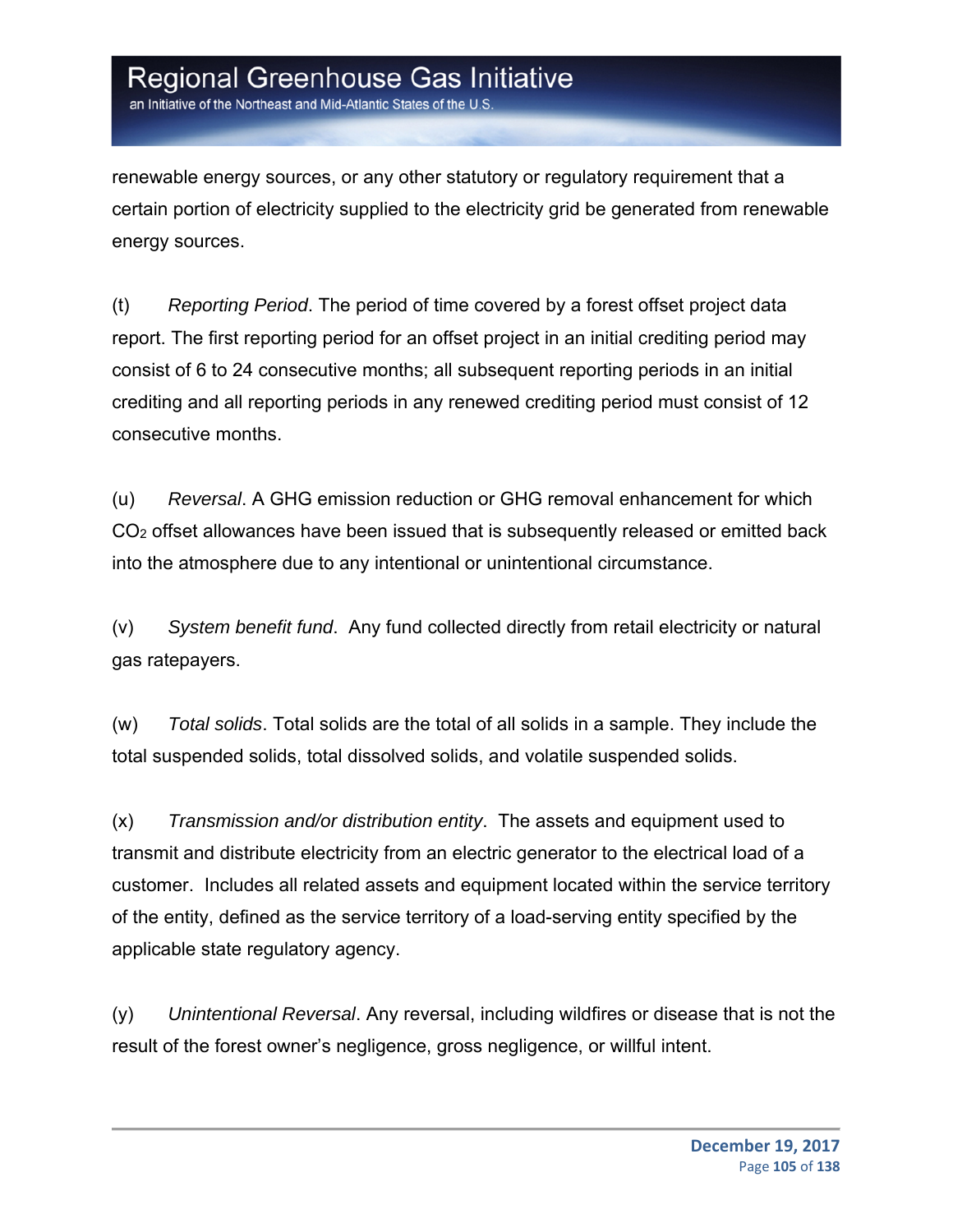an Initiative of the Northeast and Mid-Atlantic States of the U.S

(z) *Verification*. The verification by an independent verifier that certain parts of a CO2 emissions offset project consistency application and/or measurement, monitoring or verification report conforms to the requirements of this Subpart.

(aa) *Volatile solids*. The fraction of total solids that is comprised primarily of organic matter as defined in U.S.EPA Method Number 160.4, Methods for the Chemical Analysis of Water and Wastes (MCAWW) (EPA/600/4-79/020).

### **XX-10.3 General requirements.**

(a) *Eligible CO<sub>2</sub> emissions offset projects*. To qualify for the award of CO<sub>2</sub> offset allowances, offset projects shall satisfy all the applicable requirements of XX-10.

- (1) *Offset project types*. The following types of offset projects are eligible for the award of CO<sub>2</sub> offset allowances.
	- (i) Landfill methane capture and destruction;
	- (ii) Sequestration of carbon due to reforestation, improved forest management, or avoided conversion;
	- (iii) Avoided methane emissions from agricultural manure management operations.
- (2) *Offset project locations*.
	- $(i)$  To qualify for the award of  $CO<sub>2</sub>$  allowances under XX-10, eligible offset projects may be located in any of the following locations:
		- *(a)* In [STATE]; and
		- *(b)* In any state or United States jurisdiction in which a cooperating regulatory agency has entered into a memorandum of understanding with the appropriate regulatory agencies of all participating states to carry out certain obligations relative to CO2 emissions offset projects in that state or U.S. jurisdiction, including but not limited to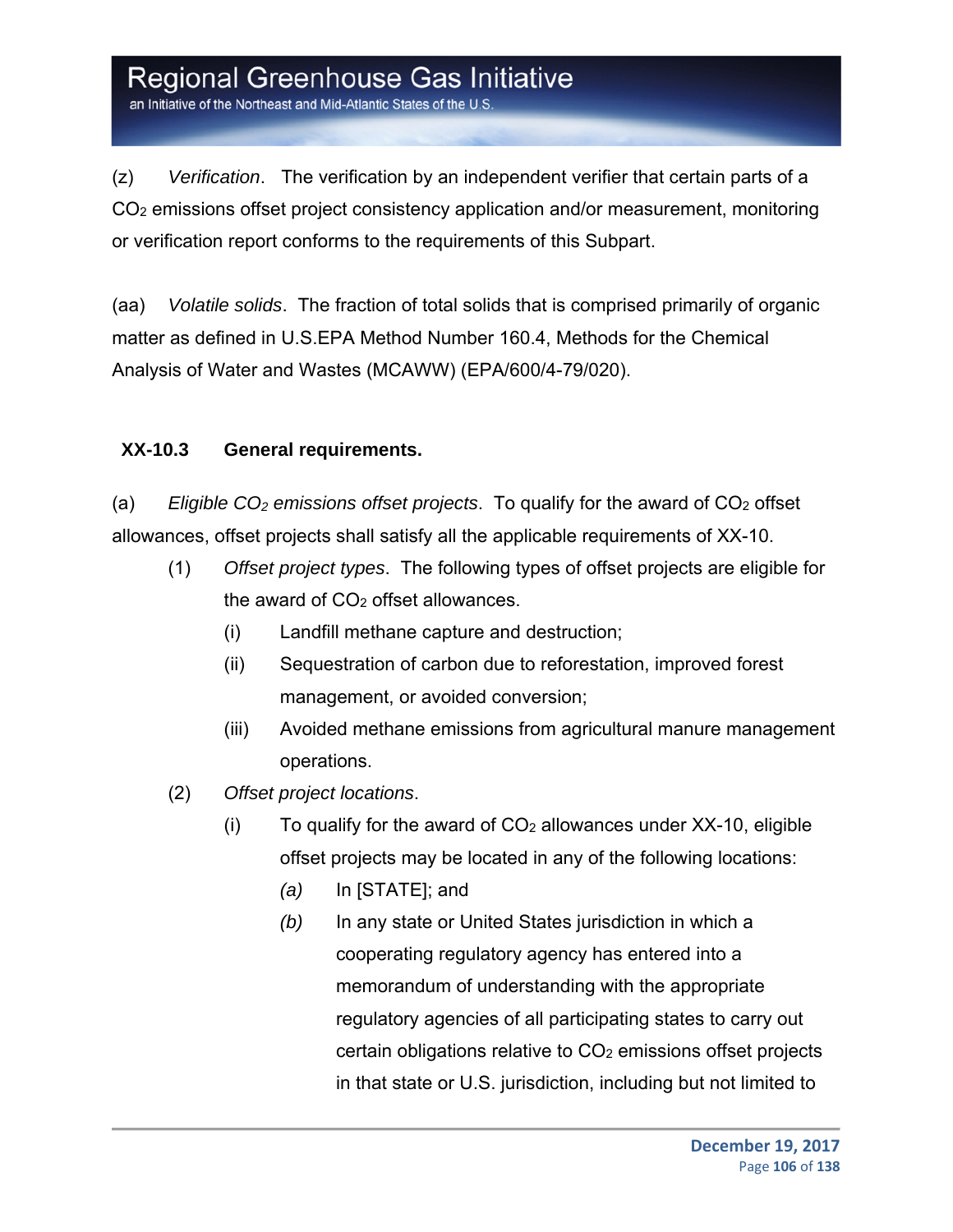the obligation to perform audits of offset project sites, and report violations of XX-10.

(ii) Projects located (in whole or in part) in one or more participating states are not eligible for CO<sub>2</sub> offset allowances under XX-10 unless more of the CO2 equivalent emissions reduction or carbon sequestration due to the offset project is projected to occur in [STATE] than in any other participating state.

(b) *Project sponsor*. Any person may act as the sponsor of an eligible CO2 emissions offset project, provided that person meets the requirements at section XX-10.4.

(c) *General additionality requirements.* Except as provided with respect to specific offset project standards in section XX-10.5, the following general requirements shall apply.

- (1) CO2 offset allowances shall not be awarded to an offset project that is required pursuant to any local, state or federal law, regulation, or administrative or judicial order. If an offset project receives a consistency determination under section XX-10.4 and is later required by local, state or federal law, regulation, or administrative or judicial order, then the offset project shall remain eligible for the award of CO2 offset allowances until the end of its current allocation period but its eligibility shall not be extended for an additional allocation period.
- $(2)$  CO<sub>2</sub> offset allowances shall not be awarded to an offset project that includes an electric generation component, unless the project sponsor transfers legal rights to any and all attribute credits (other than the CO2 offset allowances awarded under section XX-10.7) generated from the operation of the offset project that may be used for compliance with a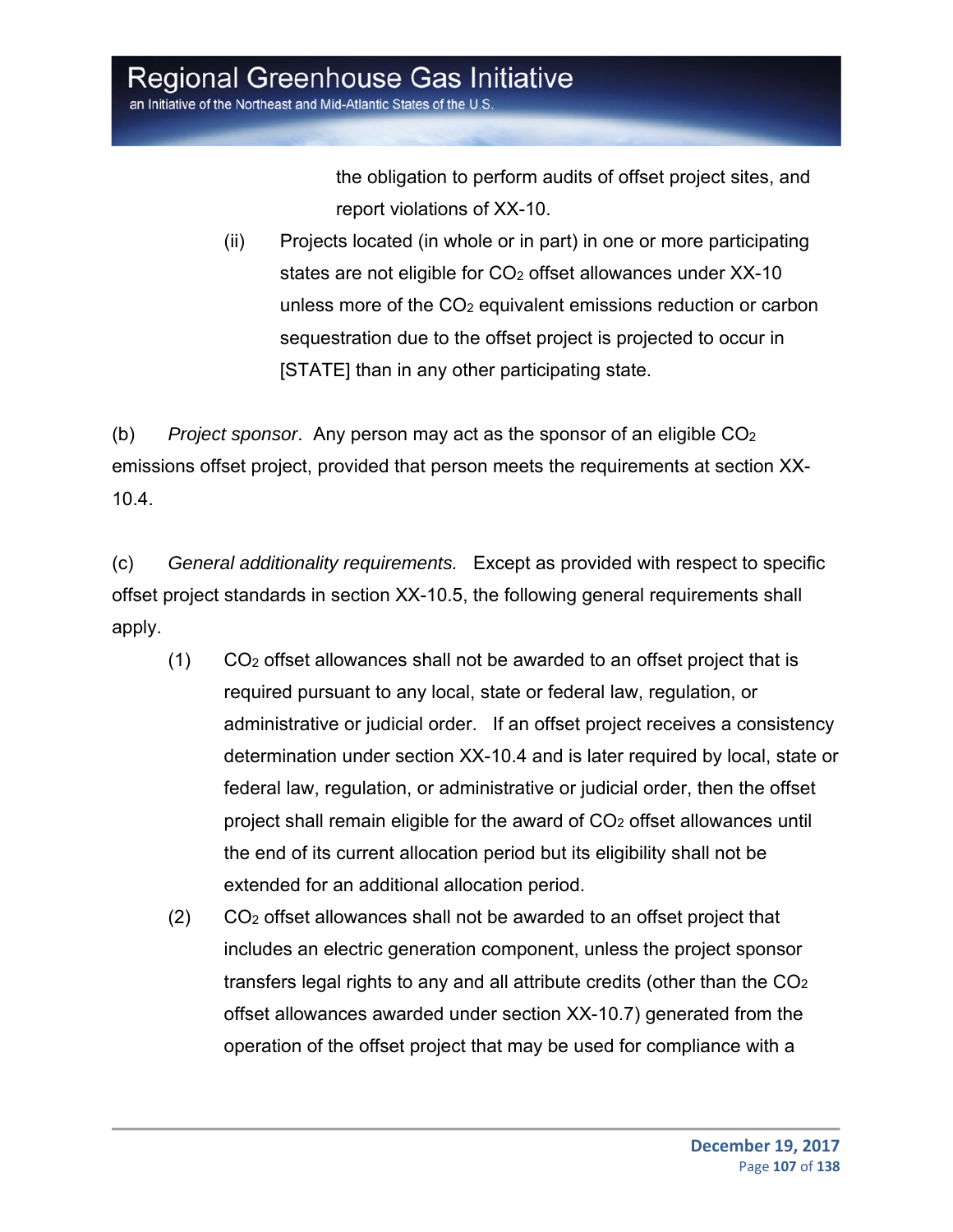renewable portfolio standard or other regulatory requirement, to the REGULATORY AGENCY or its agent.

- $(3)$  CO<sub>2</sub> offset allowances shall not be awarded to an offset project that receives funding or other incentives from any system benefit fund, or funds or other incentives provided through the consumer benefit or strategic energy purpose allocation required pursuant to subdivision XX-5.3(b).
- $(4)$  CO<sub>2</sub> offset allowances shall not be awarded to an offset project that is awarded credits or allowances under any other mandatory or voluntary greenhouse gas program, except for as described in Section XX-10.5(b)(10).
- (d) *Maximum allocation periods for CO2 emissions offset projects*.
	- (1) *Maximum allocation periods*. Except as provided in paragraph (d)(2) of this section, the REGULATORY AGENCY may award CO2 offset allowances under section XX-10.7 for an initial 10-year allocation period. At the end of the initial 10-year allocation period, the REGULATORY AGENCY may award CO<sub>2</sub> offset allowances for a second 10-year allocation period, provided the offset sponsor has submitted a consistency application pursuant to section XX-10.4 prior to the expiration of the initial allocation period, and the REGULATORY AGENCY has issued a consistency determination pursuant to paragraph XX-10.4(e)(2).
	- (2) *Maximum allocation period for involving reforestation, improved forest management, or avoided conversion*. The REGULATORY AGENCY may award CO2 offset allowances under section XX-10.7 for any project involving reforestation, improved forest management, or avoided conversion offset project for an initial 25-year allocation period. At the end of the initial 25-year allocation period, or any subsequent crediting period, the REGULATORY AGENCY may award CO2 offset allowances for a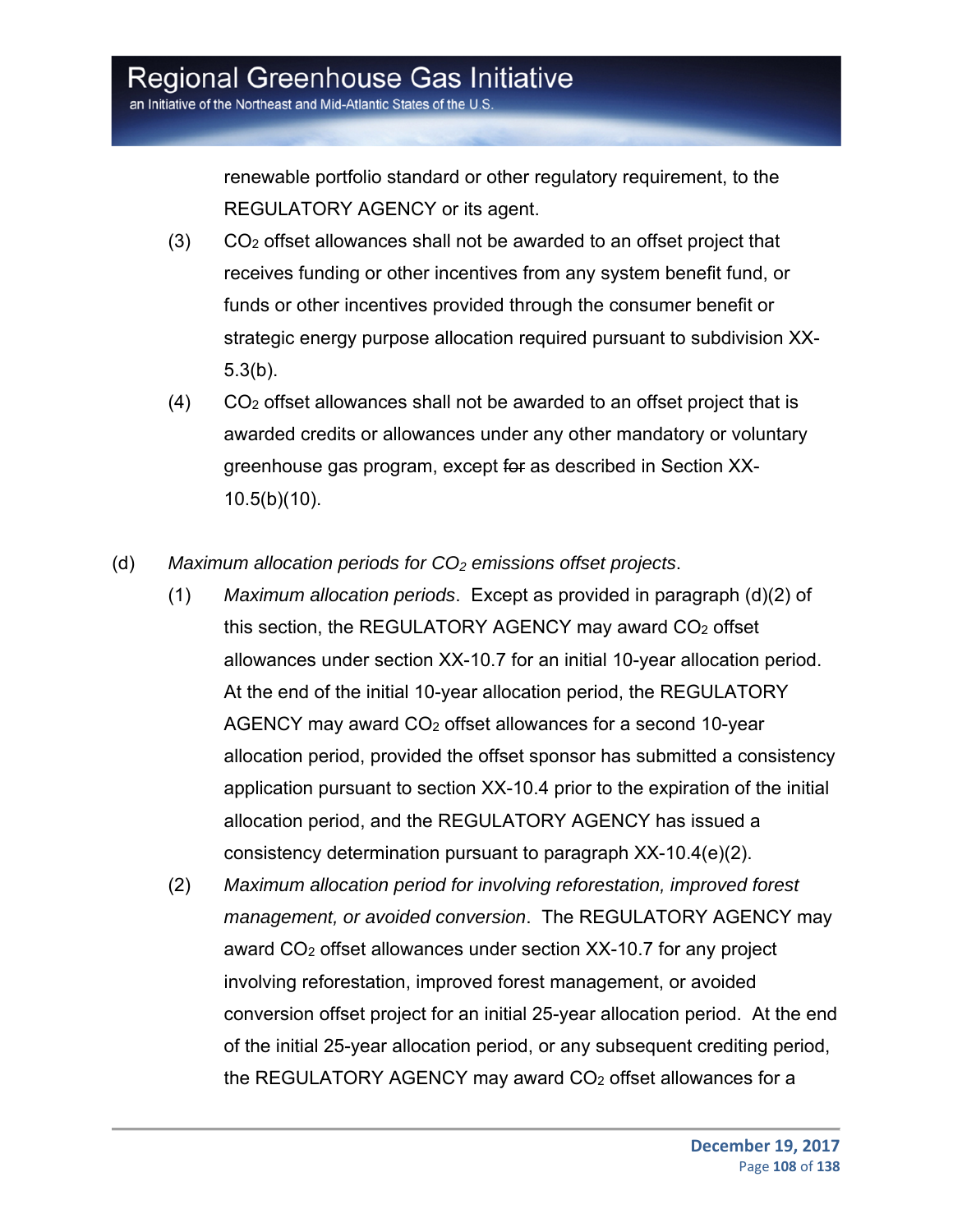subsequent 25-year allocation period, provided the offset sponsor has submitted a consistency application for the offset project pursuant to section XX-10.4 prior to the expiration of the initial allocation period, and the REGULATORY AGENCY has issued a consistency determination pursuant to paragraph XX-10.4(e)(2).

(e) *Offset project audit*. Project sponsors shall provide, in writing, an access agreement to the REGULATORY AGENCY granting the REGULATORY AGENCY or its agent access to the physical location of the offset project to inspect for compliance with this Subpart. For offset projects located in any state or other U.S. jurisdiction that is not a participating state, project sponsors shall also provide, in writing, an access agreement to the REGULATORY AGENCY granting the cooperating regulatory agency with access to the physical location of the offset project to inspect for compliance with this Subpart.

- (f) *Ineligibility due to noncompliance*.
	- (1) If at any time the REGULATORY AGENCY determines that a project sponsor has not complied with the requirements of this Subpart, then the REGULATORY AGENCY may revoke and retire any and all CO<sub>2</sub> offset allowances in the project sponsor's account.
	- (2) If at any time the REGULATORY AGENCY determines that an offset project does not comply with the requirements of this Subpart, then the REGULATORY AGENCY may revoke any approvals it has issued relative to an offset project.

#### **XX-10.4 Application process.**

(a) *Establishment of general account.* The sponsor of an offset project must establish a general account under subdivision XX-6.2(b). All submissions to the REGULATORY AGENCY required for the award of CO<sub>2</sub> offset allowances under this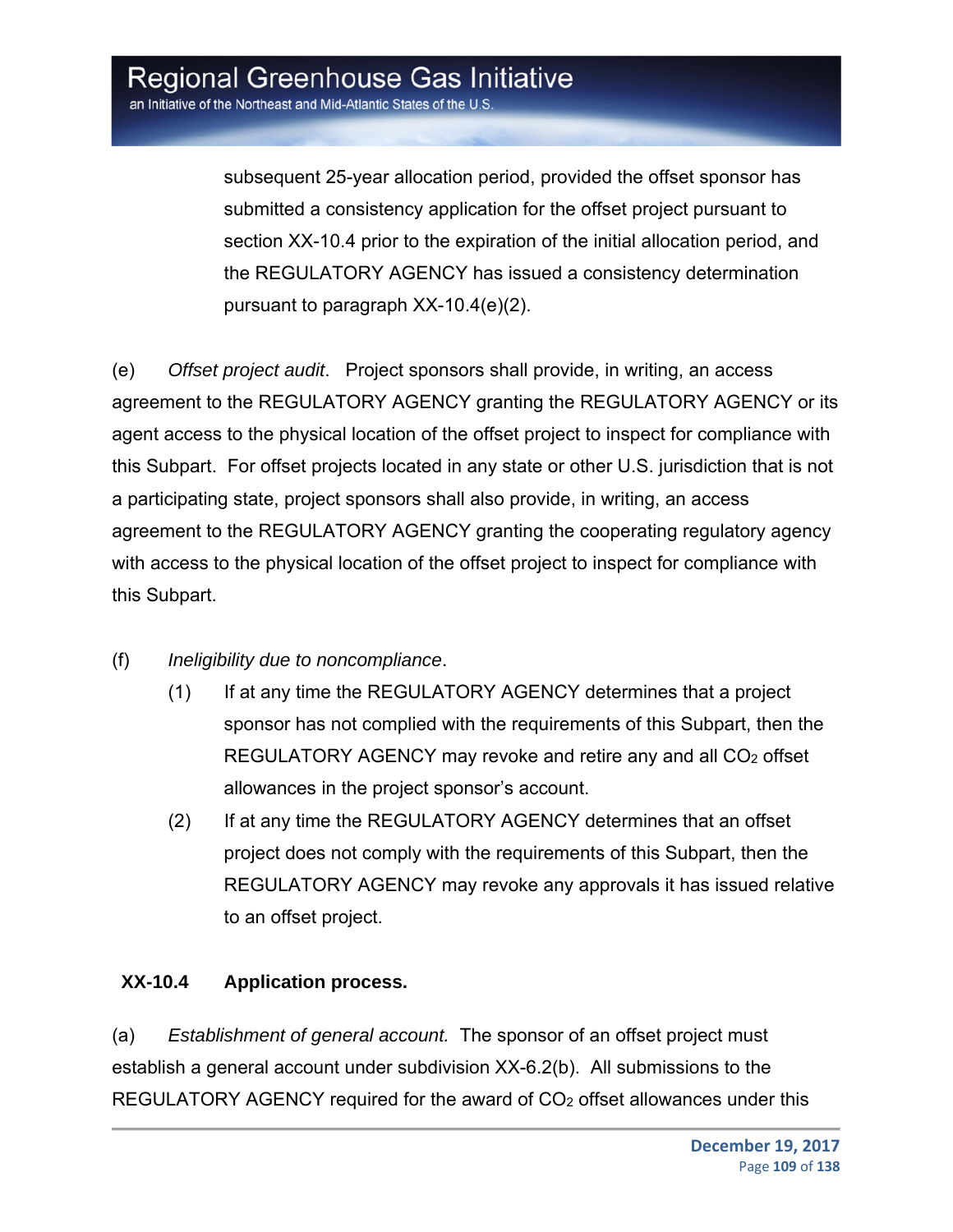an Initiative of the Northeast and Mid-Atlantic States of the U.S

Subpart must be from the CO2 authorized account representative for the general account of the sponsor of the relevant offset project, herein referred to as "project sponsor."

- (b) *Consistency application deadlines.*
	- (1) For offset projects not involving reforestation, improved forest management, or avoided conversion the consistency application must be submitted by the date that is 6 months after the offset project is commenced.
	- (2) For offset projects involving reforestation, improved forest management, or avoided conversion the consistency application must be submitted by the date that is one year after the offset project is commenced, except for as described in Section XX 10.5(c)(9).
	- (3) Any consistency application that fails to meet the deadlines of this subdivision will result in the denial of the consistency application and the continued ineligibility of the subject offset project.
- (c) *Consistency application contents*.
	- (1) For an offset project, the consistency application must include the following information.
		- (i) The project's sponsor's name, address, e-mail address, telephone number, facsimile transmission number, and account number.
		- (ii) The offset project description as required by the relevant provisions of section XX-10.5.
		- (iii) A demonstration that the offset project meets all applicable requirements set forth in this Subpart.
		- (iv) The emissions baseline determination as required by the relevant provisions of section XX-10.5.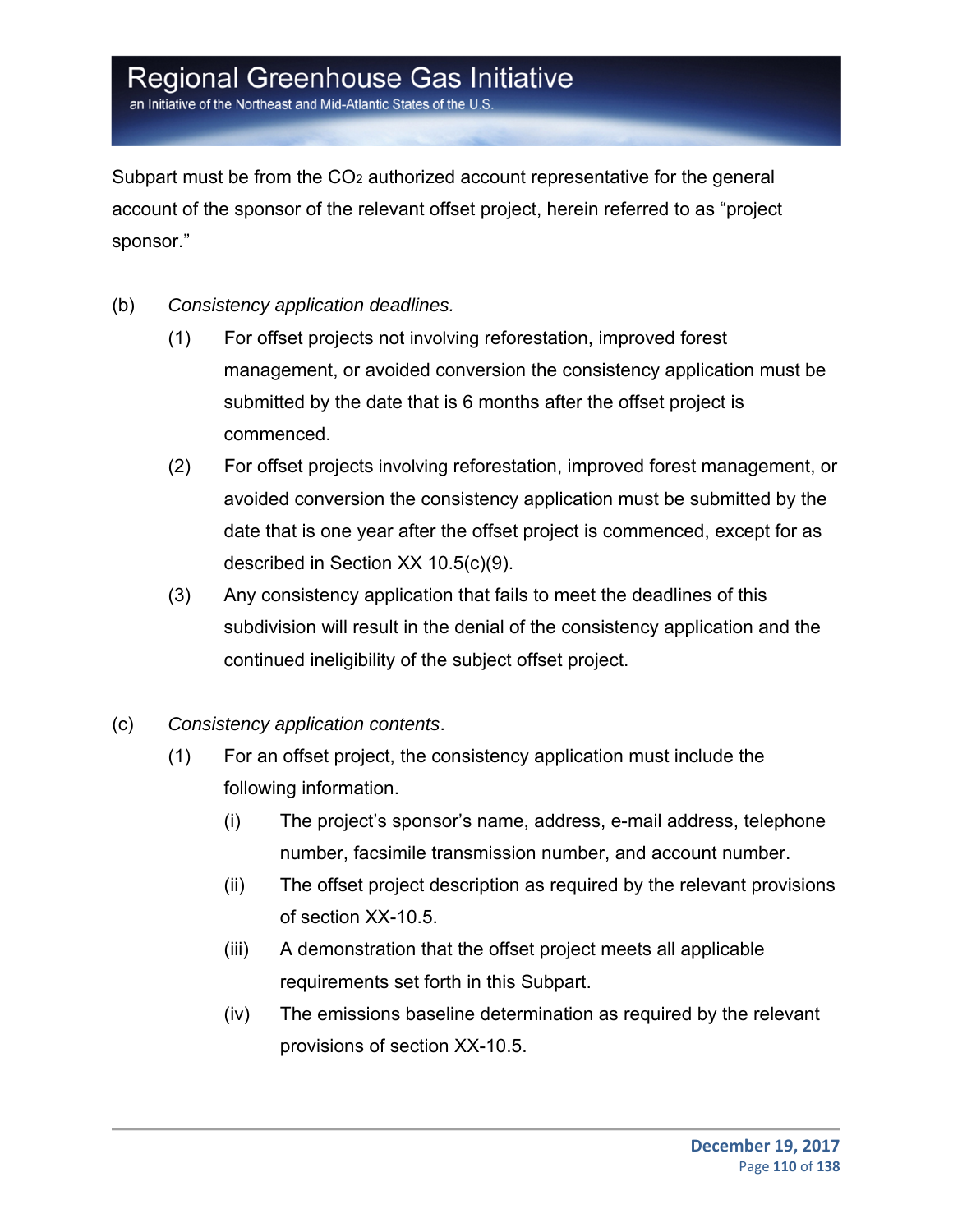an Initiative of the Northeast and Mid-Atlantic States of the U.S.

- (v) An explanation of how the projected reduction or avoidance of atmospheric loading of  $CO<sub>2</sub>$  or  $CO<sub>2</sub>$  equivalent or the sequestration of carbon is to be quantified, monitored, and verified as required by the relevant provisions of section XX-10.5.
- (vi) A completed consistency application agreement that reads as follows:

"The undersigned project sponsor recognizes and accepts that the application for, and the receipt of,  $CO<sub>2</sub>$  offset allowances under the  $CO<sub>2</sub>$ Budget Trading Program is predicated on the project sponsor following all the requirements of Subpart XX-10. The undersigned project sponsor holds the legal rights to the offset project, or has been granted the right to act on behalf of a party that holds the legal rights to the offset project. I understand that eligibility for the award of  $CO<sub>2</sub>$  offset allowances under Subpart XX-10 is contingent on meeting the requirements of Subpart XX-10. I authorize the REGULATORY AGENCY or its agent to audit this offset project for purposes of verifying that the offset project, including the monitoring and verification plan, has been implemented as described in this application. I understand that this right to audit shall include the right to enter the physical location of the offset project. I submit to the legal jurisdiction of [RGGI PARTICIPATING STATE]."

(vii) A statement and certification report signed by the offset project sponsor certifying that all offset projects for which the sponsor has received CO2 offset allowances under this Subpart (or similar provisions in the rules of other participating states), under the sponsor's ownership or control (or under the ownership or control of any entity which controls, is controlled by, or has common control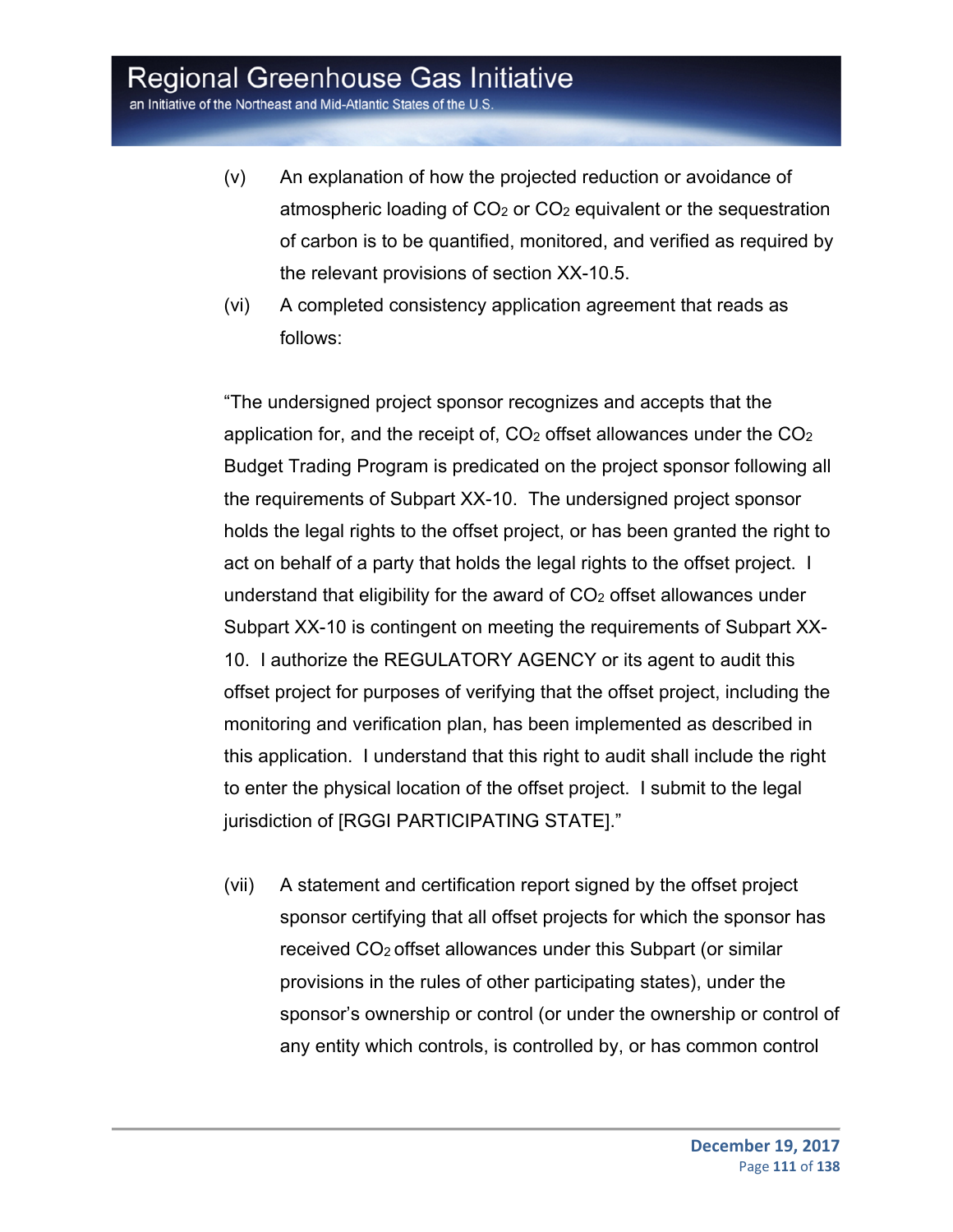with the sponsor) are in compliance with all applicable requirements of the CO2 Budget Trading Program in all participating states.

- (vii) A verification report and certification statement signed by an independent verifier accredited pursuant to section XX-10.6 that expresses that the independent verifier has reviewed the entire application and evaluated the following in relation to the applicable requirements at sections XX-10.3 and XX-10.5, and any applicable guidance issued by the REGULATORY AGENCY.
	- *(a)* The adequacy and validity of information supplied by the project sponsor to demonstrate that the offset project meets the applicable eligibility requirements of sections XX-10.3 and XX-10.5.
	- *(b)* The adequacy and validity of information supplied by the project sponsor to demonstrate baseline emissions pursuant to the applicable requirements at section XX-10.5.
	- *(c)* The adequacy of the monitoring and verification plan submitted pursuant to the applicable requirements at section XX-10.5.
	- *(d)* Such other evaluations and statements as may be required by the REGULATORY AGENCY.
- (ix) Disclosure of any voluntary or mandatory programs, other than the CO2 Budget Trading Program, to which greenhouse gas emissions data related to the offset project has been, or will be reported.
- (x) For offset projects located in a state or United States jurisdiction that is not a participating state, a demonstration that the project sponsor has complied with all requirements of the cooperating regulatory agency in the state or United States jurisdiction where the offset project is located.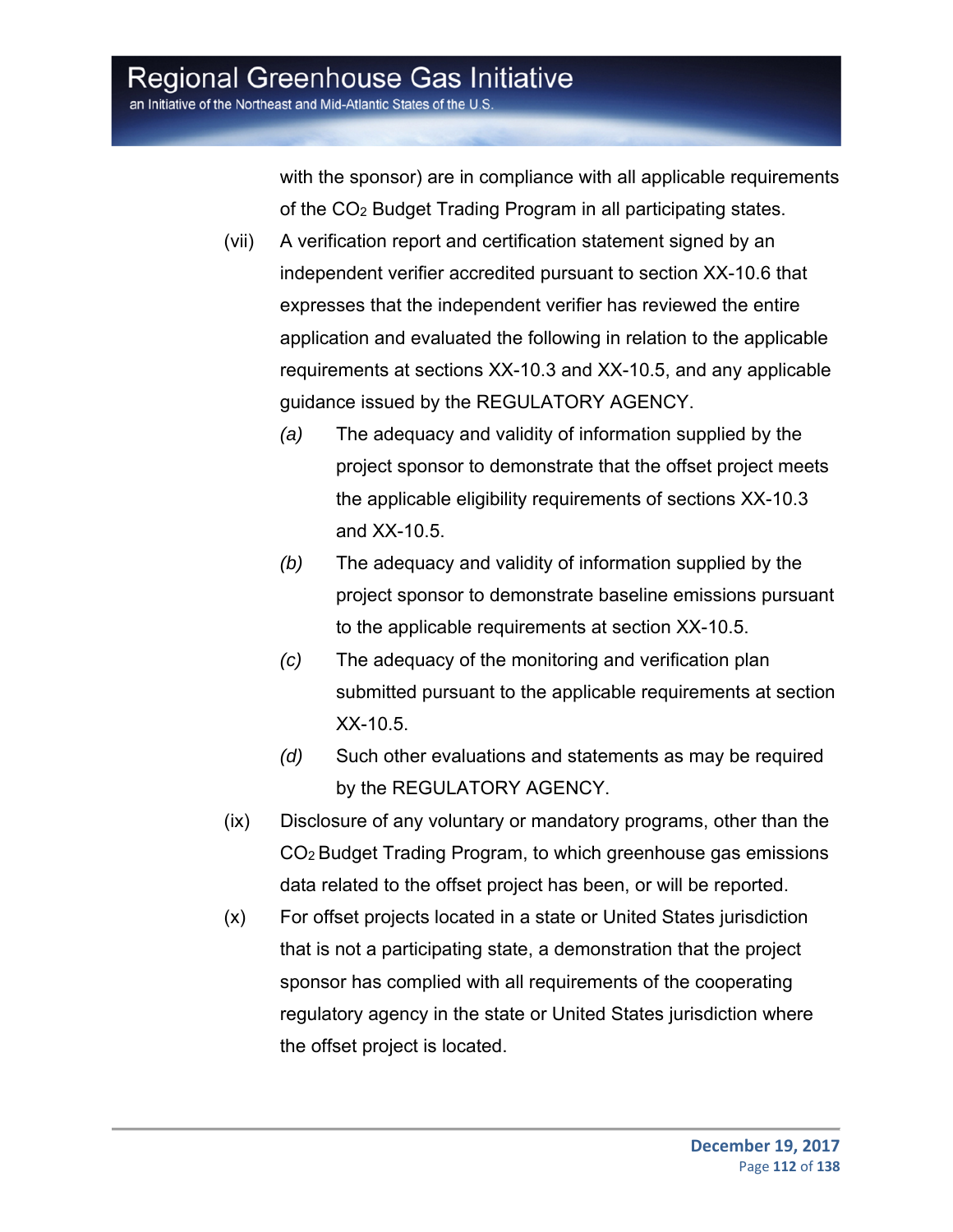*(2)* Consistency applications shall be submitted in a format approved by the REGULATORY AGENCY.

(d) Consistency applications may not be submitted to [REGULATORY AGENCY] if a consistency application has already been submitted for the same project, or any portion of the same project, in another participating state, unless the consistency application was rejected by another participating state solely because more of the  $CO<sub>2</sub>$  equivalent emissions reduction or carbon sequestration due to the offset project is projected to occur in [STATE] than in any other participating state.

(e) *REGULATORY AGENCY action on consistency applications.*

- (1) *Completeness determination*. Within 30 days following receipt of the consistency application filed pursuant to subdivision (b) of this section, the REGULATORY AGENCY will notify the project sponsor whether the consistency application is complete. A complete consistency application is one that is in an approved form and is determined by the REGULATORY AGENCY to be complete for the purpose of commencing review of the consistency application. In no event shall a completeness determination prevent the REGULATORY AGENCY from requesting additional information in order to enable the REGULATORY AGENCY to make a consistency determination under paragraph (2) of this subdivision.
- (2) *Consistency determination*. Within 90 days of making the completeness determination under paragraph (1) of this subdivision, the REGULATORY AGENCY will issue a determination as to whether the offset project is consistent with the requirements of sections XX-10.3 and XX-10.4 and the requirements of the applicable offset project standard of section XX-10.5. For any offset project found to lack consistency with these requirements, the REGULATORY AGENCY will inform the project sponsor of the offset project's deficiencies.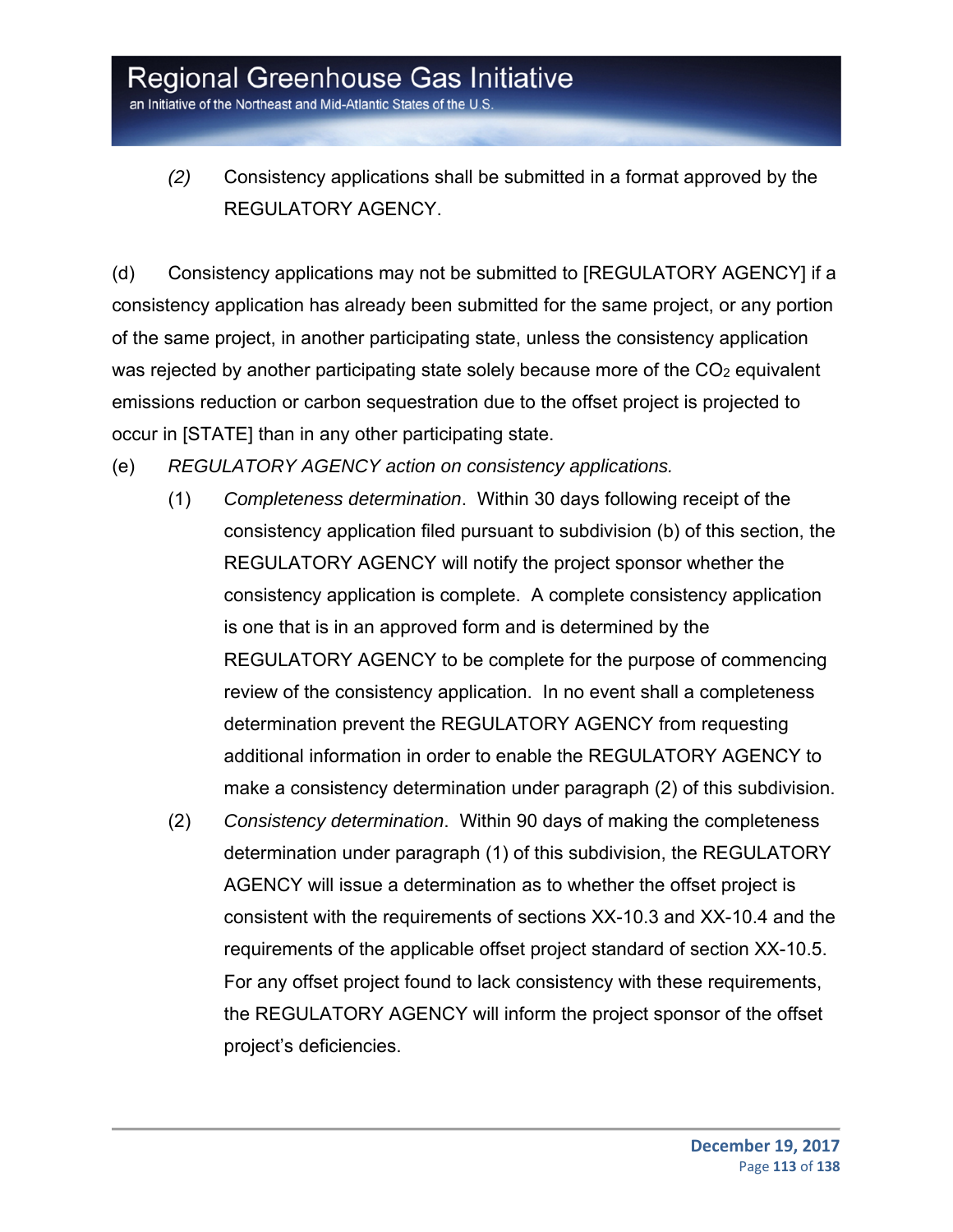an Initiative of the Northeast and Mid-Atlantic States of the U.S

### XX-10.5 CO<sub>2</sub> emissions offset project standards.

(a) Landfill methane capture and destruction. To qualify for the award of  $CO<sub>2</sub>$  offset allowances under XX-10, offset projects that capture and destroy methane from landfills shall meet the requirements of XX-10.5(a) and all other applicable requirements of XX-10.

- (1) *Eligibility.* Eligible offset projects shall occur at landfills that are not subject to the New Source Performance Standards (NSPS) for municipal solid waste landfills, 40 CFR Part 60, Subpart Cc and Subpart WWW.
- (2) *Offset project description*. The offset project sponsor shall provide a detailed narrative of the offset project actions to be taken, including documentation that the offset project meets the eligibility requirements of paragraph (1) of this subdivision.

The project narrative shall include the following information.

- (i) Owner and operator of the offset project;
- (ii) Location and specifications of the landfill where the offset project will occur, including waste in place;
- (iii) Owner and operator of the landfill where the offset project will occur; and
- (iv) Specifications of the equipment to be installed and a technical schematic of the offset project.
- (3) *Emissions baseline determination*. The emissions baseline shall represent the potential fugitive landfill emissions of  $CH_4$  (in tons of  $CO_2e$ ), as represented by the CH4 collected and metered for thermal destruction as part of the offset project, and calculated in accordance with this paragraph.

Emissions (tons  $CO<sub>2</sub>e$ ) = (V x M x (1-OX) x GWP)/2000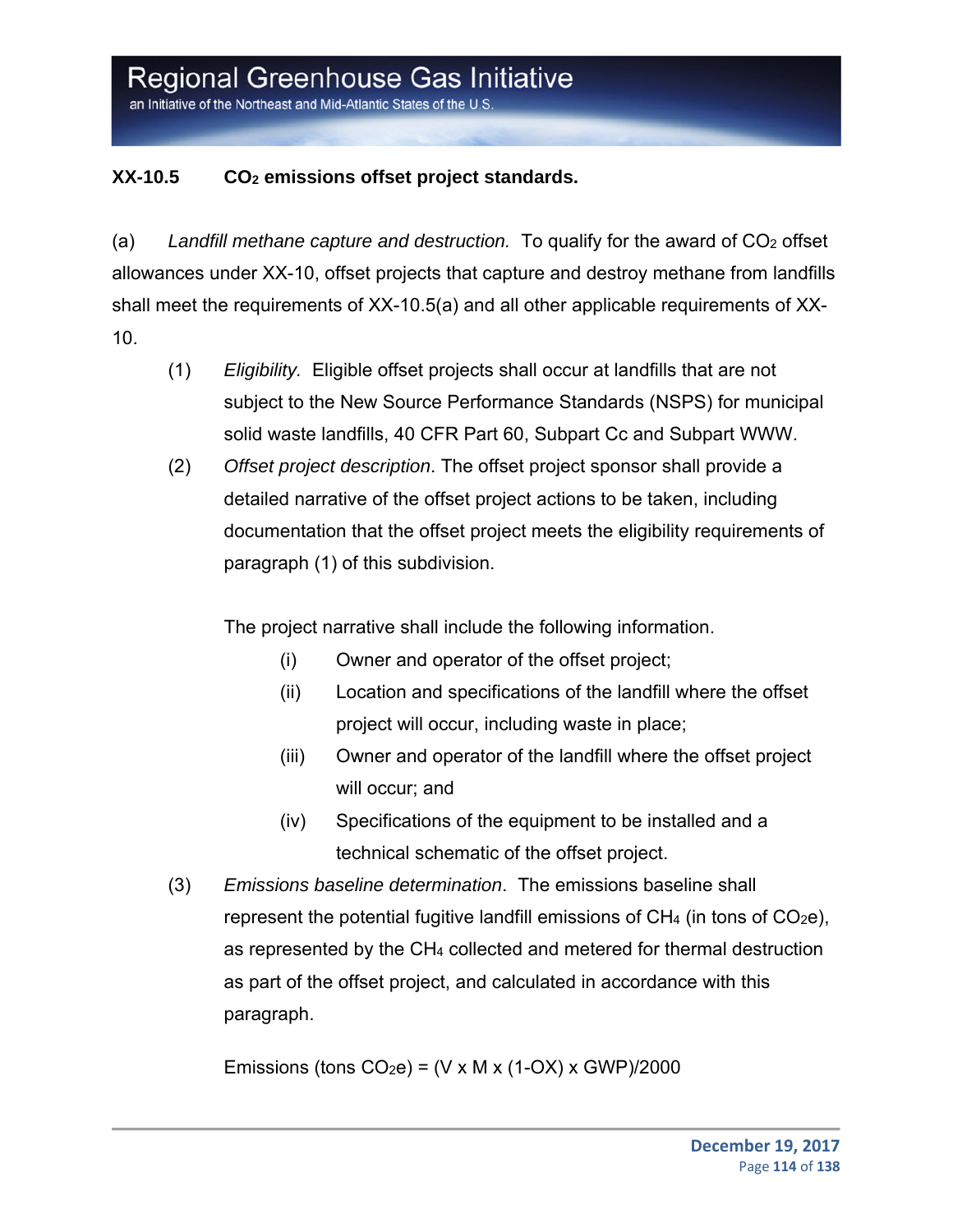where:

V = volume of CH<sub>4</sub> collected (ft<sup>3</sup>);

M = Mass of CH<sub>4</sub> per cubic foot (0.04246 lbs/ft<sup>3</sup> default value at 1 atmosphere,  $20^{\circ}$  C);

OX = Oxidation factor (0.10), representing estimated portion of collected CH4 that would have eventually oxidized to CO2 if not collected; and

 $GWP = CO<sub>2</sub>e$  global warming potential of  $CH<sub>4</sub> (28)$ .

(4) *Calculating emissions reductions*. Emissions reductions shall be determined based on potential fugitive CH4 emissions that would have occurred at the landfill if metered CH4 collected from the landfill for thermal destruction as part of the offset project was not collected and destroyed. CO<sub>2</sub>e emissions reductions shall be calculated as follows:

Emissions Reductions (tons  $CO<sub>2</sub>e$ ) = (V x M x (1 - OX) x  $C<sub>ef</sub>$  x GWP)/2000

where:

 $V =$  Volume of CH<sub>4</sub> collected (ft<sub>3</sub>):

- $M =$  Mass of CH<sub>4</sub> per cubic foot (0.04246 lbs/ft<sup>3</sup> default value at 1 atmosphere and  $20^{\circ}$  C);
- OX = Oxidation factor (0.10), representing estimated portion of collected CH<sub>4</sub> that would have eventually oxidized to  $CO<sub>2</sub>$  if not collected;
- $C_{\text{ef}}$  = Combustion efficiency of methane control technology (0.98); and
- GWP =  $CO<sub>2</sub>e$  global warming potential of  $CH<sub>4</sub>$  (25-28).
- (5) *Monitoring and verification requirements*. Offset projects shall employ a landfill gas collection system that provides continuous metering and data computation of landfill gas volumetric flow rate and CH4 concentration. Annual monitoring and verification reports shall include monthly volumetric flow rate and CH4 concentration data, including documentation that the CH4 was actually supplied to the combustion source. Monitoring and verification is also subject to the following requirements.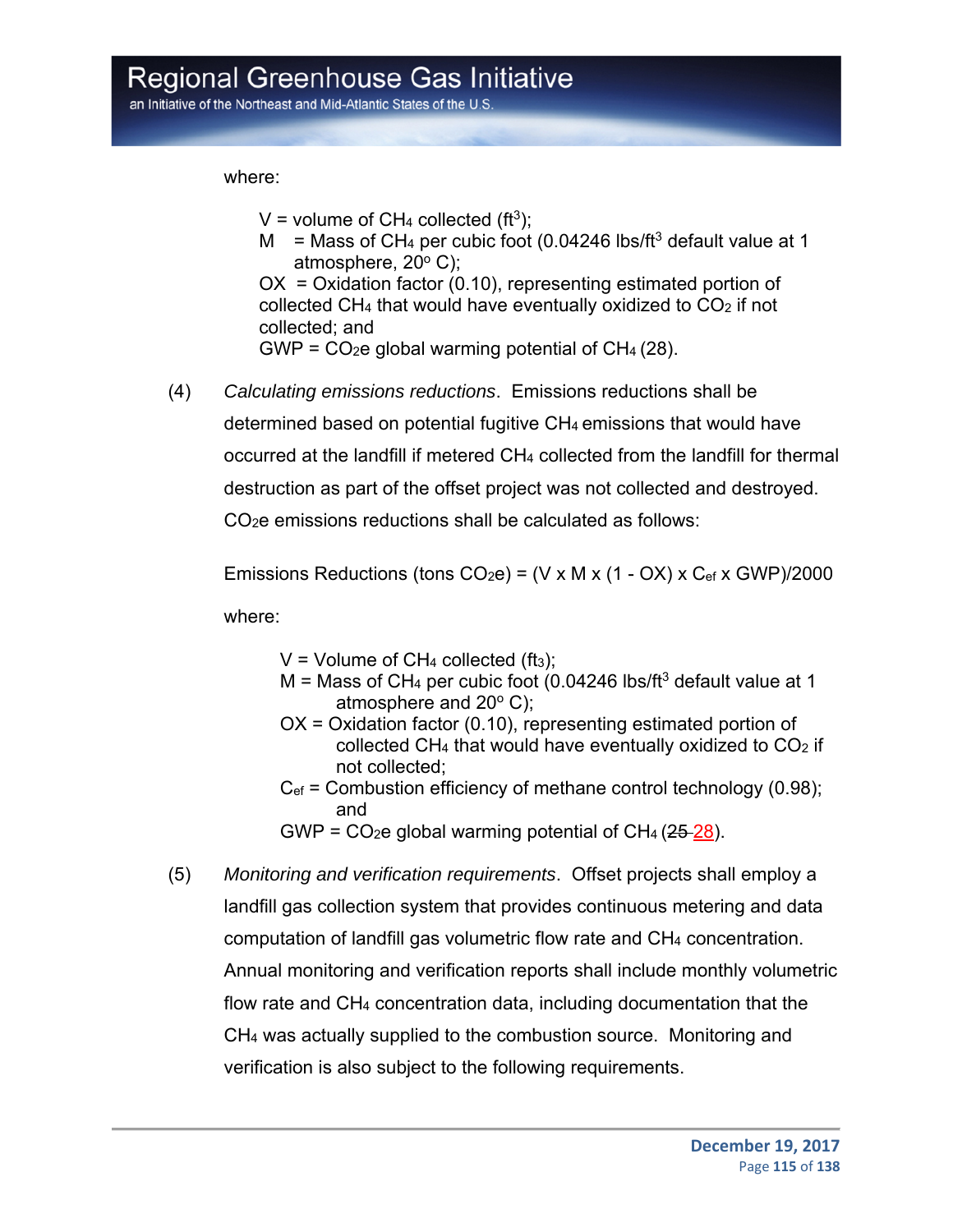an Initiative of the Northeast and Mid-Atlantic States of the U.S.

- (i) The project sponsor shall submit a monitoring and verification plan as part of the consistency application that includes a quality assurance and quality control program associated with equipment used to determine landfill gas volumetric flow rate and CH4 composition. The monitoring and verification plan shall also include provisions for ensuring that measuring and monitoring equipment is maintained, operated, and calibrated based on manufacturer recommendations, as well as provisions for the retention of maintenance records for audit purposes. The monitoring and verification plan shall be certified by an independent verifier accredited pursuant to section XX-10.6.
- (ii) The project sponsor shall annually verify landfill gas CH4 composition through landfill gas sampling and independent laboratory analysis using applicable U.S. Environmental Protection Agency laboratory test methods.

(b) *Sequestration of carbon due to reforestation, improved forest management, or avoided conversion.* To qualify for the award of CO<sub>2</sub> offset allowances under XX-10, offset projects that involve reforestation, improved forest management, or avoided conversion shall meet all requirements of XX-10.5(c) and the forest offset protocol, and all other applicable requirements of XX-10.

- (1) *Eligibility*. Eligible forest offset projects shall satisfy all eligibility requirements of the forest offset protocol and this Subpart.
- (2) *Offset project descripti*on. The offset project sponsor shall provide a detailed narrative of the offset project actions to be taken, including documentation that the offset project meets the eligibility requirements of paragraph (1) of this subdivision. The offset project description must include all information identified in sections 8.1 and 9.1 of the forest offset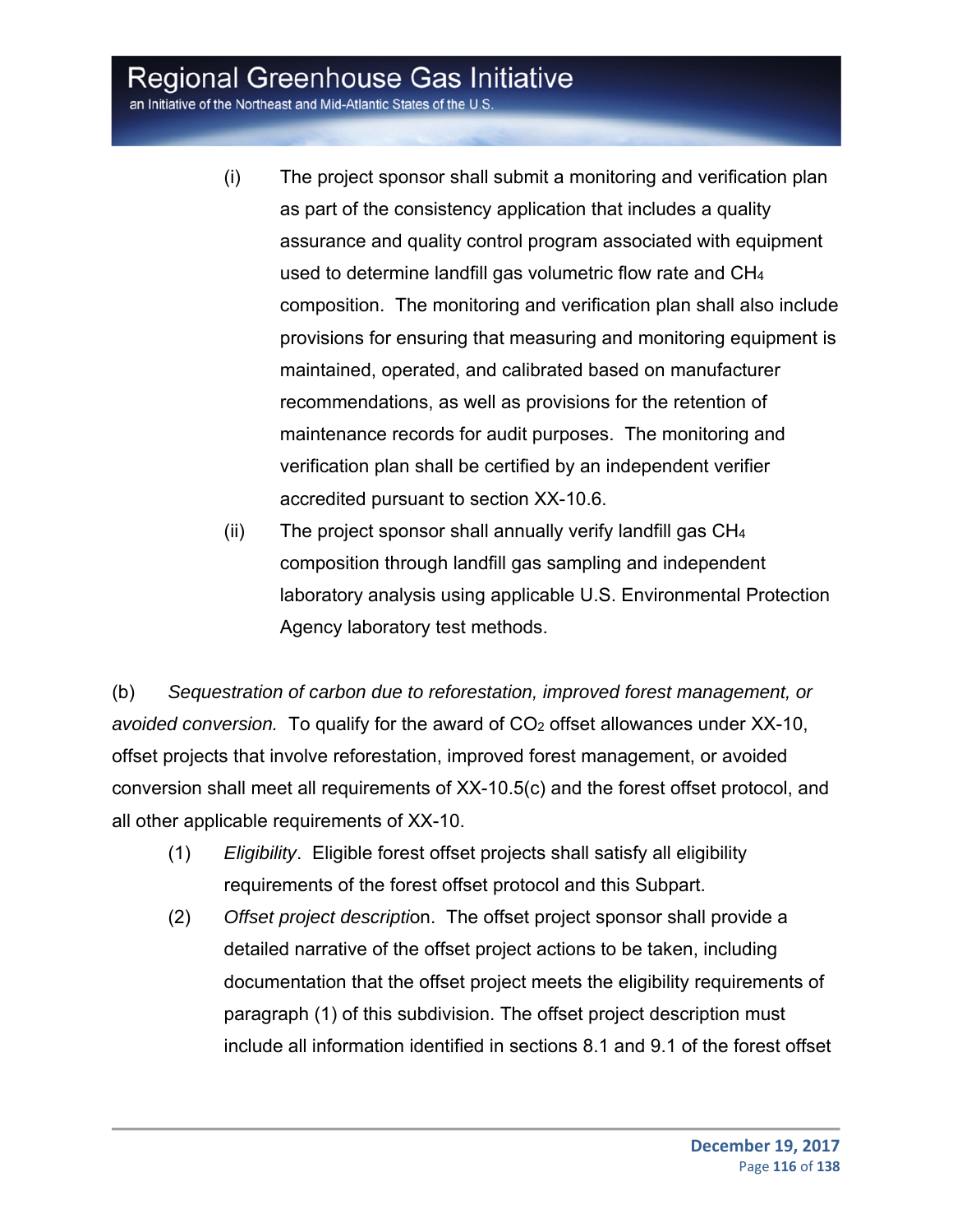protocol, and any other information deemed necessary by the REGULATORY AGENCY.

- (3) *Carbon sequestration baseline determination*. Baseline onsite carbon stocks shall be determined as required by sections 6.1.1, 6.1.2, 6.2.1, 6.2.2, 6.2.3, 6.3.1, and 6.3.2 of the forest offset protocol, as applicable.
- (4) *Calculating carbon sequestered*. Net GHG reductions and GHG removal enhancements shall be calculated as required by section 6 of the forest offset protocol. The project's risk reversal rating shall be calculated using the forest offset protocol Determination of a Forest Project's Reversal Risk Rating assessment worksheet.
- (5) *Monitoring and verification requirements*. Monitoring and verification is subject to the following requirements.
	- (i) Monitoring and verification reports shall include all forest offset project data reports submitted to the REGULATORY AGENCY, including any additional data required by section 9.2.2 of the forest offset protocol.
	- (ii) The consistency application shall include a monitoring and verification plan certified by an independent verifier accredited pursuant to section XX-10.6. The monitoring and verification plan shall consist of a forest carbon inventory program, as required by section 8.1 of the forest offset protocol.
	- (iii) Monitoring and verification reports shall be submitted not less than every six years, except that the first monitoring and verification report for reforestation projects must be submitted within twelve years of project commencement
- (6) *Forest Offset Project Data Reports*. A project sponsor shall submit a forest offset Project data report to the REGULATORY AGENCY for each reporting period. Each forest offset project data report must cover a single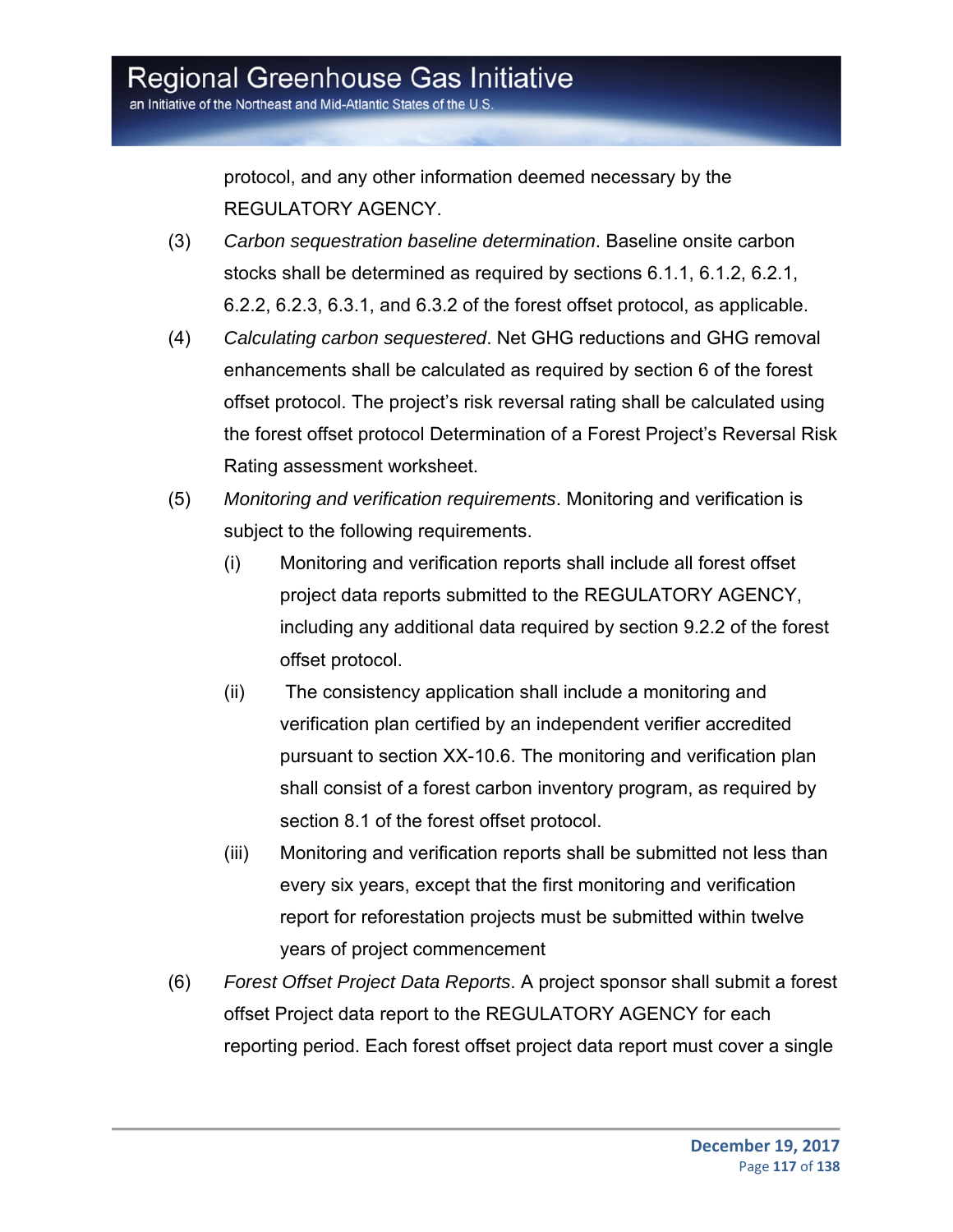an Initiative of the Northeast and Mid-Atlantic States of the U.S.

reporting period. Reporting periods must be contiguous; there must be no gaps in reporting once the first reporting period has commenced.

- $(7)$  Prior to the award of  $CO<sub>2</sub>$  offset allowances pursuant to XX-10.7, or to any surrender of allowances pursuant to XX-10.5(c)(8), any quantity expressed in metric tons, or metric tons of CO<sub>2</sub> equivalent, shall be converted to tons using the conversion factor specified in XX-1.2(bt).
- (8) *Carbon sequestration permanence*. The offset project shall meet the following requirements to address reversals of sequestered carbon.
	- (i) *Unintentional reversals.* Requirements for unintentional reversals are as follows:
		- *(a)* The project sponsor must notify the REGULATORY AGENCY of the reversal and provide an explanation for the nature of the unintentional reversal within 30 calendar days of its discovery; and
		- *(b)* The project sponsor must submit to the REGULATORY AGENCY a verified estimate of current carbon stocks within the offset project boundary within one year of the discovery of the unintentional reversal.
	- (ii) *Intentional Reversals.* Requirements for intentional reversals are as follows:
		- *(a)* If an intentional reversal occurs, the project sponsor shall, within 30 calendar days of the intentional reversal:
			- *(1)* Provide notice, in writing, to the REGULATORY AGENCY of the intentional reversal; and
			- *(2)* Provide a written description and explanation of the intentional reversal to the REGULATORY AGENCY.
		- *(b)* Within one year of the occurrence of an intentional reversal, the project sponsor shall submit to the REGULATORY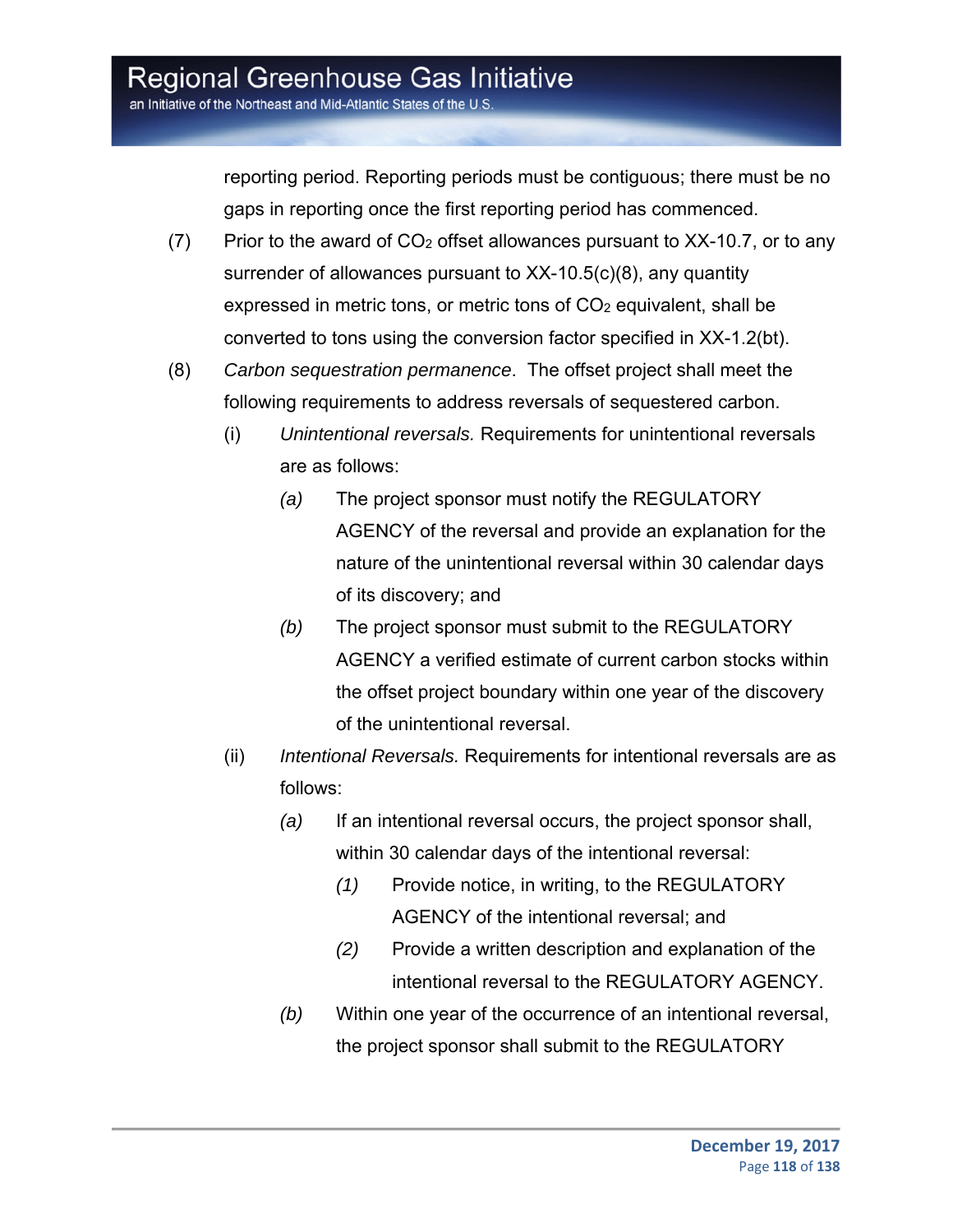an Initiative of the Northeast and Mid-Atlantic States of the U.S

AGENCY a verified estimate of current carbon stocks within the offset project boundary.

- *(c)* If an intentional reversal occurs, and CO<sub>2</sub> offset allowances have been awarded to the offset project, the forest owner must surrender to the REGULATORY AGENCY or its agent for retirement a quantity of  $CO<sub>2</sub>$  allowances corresponding to the quantity of  $CO<sub>2</sub>$  equivalent tons reversed within six months of notification by the REGULATORY AGENCY.
	- *(1)* Notification by the REGULATORY AGENCY will occur after the verified estimate of carbon stocks has been submitted to the REGULATORY AGENCY, or after one year has elapsed since the occurrence of the reversal if the project sponsor fails to submit the verified estimate of carbon stocks.
	- *(2)* If the forest owner does not surrender valid CO2 allowances to the REGULATORY AGENCY within six months of notification by the REGULATORY AGENCY, the forest owner will be subject to enforcement action and each CO<sub>2</sub> equivalent ton of carbon sequestration reversed will constitute a separate violation of this Part and applicable state law.
- *(d) Project Termination.* Requirements for project termination are as follows:
	- *(1)* The project sponsor must surrender to the REGULATORY AGENCY or its agent for retirement a quantity of CO2 Allowances in the amount calculated pursuant to project termination provisions in the forest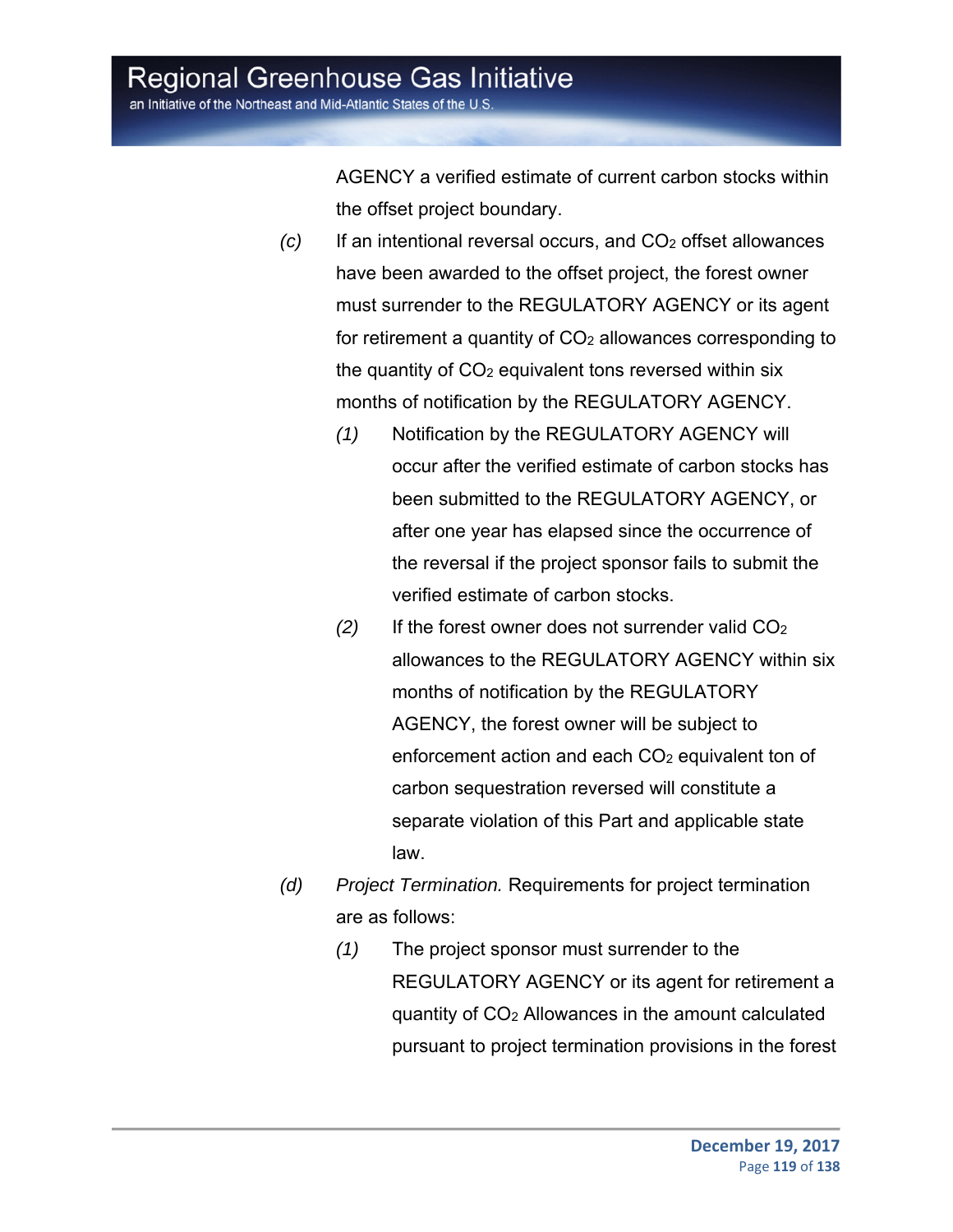an Initiative of the Northeast and Mid-Atlantic States of the U.S.

offset protocol within six months of project termination.

- *(2)* If the project sponsor does not surrender to the REGULATORY AGENCY or its agent a quantity of CO2 Allowances in the amount calculated pursuant to project termination provisions in the forest offset protocol within six months of project termination, they will be subject to enforcement action and each  $CO<sub>2</sub>$ offset allowance not surrendered will constitute a separate violation of this Part and applicable state law
- (iii) *Disposition of Forest Sequestration Projects After a Reversal.* If a reversal lowers the forest offset project's actual standing live carbon stocks below its project baseline standing live carbon stocks, the forest offset project will be terminated by the REGULATORY AGENCY.
- (9) *Timing of forest offset projects.* The REGULATORY AGENCY may award CO2 offset allowances under section XX-10.7 only for forest offset projects that are initially commenced on or after January 1, 2014.
- (10) *Projects that Have Been Awarded Credits by a Voluntary Greenhouse Gas Reduction Program*. The provisions of paragraphs XX-10.3(c)(4) and XX-10.4(b)(2) shall not apply to forest projects that have been awarded credits under a voluntary greenhouse gas reduction program provided that the following conditions are satisfied. For such projects, the number of CO2 Offset Allowances will be calculated pursuant to the requirements of XX-10.5(c), without regard to quantity of credits that were awarded to the project under the voluntary program.
	- (i) The project satisfies all other general requirements of XX-10, including all specific requirements of XX-10.5(c), for all reporting periods for which the project has been awarded credits under a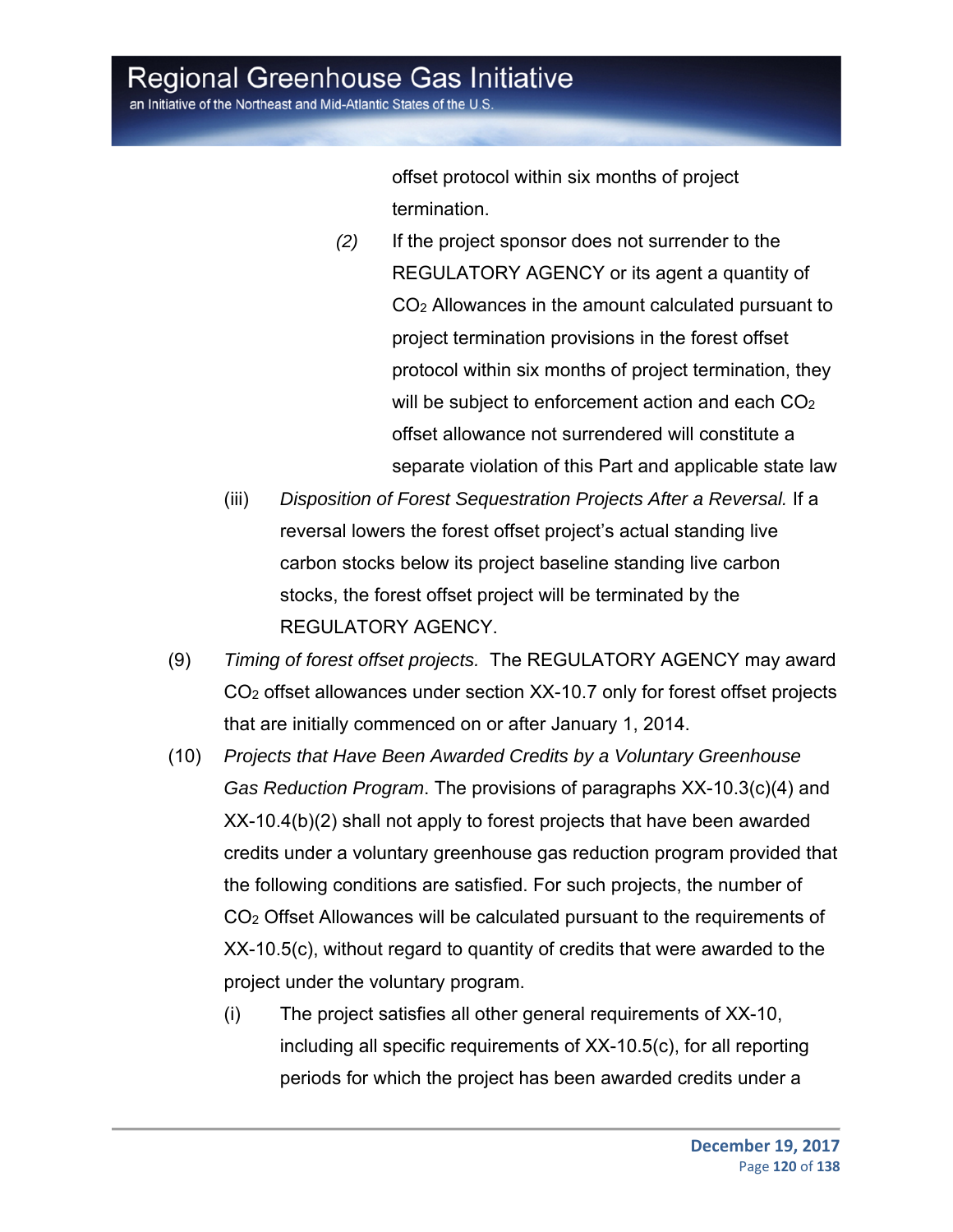voluntary greenhouse gas program and also intends to be awarded CO2 offset allowances pursuant to XX-10.7.

- (ii) At the time of submittal of the consistency application for the project, the project submits forest offset data reports and a monitoring and verification report covering all reporting periods for which the project has been awarded credits under a voluntary greenhouse gas program and also intends to be awarded  $CO<sub>2</sub>$ offset allowances pursuant to XX-10.7. Forest offset data reports and monitoring and verification reports must meet all requirements of XX-10.5(c)(5) and (6).
- (iii) The consistency application includes information sufficient to allow the Department to make the following determinations, and the voluntary greenhouse gas program has published information on its website to allow the Department to verify the information included in the consistency application.
	- *(a)* The offset project has met all legal and contractual requirements to allow it to terminate its relationship with the voluntary greenhouse gas program, and such termination has been completed.
	- *(b)* The project sponsor or voluntary greenhouse gas program has cancelled or retired all credits that were awarded for carbon sequestration that occurred during the time periods for which the project intends to be awarded  $CO<sub>2</sub>$  offset allowances pursuant to XX-10.7, and such credits were cancelled or required for the sole purpose of allowing the project to be awarded CO2 offset allowances pursuant to XX-10.7.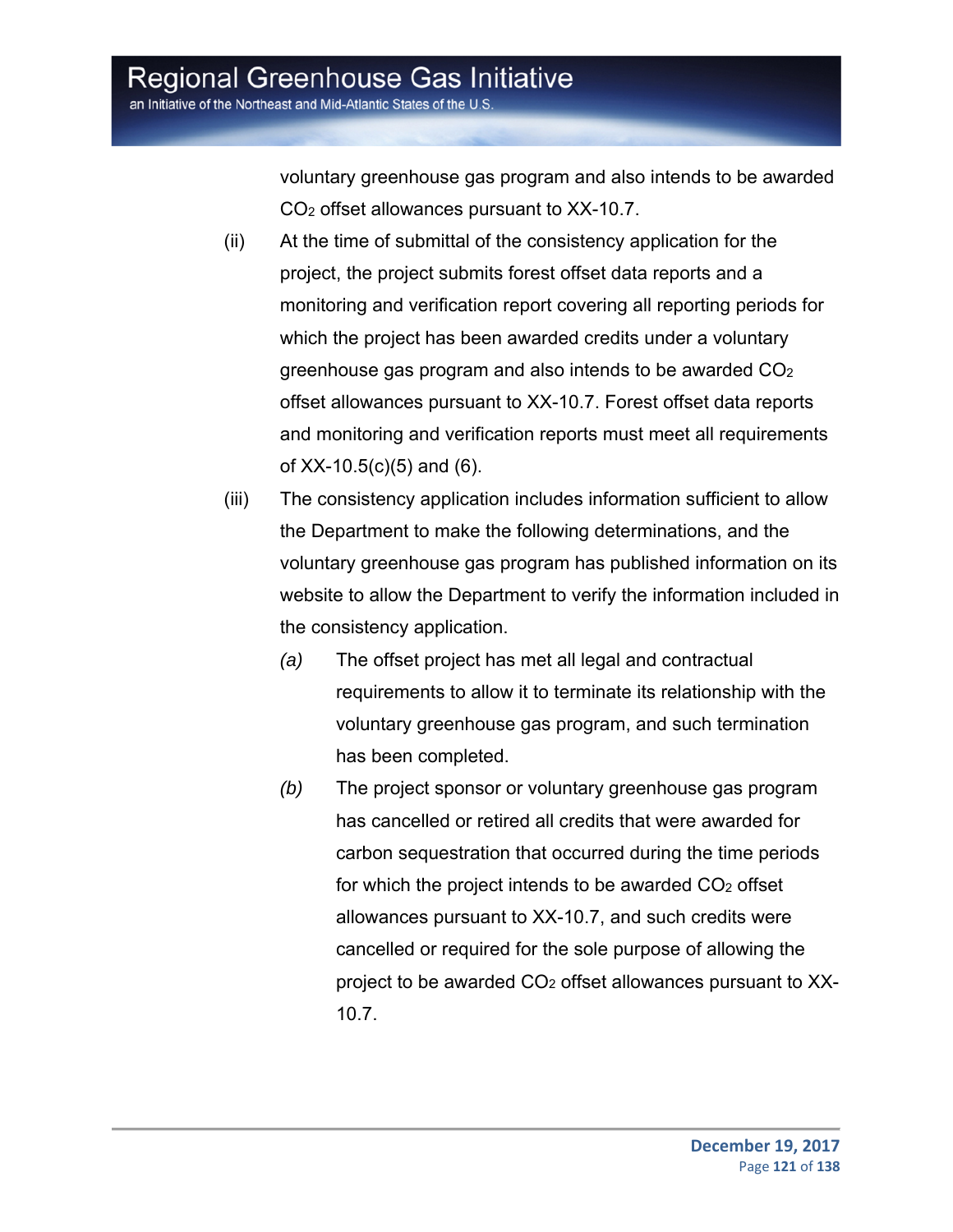an Initiative of the Northeast and Mid-Atlantic States of the U.S.

(c) *Avoided methane emissions from agricultural manure management operations*. To qualify for the award of  $CO<sub>2</sub>$  offset allowances under XX-10, offset projects that capture and destroy methane from animal manure and organic food waste using anaerobic digesters shall meet the requirements of XX-10.5(e) and all other applicable requirements of XX-10.

- (1) *Eligibility*.
	- (i) Eligible offset projects shall consist of the destruction of that portion of methane generated by an anaerobic digester that would have been generated in the absence of the offset project through the uncontrolled anaerobic storage of manure or organic food waste.
	- (ii) Eligible offset projects shall employ only manure-based anaerobic digester systems using livestock manure as the majority of digester feedstock, defined as more than 50% of the mass input into the digester on an annual basis. Organic food waste used by an anaerobic digester shall only be that which would have been stored in anaerobic conditions in the absence of the offset project.
	- (iii) The provisions of paragraphs  $XX-10.3(c)(2)$  and (3) shall not apply to agricultural manure management offset projects provided either of the following requirements are met.
		- *(a)* The offset project is located in a state that has a market penetration rate for anaerobic digester projects of 5% or less. The market penetration determination shall utilize the most recent market data available at the time of submission of the consistency application pursuant to section XX-10.4 and shall be determined as follows:

 $MP (%) = MGAD / MGSTATE$ 

where:

MGAD = Average annual manure generation for the number of dairy cows and swine serving all anaerobic digester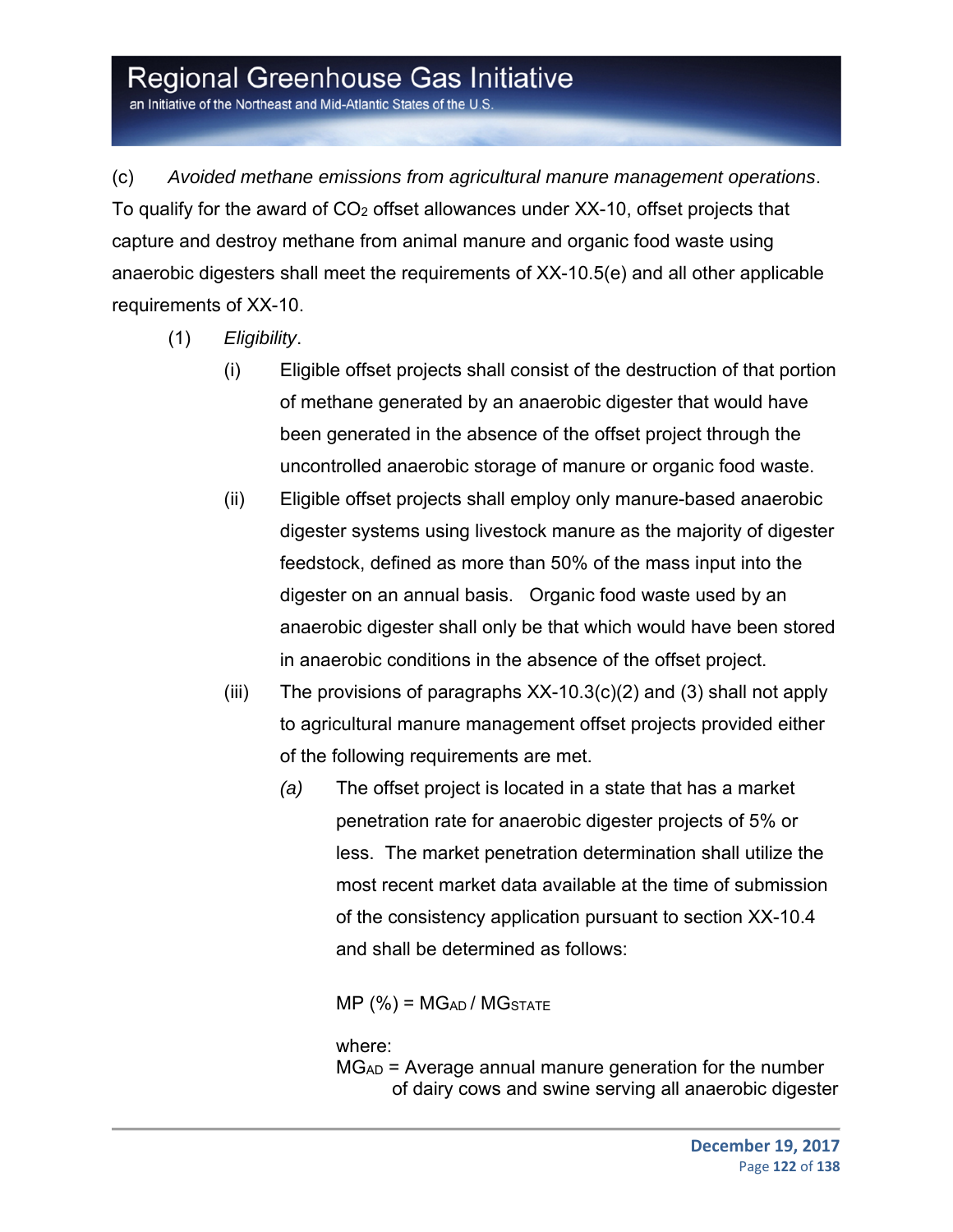projects in the applicable state at the time of submission of a consistency application pursuant to section XX-10.4.

- $MG_{STATE}$  = average annual manure production of all dairy cows and swine in the state at the time of submission of a consistency application pursuant to section XX-10.4.
- *(b)* The offset project is located at a farm with 4,000 or less head of dairy cows, or a farm with equivalent animal units, assuming an average live weight for dairy cows (lbs./cow) of 1,400 lbs., or, if the project is a regional-type digester, total annual manure input to the digester is designed to be less than the average annual manure produced by a farm with 4,000 or less head of dairy cows, or a farm with equivalent animal units, assuming an average live weight for dairy cows (lbs./cow) of 1,400 lbs.
- (2) *Offset project description.* The offset project sponsor shall provide a detailed narrative of the offset project actions to be taken, including documentation that the offset project meets the eligibility requirements of paragraph (1) of this subdivision. The offset project narrative shall include the following information:
	- (i) Owner and operator of the offset project;
	- (ii) Location and specifications of the facility where the offset project will occur;
	- (iii) Owner and operator of the facility where the offset project will occur;
	- (iv) Specifications of the equipment to be installed and a technical schematic of the offset project; and
	- (v) Location and specifications of the facilities from which anaerobic digester influent will be received, if different from the facility where the offset project will occur.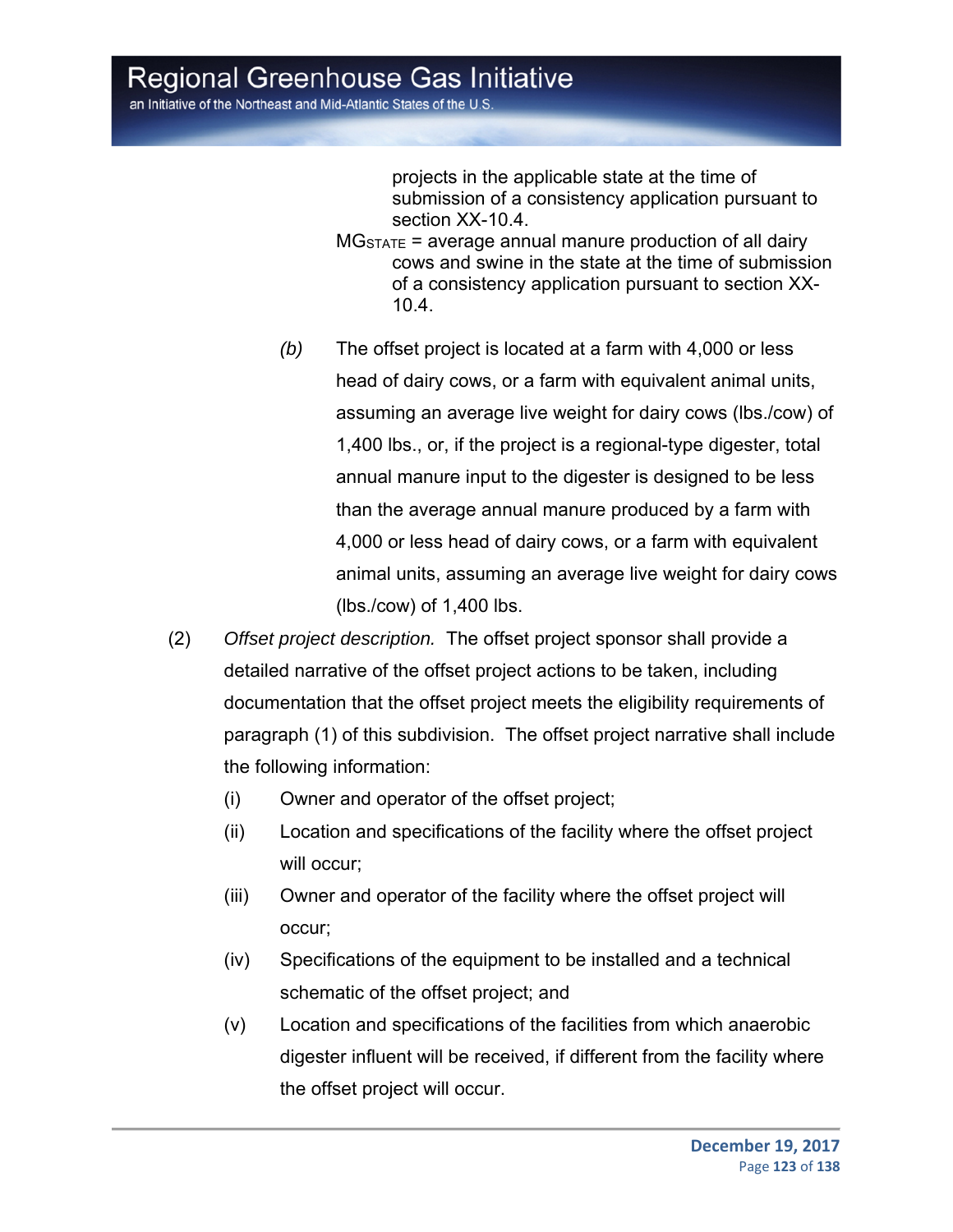an Initiative of the Northeast and Mid-Atlantic States of the U.S.

- (3) *Emissions baseline determination.* The emissions baseline shall represent the potential emissions of the CH4 that would have been produced in a baseline scenario under uncontrolled anaerobic storage conditions and released directly to the atmosphere in the absence of the offset project.
	- (i) Baseline CH4 emissions shall be calculated as follows**:**

 $E_b = (V_m \times M)/2000 \times GWP$ where:

- $E_b$  = Potential CO<sub>2</sub>e emissions due to calculated CH<sub>4</sub> production under site-specific anaerobic storage and weather conditions (tons);
- $V_m$  = Volume of CH<sub>4</sub> produced each month from decomposition of volatile solids in a baseline uncontrolled anaerobic storage scenario under site-specific storage and weather conditions for the facility at which the manure or organic food waste is generated  $(ft^3)$ ;
- $M =$  Mass of CH<sub>4</sub> per cubic foot (0.04246 lb/ft<sup>3</sup> default value at one atmosphere and 20°C); and

GWP = Global warming potential of  $CH<sub>4</sub>$  (28).

(ii) The estimated amount of volatile solids decomposed each month under the uncontrolled anaerobic storage baseline scenario (kg) shall be calculated as follows:

 $VS<sub>dec</sub> = VS<sub>avail</sub> x f$ 

where:

VS = volatile solids as determined from the equation:

 $VS = M_m x TS_{%} x VS_{%}$ 

where:

- $M_m$  = mass of manure or organic food waste produced per month (kg)
- TS% = concentration (percent) of total solids in manure or organic food waste as determined through EPA 160.3 testing method (U.S.EPA Method Number 160.3, Methods for the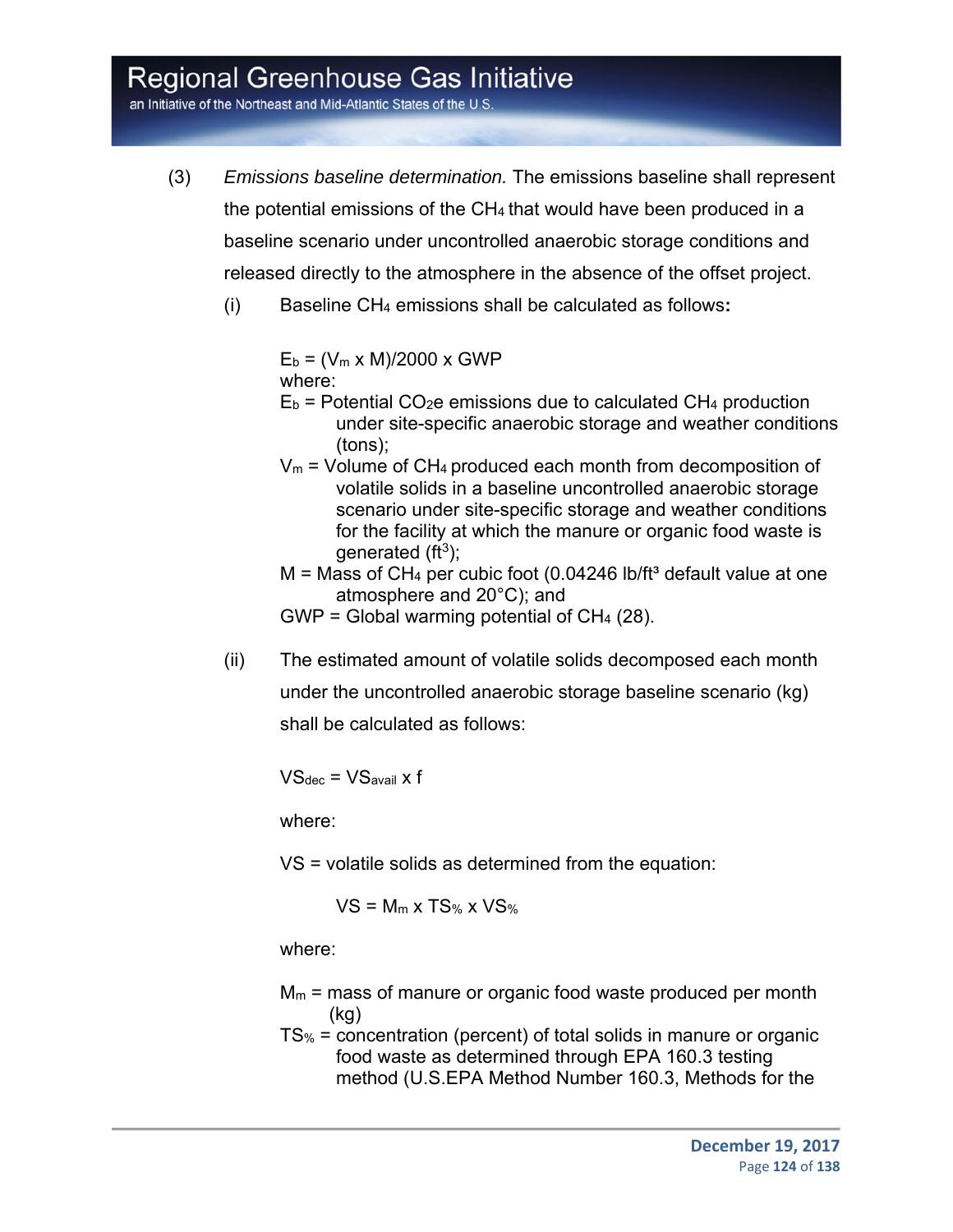Chemical Analysis of Water and Wastes (MCAWW) (EPA/600/4-79/020));

- VS% = concentration (percent) of volatile solids in total solids as determined through EPA 160.4 testing method (U.S.EPA Method Number 160.4, Methods for the Chemical Analysis of Water and Wastes (MCAWW) (EPA/600/4-79/020)); and
- VSavail = volatile solids available for decomposition in manure or organic food waste storage each month as determined from the equation:

 $VS_{\text{avail}} = VS_{\text{p}} + \frac{1}{2}VS_{\text{in}} - VS_{\text{out}}$ 

where:

- $VS_p$  = volatile solids present in manure or organic food waste storage at beginning of month (left over from previous month) (kg);
- VSin = volatile solids added to manure or organic food waste storage during the course of the month (kg). The factor of  $\frac{1}{2}$ is multiplied by this number to represent the average mass of volatile solids available for decomposition for the entire duration of the month;
- VSout = volatile solids removed from the manure or organic food waste storage for land application or export (assumed value based on standard farm practice); and
- f = van't Hoff-Arrhenius factor for the specific month as determined using the equation below. Using a base temperature of  $30^{\circ}$  C, the equation is as follows:

 $f = \exp{ [ [E(T_2 - T_1)] / [(GC \times T_1 \times T_2)] ] }$ 

where:

- $f =$  conversion efficiency of VS to  $CH<sub>4</sub>$  per month;
- $E =$  activation energy constant (15,175 cal/mol);
- $T_2$  = average monthly ambient temperature for facility where manure or organic food waste is generated (converted from  $\circ$ Celsius to  $\circ$  Kelvin) as determined from the nearest National Weather Service certified weather station (if reported temperature  $\degree$  C > 5 $\degree$  C; if reported temperature  $\degree$ C < 5 $\degree$  C, then  $F = 0.104$ :
- $T_1$  = 303.15 (30 $\degree$  C converted to  $\degree$ K); and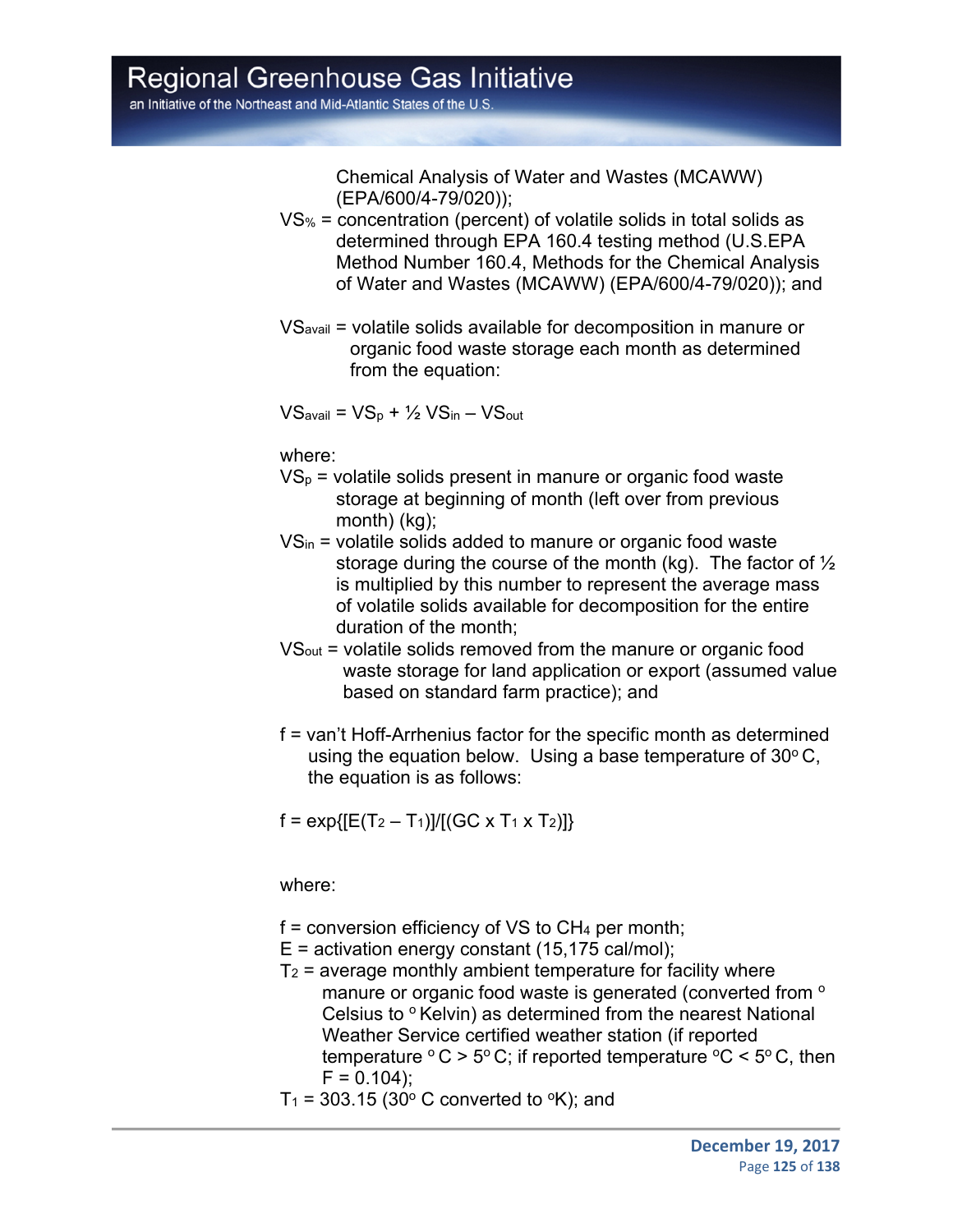an Initiative of the Northeast and Mid-Atlantic States of the U.S.

GC = ideal gas constant (1.987 cal/K mol)

(iii) The volume of  $CH_4$  produced (ft<sup>3</sup>) from decomposition of volatile solids shall be calculated as follows:

 $V_m = (VS_{dec} \times B_o) \times 35.3147$ 

where:

 $V_m$  = volume of CH<sub>4</sub> (ft<sup>3</sup>)

VSdec = volatile solids decomposed (kg)

- $B<sub>o</sub>$  = manure or organic food waste type-specific maximum methane generation constant (m<sup>3</sup> CH<sub>4</sub>/kg VS decomposed). For dairy cow manure,  $B_0 = 0.24$  m<sup>3</sup> CH<sub>4</sub>/kg VS decomposed. The methane generation constant for other types of manure shall be those cited at U.S. EPA, Inventory of U.S. Greenhouse Gas Emissions and Sinks: 1990-2010, Annex 3, Table A 180 (U.S. EPA, February 2017) , unless the project sponsor proposes an alternate methane generation constant and that alternate is approved by the REGULATORY AGENCY. If the project sponsor proposes to use a methane generation constant other than the ones found in the abovecited reference, the project sponsor must provide justification and documentation to the REGULATORY AGENCY.
- (4) *Calculating emissions reductions.* Emissions reductions shall be calculated as follows:

 $ER_t = E_b - E_p$ 

where:

- $ER<sub>t</sub> = CO<sub>2</sub>e$  emissions reductions due to project activities (tons);
- $E_b$  = Potential CO<sub>2</sub>e emissions due to calculated CH<sub>4</sub> production under site-specific anaerobic storage and weather conditions (tons);
- $E_p$  = CO<sub>2</sub>e emissions due to project activities additional to baseline (tons), including, but not limited to, manure transportation, flaring, venting, and effluent management.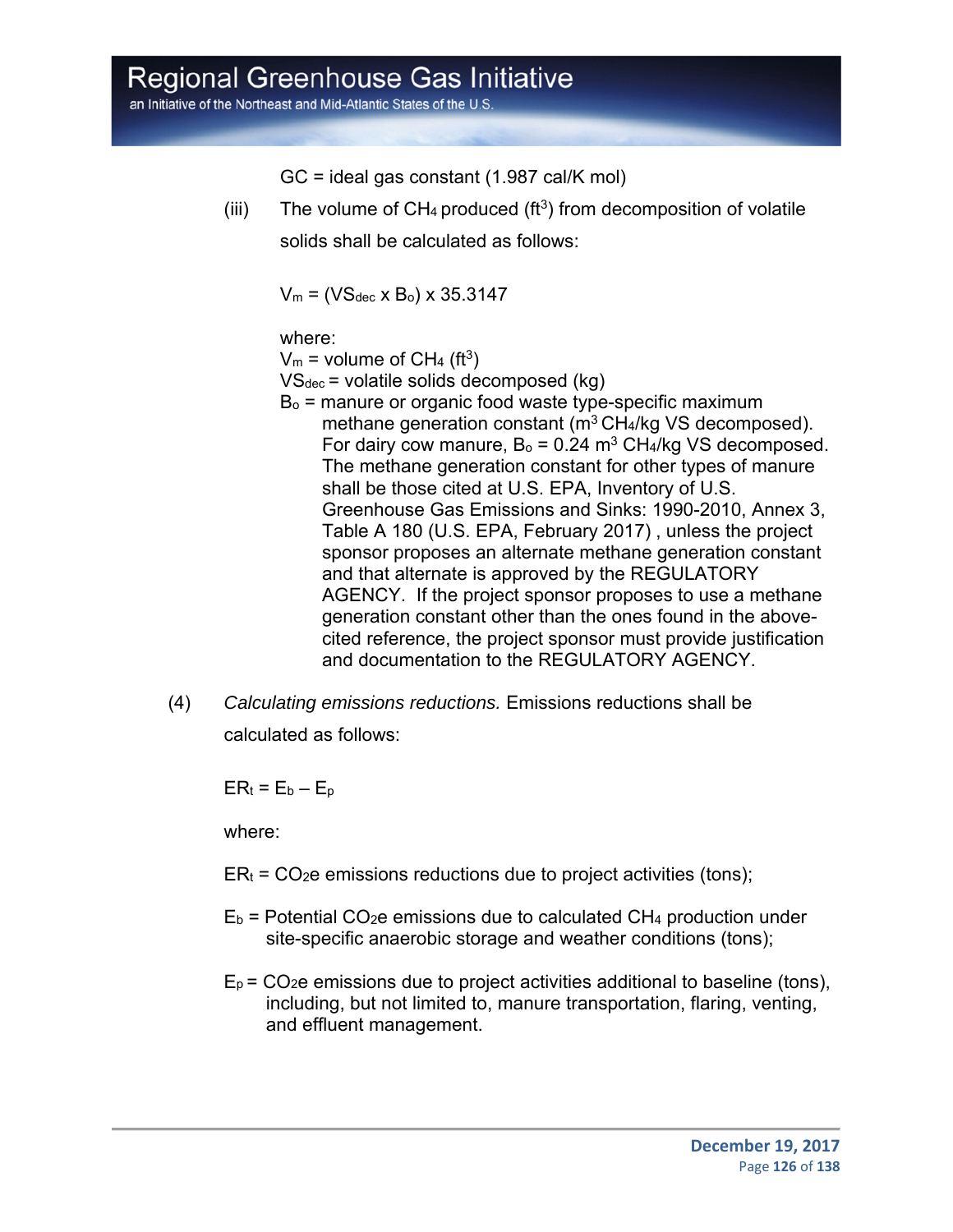Emissions reductions may not exceed the potential emissions of the anaerobic digester, as represented by the annual volume of  $CH<sub>4</sub>$  produced by the anaerobic digester, as monitored pursuant to paragraph (5) of this subdivision. CO<sub>2</sub> emissions due to transportation of manure and organic food waste from the site where the manure and organic food waste was generated to the anaerobic digester shall be subtracted from the emissions reduction calculated pursuant to subparagraphs (3)(i) through (iii) of this subdivision. Transport  $CO<sub>2</sub>$  emissions shall be determined through one of the following methods:

- (i) Documentation of transport fuel use for all shipments of manure and organic food waste from off-site to the anaerobic digester during each reporting year and a log of transport miles for each shipment. Off-site is defined as a location that is not contiguous with the property where the anaerobic digester is located. CO<sub>2</sub> emissions shall be determined through the application of an emissions factor for the fuel type used. If this option is chosen, the following emissions factors shall be applied as appropriate.
	- *(a)* Diesel fuel: 22.912 lbs. CO<sub>2</sub>/gallon.
	- *(b)* Gasoline: 19.878 lbs. CO2/gallon.
	- *(c)* Other fuel: submitted emissions factor approved by the REGULATORY AGENCY.
- (ii) Documentation of total tons of manure and organic food waste transported from off-site for input into the anaerobic digester during each reporting year, as monitored pursuant to subparagraph (5)(i) of this subdivision, and a log of transport miles and fuel type used for each shipment. CO<sub>2</sub> emissions shall be determined through the application of a ton-mile transport emission factor for the fuel type used. If this option is chosen, the following emissions factors shall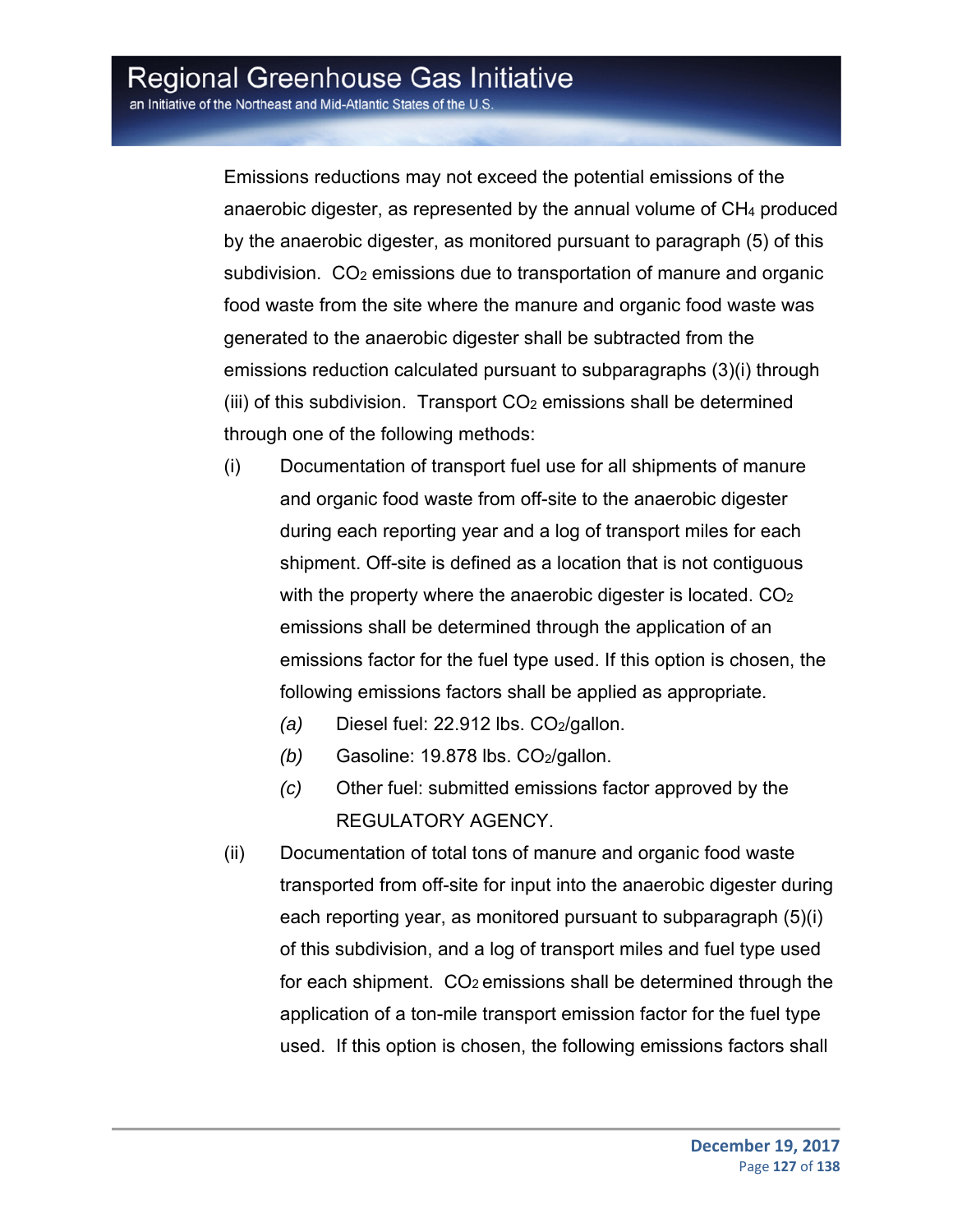be applied as appropriate for each ton of manure delivered, and multiplied by the number of miles transported.

- *(a)* Diesel fuel: 0.131 lbs. CO<sub>2</sub> per ton-mile.
- *(b)* Gasoline: 0.133 lbs. CO<sub>2</sub> per ton-mile.
- *(c)* Other fuel: submitted emissions factor approved by the REGULATORY AGENCY.
- (5) *Monitoring and verification requirements.* Offset projects shall employ a system that provides metering of biogas volumetric flow rate and determination of CH4 concentration. Annual monitoring and verification reports shall include monthly biogas volumetric flow rate and CH4 concentration determination. Monitoring and verification shall also meet the following requirements.
	- (i) If the offset project is a regional-type digester, manure and organic food waste from each distinct source supplying to the anaerobic digester shall be sampled monthly to determine the amount of volatile solids present. Any emissions reduction will be calculated according to mass of manure and organic food waste (kg) being digested and percentage of volatile solids present before digestion, consistent with the requirements at paragraph (3) and subparagraph (5)(iii) of this subdivision, and apportioned accordingly among sources. The project sponsor shall provide supporting material and receipts tracking the monthly receipt of manure and organic food waste (kg) used to supply the anaerobic digester from each supplier.
	- (ii) If the offset project includes the digestion of organic food waste eligible pursuant to subparagraph (1)(ii) of this subdivision, organic food waste shall be sampled monthly to determine the amount of volatile solids present before digestion, consistent with the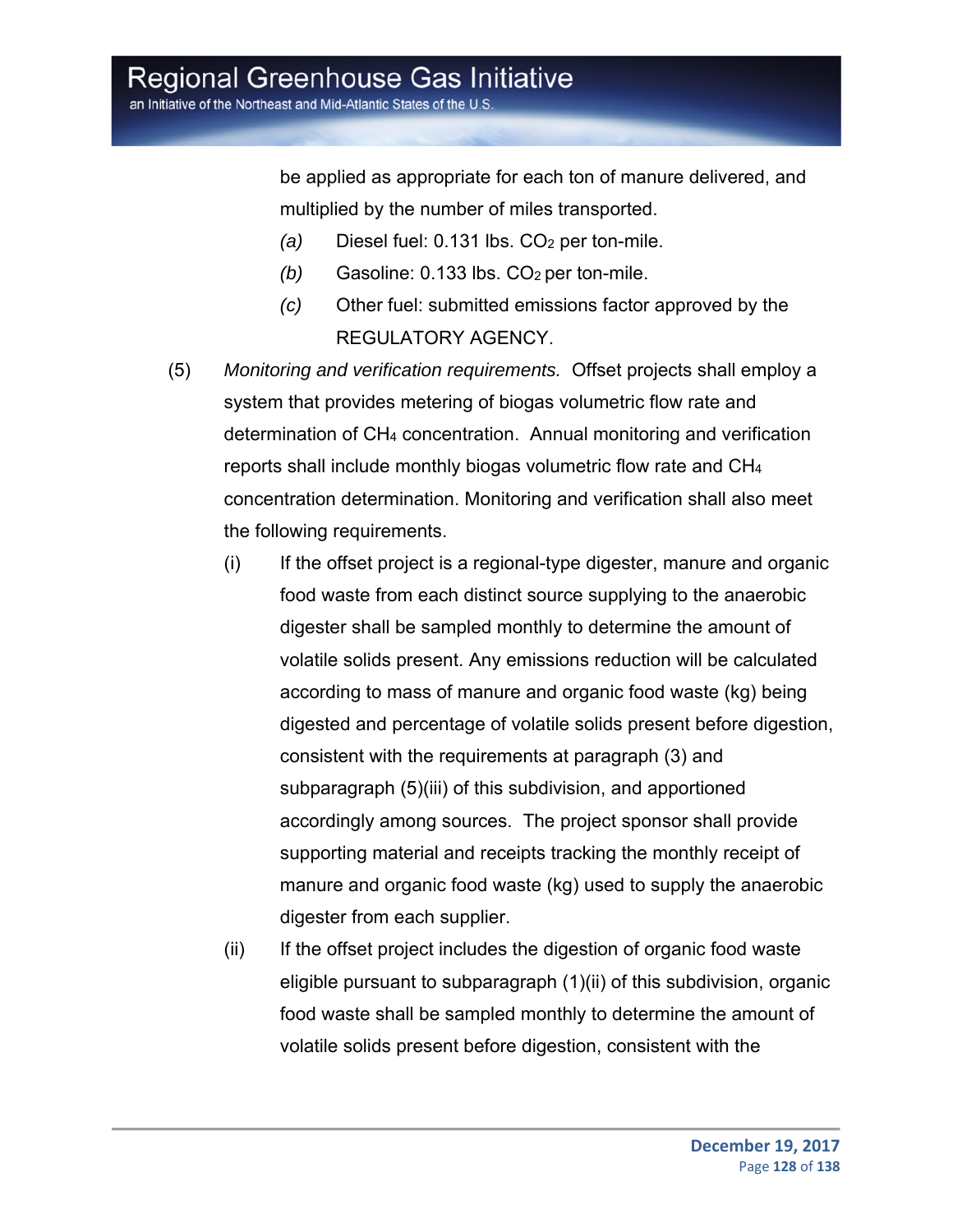requirements at paragraph (3) and subparagraph (5)(iii) of this subdivision, and apportioned accordingly.

(iii) The project sponsor shall submit a monitoring and verification plan as part of the consistency application that includes a quality assurance and quality control program associated with equipment used to determine biogas volumetric flow rate and CH4 composition. The monitoring and verification plan shall be specified in accordance with the applicable monitoring requirements listed in Table 8 below. The monitoring and verification plan shall also include provisions for ensuring that measuring and monitoring equipment is maintained, operated, and calibrated based on manufacturer's recommendations, as well as provisions for the retention of maintenance records for audit purposes. The monitoring and verification plan shall be certified by an independent verifier accredited pursuant to section XX-10.6.

| Parameter            | <b>Measurement Unit</b> | Frequency of       | Sampling Method(s)          |
|----------------------|-------------------------|--------------------|-----------------------------|
|                      |                         | <b>Sampling</b>    |                             |
| Influent flow (mass) | Kilograms (kg) per      | Monthly total into | a) Recorded mass            |
| into the digester    | month (wet mass)        | the digester       | b) Digester influent        |
|                      |                         |                    | pump flow                   |
|                      |                         |                    | c) Livestock population     |
|                      |                         |                    | and application of          |
|                      |                         |                    | American Society of         |
|                      |                         |                    | Agricultural and            |
|                      |                         |                    | <b>Biological Engineers</b> |
|                      |                         |                    | (ASABE) standard            |
|                      |                         |                    | (ASAE D384.2, March         |
|                      |                         |                    | 2005)                       |
|                      |                         |                    |                             |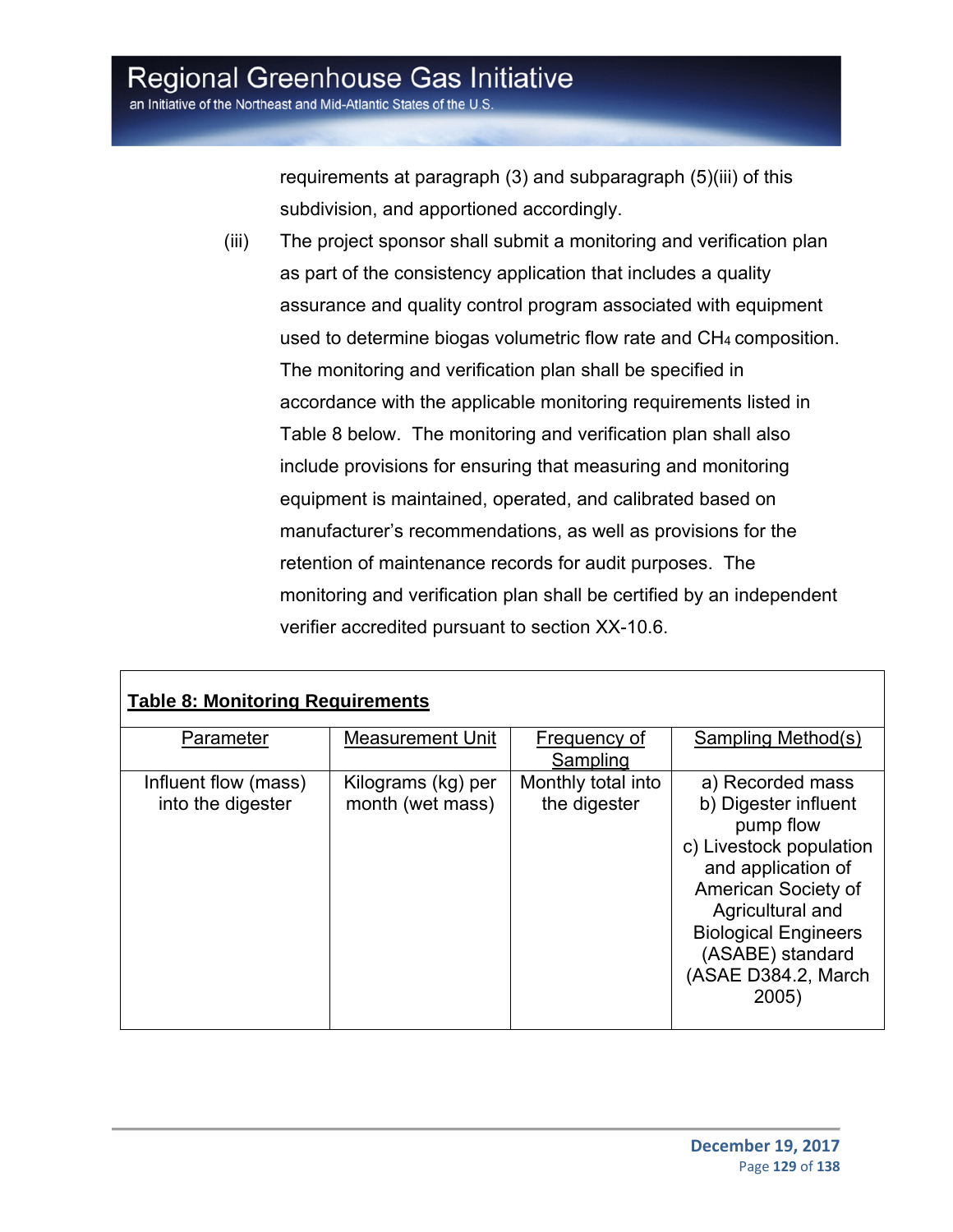| <b>Table 8: Monitoring Requirements</b>                  |                              |                                                      |                                                                                                                                                     |  |  |
|----------------------------------------------------------|------------------------------|------------------------------------------------------|-----------------------------------------------------------------------------------------------------------------------------------------------------|--|--|
| Parameter                                                | <b>Measurement Unit</b>      | Frequency of<br>Sampling                             | <b>Sampling Method(s)</b>                                                                                                                           |  |  |
| Influent total solids<br>concentration (TS)              | Percent (of sample)          | Monthly,<br>depending upon<br>recorded<br>variations | U.S. EPA Method<br>Number 160.3,<br>Methods for the<br><b>Chemical Analysis of</b><br><b>Water and Wastes</b><br>(MCAWW) (EPA/600/4-<br>79/020)     |  |  |
| Influent volatile solids<br>(VS) concentration           | Percent (of TS)              | Monthly,<br>depending upon<br>recorded<br>variations | <b>USEPA Method</b><br>Number 160.4,<br>Methods for the<br><b>Chemical Analysis of</b><br><b>Water and Wastes</b><br>(MCAWW) (EPA/600/4-<br>79/020) |  |  |
| Average monthly<br>ambient temperature                   | Temperature °C               | Monthly (based<br>on farm<br>averages)               | <b>Closest National</b><br><b>Weather Service-</b><br>certified weather station                                                                     |  |  |
| Volume of biogas<br>produced by digester                 | Standard cubic feet<br>(scf) | Continuous,<br>totalized monthly                     | Flow meter                                                                                                                                          |  |  |
| Methane composition<br>of biogas produced by<br>digester | Percent (of sample)          | Quarterly                                            | Bag sampling and third<br>party laboratory<br>analysis using<br>applicable U.S. EPA<br>test methods                                                 |  |  |

### **XX-10.6 Accreditation of independent verifiers.**

(a) *Standards for accreditation*. Independent verifiers may be accredited by the REGULATORY AGENCY to provide verification services as required of project sponsors under this Subpart, provided that independent verifiers meet all of the requirements of this section.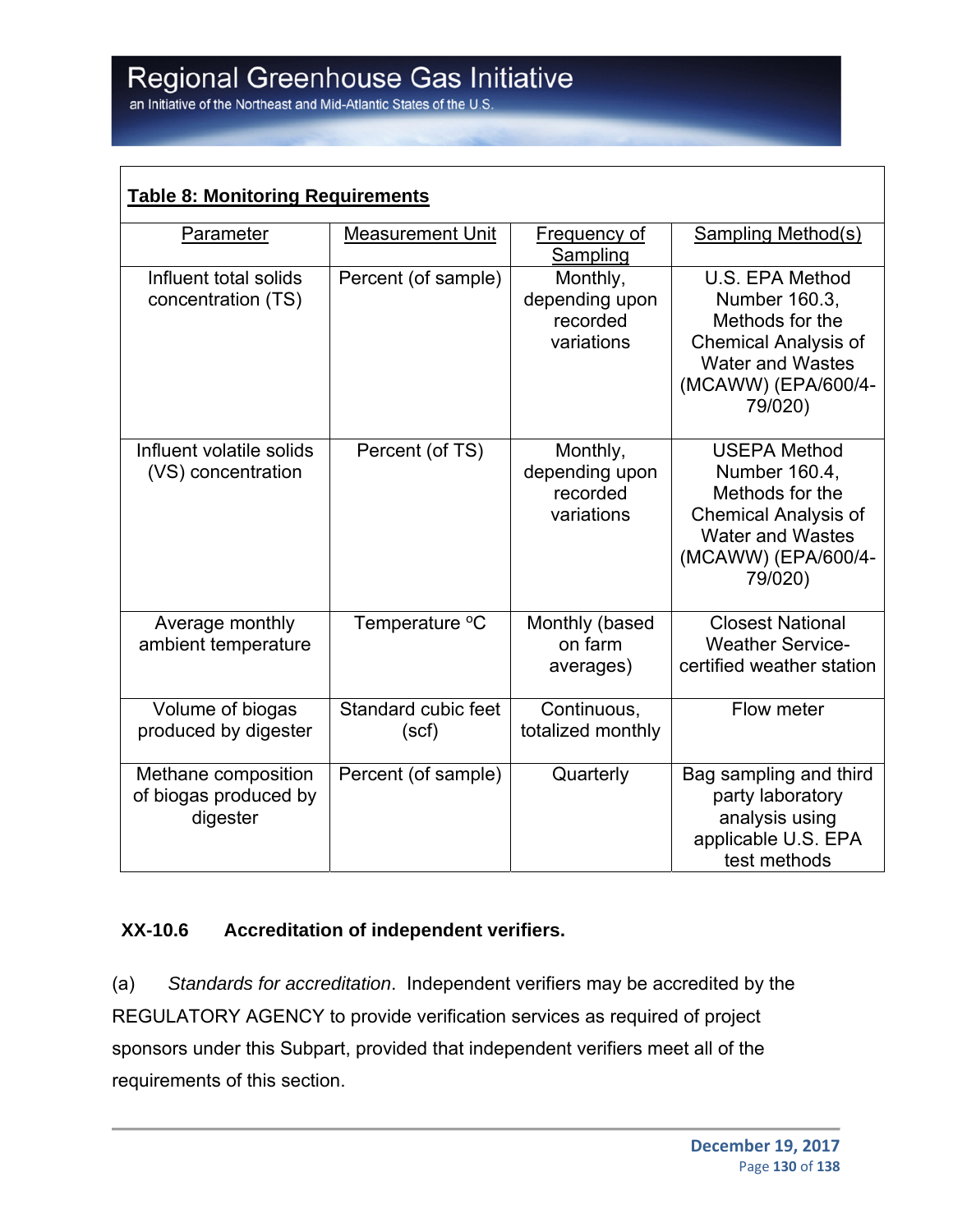an Initiative of the Northeast and Mid-Atlantic States of the U.S.

- (1) *Verifier minimum requirements*. Each accredited independent verifier shall demonstrate knowledge of the following topics:
	- (i) Utilizing engineering principles;
	- (ii) Quantifying greenhouse gas emissions;
	- (iii) Developing and evaluating air emissions inventories;
	- (iv) Auditing and accounting principles;
	- (v) Knowledge of information management systems;
	- (vi) Knowledge of the requirements of this Subpart and other applicable requirements of this Part; and
	- (vii) Such other qualifications as may be required by the REGULATORY AGENCY to provide competent verification services as required for individual offset categories specified at section XX-10.5.
- (2) *Organizational qualifications*. Accredited independent verifiers shall demonstrate that they meet the following requirements:
	- (i) Verifiers shall have no direct or indirect financial relationship, beyond a contract for provision of verification services, with any offset project developer or project sponsor;
	- (ii) Verifiers shall employ staff with professional licenses, knowledge, and experience appropriate to the specific category(ies) of offset projects at section XX-10.5 that they seek to verify.
	- (iii) Verifiers shall hold a minimum of one million U.S. dollars of professional liability insurance. If the insurance is in the name of a related entity, the verifier shall disclose the financial relationship between the verifier and the related entity, and provide documentation supporting the description of the relationship; and
	- (iv) Verifiers shall demonstrate that they have implemented an adequate management protocol to identify potential conflicts of interest with regard to an offset project, offset project developer, or project sponsor, or any other party with a direct or indirect financial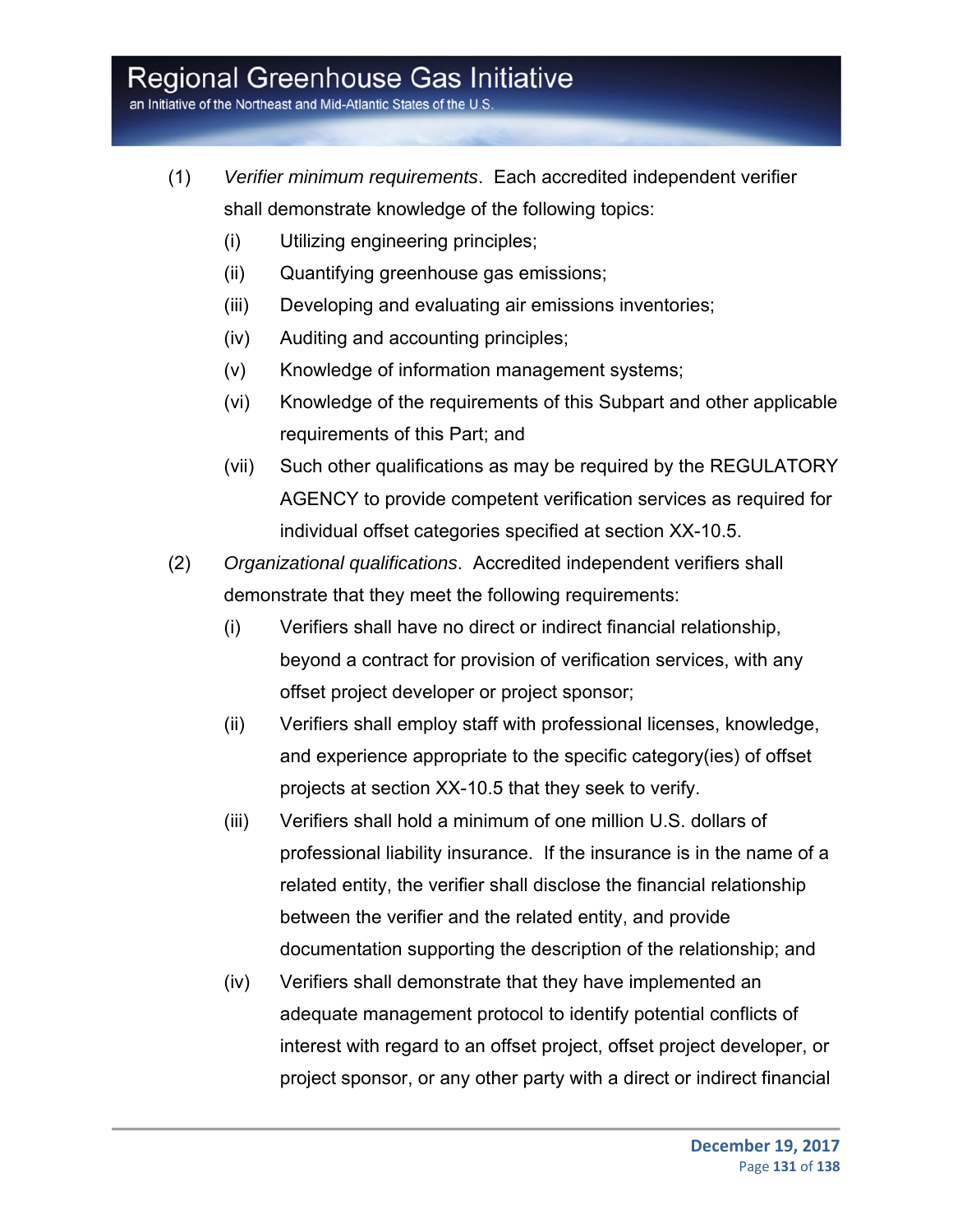interest in an offset project that is seeking or has been granted approval of a consistency application pursuant to subdivision XX-10.4(e), and remedy any such conflicts of interest prior to providing verification services.

(3) *Pre-qualification of verifiers*. The REGULATORY AGENCY may require prospective verifiers to successfully complete a training course, workshop, or test developed by the REGULATORY AGENCY or its agent, prior to submitting an application for accreditation.

(b) *Application for accreditation*. An application for accreditation shall not contain any proprietary information, and shall include the following:

- (1) The applicant's name, address, e-mail address, telephone number, and facsimile transmission number;
- (2) Documentation that the applicant has at least two years of experience in each of the knowledge areas specified at subparagraphs (a)(1)(i) through (v) of this section, and as may be required pursuant to subparagraph (a)(1)(vii) of this section;
- (3) Documentation that the applicant has successfully completed the requirements at paragraph (a)(3) of this section, as applicable;
- (4) A sample of at least one work product that provides supporting evidence that the applicant meets the requirements at paragraphs (a)(1) and (2) of this section. The work product shall have been produced, in whole or part, by the applicant and shall consist of a final report or other material provided to a client under contract in previous work. For a work product that was jointly produced by the applicant and another entity, the role of the applicant in the work product shall be clearly explained;
- (5) Documentation that the applicant holds professional liability insurance as required pursuant to subparagraph (a)(2)(iii) of this section; and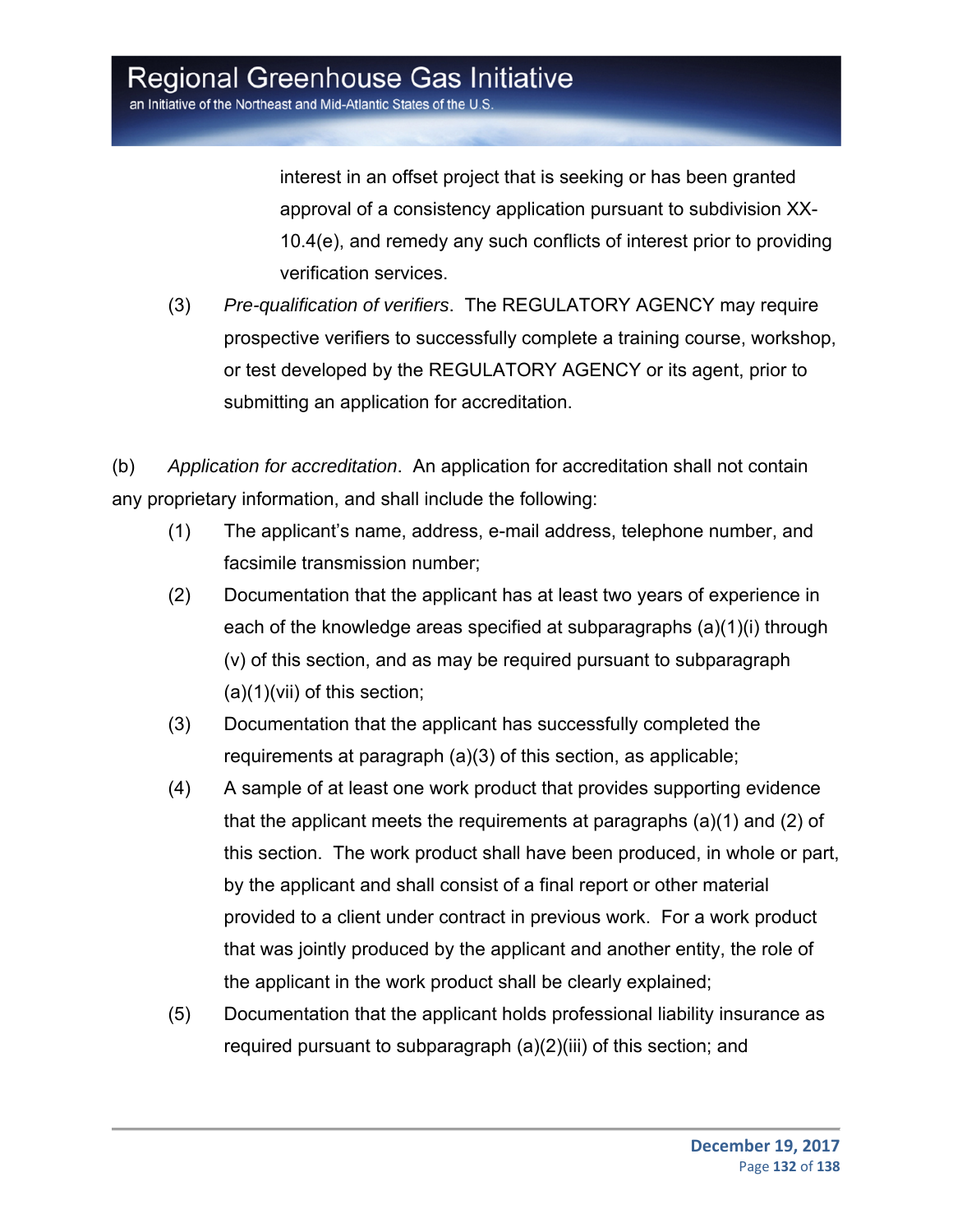- (6) Documentation that the applicant has implemented an adequate management protocol to address and remedy any conflict of interest issues that may arise, as required pursuant to subparagraph (a)(2)(iv) of this section.
- (c) *REGULATORY AGENCY action on applications for accreditation*. The REGULATORY AGENCY shall approve or deny a complete application for accreditation within 45 days after submission. Upon approval of an application for accreditation, the independent verifier shall be accredited for a period of three years from the date of application approval.
- (d) *Reciprocity*. Independent verifiers accredited in other participating states may be deemed to be accredited in [INSERT NAME OF RGGI STATE], at the discretion of the REGULATORY AGENCY.
- (e) *Conduct of accredited verifiers.*
	- (1) Prior to engaging in verification services for an offset project sponsor, the accredited verifier shall disclose all relevant information to the REGULATORY AGENCY to allow for an evaluation of potential conflict of interest with respect to an offset project, offset project developer, or project sponsor. The accredited verifier shall disclose information concerning its ownership, past and current clients, related entities, as well as any other facts or circumstances that have the potential to create a conflict of interest.
	- (2) Accredited verifiers shall have an ongoing obligation to disclose to the REGULATORY AGENCY any facts or circumstances that may give rise to a conflict of interest with respect to an offset project, offset project developer, or project sponsor.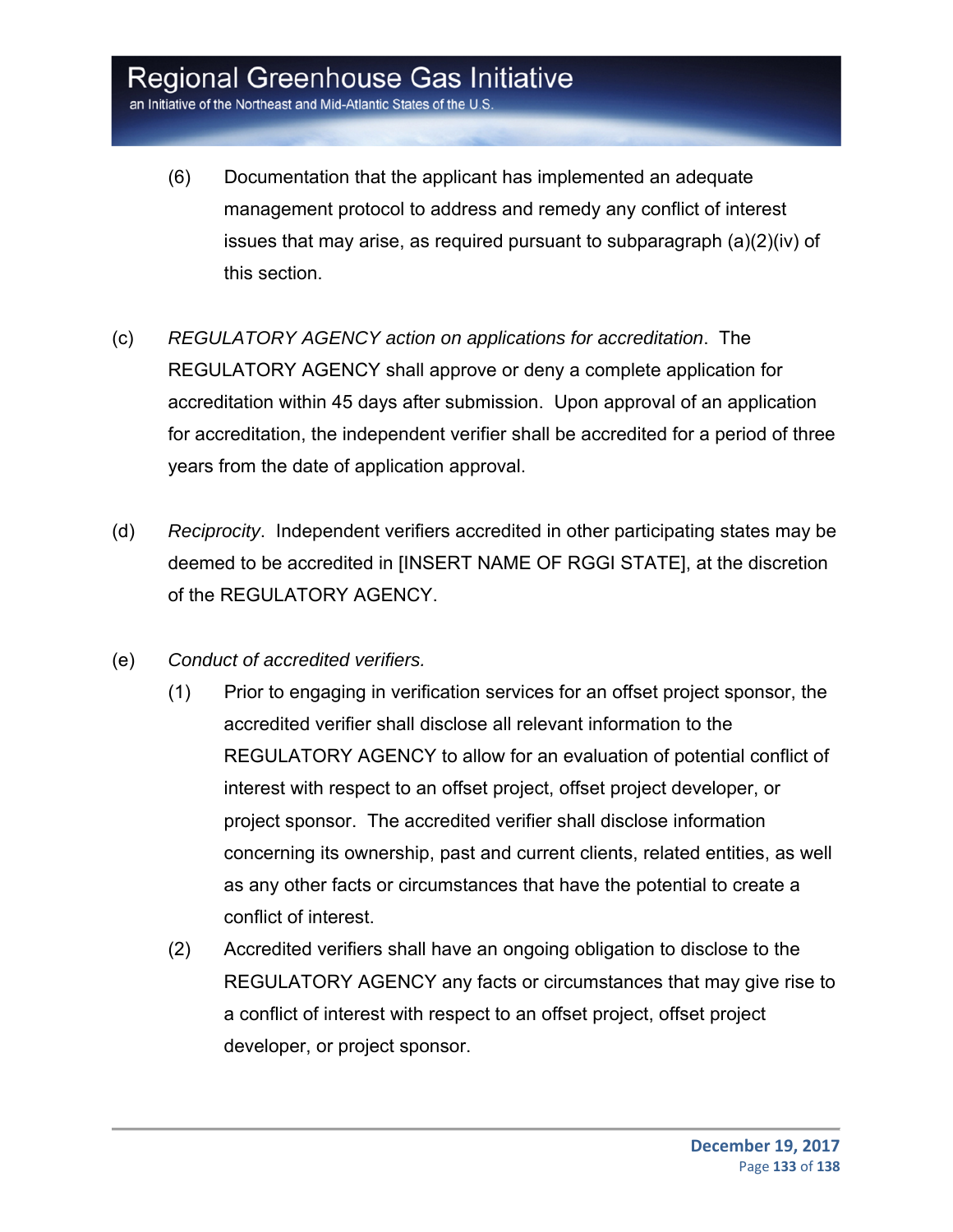an Initiative of the Northeast and Mid-Atlantic States of the U.S

- (3) The REGULATORY AGENCY may reject a verification report and certification statement from an accredited verifier, submitted as part of a consistency application required pursuant to subdivision XX-10.4(b) or submitted as part of a monitoring and verification report submitted pursuant to subdivision XX-10.7(b), if the REGULATORY AGENCY determines that the accredited verifier has a conflict of interest related to the offset project, offset project developer, or project sponsor.
- (4) The REGULATORY AGENCY may revoke the accreditation of a verifier at any time given cause, for the following:
	- (i) Failure to fully disclose any issues that may lead to a conflict of interest situation with respect to an offset project, offset project developer, or project sponsor;
	- (ii) The verifier is no longer qualified due to changes in staffing or other criteria;
	- (iii) Negligence or neglect of responsibilities pursuant to the requirements of this Subpart; and
	- (iv) Intentional misrepresentation of data or other intentional fraud.

### **XX-10.7 Award and Recordation of CO2 offset allowances.**

- (a) *Quantities of CO2 offset allowances awarded, and subsequently recorded*.
	- (1) *Award of CO2 offset allowances*.
		- (i) *CO2 emissions offset projects*. Following the issuance of a consistency determination under paragraph XX-10.4(e)(2) and the approval of a monitoring and verification report under the provisions of subdivision (e) of this section, the REGULATORY AGENCY will award one CO<sub>2</sub> offset allowance for each ton of demonstrated reduction in CO<sub>2</sub> or CO<sub>2</sub> equivalent emissions or sequestration of  $CO<sub>2</sub>$ .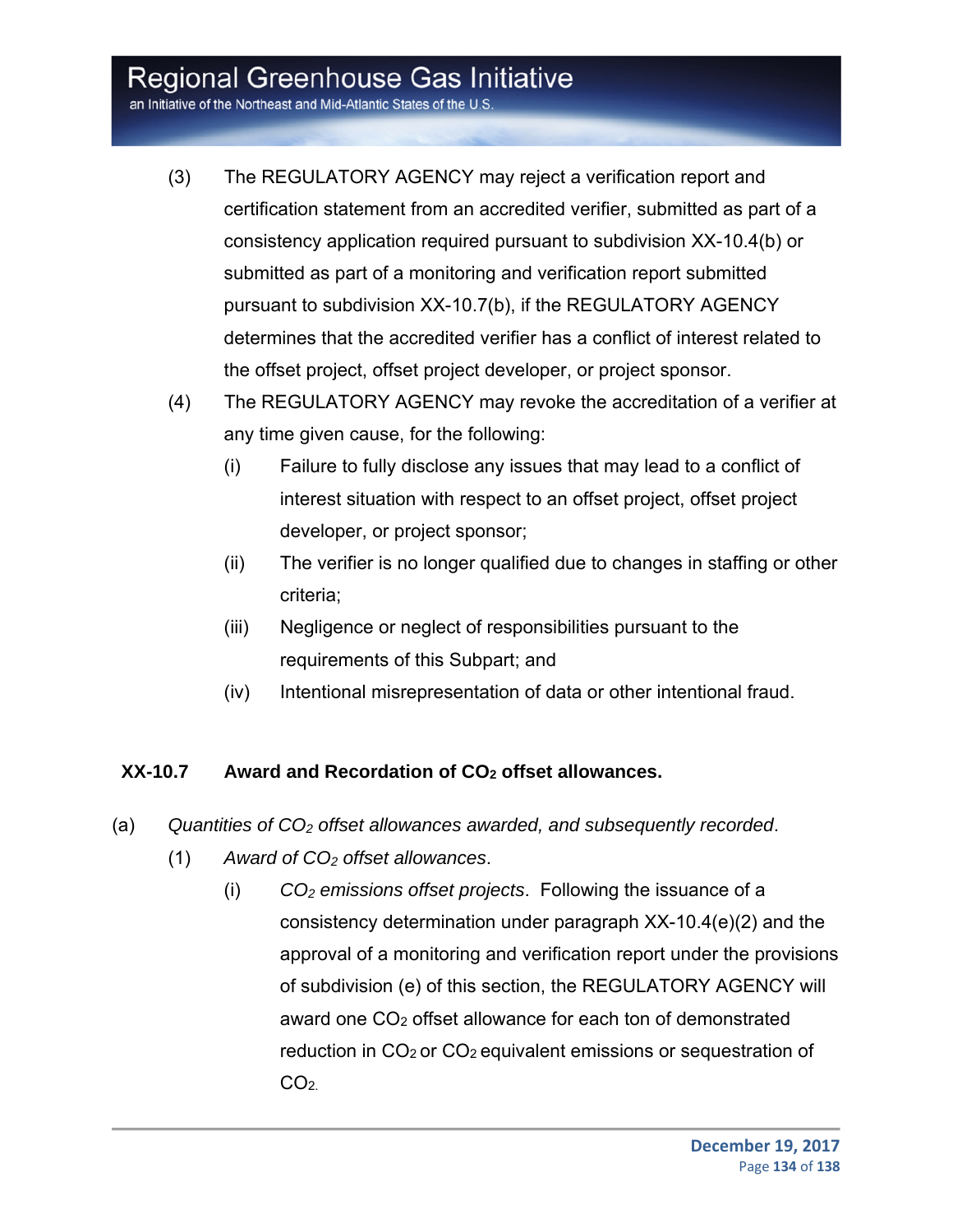an Initiative of the Northeast and Mid-Atlantic States of the U.S.

- (2) *Recordation of CO2 offset allowances*. After CO2 offset allowances are awarded under XX-10.7(a)(1), the [REGULATORY AGENCY] shall record such CO<sub>2</sub> offset allowances in the project sponsor's general account.
- (b) *Deadlines for submittal of monitoring and verification reports.*
	- (1) For CO2 emissions offset projects undertaken prior to January 1, 2009, the project sponsor must submit the monitoring and verification report covering the pre-2009 period by June 30, 2009.
	- (2) For CO2 emissions offset projects undertaken on or after January 1, 2009, the monitoring and verification report must be submitted within 6 months following the completion of the last calendar year during which the offset project achieved  $CO<sub>2</sub>$  equivalent reductions or sequestration of  $CO<sub>2</sub>$  for which the project sponsor seeks the award of  $CO<sub>2</sub>$  offset allowances.

(c) *Contents of monitoring and verification reports.* For an offset project, the monitoring and verification report must include the following information.

- (1) The project's sponsor's name, address, e-mail address, telephone number, facsimile transmission number, and account number;
- $(2)$  The CO<sub>2</sub> emissions reduction or CO<sub>2</sub> sequestration determination as required by the relevant provisions of section XX-10.5, including a demonstration that the project sponsor complied with the required quantification, monitoring, and verification procedures under section XX-10.5, as well as those outlined in the consistency application approved pursuant to paragraph XX-10.4(e)(2).
- (3) A signed statement that reads "The undersigned project sponsor hereby confirms and attests that the offset project upon which this monitoring and verification report is based is in full compliance with all of the requirements of Subpart XX-10. The project sponsor holds the legal rights to the offset project, or has been granted the right to act on behalf of a party that holds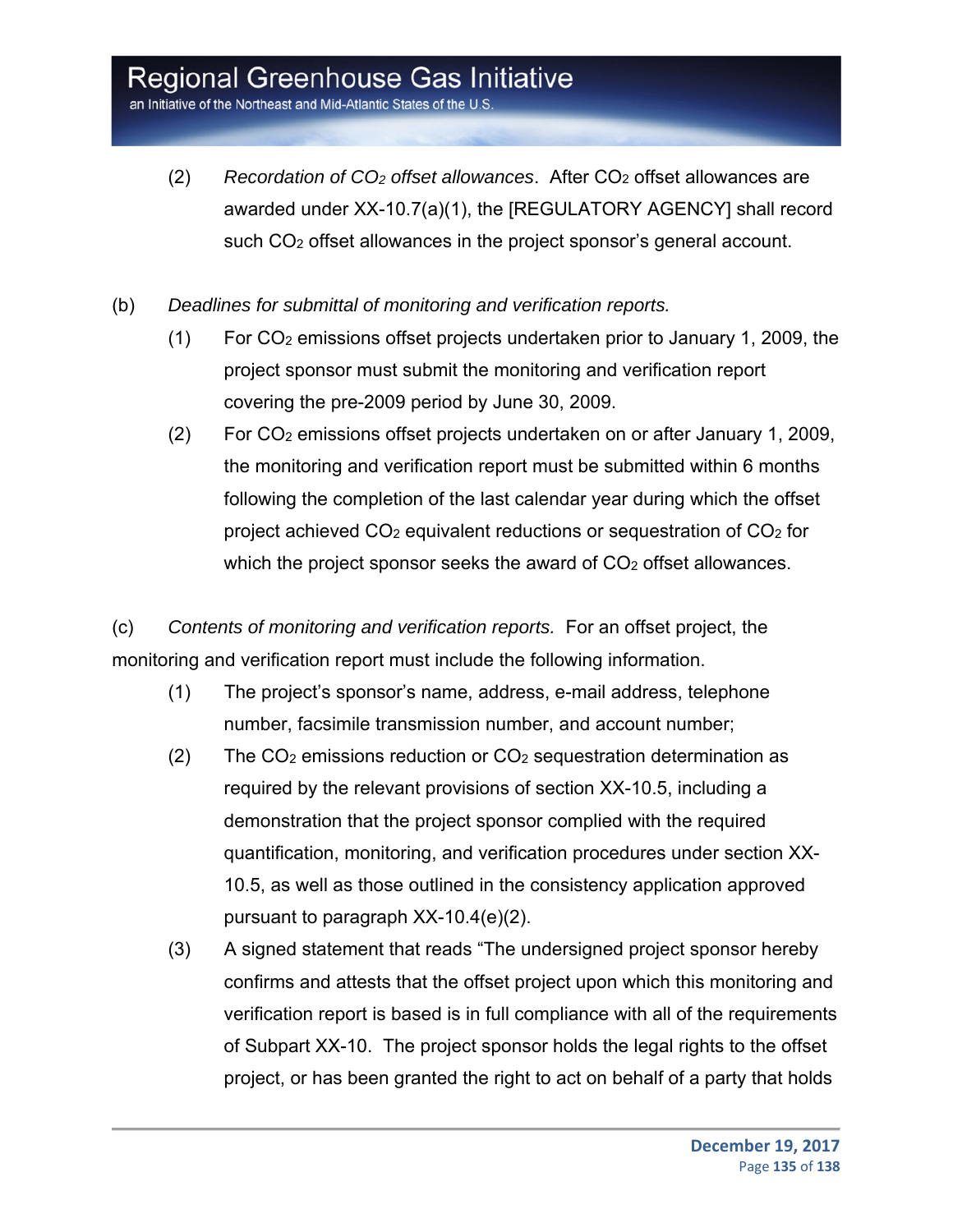the legal rights to the offset project. I understand that eligibility for the award of CO<sub>2</sub> offset allowances under Subpart XX-10 is contingent on meeting the requirements of Subpart XX-10. I authorize the REGULATORY AGENCY or its agent to audit this offset project for purposes of verifying that the offset project, including the monitoring and verification plan, has been implemented as described in the consistency application that was the subject of a consistency determination by the REGULATORY AGENCY. I understand that this right to audit shall include the right to enter the physical location of the offset project and to make available to the REGULATORY AGENCY or its agent any and all documentation relating to the offset project at the REGULATORY AGENCY's request. I submit to the legal jurisdiction of [RGGI PARTICIPATING STATE]."

- (4) A certification signed by the offset project sponsor certifying that all offset projects for which the sponsor has received offset allowances under this Subpart (or similar provisions in the rules of other participating states), under the sponsor's ownership or control (or under the ownership or control of any entity which controls, is controlled by, or has common control with the sponsor) are in compliance with all applicable requirements of the CO2 Budget Trading Program in all participating states.
- (5) A verification report and certification statement signed by an independent verifier accredited pursuant to section XX-10.6 that documents that the independent verifier has reviewed the monitoring and verification report and evaluated the following in relation to the applicable requirements at section XX-10.5, and any applicable guidance issued by the REGULATORY AGENCY.
	- (i) The adequacy and validity of information supplied by the project sponsor to determine CO<sub>2</sub> emissions reductions or CO<sub>2</sub>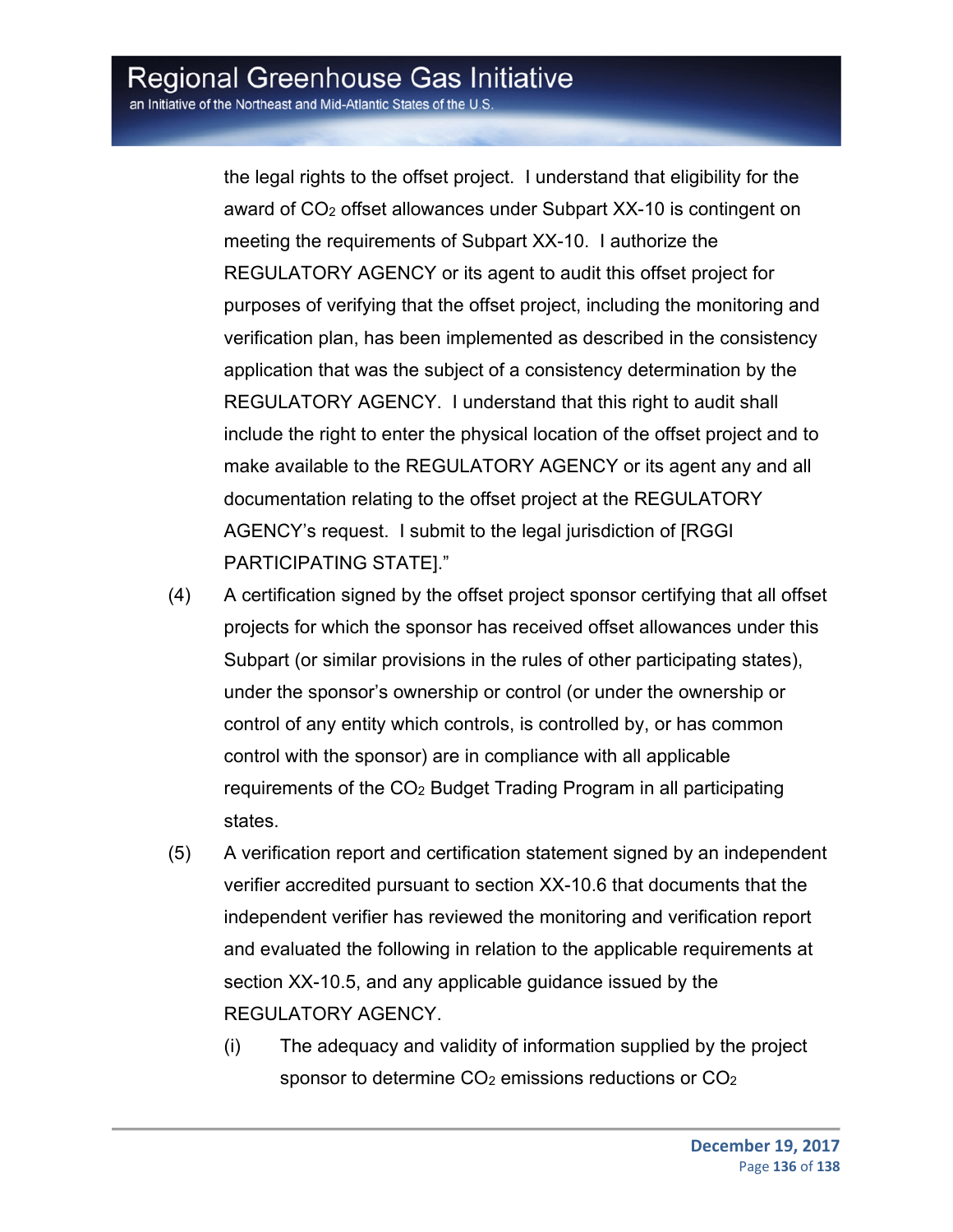sequestration pursuant to the applicable requirements at section XX-10.5.

- (ii) The adequacy and consistency of methods used to quantify, monitor, and verify CO<sub>2</sub> emissions reductions and CO<sub>2</sub> sequestration in accordance with the applicable requirements at section XX-10.5 and as outlined in the consistency application approved pursuant to paragraph XX-10.4(e)(2).
- (iii) Such other evaluations and verification reviews as may be required by the REGULATORY AGENCY. The adequacy and validity of information supplied by the project sponsor to demonstrate that the offset project meets the applicable eligibility requirements of section XX-10.5.
- $(6)$  Disclosure of any voluntary or mandatory programs, other than the  $CO<sub>2</sub>$ Budget Trading Program, to which greenhouse gas emissions data related to the offset project has been, or will be reported.
- (7) For offset projects located in a state or United States jurisdiction that is not a participating state, a demonstration that the project sponsor has complied with all requirements of the cooperating regulatory agency in the state or United States jurisdiction where the offset project is located.

(d) *Prohibition against filing monitoring and verification reports in more than one participating state*. Monitoring and verification reports may only be filed under XX-10.7 for projects that have received consistency determinations under XX-10.4(e)(2) Monitoring and verification reports may not be filed under XX-10.7 for projects that have received consistency determinations in other participating states.

(e) *REGULATORY AGENCY action on monitoring and verification reports*. The REGULATORY AGENCY will approve or deny a complete monitoring and verification report, in a format approved by the REGULATORY AGENCY, filed with the